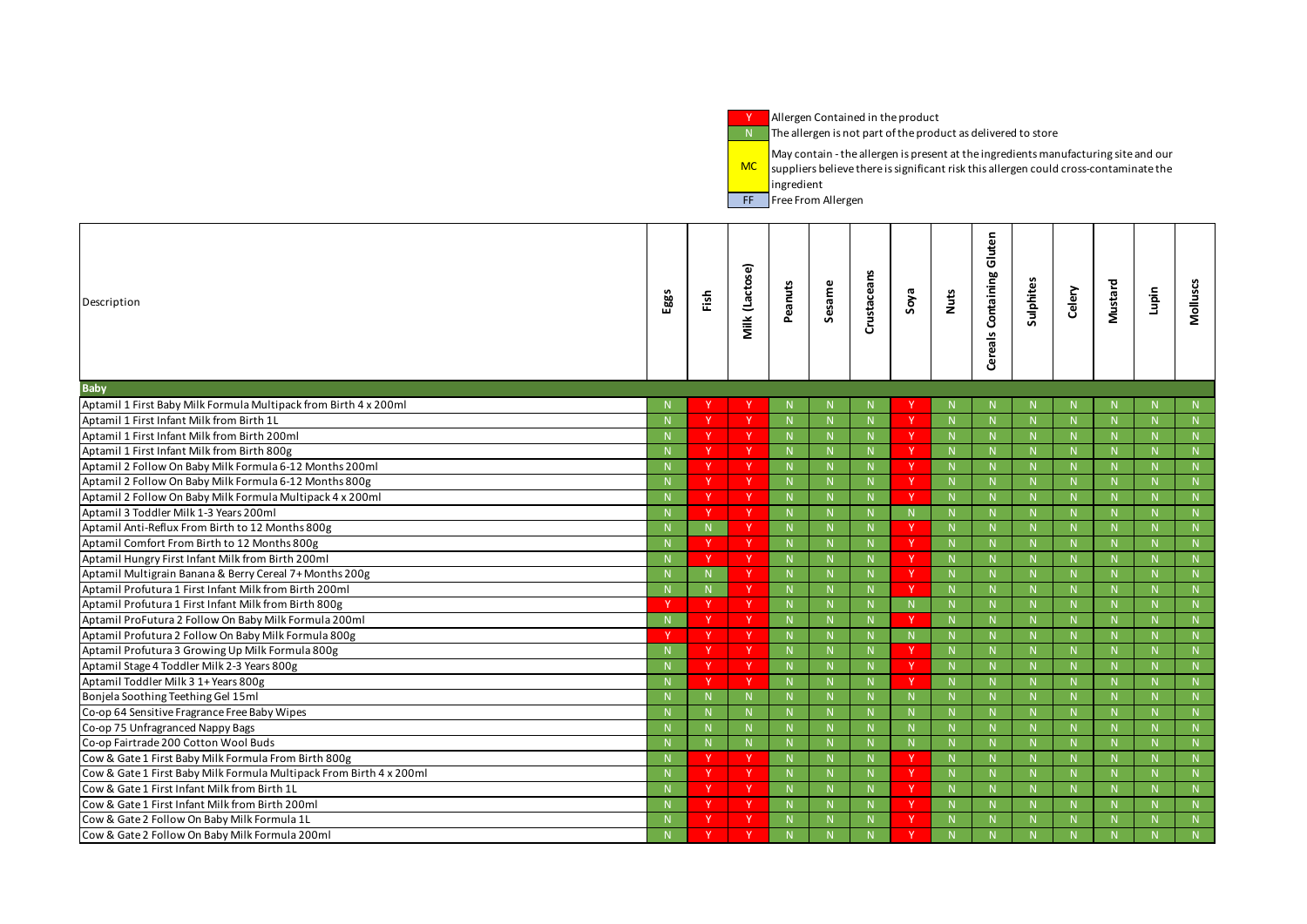| Cow & Gate 2 Follow On Baby Milk Formula Multipack 4 x 200ml                                         |           |              |              |              |              |              |             |                |              |              |              |           |
|------------------------------------------------------------------------------------------------------|-----------|--------------|--------------|--------------|--------------|--------------|-------------|----------------|--------------|--------------|--------------|-----------|
| Cow & Gate 3 Toddler Milk from 1-3 Years 200ml                                                       |           |              | <b>Y</b>     |              | $\mathbb N$  |              |             | -N             | $\mathsf{N}$ |              |              |           |
| Cow & Gate Banana Porridge Baby Cereal 125g                                                          |           | $\mathbb N$  | <sup>Y</sup> |              | $\mathbb{N}$ |              |             | $\mathbb N$    | N            | $\mathbb N$  | $\mathsf{N}$ | N         |
| Cow & Gate Banana Wholegrain Porridge Baby Cereal 200g                                               |           | $\mathbb N$  | <b>MC</b>    |              | $\mathbb N$  | N.           | <b>MC</b>   | $\mathbb N$    | N            | -N           | $\mathsf{N}$ |           |
| Cow & Gate Creamy Porridge Baby Cereal 125g                                                          |           |              | Y            |              | $\mathbb N$  |              |             | $\mathbb{N}$   | $\mathsf{N}$ |              | $\mathsf{N}$ |           |
| Cow & Gate Follow-On Milk from 6 Months 800g                                                         |           | - V          | <b>Y</b>     |              | N            |              |             | $\mathbb N$    | N            | -N           | $\mathbb N$  | N         |
| Cow & Gate Fruity Wholegrain Porridge Baby Cereal 125g                                               |           |              | <u>v</u>     |              | $\mathbb N$  |              |             | $\mathbb{N}$   | $\mathsf{N}$ | -N           | $\mathsf{N}$ |           |
| Cow & Gate Hungry Baby Milk Formula From Birth 200ml                                                 |           |              | <sup>Y</sup> |              | $\mathbb N$  |              |             | -N             | $\mathsf{N}$ |              | $\mathsf{N}$ |           |
| Cow & Gate Hungry First Infant Milk from Birth 800g                                                  |           | - V          | <b>Y</b>     |              | N            | N.           |             | $\mathbb N$    | N            | $\mathbb N$  | $\mathsf{N}$ | N         |
| Cow & Gate My First Muesli Baby Cereal 330g                                                          |           |              |              |              | $\mathbb N$  |              |             |                | $\mathsf{N}$ | -N           | $\mathsf{N}$ |           |
| Cow & Gate Toddler Milk 3 Fortified Milk Drink From 1 Year 800g                                      |           |              | Y            |              |              |              |             |                | $\mathsf{N}$ |              | $\mathsf{N}$ |           |
| Ella's Kitchen Organic Banana and Vanilla Bread Pudding Baby Dessert Pot Multipack 7+ Months 4 x 80g |           | $\mathbb N$  | <b>Y</b>     |              | N            |              |             | $\mathbb{N}$   | N            | -N           | $\mathbb N$  | N         |
| Ella's Kitchen Organic Banana Baby Brekkie Pouch 6+ Months 100g                                      |           | $\mathbb N$  | v            |              | $\mathbb N$  |              |             | -N             | $\mathsf{N}$ |              | $\mathsf{N}$ |           |
| Ella's Kitchen Organic Berry Yoghurt Greek Style Pouch 6+ Months 90g                                 |           |              | <sup>Y</sup> |              | $\mathbb N$  | N            |             | -N             | $\mathsf{N}$ |              | $\mathsf{N}$ |           |
| Ella's Kitchen Organic Blueberry and Pear Baby Brekkie Pouch 6+ Months 100g                          |           | $\mathbb N$  | <sup>Y</sup> |              | N            | N.           |             | $\mathbb N$    | N            | $\mathbb N$  | $\mathsf{N}$ | N         |
| Ella's Kitchen Organic Cheesy Pie Baby Pouch 7+ Months 130g                                          |           |              | v            |              | $\mathbb N$  |              |             |                | N            |              | $\mathsf{N}$ |           |
| Ella's Kitchen Organic Mango Baby Brekkie Pouch 6+ Months 100g                                       |           |              | <sup>Y</sup> |              | $\mathbb N$  |              |             |                | $\mathsf{N}$ |              | $\mathsf{N}$ |           |
| Ella's Kitchen Organic Peas and Sweetcorn Puff Pops Snacks 10+ Months 4 x 9g (36g)                   |           | -N           | <b>MC</b>    |              | N            |              | <b>MC</b>   | $\mathbb N$    | $\mathbb N$  | -N           | $\mathsf{N}$ | N         |
| Ella's Kitchen Organic Salmon Risotto with Cheese Baby Pouch 10+ Months 190g                         |           |              | <b>V</b>     |              | $\mathbb N$  |              |             | $\mathsf{N}$   | N            |              | $\mathsf{N}$ |           |
| Ella's Kitchen Organic Spag Bol Baby Pouch 7+ Months 130g                                            |           |              | <sup>Y</sup> |              | $\mathbb N$  | N            |             | -N             | $\mathsf{N}$ |              | $\mathsf{N}$ |           |
| Ella'S Kitchen Organic Strawberries And Apples Baby Pouch 4+ Months 120g                             |           | -N           | N            |              | N            |              |             | $\mathbb N$    | FF.          | -N           | $\mathsf{N}$ | N         |
| Ella's Kitchen Organic Strawberry Greek Style Yoghurt Baby Pouch 6+ Months 90g                       |           |              |              |              |              |              |             |                | N            |              | $\mathsf{N}$ |           |
| Ella's Kitchen Organic Sweetcorn and Carrot Melty Sticks Baby Snack 7+ Months 16g                    |           |              | <b>MC</b>    |              | $\mathbb N$  |              | <b>MC</b>   |                | <b>MC</b>    |              | $\mathsf{N}$ |           |
| Ella's Kitchen Organic Tomato and Basil Melty Sticks Baby Snack 7+ Months 16g                        |           | $\mathbb N$  | <b>MC</b>    |              | N            |              | <b>MC</b>   | $\mathbb N$    | <b>MC</b>    | $\mathbb N$  | $\mathsf{N}$ | N         |
| Ella's Kitchen Organic Tomato-y Pasta Baby Pouch 7+ Months 130g                                      |           | $\mathbf N$  | N.           |              | $\mathbb N$  |              |             | -N             | N            | $\mathbf N$  | N            | N         |
| Farley's Rusks Original All Ages 6 months onwards 150g                                               |           |              | <b>MC</b>    |              | N            |              |             | -N             | <b>V</b>     |              | $\mathsf{N}$ |           |
| Heinz 7+ months By Nature Cheese and Tomato Pasta Stars 200g                                         |           | $\mathbb N$  | <b>V</b>     |              | N            |              |             | -N             | N            | -N           | $\mathbb N$  | N         |
| Heinz 7+ Months By Nature Mango Chicken Curry 200g                                                   |           |              |              |              | $\mathbb N$  |              |             | -N             | $\mathsf{N}$ |              | $\mathsf{N}$ |           |
| Heinz 7+ Months By Nature Pasta Bake with Tuna 200g                                                  |           |              |              |              | $\mathbb N$  |              |             | -N             | $\mathsf{N}$ |              | $\mathsf{N}$ |           |
| Heinz 7+ Months By Nature Spaghetti Bolognese 200g                                                   |           |              |              |              | $\mathbb{N}$ | N            |             | $\mathbb N$    | N            |              | $\mathsf{N}$ | N         |
| Heinz 7+ Months So Yummy Apple Biscotti 60g                                                          |           | $\mathbb N$  | N            |              |              |              |             |                |              | $\mathbb N$  |              |           |
|                                                                                                      |           |              |              |              | $\mathbb N$  |              |             |                | N            |              | N            | N         |
| Heinz Cauliflower & Broccoli Cheese 120g                                                             |           |              |              |              | N            |              |             |                | FF.          |              |              |           |
| Heinz Cheesy Tomato Pasta 120g                                                                       |           | $\mathbb N$  | N            |              | $\mathbb N$  |              |             |                |              |              |              |           |
| Heinz Egg Custard 120g                                                                               |           | $\mathsf{N}$ |              |              | $\mathbb N$  |              |             |                | FF.          |              | N            | N         |
| Heinz First Steps Breakfast Baby Porridge 6+ Months 240g                                             |           | $\mathsf{N}$ | Y            | N.           | N            | $\mathsf{N}$ | $\mathbb N$ | -N             | N            | $\mathsf{N}$ | $\mathsf{N}$ | N         |
| Heinz Summer Fruit Porridge 7m+240g                                                                  |           | $\mathbb{N}$ | Y.           | N            | N            | N            | <b>MC</b>   | $\mathbb{N}$   | N            | $\mathsf{N}$ | N            | N         |
| HiPP Organic 1 First Infant Baby Milk Powder from Birth 800g                                         |           |              | <b>Y</b>     | N.           | N            | N            |             | $\mathbb N$    | N            | N            | N            | N         |
| HiPP Organic 1 First Infant Baby Milk Ready to feed liquid from birth 200ml                          |           | -Y           | <sup>Y</sup> | N.           | N            | N.           |             | N              | N            | $\mathsf{N}$ | $\mathsf{N}$ | N         |
| HiPP Organic 2 Follow on Baby Milk Powder from 6 Months 800g                                         |           | -Y           | Y.           | $\mathbb N$  | $\mathbb{N}$ | N            |             | $\mathbb{N}$   | N            | $\mathbb N$  | N            | N         |
| HiPP Organic Banana Yogurt Breakfast Baby Food Jar 6+ Months 125g                                    |           |              | <b>V</b>     |              | $\mathbb N$  | N            |             | $\mathsf{N}$   | N            | $\mathbf N$  | N            | N         |
| HiPP Organic Cheesy Potato & Spinach Bake Baby Food Jar 6+ Months 125g                               |           | $\mathbb N$  | <sup>Y</sup> | N.           | N            | N            |             | $\overline{N}$ | N            | $\mathbb N$  | $\mathsf{N}$ | N         |
| HiPP Organic Creamed Porridge Breakfast Baby Food Jar 6+ Months 125g                                 |           | N            | Y            | $\mathbb{N}$ | N            | N            |             | N              | N            | $\mathbb{N}$ | N            | ${\sf N}$ |
| HiPP Organic Mango & Banana Topped with Yogurt Baby Food Jar 7+ Months 160g                          |           | N            | Y            | N.           | N            | N            |             | N              | N            | N            | N            | N         |
| HiPP Organic Pasta with Tomatoes & Mozzarella Baby Food Jar 10+ Months 220g                          | <b>MC</b> | N            | Y            |              | N            | N            |             | N              | N            | $\mathsf{N}$ | $\mathsf{N}$ | N         |
| HiPP Organic Potato Pumpkin & Chicken Scrumble Toddler Tray Meal 1-3 Years 230g                      |           | $\mathbb{N}$ | Y.           | N            | N            | N            |             | N              | N            | $\mathbb{N}$ | N            | N         |
| HiPP Organic Scrumptious Lasagne Toddler Tray Meal 1-3 Years 230g                                    |           | N            | <u>v</u>     |              | N            | N            |             | $\mathbb N$    | N            |              | N            | N         |
| HiPP Organic Spaghetti Bolognese Toddler Tray Meal 1-3 Years 230g                                    | <b>Y</b>  | N            | N            |              | N            | N            |             | N              | N            |              | N            | N         |
| HiPP Organic Spaghetti with Tomatoes & Mozzarella Baby Food Jar 7+ Months 190g                       | <b>MC</b> | N            |              | $\mathbb N$  | $\mathbb{N}$ | N            |             | $\mathbb{N}$   | N            | $\mathbb{N}$ | N            | N         |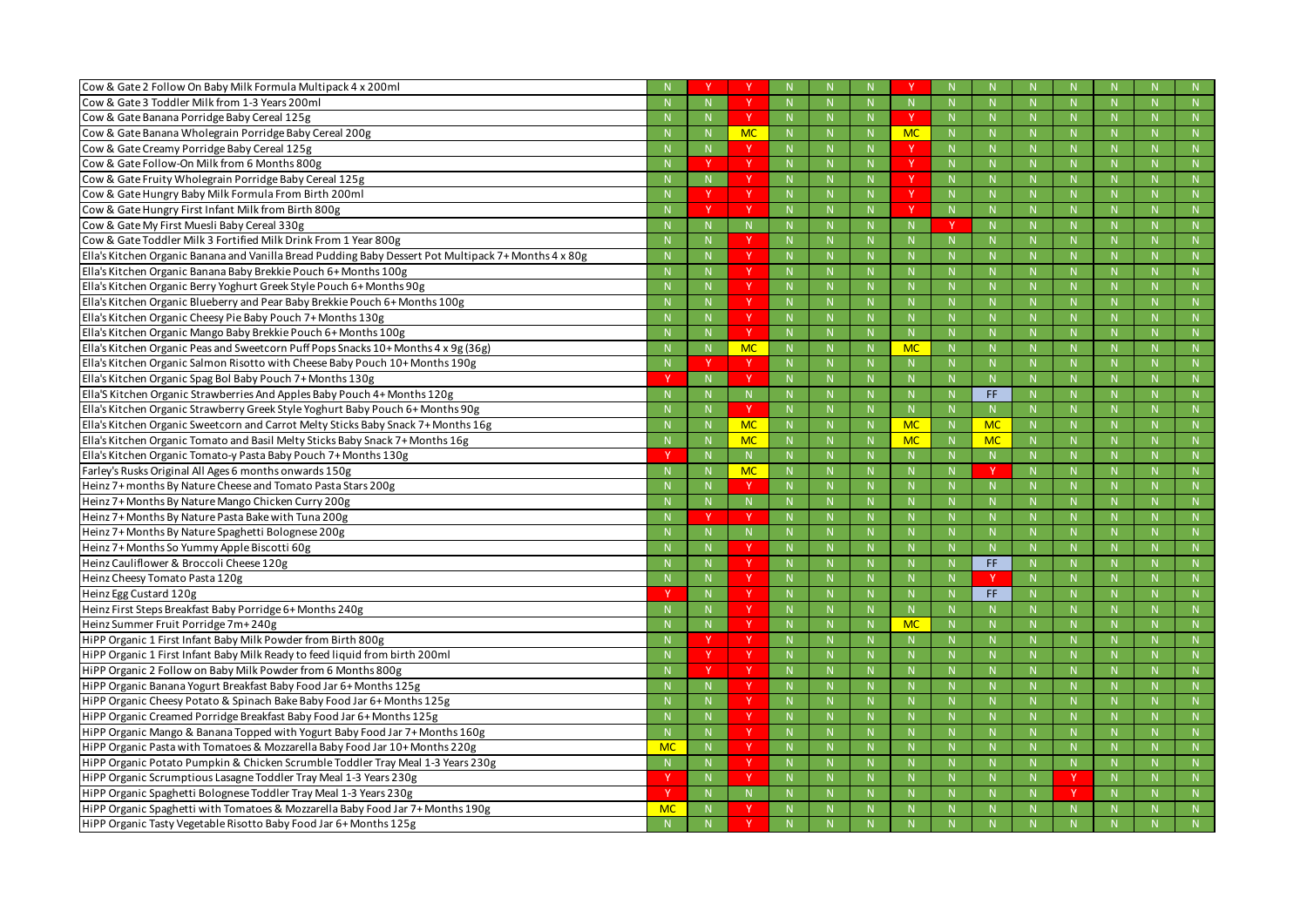| HiPP Organic Tomato & Mozzarella Spaghetti Toddler Tray Meal 1-3 Years 230g             |           |              |              |              |    |           |             |             |          |              |           | -N             |
|-----------------------------------------------------------------------------------------|-----------|--------------|--------------|--------------|----|-----------|-------------|-------------|----------|--------------|-----------|----------------|
| HiPP Organic Veg & Chicken Noodles Baby Food Jar 10+ Months 220g                        | <b>MC</b> | $\mathsf{N}$ | N            |              | N  |           | $\mathbf N$ | N           |          | $\mathbb N$  |           | N              |
| HiPP Organic Veg & Chicken Noodles Baby Food Jar 7+ Months 190g                         | <b>MC</b> | N            | N            | N            | N  |           | N           | N           |          | N            | N         | N              |
| HiPP Organic Vegetable Lasagne Baby Food Jar 7+ Months 190g                             | <b>MC</b> |              | $\vee$       |              | N. |           |             |             |          |              |           | N              |
| Huggies® Drynites®, Pyjama Pants, Boy, 4-7 Years (17-30kgs), 10 Pants                   |           |              | N            |              | N  |           |             | N           |          |              |           | N              |
| Huggies® Drynites®, Pyjama Pants, Girl, 4-7 Years (17-30kgs), 10 Pants                  |           |              | N            |              | N  |           | N           | N           |          | $\mathbb N$  |           | N              |
| Kendamil First Infant Milk 1 from Birth 900g                                            |           |              | $\vee$       |              | N. |           |             |             |          |              |           | N              |
| Kiddylicious Biscotti, Apple, Baby Snack, 7 Months+, Multipack, 6 x 20g                 | <b>MC</b> | $\mathsf{N}$ | $\mathsf{Y}$ | $\mathbf N$  | N  | <b>MC</b> | <b>MC</b>   | N           |          | N            | N         | N              |
| Kiddylicious Popped Hoops, Cheesy, Kids Snack, 3+ Years, Multipack, 5 x 10g             | <b>MC</b> | N            | $\mathbf v$  | N            | N  | <b>MC</b> | FF          | N           |          | N            | <b>MC</b> | N              |
| Kiddylicious Smoothie Melts, Strawberry & Banana, Infant Snack, 12months+ 6g            |           |              | $\mathbb N$  | -N           | N. |           |             | N.          |          | -N           |           | N              |
| Kiddylicious Strawberry Fruity Bakes 12 Months+ 6 x 22g (132g)                          | <b>MC</b> | $\mathbb N$  | <b>MC</b>    |              | N  | <b>MC</b> | <b>MC</b>   | N           |          |              | N.        | N              |
| LITTLE STEPS First Infant Milk 200ml                                                    |           | $\mathbf v$  | <b>V</b>     |              | N  |           | N           | N           |          |              |           | $\mathbb N$    |
| LITTLE STEPS First Infant Milk 800g                                                     |           | -V           | $\mathsf{Y}$ |              | N. |           | N           | N           |          | $\mathbb N$  |           | $\overline{N}$ |
| LITTLE STEPS Follow-on Milk 6+ Months 800g                                              |           | $\mathbf v$  | Y            | $\mathbf N$  | N  |           | N           | N           |          | $\mathbb N$  |           | N              |
| Organix Apple & Orange Organic Soft Oat Snack Bars Multipack 6x30g                      |           |              | <b>MC</b>    | N            | N  | <b>MC</b> | <b>MC</b>   | N           |          | N            |           | N              |
| Organix Apple Rice Cakes 7+ Months 50g                                                  |           |              | $\mathbb N$  |              | N. |           | $\mathbf N$ |             |          |              |           | N              |
| Organix Melty Carrot Puffs Organic Baby Finger Food Snack 20g                           |           |              | ${\sf N}$    |              | N  |           |             | FF.         |          | $\mathbb N$  |           | N              |
| Organix Raspberry & Apple Organic Soft Oat Snack Bars Multipack 6x30g                   |           |              | <b>MC</b>    | $\mathbb N$  | N  | <b>MC</b> | <b>MC</b>   | N           |          | N            |           | N              |
| Pampers Baby-Dry Nappy Pants Size 6, 19 Nappies, 15kg+, Carry Pack                      |           |              | $\mathbb N$  |              | N. |           | $\mathbf N$ | N           |          | -N           |           | N              |
| Pampers Sensitive Baby Wipes 1 Pack = 52 Baby Wet Wipes                                 |           | $\mathsf{N}$ | N            |              | N  |           | N           | N           |          | $\mathbb N$  |           | N              |
| SMA <sup>®</sup> PRO First Infant Milk From Birth 800g                                  |           |              |              |              | N  |           | N           | N           |          | N            |           | N              |
| SMA® PRO First Infant Milk from Birth Ready to Drink 200 ml                             |           |              | Y.           |              | N. |           | $\mathbf N$ |             |          |              |           | N              |
| SMA <sup>®</sup> PRO Follow-on Milk 6 mth+800g                                          |           |              | $\mathsf{Y}$ |              | N. |           |             |             |          |              |           | N              |
| Sudocrem Antiseptic Healing Nappy Cream 125g                                            |           |              |              |              |    |           |             |             |          |              |           | N              |
|                                                                                         |           |              |              |              |    |           |             |             |          |              |           |                |
| <b>Bakery &amp; Cakes</b>                                                               |           |              |              |              |    |           |             |             |          |              |           |                |
| Cadbury Crunchie Cake Bars x5                                                           |           |              |              |              |    |           | <b>MC</b>   |             |          |              |           | N.             |
| Cadbury Milk Chocolate Mini Rolls Cakes x10                                             |           | $\mathsf{N}$ | $\mathbf v$  |              | N. |           | <b>MC</b>   | N           |          |              |           | $\mathsf{N}$   |
| Cadbury Milk Chocolate Mini Rolls Cakes x5                                              |           | N            | $\mathsf{Y}$ |              | N. |           | <b>MC</b>   | N           |          | $\mathbb N$  |           | N              |
| Co Op 12 Iced Fairy Cakes                                                               |           | N            | <b>V</b>     |              | N. |           | <b>MC</b>   | N           |          | N            |           | N              |
| Co Op Curious Caterpillar Cake                                                          |           | $\mathsf{N}$ | <b>V</b>     |              | N. |           | <b>MC</b>   | N.          |          |              |           | $\mathbb N$    |
| Co Op Irresistible Salted Caramel Cake                                                  |           | N            | <b>Y</b>     |              | N. |           | <b>MC</b>   | N           |          |              |           | N              |
| Co Op Lemon Sponge                                                                      |           |              |              |              |    |           | <b>MC</b>   | N.          |          |              |           | N              |
| Co Op Raspberry Jam Sponge                                                              |           | $\mathbb N$  | <sup>V</sup> | -N           | N. |           | <b>MC</b>   | N           |          | N            |           | $\mathbb{N}$   |
| Co-op 18 Flapjack Bites                                                                 |           | N            | $\mathsf{Y}$ | $\mathsf{N}$ | N. | <b>Y</b>  | <b>MC</b>   | N           |          | N            |           | N              |
| Co-op 2 Raspberry Ripple Cupcakes                                                       |           | ${\sf N}$    | Y            | N            | N  | Y         | <b>MC</b>   | N           |          | N            | N         | N              |
| Co-op 20 Brownie Bites                                                                  |           | $\mathsf{N}$ | Y            | -N           | N. |           | <b>MC</b>   | N.          |          | $\mathbb N$  |           | N              |
| Co-op 4 Blackcurrant Sundae Tarts                                                       |           | $\mathsf{N}$ | <b>MC</b>    | $\mathbb N$  | N  | <b>MC</b> | <b>MC</b>   | <b>MC</b>   |          | N            |           | N              |
| Co-op 4 Chocolate & Vanilla Cupcakes                                                    |           | N            | <sup>V</sup> | N            | N  |           | <b>MC</b>   | N           |          | N            |           | N              |
| Co-op 4 Red Velvet & Salted Caramel Cupcakes                                            |           | N            | Y            | $\mathbf N$  | N. |           | <b>MC</b>   | N           |          | $\mathbb{N}$ |           | N              |
| Co-op 6 Bramley Apple Pies                                                              | <b>MC</b> | N            | <b>MC</b>    | $\mathbb N$  | N  | <b>MC</b> | <b>MC</b>   | <b>MC</b>   | <b>V</b> | N            | N.        | N              |
| Co-op 6 Tea Time Fairy Cakes                                                            |           | N            | <sup>V</sup> | N            | N  |           | <b>MC</b>   | N           |          | N            | N         | N              |
| Co-op 9 Rainbow Cupcakes                                                                |           | $\mathsf{N}$ | Y            | -N           | N. |           | <b>MC</b>   | N.          |          | $\mathbb N$  |           | N              |
| Co-op Angel Cake                                                                        |           | N            | Y.           | $\mathbb N$  | N. |           | <b>MC</b>   | $N_{\odot}$ |          | N            |           | N              |
| Co-op Apricot Swiss Roll                                                                |           | N            | Y            | $\mathbb N$  | N  |           | <b>MC</b>   | N           |          | N            | N         | N              |
| Co-op Chocolate Swiss Roll                                                              |           | $\mathsf{N}$ | Y            | -N           | N. |           | <b>MC</b>   | N           |          | $\mathsf{N}$ |           | N              |
| Co-op Genoa Cake                                                                        |           | N            | Y.           | $\mathbb N$  | N. |           | <b>MC</b>   | N           |          | N            |           | N              |
| Co-op GRO 2 Vegan Chocolate Cupcakes                                                    | <b>MC</b> | N            | <b>MC</b>    | N            | N. |           | <b>MC</b>   | N           |          | N            |           | N              |
| Co-op Irresistible Coffee & Walnut Cake<br>Co-op Irresistible Hand Finished Carrot Cake |           | $\mathsf{N}$ | Y            |              | N  |           | -Y          | N.          |          |              |           | N<br>N         |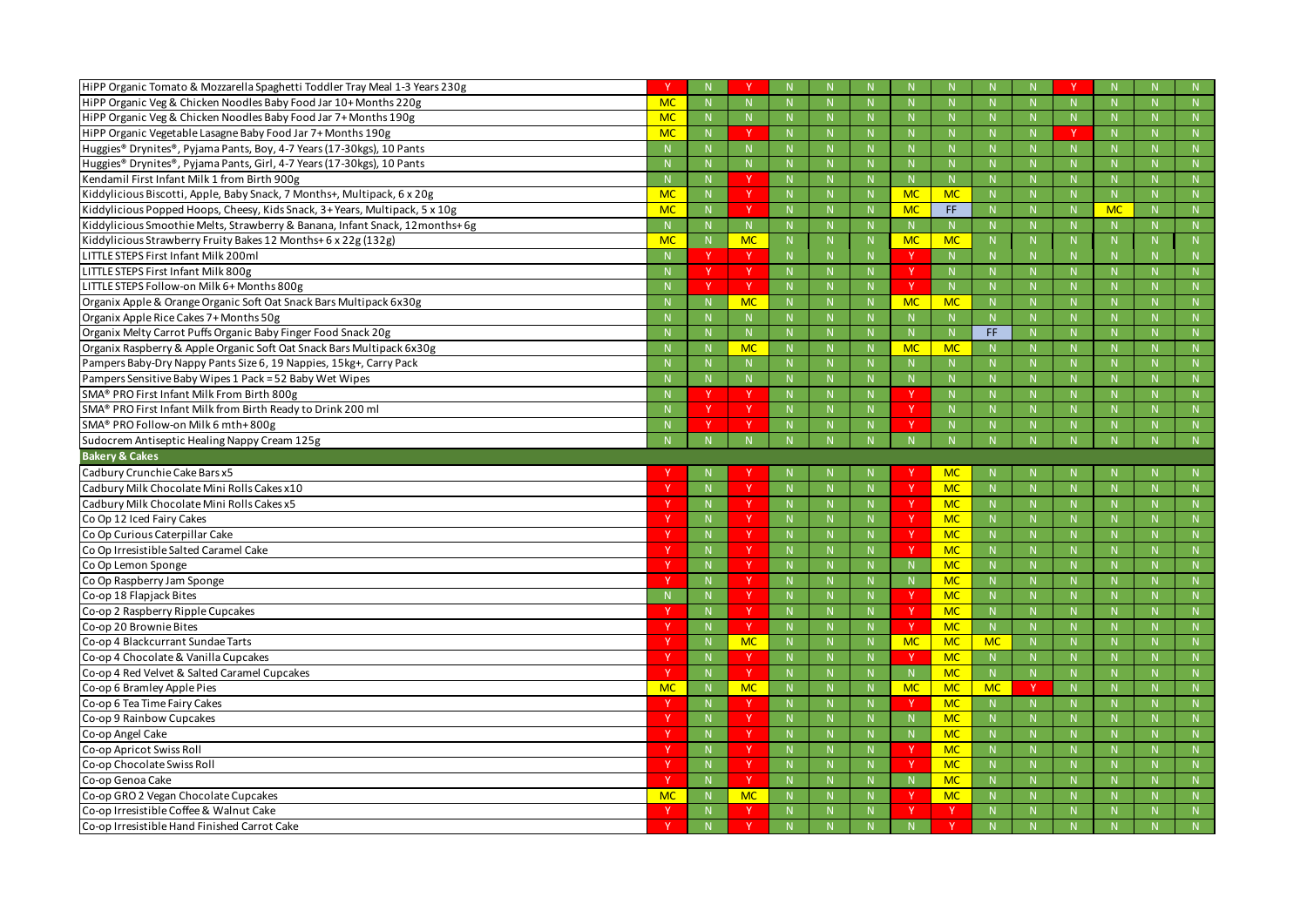| Co-op Irresistible Hand Finished Chocolate Cake              |                           |              |              |                |              |              |           | <b>MC</b>    | N            |    |              |              |
|--------------------------------------------------------------|---------------------------|--------------|--------------|----------------|--------------|--------------|-----------|--------------|--------------|----|--------------|--------------|
| Co-op Millionaire's Shortbread Bar Meal Deal Snack           | <b>MC</b>                 | N            | <b>V</b>     | N <sub>1</sub> | N            | N            |           | <b>MC</b>    | <b>MC</b>    | N  | N            | $\mathsf{N}$ |
| Co-op Rainbow Star Party Cake                                |                           | N            | Y.           | $\mathbf N$    | $\mathbf N$  | N            |           | <b>MC</b>    | $\mathbb N$  |    | $\mathbb N$  | N            |
| Co-op Shooting Star Cake                                     |                           | $\mathbb N$  | <b>V</b>     | N              | N            | N.           |           | <b>MC</b>    | N            |    | N            | N            |
| Galaxy Chocolate Cake Bars 10 Pack                           |                           | N            | <b>V</b>     | <b>MC</b>      | N            | N            |           | N            | N            |    | $\mathsf{N}$ |              |
| Maltesers 5 Mint Cake Bars                                   | $\boldsymbol{\mathsf{v}}$ | N            | Y.           | <b>MC</b>      | N            |              |           | <b>MC</b>    | N            |    | N            | N            |
| McVitie's Hobnobs Flapjacks Chocolate Cake Snack Bars 131.8g | <b>MC</b>                 | N            | <b>Y</b>     | <b>MC</b>      | N            | N.           |           | <b>N</b>     | N            |    | N            | N.           |
| McVitie's Jaffa Mini Rolls Cake Bars 5 Pack                  |                           | N            | <b>V</b>     | N <sub>1</sub> | N            | N            |           | N            | N            | N  | N            | N            |
| McVitie's Jamaica Ginger Pudding Cake 232g                   |                           | N            | <b>V</b>     | <b>MC</b>      | $\mathbf N$  | N            | <b>MC</b> | -N           | $\mathbb N$  |    | <b>MC</b>    | $\mathsf{N}$ |
| Mr Kipling 6 Bramley Apple Pies                              |                           | N            | v            | <sup>N</sup>   | N            | N            |           | <b>MC</b>    | N            |    | $\mathbb N$  | N            |
| Mr Kipling 6 Cherry Bakewells                                |                           | N            | <b>V</b>     | N              | N            | N            |           |              | N            | N  | N            | N            |
| Mr Kipling 6 Chocolate Slices                                |                           | $\mathbb N$  | <b>Y</b>     |                | -N           |              | v         | - V          | N            |    | $\mathbb N$  | $\mathbf N$  |
| Mr Kipling 8 French Fancies                                  |                           | N            | <sup>Y</sup> | N              | $\mathsf{N}$ | N            |           | <b>MC</b>    | N            |    | $\mathsf{N}$ | $\mathsf{N}$ |
| Mr Kipling Battenberg 230g                                   |                           | N            | <b>V</b>     | N              | N            | N            |           | $\mathsf{v}$ | N            |    | N            | N            |
| Mrs Crimble's 6 Big Choc Macaroons 195g                      |                           | $\mathbb N$  | <b>MC</b>    |                | $\mathbf N$  | N            | v         | <b>MC</b>    | N            |    | $\mathbb N$  | $\mathsf{N}$ |
| Soreen 5 Malt Lunchbox Loaves 150g                           |                           | $\mathbb N$  | <b>MC</b>    |                |              | N            | <b>MC</b> | FF.          | N            |    | $\mathsf{N}$ | $\mathsf{N}$ |
| Soreen Malt Loaf 2 Buttered Slices 45g                       |                           | N            | N            |                | N            | N            | <b>MC</b> | N            | N            |    | N            | N            |
| Thorntons 10 Milk Chocolate Fudge Brownie Bites              |                           |              | <b>V</b>     |                |              |              |           | <b>MC</b>    |              |    |              | N            |
| <b>Beer &amp; Ale</b>                                        |                           |              |              |                |              |              |           |              |              |    |              |              |
| Asahi Super Dry 620ml                                        |                           |              |              |                | -N           |              |           |              |              |    | -N           | $\mathbb N$  |
| Beck's Beer 4 x 440ml                                        |                           | -N           |              |                | $\mathbf N$  | N            |           |              | N            |    | N            |              |
| Birra Moretti Lager Beer 4 x 330ml Bottles                   |                           | $\mathsf{N}$ |              |                | $\mathsf{N}$ | N            |           | N            | $\mathbb N$  |    | $\mathsf{N}$ |              |
| BrewDog Elvis Juice Grapefruit Infused IPA 330ml             |                           | $\mathbb N$  |              |                | $\mathbf N$  | <b>N</b>     |           | -N           | N            |    | $\mathbb N$  | N            |
| BrewDog Hazy Jane New England IPA 4 x 330ml                  |                           | $\mathbb N$  | N            |                | $\mathsf{N}$ | N            |           | $\mathbf N$  | N            |    | $\mathsf{N}$ | $\mathsf{N}$ |
| BrewDog Punk IPA Post Modern Classic 330ml                   |                           | $\mathbb N$  | $\mathsf{N}$ |                | N            | N            |           | N            | N            |    | N            | N            |
| BrewDog Punk Post Modern Classic IPA 4 x 330ml               |                           | -N           |              |                | $\mathbf N$  |              |           |              | $\mathbb N$  |    | $\mathsf N$  | $\mathsf{N}$ |
| Bud Light Beer 4 x 440ml                                     |                           | $\mathbb N$  |              |                | $\mathbf N$  | N            |           |              | N            |    | $\mathsf{N}$ | $\mathsf{N}$ |
| Bud Light Lager Beer Bottles 4 x 300ml                       |                           | $\mathsf{N}$ | $\mathsf{N}$ |                | N            | N            |           | N            | N            | N  | N            | N            |
| Budweiser Beer 4 x 440ml                                     |                           | $\mathbb N$  |              |                | -N           | <b>N</b>     |           | -N           | N            |    | $\mathbb N$  | N            |
| Budweiser Beer Cans 4 x 568ml                                |                           | $\mathbb N$  | N            |                | $\mathbf N$  | N            |           | -N           | N            |    | $\mathsf{N}$ | $\mathsf{N}$ |
| Budweiser Lager Beer Bottles 4 x 300ml                       |                           |              |              |                | $\mathsf{N}$ |              |           |              | N            |    | $\mathbb N$  | N            |
| Carling Original Lager 4 x 440ml                             |                           |              |              |                |              |              |           |              |              |    |              |              |
| Carlsberg Lager Beer 4 x 568ml                               |                           | $\mathbb{N}$ |              |                | N            | $\mathsf{N}$ |           |              | N            |    | $\mathsf{N}$ | N            |
| Co Op Classic Apple Cider 2L                                 |                           | N            | N            |                | N            | N            |           | N            | N            | N  | ${\sf N}$    | N            |
| Co Op Triple Hop 330ml                                       |                           | N            | N.           | $\mathbf N$    | N            | N            |           | $\mathbb N$  | N            | N  | N            | N            |
| Cobra Premium Beer 620ml                                     |                           | $\mathbb N$  | N            |                | N            | N            |           | $\mathbb N$  | N            |    | N            | ${\sf N}$    |
| Coors Lager 4 x 440ml                                        |                           | N            | N            |                | ${\sf N}$    | N            |           | N            | ${\sf N}$    | N  | ${\sf N}$    | ${\sf N}$    |
| Corona Extra 4 x 330ml                                       |                           | N            | N.           |                | N            | N            |           | $\mathbb N$  | N            | -N | N            | N            |
| Desperados Tequila Lager Beer 3 x 330ml Bottles              |                           | N            | N            |                | N            | N            |           | $\mathbb{N}$ | ${\sf N}$    |    | ${\sf N}$    | ${\sf N}$    |
| Doom Bar Amber Ale 4 x 500ml                                 |                           | N            | N            |                | ${\sf N}$    | ${\sf N}$    |           | N            | ${\sf N}$    | N  | ${\sf N}$    | ${\sf N}$    |
| Estrella Damm Premium Lager Beer 660ml                       |                           | N            | N.           |                | N            | N            |           | $\mathbb{N}$ | N            | N  | N            | N            |
| Foster's Lager Beer 4 x 440ml Cans                           |                           | $\mathbb N$  | N.           |                | N            | N            |           | $\mathbb N$  | N            |    | N            | ${\sf N}$    |
| Franziskaner Weissbier 500ml                                 |                           | N            | N            |                | N            | N            |           | N            | ${\sf N}$    | N  | ${\sf N}$    | N            |
| Goose Island India Pale Ale 330ml                            |                           | N            | N.           |                | N            | N            |           | $\mathbb{N}$ | N            |    | N            | N            |
| Goose Island IPA India Pale Ale 4 x 330ml                    |                           | N            | N            |                | N            | N            |           | $\mathbb{N}$ | ${\sf N}$    | N  | N            | ${\sf N}$    |
| Greene King Abbot Reserve 500ml                              |                           | N            | N            |                | ${\sf N}$    | ${\sf N}$    |           | N            | ${\sf N}$    | N  | ${\sf N}$    | N            |
| Guinness Draught Stout Beer 4 X 440ml Can                    |                           | N            | N.           |                | N            | N            |           | $\mathbb{N}$ | <sup>V</sup> | N  | N            | N            |
| Heineken Lager Beer 4 x 440ml Cans                           |                           | $\mathsf{N}$ |              |                | $\mathsf{N}$ | N            |           |              | N            |    | N            | ${\sf N}$    |
| Heineken Lager Beer 650ml Bottle                             |                           | N            |              |                | N            |              |           | $\mathbb N$  | N            |    | N            | N            |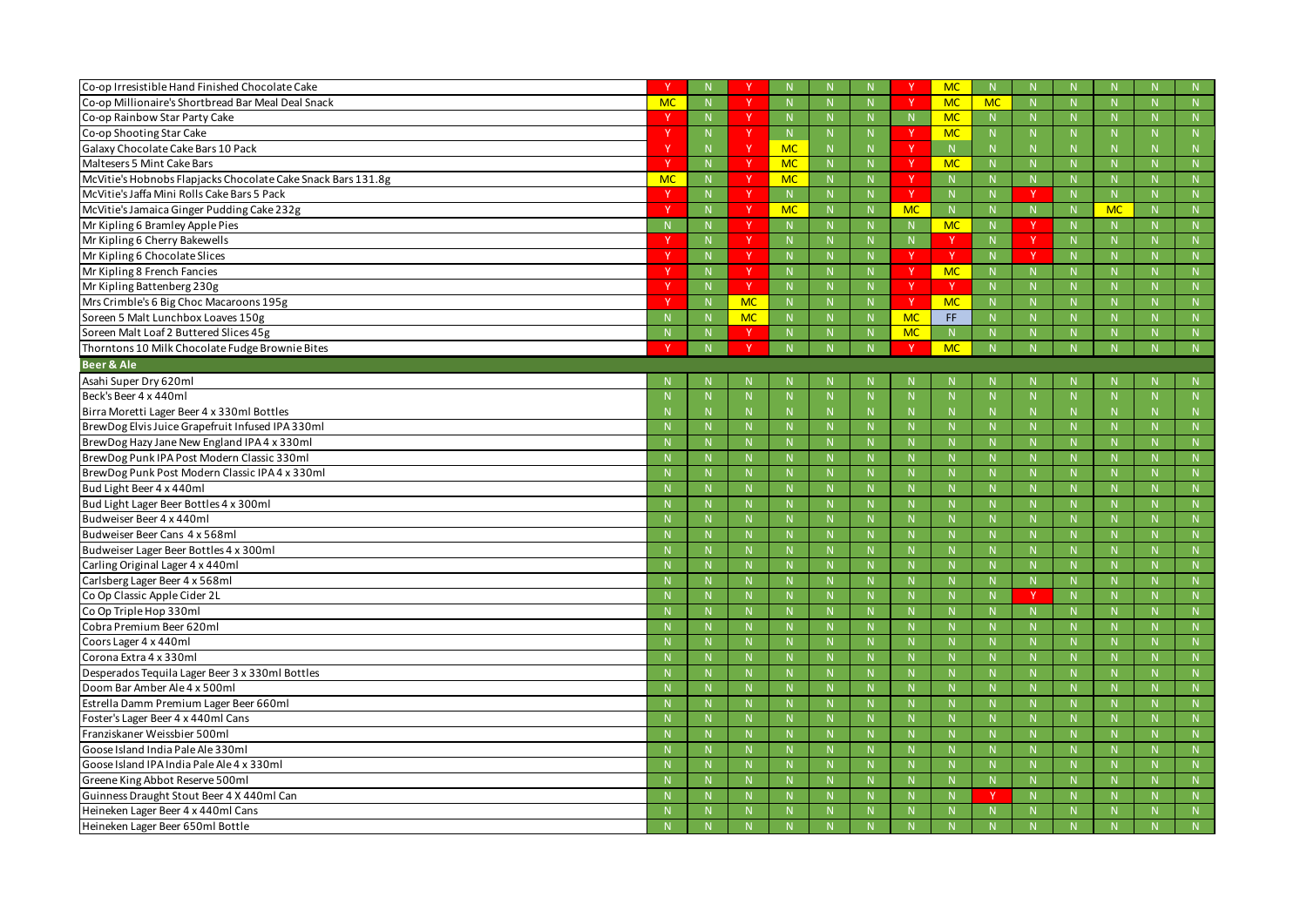| Henry Westons Vintage Cider 500ml                                         |                |              |                 |           |             |              |                        |              |                |              |              |                |
|---------------------------------------------------------------------------|----------------|--------------|-----------------|-----------|-------------|--------------|------------------------|--------------|----------------|--------------|--------------|----------------|
| Hobgoblin Ruby Ale Beer 500ml                                             |                |              |                 |           | $\mathbb N$ |              |                        | -N           | $\mathsf{N}$   |              | $\mathsf{N}$ |                |
| Kopparberg Mixed Fruit 4 x 330ml                                          |                | -N           |                 |           | N           |              |                        | -N           | N              | -N           | $\mathbb N$  | N              |
| Kopparberg Premium Cider with Strawberry & Lime 4 x 330ml                 |                |              |                 |           | $\mathbf N$ |              |                        |              | N              |              | N            | N              |
| Kronenbourg 1664 Lager Beer 4 x 440ml Cans                                |                |              |                 |           | $\mathbb N$ |              |                        | -N           | $\mathsf{N}$   |              | N            |                |
| Kronenbourg 1664 Lager Beer 4 x 568ml Cans                                |                | $\mathbf N$  | N.              |           | N           | N.           |                        | $\mathbb{N}$ | N              | $\mathsf{N}$ | N            | N              |
| Magners Irish Cider Original 568ml                                        |                | $\mathbb N$  | $\mathsf{N}$    |           | N           | N            |                        | $\mathbf N$  | N              |              | N            | N              |
| McEwan's Champion Premium Beer 500ml                                      |                |              |                 |           | $\mathbb N$ | $\mathsf{N}$ |                        | -N           | $\mathsf{N}$   |              | N            |                |
| Morland Old Crafty Hen Oak-Aged Vintage 500ml                             |                | $\mathbf N$  |                 |           | N           |              |                        | $\mathbf N$  | $\mathbb N$    | -N           | $\mathbb N$  | N              |
| Old Mout Cider Pineapple & Raspberry 500ml Bottle                         |                |              |                 |           | $\mathbf N$ |              |                        |              | FF.            |              | N            | N              |
| Old Mout Cider Watermelon & Lime 500ml                                    |                |              |                 |           | $\mathbb N$ |              |                        | -N           | N              |              | N            |                |
| Old Speckled Hen Distinctive English Pale Ale 500ml                       |                | $\mathbf N$  | N.              |           | N           | N.           |                        | $\mathbb{N}$ | $\mathsf{N}$   | -N           | N            | N              |
| Peroni Nastro Azzurro 4 x 330ml                                           |                |              | N.              |           | $\mathbf N$ | N            |                        |              | N              |              | N            | N              |
| Peroni Nastro Azzurro 620ml                                               |                |              |                 |           | $\mathbb N$ |              |                        | -N           | $\mathsf{N}$   |              | N            |                |
| Purity Brewing Co. Mad Goose Premium Pale Ale 500ml                       |                | $\mathbf N$  |                 |           | N           |              |                        | $\mathbb{N}$ | N              | -N           | $\mathbb N$  | N              |
| San Miguel Premium Lager Beer 4 x 330ml                                   |                |              |                 |           |             | N            |                        |              | N              |              | N            | N              |
| San Miguel Premium Lager Beer 4 x 440ml                                   |                |              |                 |           | $\mathbb N$ |              |                        | -N           | $\mathsf{N}$   |              | N            |                |
| San Miguel Premium Lager Beer 4 x 568ml                                   |                | $\mathbf N$  |                 |           | N           |              |                        | $\mathbb{N}$ | N              | -N           | N            | N              |
| San Miguel Premium Lager Beer 660ml                                       |                |              | N.              |           | $\mathbf N$ | N            |                        | -N           | N              |              | N            | N              |
| Smirnoff Ice Original Ready To Drink Premix Bottle 70cl                   |                |              |                 |           | $\mathbb N$ |              |                        | -N           | $\mathsf{N}$   |              | $\mathsf{N}$ |                |
| Staropramen Premium Czech Lager 4 x 330ml                                 |                | $\mathbf N$  |                 |           | N           |              |                        | $\mathbb{N}$ | N              | -N           | $\mathbb N$  | N              |
| Staropramen Premium Czech Lager 660ml                                     |                |              |                 |           |             |              |                        |              | N              |              | N            | N              |
| Stella Artois Belgium Premium Lager 12 x 284ml                            |                |              |                 |           | $\mathbb N$ |              |                        | -N           | $\mathsf{N}$   |              | N            | $\mathsf{N}$   |
| Stella Artois Belgium Premium Lager 4 x 568ml                             |                | $\mathbf N$  |                 |           | $\mathbb N$ |              |                        | -N           | N              |              | N            | N              |
| Stella Artois Belgium Premium Lager Beer 660ml                            |                |              | $\mathsf{N}$    |           | $\mathbb N$ | N            |                        | -N           | N              |              | N            | N              |
| Stella Artois Belgium Premium Lager Beer Cans 4 x 440ml                   |                |              |                 |           | $\mathbb N$ | $\mathbb N$  |                        | -N           | N              |              | N            | N              |
| Stella Artois Belgium Premium Lager Bottles 20 x 284ml                    |                | -N           |                 |           | N           |              |                        | -N           | $\mathsf{N}$   | -N           | $\mathbb N$  | N              |
| Strongbow Dark Fruit Cider 4 x 440ml Cans                                 |                |              | N.              |           | $\mathbb N$ | N            |                        |              | N              |              | N            | N              |
| Strongbow Original Cider 12 x 440ml Cans                                  |                | $\mathsf{N}$ | $\mathsf{N}$    |           | N           | $\mathsf{N}$ |                        | N            | N              | $\mathsf{N}$ | N            | N              |
| Thatchers Gold Cider 4 x 440ml                                            |                | -N           |                 |           | $\mathbb N$ |              |                        | -N           | N              | -N           | N            | N              |
| Thatchers Katy Somerset Cider 500ml                                       |                |              |                 |           |             |              |                        |              | N              |              | N            | N              |
| Timothy Taylor's Landlord The Classic Pale Ale 500ml                      |                |              |                 |           | N           |              |                        | $\mathbb N$  |                |              |              | $\mathsf{N}$   |
| Vocation Life & Death IPA 330ml                                           |                | N            |                 |           | N           |              |                        | N            |                |              | $\mathbb{N}$ | N              |
| <b>Bread &amp; Breakfast</b>                                              |                |              |                 |           |             |              |                        |              |                |              |              |                |
| Brioche Pasquier 6 Brioche Rolls                                          |                | -N           |                 | <b>MC</b> | -N          |              | MC                     | <b>MC</b>    |                |              |              | $\mathbb{N}$   |
| Brioche Pasquier 6 Brioche Rolls Chocolate Chips                          |                | N            |                 | <b>MC</b> | N           | N.           |                        | <b>MC</b>    | N              |              | N            | N              |
| Brioche Pasquier Croissants 6 x 40g (240g)                                | <b>MC</b>      | ${\sf N}$    |                 | <b>MC</b> | N           | N            | <b>MC</b>              | N            | ${\sf N}$      | $\mathsf{N}$ | N            | ${\sf N}$      |
| Brioche Pasquier Pitch 4 Bloc 'O' Choc Filled Brioche 4 x 38.75g (155g)   |                | N            | <b>Y</b>        | <b>MC</b> | N           | N            |                        | <b>MC</b>    | N              | $\mathsf{N}$ | N            | $\mathsf N$    |
| Brioche Pasquier Pitch Chocolate Flavour Filled Brioche 4 x 38.75g (155g) |                | N            |                 | <b>MC</b> | N           | N            |                        |              | N              |              | N            | ${\sf N}$      |
| Co Op 8 Plain Tortilla Wraps                                              |                | N            | N.              |           | ${\sf N}$   | N            |                        | N            | N              | N            | N            | ${\sf N}$      |
| Co Op Limited Edition 8 Tomato & Herb Wraps                               |                | N            | N               |           | N           | N            |                        | N            | N              | $\mathbf N$  | N            | N              |
| Co Op Ready to Bake 2 White Baguettes 300g                                | <b>MC</b><br>Y | N            | <b>MC</b><br>Y  |           | <b>MC</b>   | N            | <b>MC</b><br><b>MC</b> | <b>MC</b>    | N<br><b>MC</b> |              | N            | N              |
| Co-op 4 All Butter Scones                                                 |                | N            |                 |           | N           | N            |                        | N            |                | N            | N            | ${\sf N}$      |
| Co-op 4 Seeded Rolls<br>Co-op 6 Crumpet Creations                         | <b>MC</b>      | N            | <b>MC</b>       |           | N<br>N      | N<br>N       |                        | N<br>N       | <b>MC</b>      | N            | N<br>N       | N<br>${\sf N}$ |
| Co-op 6 Hot Cross Buns                                                    | <b>MC</b>      | N<br>N       | N.<br><b>MC</b> |           | N           |              |                        | N            | N<br><b>MC</b> | N            | N            | ${\sf N}$      |
| Co-op 6 Scotch Pancakes                                                   |                | N            | <sup>Y</sup>    |           | N           | N            | MC                     | N            | <b>MC</b>      | $\mathbf N$  | N            | N              |
| Co-op 6 Sesame Seeded Burger Buns                                         | <b>MC</b>      | $\mathsf{N}$ | <b>MC</b>       |           |             | N            |                        | $\mathbb N$  | <b>MC</b>      |              | N            | N              |
|                                                                           |                |              |                 |           |             |              |                        |              |                |              |              |                |
| Co-op 6 White Pittas                                                      |                | N            | N               |           | N           | N            |                        | N            | N              |              | N            | N              |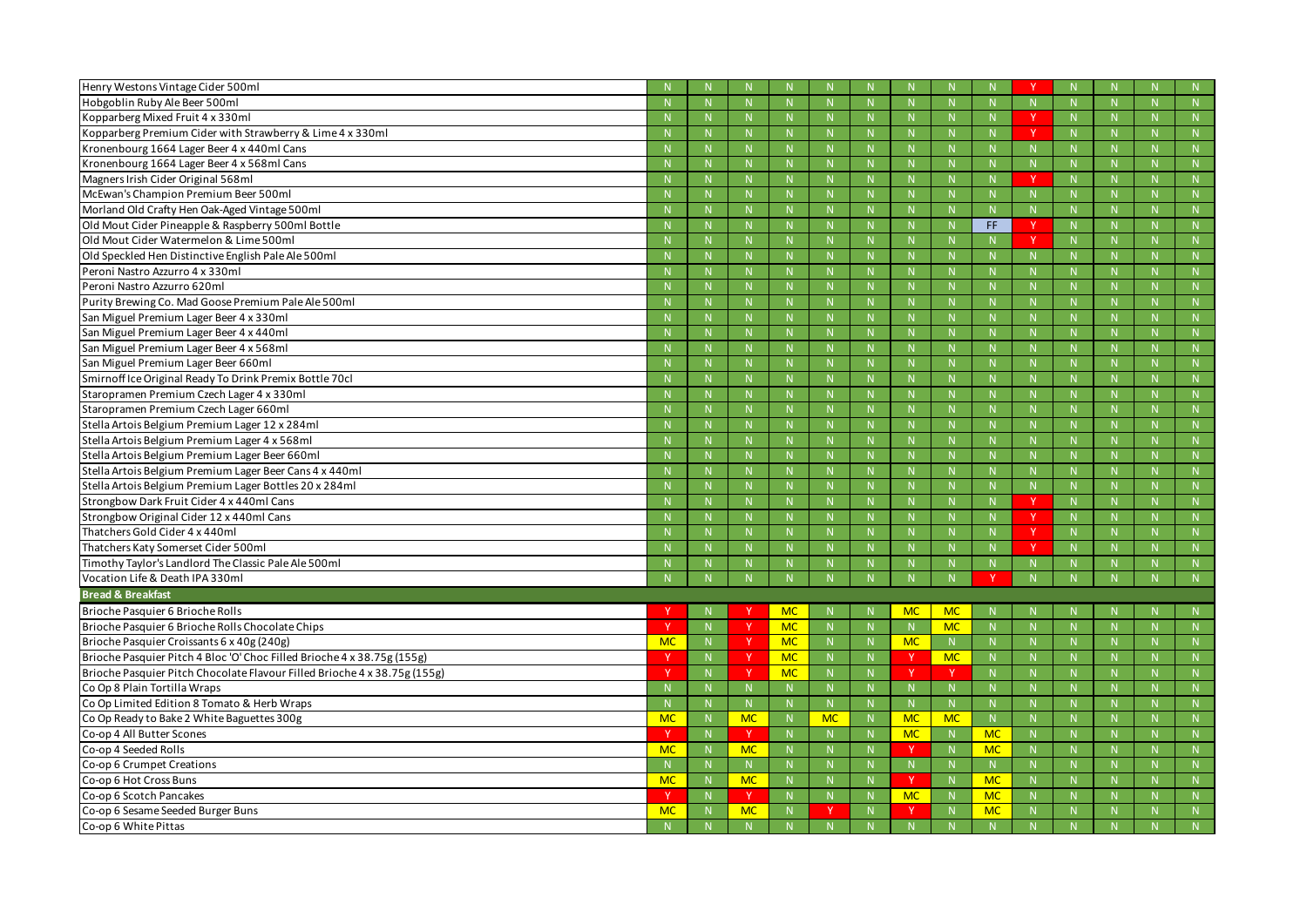| Co-op 6 White Rolls                                                             |              |                |                        |    |                        |              |           |              | <b>MC</b>    |              |             |              |
|---------------------------------------------------------------------------------|--------------|----------------|------------------------|----|------------------------|--------------|-----------|--------------|--------------|--------------|-------------|--------------|
| Co-op 6 Wholemeal Pittas                                                        |              | N              | N                      |    | N                      | $\mathbb N$  |           | N            | N            | N            | N           | N            |
| Co-op 8 Sweet Pancakes                                                          |              | -N             | <b>v</b>               |    | -N                     |              |           | -N           | $\mathsf{N}$ |              | $\mathbb N$ | N            |
| Co-op Bakery 4 Blueberry Pancakes                                               |              | $\mathbb N$    |                        |    | -N                     | <b>N</b>     |           |              | N            |              | $\mathbb N$ | N            |
| Co-op Bakery 4 Chocolate Chip Pancakes                                          |              | N              | <b>V</b>               |    | N                      | N            |           | N            | N            | $\mathbf N$  | N           | N            |
| Co-op Bakery 4 Giant Buttermilk Pancakes                                        |              | N              | <b>Y</b>               |    | -N                     |              |           | -N           | N            |              | $\mathbb N$ |              |
| Co-op Bakery 4 Large White Baps                                                 | <b>MC</b>    | N              | <b>MC</b>              |    | <b>MC</b>              | N            | <b>MC</b> | -N           | <b>MC</b>    |              | N           |              |
| Co-op Bakery 8 Seeded Tortilla Wraps                                            |              | N              | N                      |    | N                      | N            |           | N            | N            | $\mathsf{N}$ | N           | N            |
| Co-op Bakery 8 Sweet Chilli Tortilla Wraps                                      |              | -N             |                        |    | -N                     |              |           |              |              |              | -N          | N            |
| Co-op Bakery Farmhouse Seeded 400g                                              |              | $\mathbb N$    |                        |    | -N                     | $\mathbb N$  |           | -N           | N            |              | $\mathbb N$ | N            |
| Co-op Bakery Farmhouse White 400g                                               |              | N              |                        |    | N                      | N            |           | $\mathbb{N}$ | N            | $\mathbf N$  | N           | N            |
| Co-op Bakery Farmhouse White 800g                                               |              | $\mathbb N$    |                        |    | -N                     |              |           | -N           | $\mathsf{N}$ |              | $\mathbb N$ |              |
| Co-op Bakery Farmhouse Wholemeal 400g                                           |              | $\mathbb N$    |                        |    |                        | N            |           |              | N            |              | N           | N            |
| Co-op Bakery Farmhouse Wholemeal 800g                                           |              | N              | $\mathsf{N}$           |    | N                      | N            |           | N            | N            | $\mathsf{N}$ | N           | N            |
| Co-op Bakery Medium White & Bran 400g                                           |              | -N             |                        |    |                        |              |           |              |              |              |             |              |
| Co-op Bakery Medium White & Bran 800g                                           |              | N              |                        |    | -N                     | N            |           |              | N            |              | N           | N            |
| Co-op Bakery Seeded Farmhouse 800g                                              |              | N              |                        |    | N                      | $\mathsf{N}$ |           | N            | N            | $\mathbf N$  | N           | N            |
| Co-op Bakery Thick White & Bran 800g                                            |              | $\mathbb N$    |                        |    | -N                     | N            |           | -N           | $\mathsf{N}$ |              | $\mathbb N$ | N            |
| Co-op Bakery White Toastie 800g                                                 |              | $\mathbb N$    |                        |    | -N                     | N            |           |              | N            |              | N           | N            |
| Co-op Bakery Wholemeal Toastie 800g                                             |              | N              | N                      |    | N                      | N            |           | N            | N            | $\mathsf{N}$ | N           | N            |
| Co-op Irresistible 2 Ciabatta                                                   |              | $\mathbb N$    |                        |    | -N                     |              |           | -N           |              |              |             |              |
| Co-op Irresistible 4 Sultana Scones                                             |              | N              | $\vee$                 |    | N                      | N            | <b>MC</b> | $\mathbb{N}$ | N            |              | N           | N            |
| Co-op Irresistible Hand Finished 4 White Sourdough Rolls                        | <b>MC</b>    | N              | <b>MC</b>              |    | <b>MC</b>              | N            |           | <b>MC</b>    | N            | $\mathsf{N}$ | N           | N            |
| Co-op Irresistible Hand Finished Seeded Sourdough 400g                          | <b>MC</b>    | $\mathbb N$    | <b>MC</b>              |    | <b>MC</b>              | N            | <b>MC</b> | <b>MC</b>    | $\mathsf{N}$ |              | $\mathbb N$ | N            |
| Co-op Irresistible Hand Finished White Sourdough 400g                           | <b>MC</b>    | N              |                        |    | <b>MC</b>              | N            |           |              | N            |              | N           | N            |
|                                                                                 |              |                | Y.                     |    |                        |              | <b>MC</b> |              |              |              |             |              |
| Co-op Irresistible Limited Edition Chocolate & Salted Caramel Hot Cross Buns    |              | N              | <b>V</b>               |    |                        | N            |           | -N           | ${\sf N}$    | $\mathsf{N}$ | N           | N            |
| Co-op Irresistible Limited Edition Richly Fruited 4 Luxury Hot Cross Buns       | <b>MC</b>    | $\mathbb N$    | <b>MC</b>              |    | -N                     |              |           |              | <b>MC</b>    |              |             |              |
| Co-op Irresistible Super Seeded Farmhouse 800g                                  |              | N              | N                      |    | N                      | N            |           |              | N            |              | N           | N            |
| Co-op Limited Edition Irresistible Deliciously Sweet Carrot Cake Hot Cross Buns |              | N              | <b>V</b>               |    |                        | N            |           | N            | N            | $\mathbf N$  | N           | N            |
| Co-op Sliced Tiger Bloomer 800g                                                 |              | -N             |                        |    | -N                     |              |           | -N           | <b>N</b>     |              | -N          | <b>N</b>     |
| McVitie's Toasting Waffles 8 Pack 200g                                          |              | $\mathbb N$    | <b>MC</b>              |    |                        |              |           |              | $\mathsf{N}$ |              | N           | N            |
| McVitie's Toasting Waffles Chocolate Flavour 8 Pack 200g                        |              | N              | <b>MC</b>              |    | N                      |              |           | N            |              | N            |             | N            |
| Mission 6 Wraps Wheat & White 367g                                              |              | $\mathsf{N}$   |                        |    | N                      |              |           | -N           | -N           | -N           | $\mathbb N$ | <sup>N</sup> |
| New York Bakery Co. 5 Cinnamon & Raisin Bagels Fresher for Longer 425g          |              | N              |                        |    | <b>MC</b>              | N            |           | $\mathsf{N}$ | N            |              | N           | N            |
| New York Bakery Co. 5 Original Bagels Fresher for Longer 425g                   |              | N              | N                      |    | <b>MC</b>              | N            | N         | N            | N            | N            | N           | N            |
| Roberts Medium Soft White 800g                                                  |              | N              | <b>N</b>               |    | N                      | <b>N</b>     |           | $\mathbb N$  | N            | -N           | $\mathbb N$ | N            |
| Roberts Our Ultimate Fibre Wholemeal 800g                                       |              | $\mathbb{N}$   | N                      |    | $\mathbb{N}$           | N            |           | $\mathbb{N}$ | N            | $\mathsf{N}$ | N           | ${\sf N}$    |
| Roberts Thick Soft White 800g                                                   |              | N              | N                      |    | N                      | N            |           | N            | ${\sf N}$    | N            | N           | N            |
| Roberts Vit Hit 50% Wholemeal +50% White 750g                                   |              | $\overline{N}$ | N.                     |    | N                      | N            |           | N            | N            | $\mathbb N$  | N           | N            |
| Soreen The Original Malt Loaf 190g                                              |              | N              | <b>MC</b>              |    | N                      | N            | <b>MC</b> | FF.          | N            | $\mathsf{N}$ | N           | N            |
| Vogel's Sensational Soya & Linseed 800g                                         | <b>MC</b>    | N              | <b>MC</b>              |    | <b>MC</b>              | N            |           | <b>MC</b>    | N            | N            | N           | N            |
| <b>Warburtons 3 Giant Crumpets</b>                                              | <b>MC</b>    | N              | <b>MC</b>              |    | <b>MC</b>              | N            | MC        | $\mathbb N$  | N            | $\mathbf N$  | $\mathbb N$ | N            |
| Warburtons 4 English Breakfast Muffins                                          | <sup>N</sup> | $\mathbb{N}$   | <b>MC</b>              |    | <b>MC</b>              | N            |           | N            | N            | $\mathsf{N}$ | N           | N            |
| <b>Warburtons 4 Fruity Teacakes</b>                                             | N            | N              | N                      | N  | N                      | N            |           | N            | ${\sf N}$    | N            | N           | N            |
| Warburtons 4 Large Sandwich Rolls                                               | <b>MC</b>    | N              | <b>MC</b>              | -N | <b>MC</b>              | N            |           | N            | N            | $\mathbb{N}$ | N           | N            |
| Warburtons 4 Sliced Brioche Burger Buns                                         |              | $\mathbb N$    | Y.                     | N. | <b>MC</b>              | N            |           | <b>MC</b>    | N            | N            | <b>MC</b>   | N            |
| Warburtons 4 Sliced Sandwich Rolls                                              |              | N              | <b>MC</b>              |    | <b>MC</b>              | N            |           | N            | N            | N            | N           | N            |
| Warburtons 5 Original Soft & Sliced Bagels<br><b>Warburtons 6 Crumpets</b>      | <b>MC</b>    | $\mathsf{N}$   | <b>MC</b><br><b>MC</b> |    | <b>MC</b><br><b>MC</b> |              | <b>MC</b> | $\mathbb N$  |              |              | $\mathbb N$ | N<br>N       |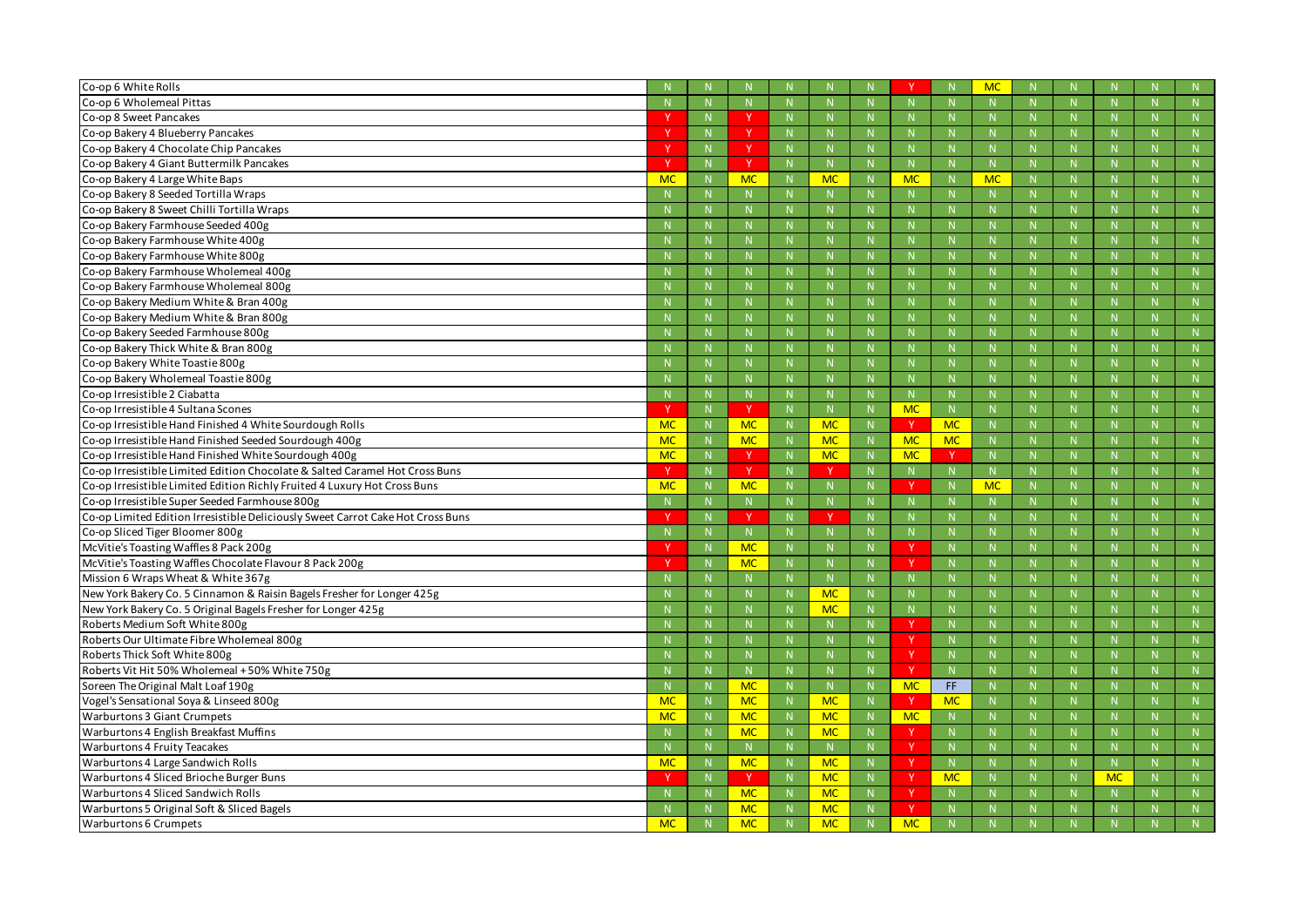| Warburtons 6 Original Soft & Sliced Thin Bagels                                                |           |              | <b>MC</b>    |             | <b>MC</b>   |              |              |                |              |    |              |              |           |
|------------------------------------------------------------------------------------------------|-----------|--------------|--------------|-------------|-------------|--------------|--------------|----------------|--------------|----|--------------|--------------|-----------|
| <b>Warburtons 6 Pancakes</b>                                                                   |           |              | Y.           |             | N           |              | <sup>Y</sup> | -N             | $\mathsf{N}$ |    |              | $\mathsf{N}$ |           |
| <b>Warburtons 6 Potato Cakes</b>                                                               | <b>MC</b> | $\mathsf{N}$ | <b>MC</b>    | N.          | $\mathbb N$ | N.           | <b>MC</b>    | $\mathbb{N}$   | N            |    | $\mathbb N$  | $\mathsf{N}$ | N         |
| Warburtons 6 Thins Soft Brown Sliced                                                           |           | $\mathbb N$  | <b>MC</b>    |             | <b>MC</b>   |              |              | N              | $\mathsf{N}$ |    | $\mathbf N$  | N            | N         |
| Warburtons 8 Sliced Soft White Rolls                                                           |           | -N           | <b>MC</b>    |             | <b>MC</b>   | N.           | <b>V</b>     | -N             | $\mathsf{N}$ |    |              | $\mathsf{N}$ |           |
| Warburtons Danish Lighter White Bread 400g                                                     |           | -N           | <b>MC</b>    |             | <b>MC</b>   | N            | -V           | $\mathbb N$    | N            |    | -N           | $\mathbb N$  | N         |
| Warburtons Family Bakers 6 Thins Soft White Sliced                                             |           | -N           | <b>MC</b>    |             | <b>MC</b>   | N            |              | $\mathbb{N}$   | $\mathsf{N}$ |    | $\Lambda$    | $\mathsf{N}$ | N         |
| Warburtons Farmhouse Soft Bread 400g                                                           |           | -N           | <b>MC</b>    |             | <b>MC</b>   | N.           | V            | -N             | $\mathsf{N}$ |    |              | $\mathsf{N}$ |           |
| Warburtons Farmhouse Soft Bread 800g                                                           |           | $\mathbb N$  | <b>MC</b>    |             | <b>MC</b>   | N            | V            | $\mathbb N$    | N            |    | $\mathbb N$  | N            | N         |
| Warburtons Fruit Loaf with Cinnamon & Raisin 400g                                              |           | $\mathbb N$  | <b>MC</b>    |             | <b>MC</b>   | N.           |              | N              | N            |    | -N           | N            | N         |
| Warburtons Fruit Loaf with Orange 400g                                                         |           | $\mathbb N$  | <b>MC</b>    |             | <b>MC</b>   | N.           |              | $\mathsf{N}$   | N            |    |              | $\mathsf{N}$ |           |
| Warburtons Half White Half Wholemeal Medium 800g                                               |           | -N           | <b>MC</b>    | N.          | <b>MC</b>   | N            | -V           | $\mathbb N$    | N            |    | $\mathbb{N}$ | N            | N         |
| Warburtons Half White Half Wholemeal Thick 800g                                                |           |              | <b>MC</b>    |             | <b>MC</b>   | N.           |              | $\mathbb N$    | $\mathsf{N}$ |    | -N           | $\mathsf{N}$ |           |
| Warburtons Medium Sliced Soft White Bread 400g                                                 |           |              | N            |             | N           | N.           | $\vee$       | -N             | $\mathsf{N}$ |    |              | $\mathsf{N}$ |           |
| Warburtons Medium Sliced Soft White Bread 800g                                                 |           | $\mathbb N$  | <b>MC</b>    |             | <b>MC</b>   | N            | <b>V</b>     | $\mathbb N$    | N            |    | N            | $\mathsf{N}$ | N         |
| Warburtons Medium Sliced Wholemeal 400g                                                        |           | -N           | <b>MC</b>    |             | <b>MC</b>   |              |              | $\mathsf{N}$   | N            |    |              | $\mathsf{N}$ |           |
| Warburtons Original Seeded Batch 400g                                                          |           | -N           | <b>MC</b>    |             | - V         | N            | Y            | -N             | $\mathsf{N}$ |    |              | $\mathsf{N}$ |           |
| Warburtons Original Seeded Batch 800g                                                          |           | -N           | <b>MC</b>    |             | - V         | N.           | <b>v</b>     | $\mathbb N$    | N            |    | -N           | $\mathsf{N}$ | N         |
| Warburtons Premium Malted Grain & Seeds 400g                                                   |           | $\mathbb N$  | <b>MC</b>    |             |             | N            |              | N              | $\mathsf{N}$ |    |              | $\mathsf{N}$ |           |
| Warburtons Premium Wholegrain & Oat Bread 400g                                                 |           |              | <b>MC</b>    |             | <b>MC</b>   | N.           | v            | -N             | $\mathsf{N}$ |    |              | $\mathsf{N}$ |           |
| Warburtons Soft Round White Bread Milk Roll 400g                                               |           | -N           | <sup>Y</sup> |             | N           | N.           |              | $\mathbb N$    | N            |    | -N           | $\mathsf{N}$ | N         |
| Warburtons Soft Tiger Bloomer 600g                                                             |           |              | <b>MC</b>    |             | <b>MC</b>   |              |              | $\mathsf{N}$   | $\mathsf{N}$ |    |              | $\mathsf{N}$ |           |
| Warburtons Super Toastie Extra Thick Sliced Soft White Bread 800g                              |           | -N           | <b>MC</b>    |             | <b>MC</b>   | N.           | Y            | -N             | $\mathsf{N}$ |    |              | $\mathsf{N}$ |           |
| Warburtons The True Taste of Wholemeal 800g                                                    |           | -N           | <b>MC</b>    | $\mathbb N$ | <b>MC</b>   | N            |              | $\mathbb N$    | N            |    | $\mathbb N$  | $\mathsf{N}$ | N         |
| Warburtons Toastie Thick Sliced Soft White Bread 400g                                          |           | -N           | N.           |             | N           | N.           |              | N              | N            |    | $\mathbf N$  | N            | N         |
| Warburtons Toastie Thick Sliced Soft White Bread 800g                                          |           |              | <b>MC</b>    |             | <b>MC</b>   |              | v            | $\mathbf N$    | $\mathsf{N}$ |    |              |              |           |
| Warburtons White Bakers Bloomer 800g                                                           |           | -N           | <b>MC</b>    |             | <b>MC</b>   |              |              | $\mathbb N$    | N            |    |              | N            | N.        |
| Whaoo! 8 Chocolate Filled Crêpes 256g                                                          |           | N            |              |             | N           | $\mathbf{N}$ |              |                | $\mathbf{N}$ |    |              | N            | N         |
| <b>Cereal &amp; Breakfast Bars</b>                                                             |           |              |              |             |             |              |              |                |              |    |              |              |           |
| Alpen Muesli No Added Sugar 550g                                                               |           |              |              |             |             |              |              |                |              |    |              |              |           |
| Alpen The Original Swiss Style Muesli 550g                                                     |           |              |              |             | -N          |              |              |                | N            |    |              |              | N.        |
| Cheerios Honey 370g                                                                            |           |              | <b>MC</b>    |             |             |              |              | <b>MC</b>      |              |    |              |              |           |
| Cheerios Multigrain 390g                                                                       |           |              |              |             |             |              |              | MC             | $\mathsf{N}$ |    |              |              | N.        |
| Co Op Triple Chocolate Crisp 500g                                                              |           | $\mathbb N$  | <b>Y</b>     |             | N           | $\mathbb N$  |              |                | <b>MC</b>    |    | $\mathbb N$  | N            | N         |
| Co-op 24 Wholewheat Biscuits                                                                   |           | N            | N            |             | $\mathsf N$ | N            | N            | $\mathbb{N}$   | N            |    | $\mathsf{N}$ | N            | N         |
| Co-op Golden Syrup Flavour Porridge 60g                                                        | <b>MC</b> | N            | v            | <b>MC</b>   | <b>MC</b>   | N            | <b>MC</b>    | N              | <b>MC</b>    |    | N            | N            | N         |
| Co-op Honest Value Porridge Oats 1kg                                                           |           | N            | N.           | N.          | N           | N            |              | N              | <b>MC</b>    |    | N            | $\mathsf{N}$ | N         |
| Co-op Honey, Raisin & Almond Granola 500g                                                      |           | $\mathbb N$  | <b>MC</b>    | <b>MC</b>   | N           | N            |              | - Y            | <b>MC</b>    | N. | $\mathbb{N}$ | N            | N         |
| Co-op Irresistible Scottish Jumbo Rolled Oats 750g                                             |           | $\mathbb N$  |              |             | N           | N            |              | $\mathbb N$    | <b>MC</b>    |    | $\mathbb N$  | N            | N         |
| Co-op Mixed Fruit Muesli 500g                                                                  |           | N            | N            | <b>MC</b>   | <b>MC</b>   | N            | $\mathbb N$  | $\overline{N}$ | <b>MC</b>    | Y  | N            | N            | N         |
| Co-op Original Porridge 55g                                                                    | <b>MC</b> | N            | <b>Y</b>     | <b>MC</b>   | <b>MC</b>   | N            | <b>MC</b>    | N              | <b>MC</b>    | N  | N            | N            | ${\sf N}$ |
| Dorset Cereals Simply Nutty Muesli 560g                                                        |           | N            | N.           |             | N           | N            |              |                | <b>MC</b>    |    | N            | N            | N         |
| FUEL10K High Protein Chocolate Breakfast Milk Drink 330ml                                      |           | N            |              |             | N           | N            |              | $\mathbb{N}$   | N            |    | N            | $\mathsf{N}$ | N         |
| Jordans Country Crisp with Sun-Ripe Strawberries 500g                                          |           | $\mathbb{N}$ | N            |             | N           | N            |              | <b>MC</b>      | <b>MC</b>    | N  | N            | N            | N         |
| Jordans Crunchy Oat Granola Raisin & Almond 750g                                               |           | $\mathbb N$  | N            |             | N           | N            |              |                | <b>MC</b>    |    | N            | N            | N         |
| Jordans Super Berry Granola Redcurrants, Blackcurrants, Blueberries, Cranberries, Almonds 370g |           | N            | N            |             | N           | N            |              |                | <b>MC</b>    | N. | N            | N            | N         |
| Kellogg's Bran Flakes 500g                                                                     |           | N            | N            |             | N           | N            |              | N              | <b>MC</b>    | N. | N            | N            | ${\sf N}$ |
| Kellogg's Coco Pops Cereal 480g                                                                |           |              |              |             |             |              |              |                |              |    |              |              |           |
| Kellogg's Corn Flakes Cereal 720g                                                              |           | $\mathbb N$  | <b>MC</b>    |             | $\mathbb N$ |              |              | -N             | N            |    | $\mathbf N$  | N            | N         |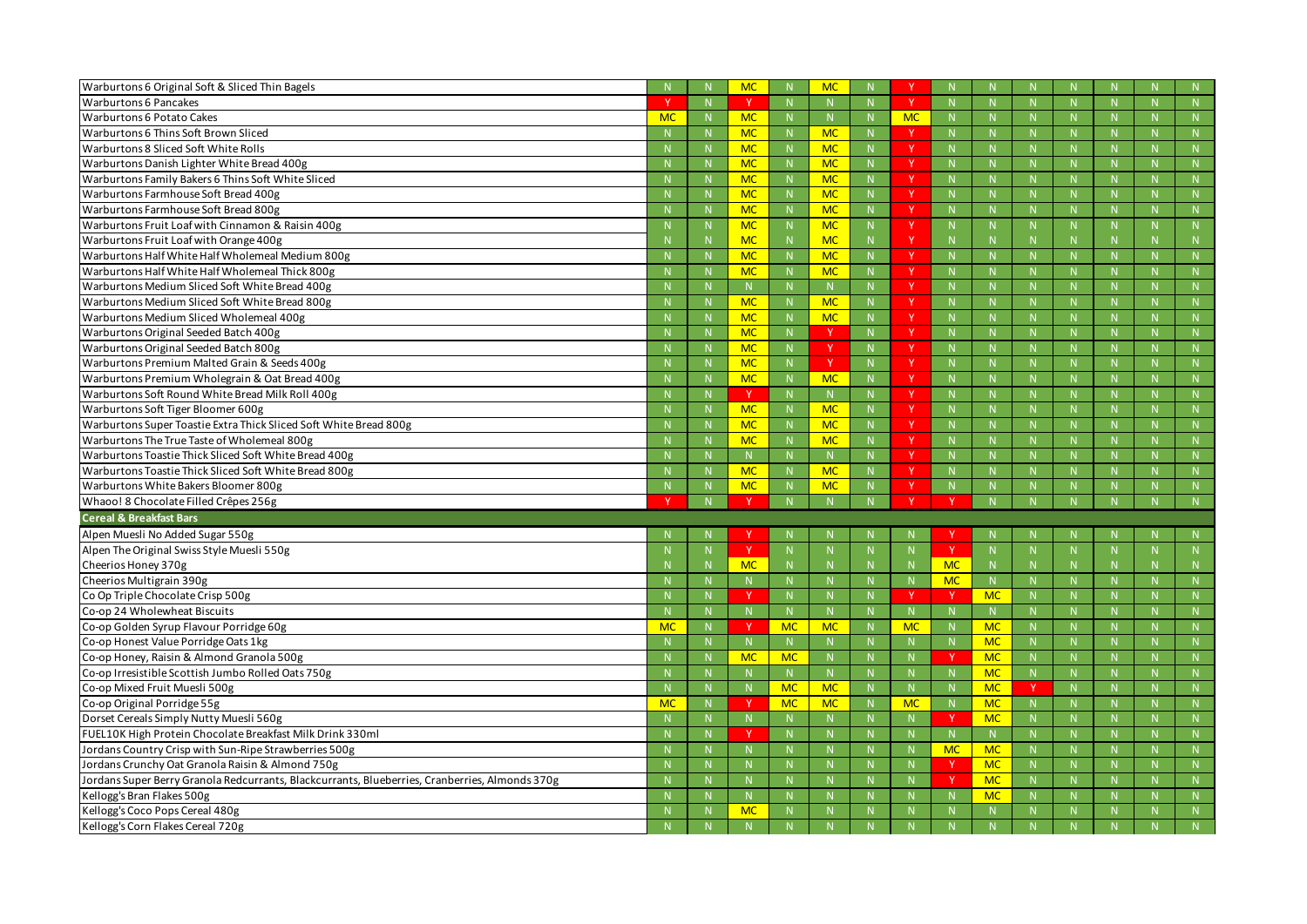| Kelloggs Crunchy Nut Bites Honey & Nut Flavour 375g                    |          |              |             |           |             |              |           |              | <b>MC</b>    |    |              |              |              |
|------------------------------------------------------------------------|----------|--------------|-------------|-----------|-------------|--------------|-----------|--------------|--------------|----|--------------|--------------|--------------|
| Kellogg's Crunchy Nut Corn Flakes Cereal 500g                          |          | $\mathsf{N}$ |             |           | N           | $\mathsf{N}$ |           |              | N            |    | N            | N            | $\mathsf{N}$ |
| Kellogg's Crunchy Nut Hazelnut & Chocolate Granola 380g                |          |              |             | <b>MC</b> | $\mathbb N$ |              |           |              | $\mathsf{N}$ |    |              | $\mathbb N$  | N            |
| Kellogg's Krave Chocolate Hazelnut Cereal 375g                         |          |              |             |           | N           | N.           |           |              | N            |    |              | N            | N            |
| Kellogg's Special K Original Cereal 500g                               |          | $\mathsf{N}$ |             |           | N           | N            |           | $\mathbb{N}$ | <sup>V</sup> |    | N            | N            | N            |
| Kellogg's Variety Pack Cereal x8                                       |          |              |             | <b>MC</b> | $\mathbb N$ |              |           |              | <b>MC</b>    |    |              | $\mathbb N$  | $\mathsf{N}$ |
| NESTLÉ Shreddies The Frosted One Cereal 500g                           |          |              | N           | <b>MC</b> | N           | N.           |           | <b>MC</b>    | N            |    |              | N            | N            |
| Quaker Oat So Simple Apple & Blueberry Porridge Pot 57g                |          | $\mathsf{N}$ |             |           | N           | N            | <b>MC</b> | N            | N            |    | N            | N            | $\mathsf{N}$ |
| Quaker Oat So Simple Golden Syrup Porridge Pot 57g                     |          |              | <b>V</b>    |           | $\mathbb N$ | N            | <b>MC</b> | -N           | N            |    |              | $\mathbb N$  | N            |
| Quaker Oat So Simple Golden Syrup Porridge Sachets 10x36g              |          |              | N           |           | $\mathbb N$ | N            | <b>MC</b> | $\mathbb{N}$ | N            |    |              | N            | N            |
| Quaker Oat So Simple Original Porridge Pot 45g                         |          | N            |             |           | N           | N            | <b>MC</b> | N            | N            |    | N            | N            | N            |
| Quaker Oat So Simple Original Porridge Sachets 10x27g                  |          |              |             |           | N           |              | <b>MC</b> | -N           | $\mathbb N$  |    |              | $\mathbb N$  | $\mathsf{N}$ |
| Quaker Porridge To Go Golden Syrup Breakfast Bars 2x55g                |          | $\mathbf N$  | $\mathbf v$ | <b>MC</b> | <b>MC</b>   | N            |           |              | N            |    |              | N            | $\mathsf{N}$ |
| Shreddies The Original Cereal 390g                                     |          | $\mathsf{N}$ | N           | <b>MC</b> | N           | N            |           | <b>MC</b>    | N            |    |              | N            | N            |
| Weetabix Crispy Minis Chocolate Chip Cereal 600g                       |          |              | <b>MC</b>   | <b>MC</b> | $\mathbb N$ |              |           | -N           | $\mathbb N$  |    |              | $\mathbb N$  | N            |
| Weetabix On the Go Breakfast Drink Chocolate 250ml                     |          |              | <b>Y</b>    |           | $\mathbb N$ | N.           |           |              | $\mathsf{N}$ |    |              | N            | $\mathsf{N}$ |
| Weetabix On the Go Breakfast Drink Vanilla 250ml                       |          | N            |             |           | N           | N            | <b>MC</b> | N            | N            |    |              | $\mathbb N$  | $\mathsf{N}$ |
| Weetos Chocolate Hoops Cereal 500g                                     |          |              | <b>MC</b>   |           |             |              |           |              |              |    |              |              |              |
| <b>Chilled &amp; Deli</b>                                              |          |              |             |           |             |              |           |              |              |    |              |              |              |
| Co Op Caramelised Onion Houmous 170g                                   |          |              |             |           |             |              |           |              |              |    |              |              |              |
| Co Op Extra Virgin Olive Oil Houmous 170g                              |          |              |             |           |             | $\mathsf{N}$ |           |              | $\mathsf{N}$ |    |              | N            | $\mathsf{N}$ |
| Co Op Organic Houmous 170g                                             |          | $\mathsf{N}$ | N           |           |             | N            |           | N            | N            |    | N            | N            | N            |
| Co Op Red Pepper Houmous 170g                                          |          |              |             |           |             | N            |           | -N           | $\mathsf{N}$ |    |              | $\mathbb N$  | $\mathsf{N}$ |
| Co Op Reduced Fat Houmous 200g                                         |          | $\mathsf{N}$ | N           |           |             | N            |           | $\mathsf{N}$ | N            |    |              | N            | $\mathsf{N}$ |
| Co Op Sweet Chilli Houmous 170g                                        |          | N            | N           |           |             | N            |           | N            | N            |    | N            | N            | $\mathsf{N}$ |
| Co-op 2 Mini Melton Mowbray Pork Pies 100g                             |          | $\mathsf{N}$ |             |           | $\mathbb N$ |              |           | -N           | $\mathsf{N}$ |    |              | $\mathbb N$  | $\mathsf{N}$ |
| Co-op 2 Scotch Eggs 227g                                               |          | N            | N           |           | $\mathbb N$ | N            |           | -N           | N            |    |              | N            | $\mathsf{N}$ |
| Co-op 2 Snack Pork Pies 150g                                           |          | N            | N           |           | N           | N            |           | N            | N            |    | $\mathsf{N}$ | N            | N            |
| Co-op 4 Melton Mowbray Mini Pork Pies 200g                             |          | N            | N           |           | $\mathbb N$ |              |           | -N           | N            |    |              | $\mathbb N$  | N            |
| Co-op 4 Mini Pork Pies 200g                                            |          | N            | N           |           | $\mathbb N$ | N            |           | -N           | N            |    |              | N            | $\mathbb N$  |
| Co-op 4 Mini Pork, Pickle & Cheese Pies 200g                           |          | $\mathsf{N}$ |             |           | $\mathbb N$ |              |           | $\mathsf{N}$ | N            |    |              | $\mathbb N$  | N            |
| Co-op 4 Snack Pork Pies 300g                                           | <b>V</b> |              |             |           |             |              |           |              |              |    |              |              |              |
| Co-op 6 Sausage Rolls 330g                                             |          | N            | N           |           | $\mathbb N$ |              |           |              | $\mathsf{N}$ |    |              | $\mathsf{N}$ | N            |
| Co-op Bitesize Pizza Rolls 160g                                        |          | N            |             |           | N           | N            |           | N            | ${\sf N}$    |    | $\mathsf{N}$ | ${\sf N}$    | N            |
| Co-op British Chicken Poppers 168g                                     |          | N            | N.          |           | N           | N            |           | $\mathbb N$  | $\mathsf{N}$ |    | $\mathsf{N}$ | N            | N            |
| Co-op Cheese & Onion Pasty 130g                                        |          | N            | Y.          |           | N           | N            |           | $\mathbb{N}$ | N            |    | $\mathsf{N}$ | Y            | ${\sf N}$    |
| Co-op Cheese & Onion Quiche 400g                                       |          | ${\sf N}$    | <b>V</b>    |           | N           | N            |           | N            | ${\sf N}$    |    | N            | N            | N            |
| Co-op Chicken & Gravy Pie 180g                                         |          | N            | N.          |           | N           | N            |           | $\mathbb N$  | $\mathsf{N}$ |    | -N           | N            | N            |
| Co-op Chicken & Gravy Pie 500g                                         |          | N            | N           |           | N           | N            |           | N            | ${\sf N}$    |    | $\mathsf N$  | ${\sf N}$    | ${\sf N}$    |
| Co-op Chicken Poppers 72g                                              |          | N            | Y           |           | N           | ${\sf N}$    |           | N            | ${\sf N}$    | N. | N            | ${\sf N}$    | ${\sf N}$    |
| Co-op Cocktail Sausages 250g                                           |          | N            | N           |           | N           | N            |           | N            | N            |    | $\mathsf{N}$ | N            | N            |
| Co-op Coronation Slaw 250g                                             |          | N            | $N_{\odot}$ | <b>MC</b> | N           | N            |           | <b>MC</b>    | N            |    | $\mathsf{N}$ | Y            | ${\sf N}$    |
| Co-op Cream Cheese Stuffed Peppers 120g                                |          | N            |             |           | <b>MC</b>   | ${\sf N}$    |           | <b>MC</b>    | ${\sf N}$    |    | N            | N            | N            |
| Co-op Creamy Coleslaw 300g                                             |          | N            | -V          | <b>MC</b> | N           | N            |           | <b>MC</b>    | N            |    | -N           | Y            | N            |
| Co-op GRO 4 Vegan Pies 200g                                            |          | N            | N           |           | N           | N            |           | N            | ${\sf N}$    |    | N            | ${\sf N}$    | ${\sf N}$    |
| Co-op GRO Coleslaw 250g                                                |          | N            | N           | <b>MC</b> | ${\sf N}$   | ${\sf N}$    |           | <b>MC</b>    | ${\sf N}$    |    | N            | Y            | ${\sf N}$    |
| Co-op Houmous 200g                                                     |          | $\mathbf N$  | N.          |           |             | N            |           | $\mathbb{N}$ | N            |    |              | N            | N            |
| Co-op Irresistible All Butter Chicken, Leek & Smoked Ham Hock Pie 250g |          | N            | Y           |           | N           |              |           |              | $\mathsf{N}$ |    |              | -Y           | N            |
| Co-op Irresistible All Butter Steak & Old Speckled Hen Ale Pie 250g    |          | N.           |             |           | $\mathbb N$ |              |           | $\mathbb N$  | N.           |    |              | N.           | N            |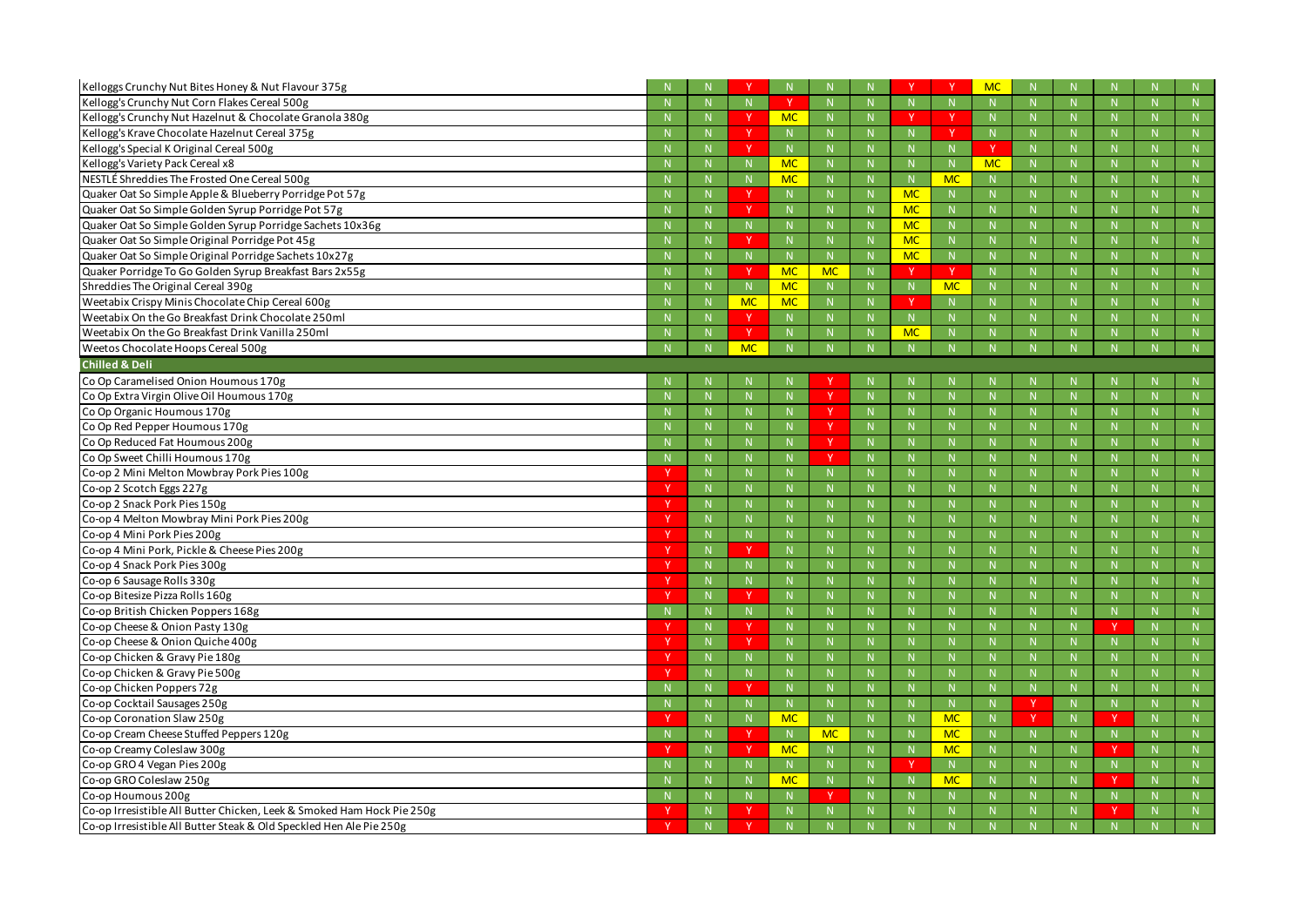| Co-op Irresistible Burger Slaw 250g                                                                   |             |                |              | <b>MC</b>      |                   |             |           | MC                |              |              |              |              |
|-------------------------------------------------------------------------------------------------------|-------------|----------------|--------------|----------------|-------------------|-------------|-----------|-------------------|--------------|--------------|--------------|--------------|
| Co-op Irresistible Coleslaw 300g                                                                      |             | N              |              | <b>MC</b>      | N                 | N           |           | <b>MC</b>         | N            | N            | <sup>V</sup> | N            |
| Co-op Irresistible Mature Cheddar Cheese Coleslaw 300g                                                |             | $\mathbb N$    |              | <b>MC</b>      | -N                | -N          |           | <b>MC</b>         | $\mathsf{N}$ |              | <sub>Y</sub> | N            |
| Co-op Irresistible Yogurt & Mint Potato Salad 270g                                                    |             | $\mathbb N$    |              | MC             | $\mathbb N$       | N           |           | <b>MC</b>         | N            |              | -V           | N            |
| Co-op Italian Style Pasta 225g                                                                        |             | N              |              |                | N                 | N           |           | N                 | N            | N            | <sup>V</sup> | N            |
| Co-op Melton Mowbray Pork Pie 290g                                                                    |             | $\mathbb N$    |              |                |                   |             |           | -N                | $\mathsf{N}$ |              | $\mathbb N$  |              |
| Co-op Moroccan Inspired Houmous 170g                                                                  |             | $\mathbb N$    |              |                |                   | $\mathbb N$ |           |                   | N            |              | N            |              |
| Co-op Moroccan Style Cous Cous 215g                                                                   |             | N              | N            |                | N                 | N           |           | N                 | N            | N            | <b>V</b>     | N            |
| Co-op Onion & Garlic Dip 200g                                                                         |             | -N             | <b>V</b>     |                | -N                |             |           |                   | <b>N</b>     |              | -N           | <b>N</b>     |
| Co-op Potato Salad 300g                                                                               |             | $\mathbb N$    | <b>Y</b>     | <b>MC</b>      | $\mathbb N$       | N           |           | <b>MC</b>         | N            |              | N            | N            |
| Co-op Quiche Lorraine 170g                                                                            |             | N              | <b>Y</b>     | N              | N                 | N           |           | N                 | N            | $\mathbb N$  | N            | N            |
| Co-op Quiche Lorraine 400g                                                                            | -V          | N              | Y.           | N              | $\mathbb N$       | N           |           | N                 | N            | $\mathbb N$  | $\mathbb N$  | N.           |
| Co-op Reduced Fat Coleslaw 300g                                                                       |             | N              | v            | <b>MC</b>      | -N                | N           |           | MC                | N            |              | Y            |              |
| Co-op Roasted Vegetable Cous Cous 215g                                                                |             | N              | $\mathsf{N}$ |                | N                 | N           |           | N                 | N            | N            | <b>V</b>     | ${\sf N}$    |
| Co-op Scotch Egg 113g                                                                                 |             | -N             |              |                | -N                |             |           |                   |              |              | -N           | <b>N</b>     |
| Co-op Soured Cream & Chive Dip 200g                                                                   |             | N              | $\mathbf v$  |                | -N                | N           |           | -N                | N            |              | N            | N            |
| Co-op Southern Fried Chicken Bites 162g                                                               |             | N              | N            |                | N                 | N           |           | $\mathbb N$       | N            | N            | N            | N            |
| Co-op Steak Pie 180g                                                                                  |             | $\mathbb N$    |              |                | -N                | <b>N</b>    |           | -N                | $\mathsf{N}$ | -N           | $\mathbb N$  | N            |
| Co-op Steak Pie 500g                                                                                  |             | N              | N            |                | -N                | N           |           |                   | N            |              | N            | N            |
| Ginsters 2pk Cornish Pasty 260g                                                                       |             | N              | N            |                | N                 | N           |           | N                 | N            | N            | <sup>V</sup> | N            |
| Ginsters Chicken & Bacon Slice 170g                                                                   |             | $\mathbb N$    | <b>Y</b>     |                | -N                |             |           |                   |              |              | <sub>Y</sub> | N            |
| Ginsters Chicken & Mushroom Slice 170g                                                                |             | N              | <sup>Y</sup> |                | -N                | N           |           |                   | N            |              | <b>Y</b>     | N            |
| Ginsters Cornish Pasty 180g                                                                           |             | N              | Y            |                | N                 | N           |           | N                 | N            | N            | <sup>V</sup> | N            |
| Ginsters Peppered Steak Slice 170g                                                                    |             | N              | -V           |                | -N                | <b>N</b>    |           | -N                | $\mathsf{N}$ | -N           | -Y           | N            |
| Ginsters Vegan Quorn Pasty 180g                                                                       |             | N              | N            |                | -N                | N           |           | -N                | N            | $\mathbf N$  | <sup>V</sup> | N            |
| Ginsters Vegan Quorn Roll 100g                                                                        |             | N              | $\mathsf{N}$ |                | N                 | N           |           | N                 | N            | N            | N            | N            |
|                                                                                                       |             |                |              |                |                   |             |           |                   |              |              |              |              |
| Island Delight Spicy Vegetable Jamaican Pattie Flaky Pastry 140g                                      |             | $\mathbb N$    |              |                |                   |             | v         | -N                |              | - V          | <b>v</b>     |              |
| Pukka All Steak Pie                                                                                   |             | N              | $\vee$       |                | -N                | N           | <b>MC</b> | -N                | N            |              | N            | N            |
| Pukka Chicken & Mushroom Pie                                                                          | <b>MC</b>   | N              | N            | N <sub>1</sub> | N                 | N           | <b>MC</b> | N                 | N            | $\mathbf N$  | $\mathsf{N}$ | N            |
| Vale of Mowbray 2 Snack Pork, Cheese & Pickle Pies                                                    |             | -N             | -V           | <b>MC</b>      | <b>MC</b>         |             |           | <b>MC</b>         |              |              |              | <sup>N</sup> |
| Vale of Mowbray 4 Traditional Snack Pork Pies                                                         |             | N              | N            | <b>MC</b>      | <b>MC</b>         | N           |           | <b>MC</b>         | N            |              | $\mathbb N$  | N            |
| <b>Chocolate, Sweets &amp; Biscuits</b>                                                               |             |                |              |                |                   |             |           |                   |              |              |              |              |
| Bahlsen Choco Leibniz Milk Chocolate Biscuit 125g                                                     |             | N              | <b>V</b>     | N              | $\mathbb N$       |             |           | N                 | N            |              | N            | N            |
| Bliss Dark Chocolate & Raspberry Whip Bars 5 x 25g (125g)                                             |             | ${\sf N}$      | <b>Y</b>     | <b>MC</b>      | N                 | N           |           | <b>MC</b>         | ${\sf N}$    | N            | N            | N            |
| Bliss Salted Caramel Whip Bars (5 x 25g) 125g                                                         |             | N              | Y.           | MC             | N                 | N           |           | <b>MC</b>         | N            | $\mathbb N$  | $\mathbb N$  | N            |
| Bliss White Chocolate & Lemon Flavour Whip Bars 5 x 25g (125g)                                        |             | ${\sf N}$      | Y.           | MC             | $\mathbb{N}$      | N           |           | <b>MC</b>         | ${\sf N}$    | $\mathsf{N}$ | N            | ${\sf N}$    |
| Cadbury Assortment Minis Mix Bag 238g                                                                 |             | ${\sf N}$      | Y            | <sup>N</sup>   | N                 | ${\sf N}$   |           |                   | ${\sf N}$    | N            | ${\sf N}$    | N            |
| Cadbury Caramel Mixed 10 Pack 400g                                                                    |             | N              | Y.           | N              | N                 | N           |           | $\mathbb N$       | N            | $\mathbb N$  | N            | N            |
| Cadbury Chocolate Mini Eggs Clip Strip 80g                                                            | $\mathbf N$ | N              | Y            | N              | N                 | N           |           | N                 | N            | $\mathsf{N}$ | N            | N            |
| Cadbury Creme Egg 10 Pack 400g                                                                        |             | N              | Y            | N              | N                 | N           |           | N                 | ${\sf N}$    | N            | N            | N            |
| Cadbury Creme Egg 5 Pack 197g                                                                         |             | $\mathbb{N}$   | <sub>Y</sub> | -N             | N                 | N           |           | $\mathbb N$       | N            | $\mathbb{N}$ | $\mathbb N$  | N            |
| Cadbury Creme Egg Minis Bag 78g                                                                       |             | ${\sf N}$      | Y            | N              | $\mathbb{N}$      | ${\sf N}$   |           | N                 | ${\sf N}$    | $\mathsf{N}$ | N            | N            |
| Cadbury Dairy Milk Buttons Easter Egg & Chocolate Bag 74g                                             |             | ${\sf N}$      | Y            | N              | N                 | ${\sf N}$   |           | <b>MC</b>         | ${\sf N}$    | N            | ${\sf N}$    | N            |
| Cadbury Dairy Milk Caramel Nibbles Chocolate Bag 120g                                                 |             | $\overline{N}$ | Y            | $\mathbb N$    | N                 | N           |           | <b>MC</b>         | N            | $\mathbb{N}$ | N            | $\mathbb N$  |
| Cadbury Dairy Milk Chocolate Bar 45g                                                                  |             | N              | Y            | N              | $\mathbb{N}$      | N           |           | <b>MC</b>         | ${\sf N}$    | $\mathsf{N}$ | N            | N            |
| Cadbury Dairy Milk Egg 'n' Spoon with Oreo 128g                                                       |             | ${\sf N}$      | Y            | N              | N                 | N           |           | <b>MC</b>         | ${\sf N}$    | N            | N            | N            |
| Cadbury Dairy Milk Fingers Chocolate Biscuits 114g                                                    |             | N              | <sub>Y</sub> | -N             | N                 | N           |           | <b>MC</b>         | N            | $\mathbb{N}$ | $\mathbb N$  | N            |
| Cadbury Dairy Milk Giant Buttons Chocolate Bag<br>Cadbury Dairy Milk Giant Buttons Chocolate Bag 119g |             | N<br>N         | Y.           | N<br>N         | $\mathbb{N}$<br>N | N<br>N      |           | $\mathbb{N}$<br>N | N<br>N       | N            | N<br>N       | N<br>N       |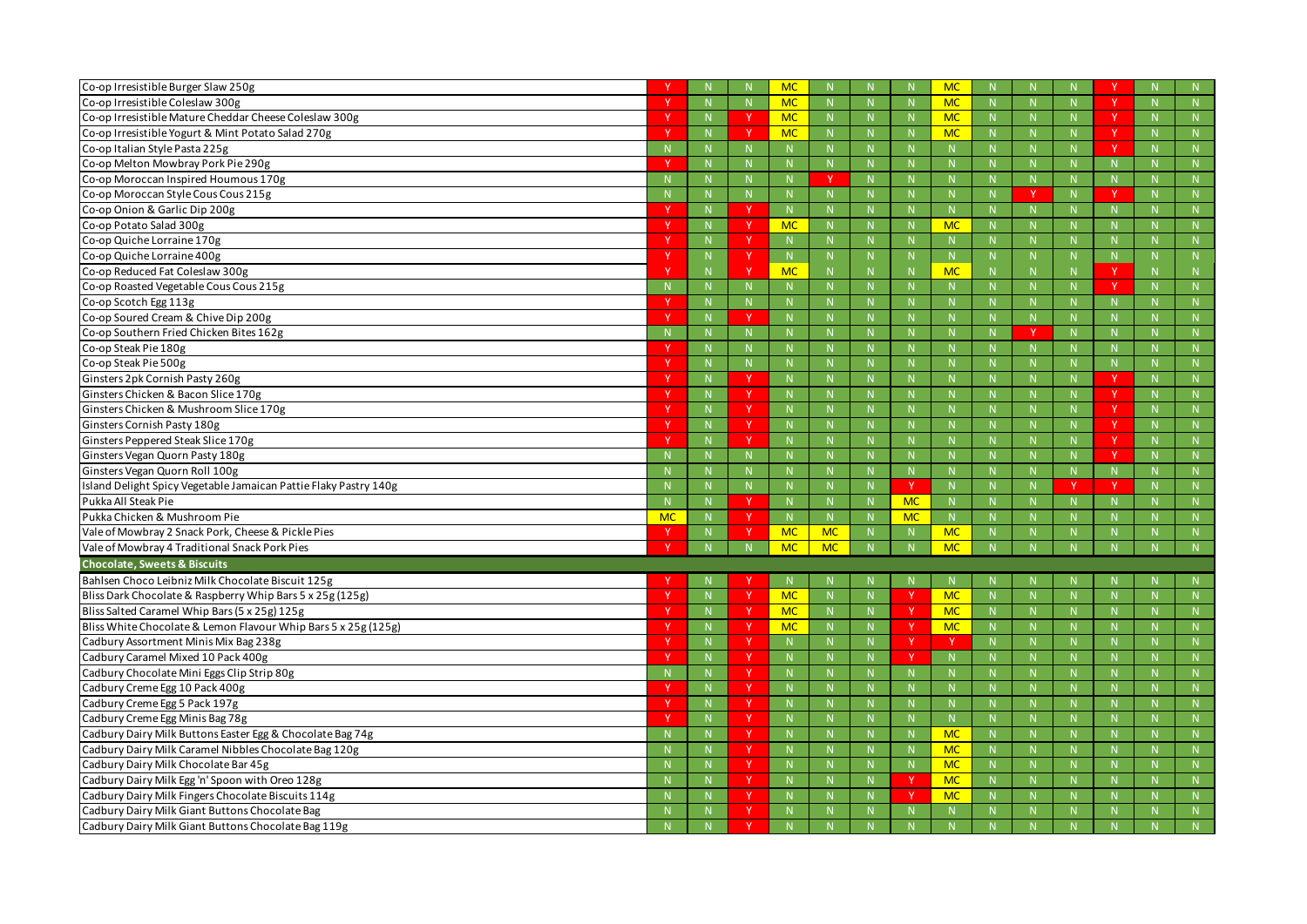| Cadbury Dairy Milk Hot Cross Bun Chocolate Bar 110g                        |           |              |              |                |             |              |             | <b>MC</b>    |              |           |              |              |              |
|----------------------------------------------------------------------------|-----------|--------------|--------------|----------------|-------------|--------------|-------------|--------------|--------------|-----------|--------------|--------------|--------------|
| Cadbury Dairy Milk Miniature Daim Chocolate Easter Egg Bag 77g             |           | $\mathsf{N}$ | $\mathbf v$  |                | N           |              |             |              | N            |           | N            | N            |              |
| Cadbury Mini Eggs Bag 80g                                                  |           |              | <b>V</b>     |                | -N          |              |             | -N           | <b>N</b>     |           |              | $\mathsf{N}$ | N            |
| Cadbury Mini Eggs Chocolate Bar 110g                                       |           |              |              |                | -N          |              |             | <b>MC</b>    | N            |           |              | $\mathbb N$  | N            |
| Cadbury Mini Eggs Family Bag 296g                                          |           | $\mathbb N$  | N            |                | N           | $\mathsf{N}$ |             | N            | N            |           | N            | N            | N            |
| Cadbury Mini Eggs Medium Easter Egg 130g                                   |           |              | <b>V</b>     |                | -N          |              |             | <b>MC</b>    |              |           |              |              |              |
| Cadbury Mini Eggs Pouch 385g                                               |           |              | v            |                | $\mathbf N$ | N            |             | $\mathbb{N}$ | N            |           |              | N            |              |
| Cadbury Timeout Wafer Bar 7 Pack 141.4g                                    |           | $\mathbb N$  | N            |                | N           |              |             | <b>MC</b>    | N            |           | $\mathbf N$  | N            | N            |
| Cadbury Twirl Chocolate Bar 4 Pack 136g                                    |           |              | <b>V</b>     |                | -N          |              |             | $\mathsf{N}$ | N            |           |              | $\mathsf{N}$ | N            |
| Cadbury Wispa Chocolate Bar 36g                                            |           |              |              |                |             |              |             | <b>MC</b>    | N            |           |              | N            | N            |
| Cadbury Wispa Chocolate Bar 4 Pack 111.6g                                  |           | N            | N            |                | N           | $\mathsf{N}$ |             | <b>MC</b>    | N            |           | N            | N            | N            |
| Cadbury Wispa Gold Chocolate Bar 48g                                       |           |              | <b>V</b>     |                | -N          |              |             | <b>MC</b>    | <b>N</b>     |           |              |              |              |
| Co-op Easter Lollies 24g                                                   |           | $\mathbb N$  | <b>Y</b>     | <b>MC</b>      | $\mathbb N$ | N.           |             | <b>MC</b>    | N            |           |              | $\mathsf{N}$ | N            |
| Co-op Happy Easter Solid Milk Chocolate Eggs 85g                           |           | $\mathbb N$  | N            | <b>MC</b>      | N           | N            |             | <b>MC</b>    | N            |           | $\mathbf N$  | N            | N            |
| Co-op I Woof You 24g                                                       |           |              |              | <b>MC</b>      | $\mathbb N$ |              |             | <b>MC</b>    | $\mathsf{N}$ |           |              | $\mathsf{N}$ | N            |
| Co-op Irresistible Fairtrade Dark Chocolate & Raspberry Ganache Hearts 38g |           |              |              |                | $\mathbb N$ |              |             | <b>MC</b>    | N            |           |              | N            | N            |
| Co-op Irresistible Hot Cross Bun Fudge 150g                                |           | N            |              | <b>MC</b>      | N           | N.           |             | <b>MC</b>    | N            |           | $\mathsf{N}$ | N            | N            |
| Ferrero Collection Crispy Eggs Hazelnut 100g                               |           |              | <b>V</b>     |                | -N          |              |             |              | <b>N</b>     |           |              |              |              |
| Ferrero Collection Eggs Cocoa 100g                                         |           |              | $\vee$       |                | $\mathbb N$ |              |             |              | N            |           |              | $\mathsf{N}$ | N            |
| Galaxy Minstrels Chocolate Pouch Bag 125g                                  |           | $\mathbb N$  | $\vee$       |                | N           |              |             | $\mathbb N$  | N            |           | $\mathbf N$  | N            | N            |
| Galaxy Smooth Milk Chocolate Bar 110g                                      |           |              | <b>V</b>     |                | -N          |              |             | -N           | <b>N</b>     |           |              | $\mathsf{N}$ | N            |
| Galaxy Truffles Milk Chocolate Easter Mini Eggs Bag 74g                    |           |              |              |                |             |              |             | <b>MC</b>    | N            |           |              | N            | N            |
| Haribo Starmix Bag 175g                                                    |           | $\mathbb N$  |              |                | N           | $\mathsf{N}$ |             | $\mathsf{N}$ | N            |           | $\mathsf{N}$ | N            | N            |
| Haribo Tangfastics Bag 175g                                                |           |              |              |                | -N          |              |             | -N           |              |           |              |              |              |
| Hill Biscuits Mini Pack Mix 292g                                           |           | $\mathbb N$  | $\mathbf{v}$ |                | $\mathbb N$ | N.           |             | -N           | N            |           |              | $\mathsf{N}$ | N            |
| Kinder Easter Rabbit with Surprise 75g                                     |           | N            | N            |                | N           | $\mathsf{N}$ |             | N            | N            |           | N            | N            | N            |
| Kinder Easter with Surprise 36g                                            |           |              | <b>V</b>     |                |             |              |             | -N           |              |           |              |              |              |
| Kinder Surprise Egg 20g                                                    |           |              | $\vee$       |                |             |              |             |              | N            |           |              | N            | N            |
| Kit Kat 2 Finger Milk Chocolate Biscuit Bar Multipack 9 Pack               |           | $\mathbb N$  |              |                | N           | N            |             | N            | N            |           | $\mathbf N$  | $\mathsf{N}$ | N            |
| Kit Kat Chunky Milk Chocolate Medium Easter Egg 129g                       |           |              | -V           | <b>MC</b>      | -N          |              |             | -N           | <b>MC</b>    |           |              |              |              |
| Lindt GOLD BUNNY White Chocolate 100g                                      |           |              |              |                |             |              |             | <b>MC</b>    | N            |           |              | $\mathsf{N}$ | N            |
| Lindt LINDOR Assorted Chocolate Truffles Box 337g                          |           |              |              |                | N           |              |             |              | $\mathsf{N}$ |           | N            |              | N            |
| Lindt LINDOR Milk Chocolate Mini Eggs with a Smooth Melting Filling 80g    |           | N            | <u>v</u>     |                | N           |              |             | <b>MC</b>    | $\mathsf{N}$ |           | -N           | $\mathsf{N}$ | $\mathsf{N}$ |
| Lindt NUXOR with Milk Chocolate and Whole Roasted Hazelnuts Box 165g       |           | $\mathbb N$  | Y.           | N              | N           | N            |             |              | N            | N         |              | ${\sf N}$    | N            |
| Love Raw Cre&m Filled Wafer Bars 2 x 21.5g (43g)                           | <b>MC</b> | N            | <b>MC</b>    | <b>MC</b>      | <b>MC</b>   | N            |             | - Y          | N            | <b>MC</b> | N            | ${\sf N}$    | N            |
| M&M's Peanut Chocolate Pouch Bag 125g                                      |           | $\mathbb{N}$ | Y            |                | N           |              |             | <b>MC</b>    | $\mathsf{N}$ |           |              |              |              |
| Maltesers Bunny Orange Chocolate Easter Treat 29g                          | <b>MC</b> | $\mathbb N$  | Y.           | N              | $\mathbb N$ | N            |             | N            | N            |           | $\mathbb{N}$ | N            | N            |
| Maltesers Chocolate Easter Bunny Treat 29g                                 | <b>MC</b> | N            | Y            | N <sub>1</sub> | N           | N            |             | N            | ${\sf N}$    |           | N            | ${\sf N}$    | N            |
| Maltesers Chocolate Pouch Bag 102g                                         |           | N            | Y.           | $\mathbb N$    | N           | N            |             | $\mathbb{N}$ | N            |           | $\mathbb N$  | $\mathsf{N}$ | N            |
| Maltesers Multipack Chocolate Bunny 5 x 29g                                | <b>MC</b> | $\mathbb N$  | Y.           |                | N           | N            |             | N            | ${\sf N}$    |           | $\mathsf{N}$ | ${\sf N}$    | ${\sf N}$    |
| Maryland Cookies Choc Chip 200g                                            |           | N            | Y            | N              | N           | N            |             | <b>MC</b>    | ${\sf N}$    |           | N            | N            | N            |
| McVitie's Dark Chocolate Digestive Biscuits 266g                           |           | N            | <sup>Y</sup> | $\mathbb N$    | N           | N            |             | $\mathbb N$  | N            |           | $\mathbb{N}$ | $\mathbb N$  | N            |
| McVitie's Digestives The Original Biscuits 400g                            |           | $\mathbb N$  | <b>MC</b>    |                | $\mathbb N$ | N            | $\mathbb N$ | $\mathbb{N}$ | N            |           | $\mathbb{N}$ | N            | ${\sf N}$    |
| McVitie's Jaffa Cakes Original Biscuits 12 Pack                            |           | N            | Y            |                | N           | N            |             | N            | ${\sf N}$    |           | N            | ${\sf N}$    | N            |
| McVitie's Milk Chocolate Digestive Biscuits 266g                           |           | N            | <b>Y</b>     |                | $\mathbb N$ | N            |             | $\mathbb N$  | N            |           | -N           | N            | N            |
| McVitie's Rich Tea Classic Biscuits 300g                                   |           | $\mathbb N$  | N            |                | $\mathbb N$ | N            | <b>MC</b>   | $\mathbb{N}$ | ${\sf N}$    |           | $\mathsf{N}$ | N            | N            |
| Milkybar White Chocolate Giant Buttons Sharing Bag 94g                     |           | N            | N            | N <sub>1</sub> | N           | N            |             | N            | ${\sf N}$    |           | N            | N            | N            |
| Milkybar White Chocolate Mini Eggs Sharing Bag 80g                         |           | $\mathbb N$  |              | <b>MC</b>      | $\mathbb N$ |              | <b>MC</b>   | $\mathbb{N}$ | <b>MC</b>    |           | -N           | $\mathsf{N}$ | N            |
| Nuud 6 Peppermint Gum 18g                                                  |           |              |              |                |             |              | <b>MC</b>   |              | N            |           |              | N            | N            |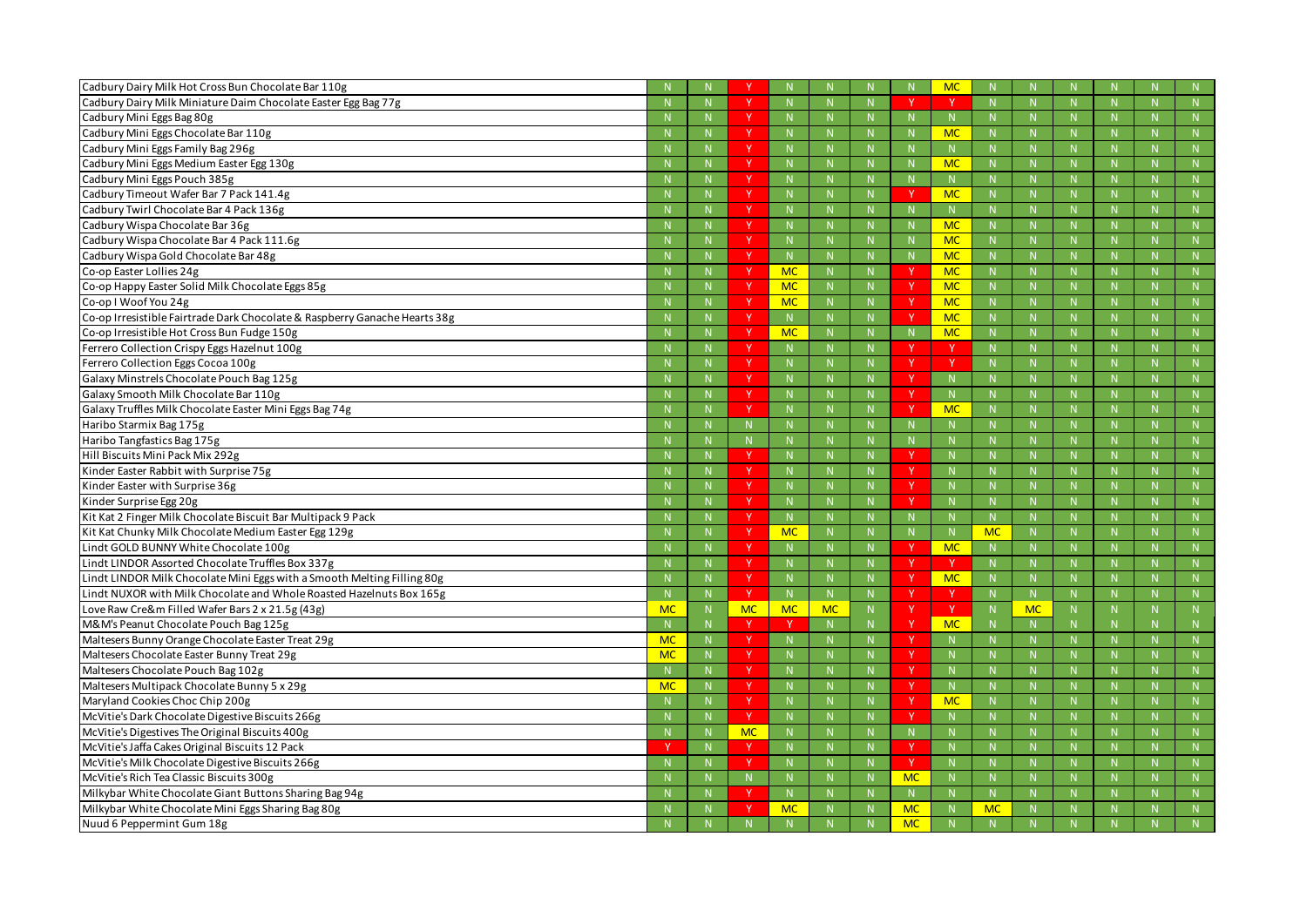| Nuud 6 Spearmint Gum 18g                                                            |           |              |                  |            |                |    | <b>MC</b>    |                |              |    |                |              |   |              |
|-------------------------------------------------------------------------------------|-----------|--------------|------------------|------------|----------------|----|--------------|----------------|--------------|----|----------------|--------------|---|--------------|
| Smarties Milk Chocolate Medium Easter Egg 119g                                      |           |              | $\mathcal{N}$    | <b>MC</b>  |                |    |              | <b>MC</b>      |              |    |                |              |   |              |
| Smarties Milk Chocolate Mini Eggs Sharing Bag 80g                                   |           |              |                  |            | $\mathbb N$    |    |              | N              | <b>MC</b>    |    | $\mathbb{N}$   | N            |   | N            |
| Swizzels Drumstick Squashies Original Raspberry & Milk Flavour                      |           |              | N                |            | N              | N  |              | N              |              |    | N              | N            |   | N            |
| Terry's Chocolate Orange Mini Eggs 80g                                              |           |              |                  | <b>MC</b>  | N              |    |              | <b>MC</b>      | N            |    | -N             |              |   |              |
| Terry's Chocolate Orange Mini Eggs White 80g                                        |           |              |                  | <b>MC</b>  | $\mathbb N$    | N  |              | <b>MC</b>      | N            |    | $\mathsf{N}$   | N            |   | N            |
| Twix Chocolate Biscuit Fingers Multipack 9 x 23g                                    |           |              |                  |            |                | N  |              | <b>MC</b>      | <b>MC</b>    |    | N              | $\mathsf{N}$ |   | N            |
| Variety Bag 317.6g                                                                  | <b>MC</b> |              |                  |            |                |    |              | <b>MC</b>      |              |    |                |              |   | N            |
| <b>Cooked Meat</b>                                                                  |           |              |                  |            |                |    |              |                |              |    |                |              |   |              |
| Bernard Matthews Chicken Breast 5 Slices 100g                                       |           |              |                  |            |                |    |              | -N             |              |    | -N             |              |   | N.           |
| Co-op 6 Frankfurters 300g                                                           |           | $\mathsf{N}$ | N                |            | $\mathbb N$    |    |              | <b>MC</b>      |              |    | MC             | <b>MC</b>    |   |              |
| Co-op Coarse Ardennes and Wild Mushroom Pâté 170g                                   | <b>MC</b> |              | <b>MC</b>        |            |                | N. |              | <b>MC</b>      | N.           |    | $\mathsf{N}$   | <b>MC</b>    |   | N            |
| Co-op Deli Filler Cheese & Onion 200g                                               |           | $\mathsf{N}$ | <b>v</b>         |            |                |    |              |                |              |    | -N             |              |   |              |
| Co-op Deli Filler Egg Mayonnaise 200g                                               |           | N            | N                |            | $\mathbb N$    | N. |              | $\mathbb N$    |              |    | $\mathbb N$    | Y.           |   | N            |
| Co-op Deli Filler Tuna & Sweetcorn 170g                                             |           | -V           | N                |            |                | N  |              | N              | $\mathsf{N}$ |    | N              | $\vee$       |   | N            |
| Co-op German Style Selection 120g                                                   |           |              | $\mathbf v$      |            | -N             | N  |              | $\mathbb N$    |              |    | -N             | <b>N</b>     |   |              |
| Co-op Irresistible Butter Basted Turkey Breast 120g                                 |           |              | <b>V</b>         |            | $\mathbb N$    | N  |              | $\mathbb N$    | N.           |    | $\mathbb N$    | N            |   | N            |
| Co-op Irresistible Theakston Ale Cured Roast Ham 200g                               |           |              | N                |            |                | N  |              | N              |              |    | N              | N            |   | N            |
| Co-op Irresistible Wiltshire Cured Breaded Ham 200g                                 |           |              | -N               |            |                |    |              |                |              |    | -N             | <b>N</b>     |   |              |
| Co-op Sliced Chorizo 32 Slices 150g                                                 |           |              | <b>V</b>         |            |                | N  |              | $\mathbb N$    |              |    | $\mathbb N$    | N            |   | N            |
| Franky's Hot Dogs 10 x 35g (350g)                                                   | <b>MC</b> | N            |                  |            |                | N  |              | N              | N.           |    | <b>MC</b>      | <b>MC</b>    |   | N            |
| Fridge Raiders Slow Roasted Chicken Bites 60g                                       |           |              | $\mathbb N$      |            | -N             | N. |              | N              | N            |    | -N             | $\mathsf{N}$ |   |              |
| Fridge Raiders Slow Roasted Chicken Bites Meal Deal 50g                             |           |              |                  |            | N              | N  |              | N              | N.           |    | -N             |              |   |              |
|                                                                                     |           |              | N                |            |                |    |              |                |              |    |                | N            |   | N            |
| Fridge Raiders Southern Style Chicken Bites 60g                                     |           |              | N<br>$\mathbf v$ |            |                | N. |              | N              |              |    | N              | N            |   | N            |
| Łowicz Half Fat Curd Cheese 250g                                                    |           |              | $\vee$           |            |                |    |              | $\mathsf N$    |              |    | -N             |              |   |              |
| Mlekovita Gouda Slices 150g                                                         |           |              |                  |            |                | N  |              | $\mathbb N$    |              |    | $\mathsf{N}$   | N            |   | N            |
| Paw Patrol Delicious Slices Of Pork Sausage Cured And Cooked 90g                    |           |              | N                | FF.        | N              | N  | FF.          | N              | FF.          |    | N              | N            |   | N            |
| Sokołów Best Copernicus Sausage 350g                                                |           |              | N.               |            |                |    |              |                |              |    |                |              |   |              |
| Sokołów Boczek Classic Polish Roasted Bacon 400g                                    |           | N            | <b>MC</b>        |            | N              |    |              | N              | <b>MC</b>    |    | <b>MC</b>      | <b>MC</b>    |   | N            |
| <b>Crisps, Snacks &amp; Nuts</b>                                                    |           |              |                  |            |                |    |              |                |              |    |                |              |   |              |
| Butterkist Crunchy Toffee Popcorn 170g                                              |           |              |                  |            |                |    |              |                |              |    |                |              |   |              |
| Cathedral City Snack Bar Mature Cheddar Original 24g                                | N         | N            | $\mathbf{V}$     | $\sqrt{1}$ | $\mathbb{N}^+$ | N  | $\mathbb{N}$ | $\mathbb{N}^+$ | N            |    | $\mathbb{N}^+$ | $\mathbb{N}$ | N |              |
| Co Op Irresistible Hand Cooked Sea Salt & Chardonnay Wine Vinegar Crisps 150g       |           |              |                  |            |                |    |              | $\mathsf{N}$   | FF.          |    | -N             |              |   | N            |
| Co-op GRO Peanut Butter & Raisin Bar 40g                                            |           |              |                  |            | $\mathbb N$    | N. |              | <b>MC</b>      | N.           |    | $\mathbb N$    | N            |   | N            |
| Co-op Honest Value Roasted & Salted Peanuts 200g                                    |           | $\mathsf{N}$ | N                |            | N              | N  |              | <b>MC</b>      | N            |    | N              | N            |   | N            |
| Co-op Honey Roasted Peanuts & Cashews 200g                                          |           |              | N.               |            | $\mathbb N$    | N. |              |                | N.           |    | $\mathsf{N}$   | $\mathsf{N}$ |   | $\mathbb N$  |
| Co-op Irresistible Aberdeen Angus Steak & Peppercorn Sauce Crinkle Cut Crisps 150g  |           |              | <sup>Y</sup>     |            | N              | N  |              | $\mathbb N$    | N            |    | $\mathsf{N}$   | N            |   | N            |
| Co-op Irresistible Hand Cooked Lightly Sea Salted Crisps 150g                       |           | N            | <b>MC</b>        |            | N              | N  |              | N              | FF.          |    | N              | N            |   | N            |
| Co-op Irresistible Hand Cooked West Country Cheddar & Red Onion Chutney Crisps 150g |           |              |                  |            | -N             | N. |              | -N             | FF.          |    | -N             | $\mathsf{N}$ |   | N            |
| Co-op Irresistible Sea Salt & Chardonnay Wine Vinegar Crisps 40g                    |           |              | Y                |            | $\mathsf{N}$   | N  |              |                | FF.          |    | $\mathsf{N}$   | N            |   | ${\sf N}$    |
| Co-op Limited Edition Dirty Fries 100g                                              |           | N            |                  |            | N              | N  |              | $\mathbb N$    | N.           |    | N              | N            |   | N            |
| Co-op Roasted & Salted Pistachios 150g                                              |           |              | $\mathsf{N}$     | <b>MC</b>  | $\mathbb N$    | N. |              |                | N.           |    | $\mathsf{N}$   | $\mathsf{N}$ |   | N            |
| Co-op Snack Pepperoni Pizza 114g                                                    |           |              | $\mathsf{Y}$     |            | N              | N  |              | N              | <b>MC</b>    |    | $\mathbf N$    | N            |   | N            |
| Doritos Chilli Heatwave Sharing Tortilla Chips 150g                                 |           | $\mathsf{N}$ | <b>MC</b>        |            | N              | N  |              | N              | <b>MC</b>    |    | N              | N            |   | N            |
| Doritos Chilli Heatwave Tortilla Chips 48g                                          |           |              | <b>MC</b>        |            | -N             | N. |              | $\mathbb{N}$   | <b>MC</b>    |    | $\mathsf{N}$   | $\mathsf{N}$ |   | N            |
| Doritos Cool Original Sharing Tortilla Chips 150g                                   |           |              | Y                |            |                | N  | <b>MC</b>    | N              | <b>MC</b>    |    | N              | N            |   | ${\sf N}$    |
| Doritos Tangy Cheese Sharing Tortilla Chips 150g                                    |           | N            | $\mathbf v$      |            | $\mathbb N$    | N  | <b>MC</b>    | N              | <b>MC</b>    | N. | N              | N            |   | N            |
| Doritos Tangy Cheese Tortilla Chips 48g                                             |           |              | <b>V</b>         |            | $\mathsf{N}$   |    | <b>MC</b>    | $\mathbb N$    | <b>MC</b>    |    | -N             |              |   | N            |
| Eat Real Lentil Chips Sea Salt Flavour 22g                                          |           | $\mathsf{N}$ | N                |            | N              |    |              | N              | $N_{\odot}$  |    | N              | N            |   | $\mathbf{N}$ |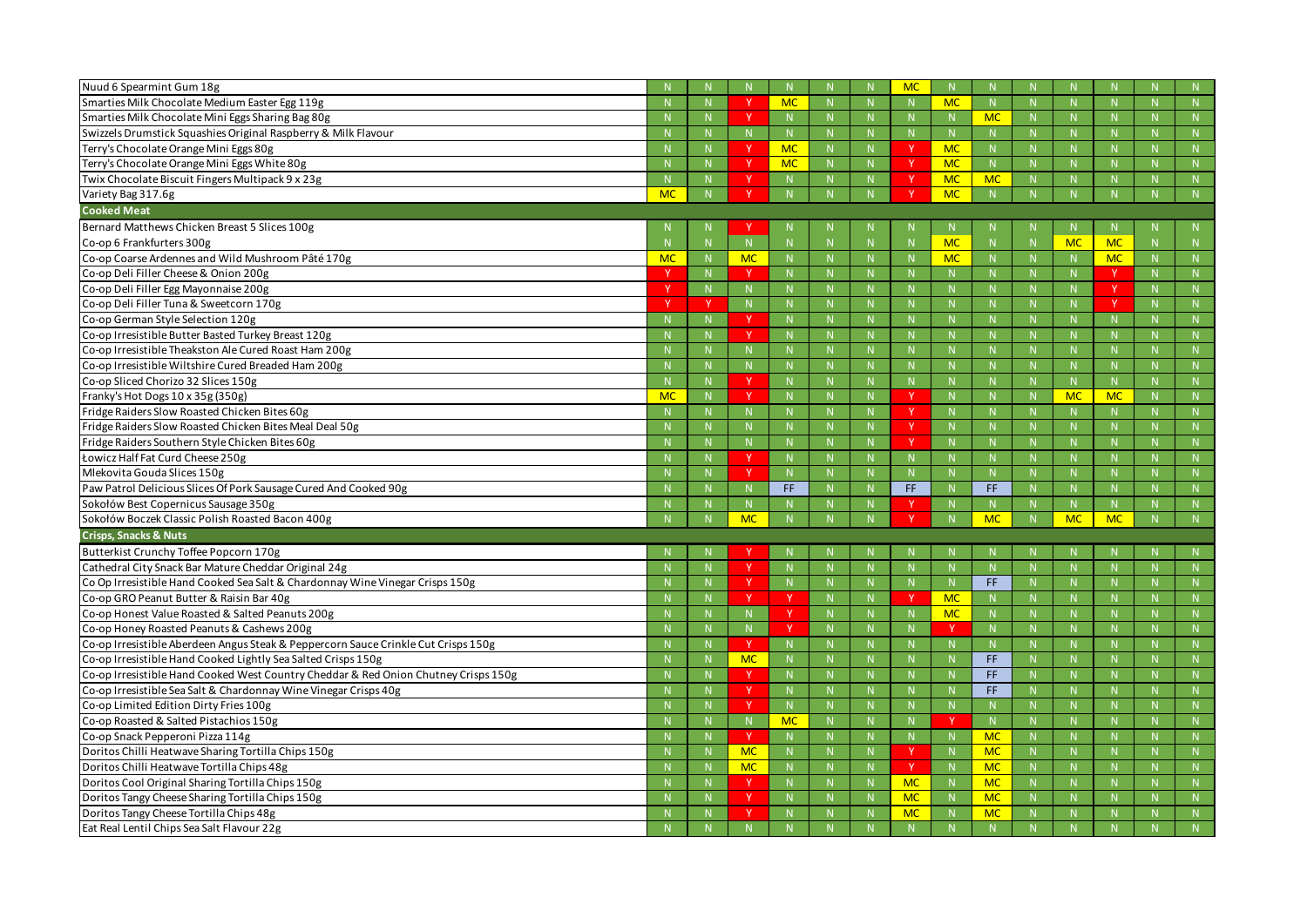| Grenade Carb Killa High Protein, Low Sugar Bar Fudged Up 60g                                          | MC        |             |                           | <b>MC</b> | <b>MC</b>    |           |           |                | <b>MC</b>              |             |              |             |   |                   |
|-------------------------------------------------------------------------------------------------------|-----------|-------------|---------------------------|-----------|--------------|-----------|-----------|----------------|------------------------|-------------|--------------|-------------|---|-------------------|
| Grenade Carb Killa White Chocolate Salted Peanut 60g                                                  | <b>MC</b> |             |                           |           | N            |           |           | N              | <b>MC</b>              |             | N            |             |   | N                 |
| Hula Hoops BBQ Beef Multipack Crisps 6 Pack                                                           |           | $\mathbb N$ | Y.                        |           | -N           |           |           | $\mathbb N$    | <b>MC</b>              |             | N            |             |   | N                 |
| Hula Hoops Big Hoops BBQ Beef Crisps 50g                                                              |           | $\mathbf N$ | v                         |           | $\mathbf N$  |           |           | $\mathbf N$    | <b>MC</b>              |             | -N           |             |   | N                 |
| Hula Hoops Big Hoops Salted Crisps 50g                                                                |           |             | <b>MC</b>                 |           | $\mathbb N$  |           |           | $\mathbb N$    | <b>MC</b>              |             | $\mathbf N$  |             |   | N                 |
| Hula Hoops Original Multipack Crisps 6 Pack                                                           |           | $\mathbb N$ | <b>MC</b>                 |           | N            |           |           | N              | <b>MC</b>              |             | N            |             |   | N                 |
| Hula Hoops Variety Multipack Crisps 6 Pack                                                            |           |             | v                         |           | $\mathbb N$  | N.        |           | $\mathbb N$    | <b>MC</b>              |             | $\mathbf N$  |             |   | N                 |
| Kellogg's Crunchy Nut Butter Bar Cocoa Hazelnut 45g                                                   |           |             | Y                         |           | N            |           | Y         |                | N                      |             | $\mathsf{N}$ |             |   | N                 |
| KP Original Salted Peanuts 250g                                                                       |           | $\mathbb N$ | <b>MC</b>                 | <b>V</b>  | N            |           | <b>MC</b> | $\mathbb N$    | <b>MC</b>              |             | N            |             |   | N                 |
| McCoy's Cheddar & Onion Crisps 47.5g                                                                  |           | $\mathbf N$ |                           |           | $\mathbb{N}$ | N.        | <b>MC</b> | N              | <b>MC</b>              |             | $\mathsf{N}$ | <b>MC</b>   |   | N                 |
| McCoy's Classic Variety Multipack Crisps 6 Pack                                                       |           |             | Y                         |           | $\mathbb N$  |           | <b>MC</b> | N              | <b>MC</b>              |             | $\mathsf{N}$ | <b>MC</b>   |   | N                 |
| McCoy's Flame Grilled Steak Crisps 47.5g                                                              |           | N           | <b>Y</b>                  |           | N            |           | <b>MC</b> | N              | <b>MC</b>              | $\mathbb N$ | N            | <b>MC</b>   |   | N                 |
| McCoy's Muchos Nacho Cheese Tortilla Crisps 180g                                                      |           |             | $\mathsf{v}$              |           | $\mathbb N$  |           |           | $\mathbb N$    | N                      |             | <b>MC</b>    | N           |   | N                 |
| McCoy's Salt & Malt Vinegar Crisps 47.5g                                                              |           | $\mathbb N$ | <b>MC</b>                 |           | $\mathbb N$  |           | <b>MC</b> | $\mathbb N$    | <b>MC</b>              |             | $\mathsf{N}$ | <b>MC</b>   |   | N                 |
| Mr. Porky Original Scratchings 65g                                                                    |           | $\mathbb N$ | N.                        |           | $\mathbb N$  |           |           | $\mathbb N$    |                        |             | $\mathsf{N}$ |             |   | N                 |
| Pom-Bear Original Multipack Crisps 6 Pack                                                             |           |             | N                         |           |              |           |           |                | N.                     |             |              |             |   | N                 |
| Popchips Barbeque Crisps 23g                                                                          |           |             | Y                         |           | $\mathbb N$  |           |           | $\mathbb N$    |                        |             | $\mathsf{N}$ |             |   | N                 |
| popchips Barbeque Sharing Crisps 85g                                                                  |           | N           | <b>V</b>                  |           | N            |           |           | N              |                        |             | N            |             |   | N                 |
| Pringles Original Crisps Can 200g                                                                     |           |             | N                         |           | $\mathbb N$  |           |           | $\mathbb N$    |                        |             | $\mathbf N$  |             |   | N                 |
| Pringles Sour Cream & Onion Crisps Can, 200g                                                          |           |             | <b>V</b>                  |           | $\mathbb N$  |           |           | $\mathbb N$    |                        |             | $\mathsf{N}$ |             |   | N                 |
| Pringles Texas BBQ Sauce Crisps Can 200g                                                              |           | $\mathbb N$ |                           |           | $\mathbb N$  | N.        |           | $\mathbb N$    | N.                     |             | N            |             |   | N                 |
| Proper Chocolate Popcorn Bar Hazelnut Praline 25g                                                     |           | $\mathbb N$ | <b>MC</b>                 |           |              | N.        |           |                | N                      |             | $\mathbf N$  |             |   | N                 |
| Proper Chocolate Popcorn Bar Salted Caramel 26g                                                       |           | $\mathbb N$ | <b>MC</b>                 |           | N            | N         | V         | - V            | N                      |             | N            |             |   | N                 |
| Savoursmiths Desert Salt And Vinegar Potato Crisps 150g                                               |           | -N          | N                         |           | -N           |           |           | $\mathbb N$    |                        |             | $\mathbb N$  |             |   | N                 |
| Savoursmiths Desert Salt Potato Crisps 150g                                                           |           |             |                           |           |              |           |           |                |                        |             |              |             |   |                   |
|                                                                                                       |           |             | $\mathsf{N}$              |           | -N           |           |           | $\mathbb N$    |                        |             | $\mathsf{N}$ |             |   | $\mathbb N$       |
| Savoursmiths Somerset Cheddar and Shallot Potato Crisps 150g                                          |           | $\mathbb N$ | $\vee$                    |           | $\mathbb{N}$ | N         |           | N              | N                      |             | N            | N           |   | N                 |
| Savoursmiths Wagyu Beef and Honey Mustard Potato Crisps 150g                                          |           | $\mathbb N$ | N.                        |           | $\mathbb N$  |           |           | $\mathbb N$    | FF.                    |             | N            | $\mathbf v$ |   | N                 |
| Seabrook Crisps Mixed 20 x 25g                                                                        |           | N           | v                         |           | $\mathbb N$  | N.        |           | $\mathbb N$    | N.                     |             | N            |             |   | N                 |
| Skips Prawn Cocktail Crisps 40g                                                                       |           | $\mathbb N$ | <b>MC</b>                 |           | N            | N         | <b>MC</b> | N              | <b>MC</b>              |             | N            | N           |   | N                 |
| The Snaffling Pig Co Marvellous Maple Porky Puffs 20g                                                 |           | -N          | N.                        |           | $\mathbb N$  |           |           | N              |                        |             | N            |             |   | N                 |
| Walkers Baked Cheese & Onion Snacks 37.5g                                                             |           |             | N                         |           |              |           | <b>MC</b> | $\mathbb N$    | <b>MC</b>              |             | <b>MC</b>    | <b>MC</b>   |   | N                 |
| Walkers Bugles Southern Style Bbq Sharing Snacks 110g                                                 | <b>MC</b> | $\mathbb N$ | <b>MC</b>                 |           | $\mathbb N$  | <b>MC</b> | <b>MC</b> | N              | <b>MC</b>              |             | <b>MC</b>    | <b>MC</b>   |   | N                 |
| Walkers Cheese & Onion Crisps 45g                                                                     |           | N           |                           |           | $\mathbb N$  |           | <b>MC</b> | $\overline{N}$ | <b>MC</b>              |             | <b>MC</b>    | <b>MC</b>   |   | $\mathbb{N}$      |
| Walkers Max Punchy Paprika Crisps 50g                                                                 |           | $\mathbb N$ | <b>MC</b>                 |           | $\mathbb N$  |           | <b>MC</b> | N              | <b>MC</b>              |             | <b>MC</b>    | <b>MC</b>   |   | N                 |
| Walkers Max Strong Hot Chicken Wings Sharing Crisps 150g                                              |           | N           | Y                         |           | N            | N         |           | N              | N                      |             | N            | N           |   | N                 |
| Walkers Max Strong Jalapeño & Cheese Sharing Crisps 150g                                              |           | N           | Y.                        | N.        | N            | N.        |           | N              | N                      |             | N            | N.          |   | N                 |
| Walkers Mix Ups Spicy Sharing Snacks 120g                                                             | <b>MC</b> | N           | Y                         |           | $\mathbb N$  | N.        |           | <b>MC</b>      | <b>MC</b>              |             | <b>MC</b>    | <b>MC</b>   |   | N                 |
| Walkers Monster Munch Pickled Onion Snacks 40g                                                        |           | N           | Y                         |           | N            | N.        | Y         | N              | <b>MC</b>              |             | <b>MC</b>    | <b>MC</b>   |   | N                 |
| Walkers Monster Munch Roast Beef Snacks 40g                                                           |           | N           | Y.                        |           | N            | N         |           | N              | <b>MC</b>              | N           | <b>MC</b>    | <b>MC</b>   |   | N                 |
| Walkers Prawn Cocktail Crisps 45g                                                                     |           | $\mathbb N$ | <b>MC</b>                 |           | $\mathbb N$  | N         | <b>MC</b> | N              | <b>MC</b>              |             | <b>MC</b>    | <b>MC</b>   |   | N                 |
| Walkers Quavers Cheese Multipack Snacks 6x16g                                                         |           | N           | Y                         |           | N            | N         |           | N              | <b>MC</b>              |             | <b>MC</b>    | <b>MC</b>   | N | N                 |
| Walkers Quavers Cheese Snacks 34g                                                                     |           | N           | <sup>Y</sup>              |           | N            | N         |           | N              | <b>MC</b>              |             | <b>MC</b>    | <b>MC</b>   |   | N                 |
| Walkers Ready Salted Crisps 45g                                                                       |           | N           | <b>MC</b>                 |           | N            | N         | <b>MC</b> | N              | <b>MC</b>              |             | <b>MC</b>    | <b>MC</b>   |   | N                 |
| Walkers Roast Chicken Multipack Crisps 6x25g                                                          |           | N           | <b>MC</b>                 |           | N            |           | <b>MC</b> | N              | <b>MC</b>              |             | <b>MC</b>    | <b>MC</b>   |   | N                 |
| Walkers Salt & Vinegar Crisps 45g                                                                     |           | N           | <b>MC</b>                 |           | N            | N.        | <b>MC</b> | N              | <b>MC</b>              | $\mathbb N$ | <b>MC</b>    | <b>MC</b>   |   | N                 |
| Walkers Sensations Roast Chicken & Thyme Sharing Crisps 150g                                          |           | $\mathbb N$ |                           |           | $\mathbb N$  | N.        | <b>MC</b> | N              | <b>MC</b>              |             | <b>MC</b>    | <b>MC</b>   |   | N                 |
| Walkers Sensations Thai Sweet Chilli Crisps 40g                                                       |           | N           | <sup>Y</sup>              |           | N            | N         |           | N              | <b>MC</b>              |             | <b>MC</b>    | <b>MC</b>   | N | N                 |
| Walkers Sensations Thai Sweet Chilli Sharing Crisps 150g<br>Walkers Squares Salt & Vinegar Snacks 40g |           | N           | <sup>Y</sup><br><b>MC</b> |           | $\mathbb N$  | N.        | <b>MC</b> | N              | <b>MC</b><br><b>MC</b> |             | <b>MC</b>    | <b>MC</b>   |   | N<br>$\mathbb{N}$ |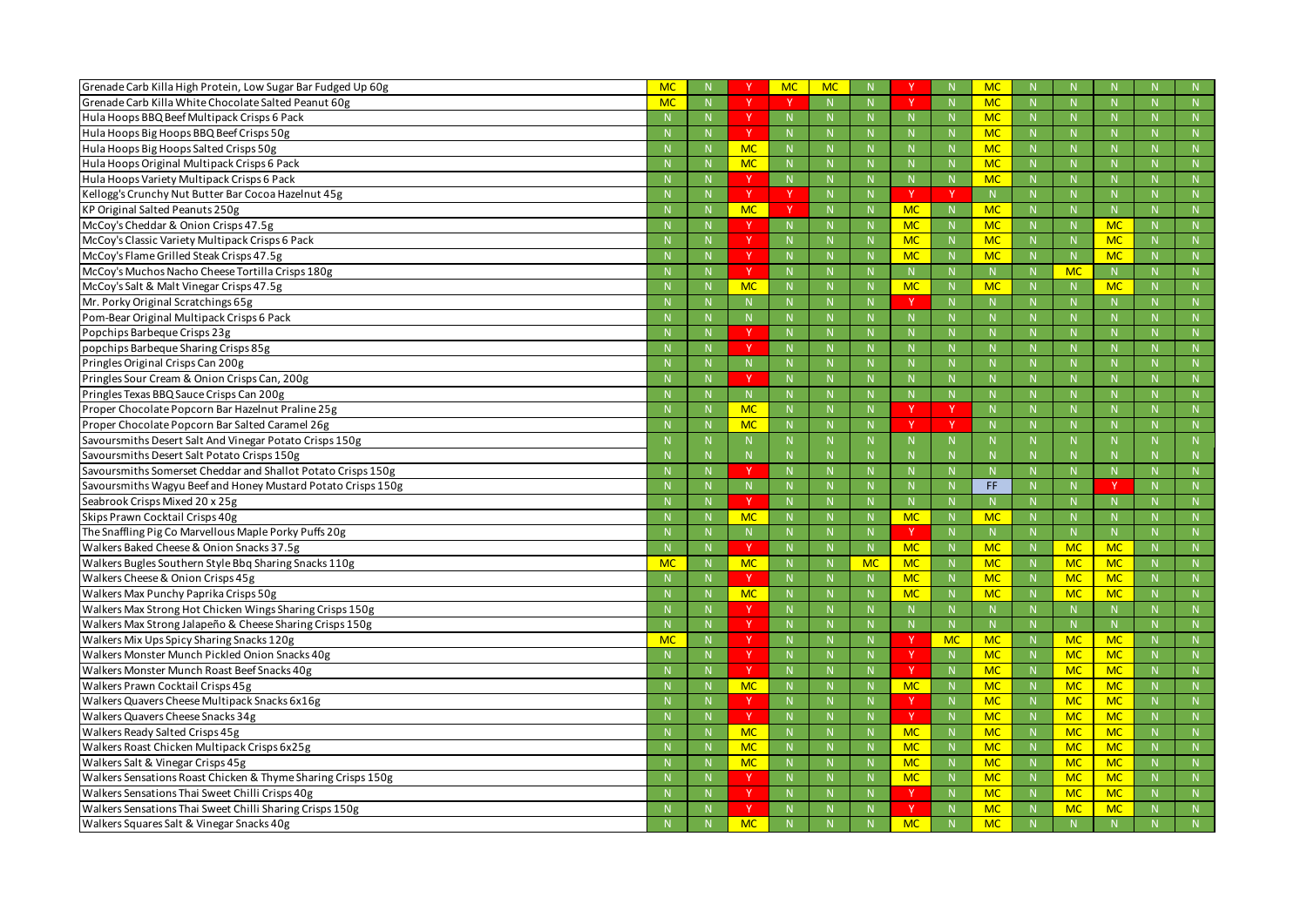| Walkers Wotsits Giants Flamin' Hot Sharing Snacks 130g        |              | <b>MC</b>   |             |                |              |           |                | <b>MC</b>    |                |              |              |
|---------------------------------------------------------------|--------------|-------------|-------------|----------------|--------------|-----------|----------------|--------------|----------------|--------------|--------------|
| Walkers Wotsits Giants Really Cheesy Snacks 130g              | $\mathbb N$  |             |             | N              |              | <b>MC</b> | $\mathbb{N}$   | <b>MC</b>    | <b>MC</b>      | <b>MC</b>    | N            |
| Walkers Wotsits Really Cheesy Snacks 36g                      | N            |             |             | N              |              | <b>MC</b> | $\mathbb{N}$   | <b>MC</b>    | <b>MC</b>      | <b>MC</b>    | N            |
| Dairy, Eggs & Chilled Juice                                   |              |             |             |                |              |           |                |              |                |              |              |
| Acti-Shake Strawberry High Protein Dairy Drink 358ml          |              |             |             |                |              |           |                |              |                |              |              |
| Alpro Almond No Sugars Chilled Drink 1L                       |              |             | <b>MC</b>   | $\mathbb N$    |              |           |                | $\mathsf{N}$ |                |              |              |
| Alpro Soya Chilled Drink 1L                                   | $\mathbb N$  |             |             | $\mathbb N$    |              |           | $\mathbb N$    |              | -N             | $\mathsf{N}$ | $\mathbb N$  |
| Alpro Soya No Sugars Chilled Drink 1L                         | -N           | N.          |             | $\mathbf N$    |              |           | <b>N</b>       | $\mathbf N$  |                | $\mathsf{N}$ | N            |
| Anchor Spreadable Blend of Butter and Rapeseed Oil 500g       | -N           | <b>V</b>    |             | $\mathbb N$    |              |           | -N             | $\mathsf{N}$ | -N             | $\mathsf{N}$ | N            |
| Arla Bob Skimmed Milk 2l Tastes Like Semi Skimmed             | N            | <b>V</b>    | $\mathbb N$ | N              |              |           | $\mathbb{N}$   | N            | -N             | N            | N            |
| Attack a Snak Ham 'n Cheese Wrap Kit! with Tomato Ketchup 99g | $\mathbf N$  | v           |             | $\mathbb{N}$   | $\mathsf{N}$ |           | -N             | N            | $\mathbf N$    | N            | N            |
| Bertolli Spread 500g                                          |              | Y           |             | N              |              |           | -N             | $\mathsf{N}$ |                | $\mathsf{N}$ |              |
| Cathedral City Mature Grated Cheddar 320g                     | $\mathbb N$  | <b>Y</b>    |             | $\mathbb N$    |              |           | -N             | $\mathsf{N}$ | -N             | $\mathsf{N}$ | $\mathbb N$  |
| Cathedral City Mature Lighter Cheddar Cheese 350g             | $\mathbb N$  | v           |             | $\mathbb N$    |              |           | -N             | $\mathsf{N}$ |                | N            | N            |
| Clover Spread 500g                                            | $\mathbb N$  | <b>Y</b>    |             | $\mathbb N$    |              |           | -N             | $\mathsf{N}$ | -N             | $\mathsf{N}$ | N            |
| Co Op 8 Continental Edam Slices 180g                          | N            | <b>Y</b>    | $\mathbb N$ | N              |              |           | -N             | N            | -N             | N            | N            |
| Co Op British Double Cream 300ml                              | $\mathbf N$  | v           |             | $\mathbb{N}$   | $\mathsf{N}$ |           | -N             | N            | $\mathbf N$    | N            | N            |
| Co Op British Extra Thick Double Cream 300ml                  |              | Y           |             | $\mathbb{N}$   |              |           | -N             | $\mathsf{N}$ |                | $\mathsf{N}$ |              |
| Co Op British Fresh Semi-Skimmed Milk 4 Pints/2.2721          | $\mathbb N$  | <b>Y</b>    |             | $\mathbb N$    |              |           | -N             | $\mathsf{N}$ | -N             | $\mathsf{N}$ | $\mathbb N$  |
| Co Op British Fresh Skimmed Milk 1 Pint/568ml                 | $\mathbf N$  | v           |             | $\mathbb N$    | $\mathsf{N}$ |           | -N             | $\mathsf{N}$ | $\mathbf N$    | N            | N            |
| Co Op British Fresh Skimmed Milk 2 Pints/1.1361               | $\mathbb N$  | N           |             | $\mathbb N$    |              |           | -N             | $\mathsf{N}$ | -N             | $\mathsf{N}$ | N            |
| Co Op British Fresh Skimmed Milk 4 Pints/2.2721               | N            | <b>Y</b>    |             | N              |              |           | -N             | $\mathsf{N}$ | -N             | N            | N            |
| Co Op British Fresh Whole Milk 1 Pint/568ml                   | $\mathbf N$  | v           |             | $\mathbb N$    | $\mathsf{N}$ |           | -N             | N            | $\mathbf N$    | N            | N            |
| Co Op British Fresh Whole Milk 2 Pints/1.1361                 |              | Y           |             | $\mathbb{N}$   |              |           | -N             | $\mathsf{N}$ |                | $\mathsf{N}$ |              |
| Co Op British Fresh Whole Milk 4 Pints/2.2721                 | $\mathbb N$  | <b>Y</b>    | $\mathbb N$ | $\mathbb N$    |              |           | -N             | $\mathsf{N}$ | -N             | $\mathsf{N}$ | $\mathbb N$  |
| Co Op British Single Cream 300ml                              | $\mathbf N$  | v           |             | $\mathbb N$    | N            |           | $\mathbf N$    | N            | $\mathbf N$    | N            | N            |
| Co Op British Soured Cream 300ml                              | $\mathbb N$  |             |             | $\mathbb N$    |              |           | <b>MC</b>      | $\mathsf{N}$ | $\mathbf N$    | $\mathsf{N}$ |              |
| Co Op Cypriot Halloumi 225g                                   | N            | <b>V</b>    |             | N              |              |           | $\mathbb{N}$   | <b>N</b>     | -N             | $\mathbb N$  | N            |
| Co Op Lard 250g                                               |              |             |             | $\mathbb N$    | $\mathsf{N}$ |           | -N             | N            | $\mathbf N$    | N            | N            |
| Co Op Mango & Passion Fruit Smoothie 750ml                    |              |             |             | $\mathsf N$    |              |           | -N             |              |                |              |              |
| Co Op Organic Fresh Semi-Skimmed Milk 1.1361                  |              |             |             |                |              |           | -N             |              |                |              | N            |
| Co Op Organic Fresh Skimmed Milk 2 Pints/1.1361               | N            | $\mathbf v$ |             | $\overline{M}$ | $\mathbf{N}$ | - N       | $\overline{M}$ | $\mathbf{N}$ | $\overline{M}$ | N            | $\mathbf{N}$ |
| Co Op Ready Rolled Puff Pastry 375g                           |              |             |             |                |              |           |                |              |                |              |              |
| Co Op Reduced Fat Crème Fraîche 300ml                         | N            | v           |             | N              | N            |           | <b>MC</b>      | N            | $\mathbb N$    | $\mathsf{N}$ | N            |
| Co-op 100% Pressed Apple & Mango Juice 1 Litre                |              |             |             | $\mathbb N$    |              |           | $\mathbb N$    | N            | $\mathbf N$    | N            | N            |
| Co-op 100% Pressed Apple Juice 1 Litre                        | $\mathsf{N}$ |             |             | N              |              |           | N              | $\mathsf{N}$ | $\mathsf{N}$   | $\mathsf{N}$ | N            |
| Co-op 100% Pressed Tropical Juice 1 Litre                     | $\mathbb{N}$ | N.          |             | $\mathbb{N}$   | N.           |           | $\mathbb{N}$   | N            | $\mathbb N$    | N            | N            |
| Co-op 12 Large Free Range Eggs                                | N            | N.          |             | N              | N            |           | N              | N            | $\mathbf N$    | N            | N            |
| Co-op 6 Medium Free Range Eggs                                | N            | N.          |             | N              | N            |           | N              | N            | $\mathsf{N}$   | $\mathsf{N}$ | N            |
| Co-op 6 Mixed Size Organic Free Range Eggs 328g               | $\mathbb{N}$ | N.          |             | $\mathbb{N}$   | N.           |           | $\mathbb{N}$   | N            | $\mathbb N$    | N            | N            |
| Co-op Banana Milk 1 litre                                     | N            |             |             | $\mathbb N$    | N.           |           | $\mathsf{N}$   | N            | -N             | N            | N            |
| Co-op Blue Stilton 200g                                       | N            | Y           |             | N              | N.           |           | N              | N            | $\mathbb N$    | N            | N            |
| Co-op British 12 Medium Free Range Eggs                       | $\mathbb{N}$ | N.          |             | $\mathbb{N}$   | N            |           | $\mathbb{N}$   | N            | $\mathbb N$    | N            | N            |
| Co-op British 6 Large Free Range Eggs                         | $\mathbb N$  | N           |             | N              | N            |           | $\mathbb N$    | N            | -N             | N            | N            |
| Co-op British Cheddar with Sweetfire Chilli 130g              | N            |             |             | N              | N            |           | N              | N            | $\mathsf{N}$   | N            | N            |
| Co-op British Fresh Semi-Skimmed Milk 1 Pint 568ml            | $\mathbb{N}$ | Y.          | N           | $\mathbb{N}$   | N.           |           | $\mathbb{N}$   | N            | $\mathbb{N}$   | N            | N            |
| Co-op British Fresh Semi-Skimmed Milk 2 Pints 1.136l          | N            | Y           | N.          | N              | N.           |           | $\mathbb N$    | N            | -N             | N            | N            |
| Co-op British Wensleydale Cheese 240g                         | $\mathbb N$  | Y           |             | $\mathbb N$    |              |           | $\mathbb{N}$   | $\mathsf{N}$ | $\mathbb{N}$   | $\mathsf{N}$ | ${\sf N}$    |
| Co-op British Wensleydale with Apricots 180g                  | $\mathbb N$  |             |             | $\mathbb N$    |              |           | $\mathbb N$    |              |                |              | N            |
|                                                               |              |             |             |                |              |           |                |              |                |              |              |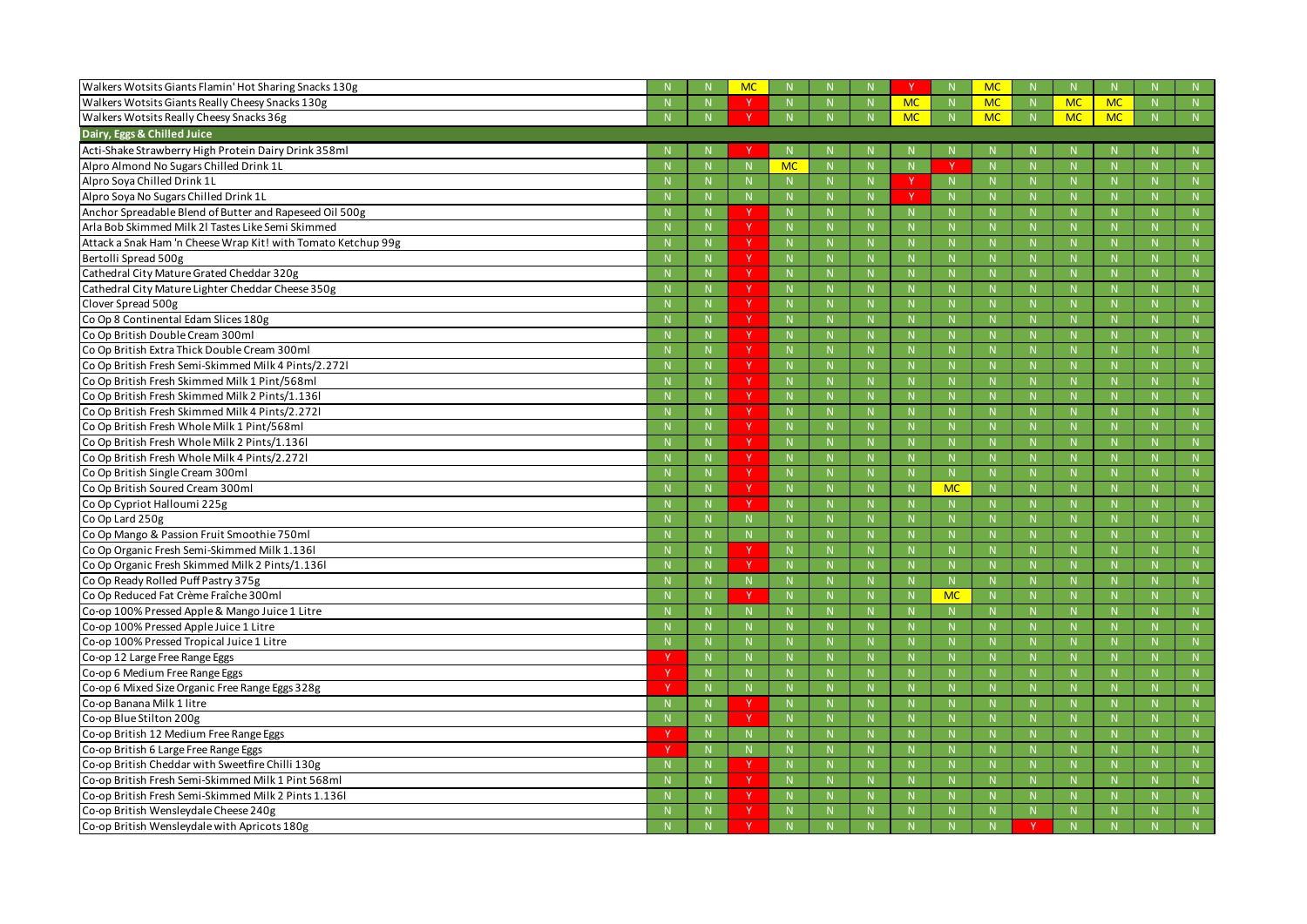| Co-op Chocolate Flavoured Milk 1 litre                                   |              |              |             |             |    |     |             |    |    |              |    |              |
|--------------------------------------------------------------------------|--------------|--------------|-------------|-------------|----|-----|-------------|----|----|--------------|----|--------------|
| Co-op Cloudy Apple Juice 250ml                                           |              |              |             | $\mathbb N$ |    |     | $\mathbb N$ |    |    | $\mathbf N$  |    | N            |
| Co-op Continental German Smoked Cheese 150g                              | $\mathbf N$  | <b>V</b>     |             | -N          |    |     | <b>MC</b>   |    |    | -N           |    | N            |
| Co-op Filtered Fresh Semi-Skimmed Milk 2 Litre                           |              | v            |             |             |    |     |             |    |    | -N           |    | N            |
| Co-op French Camembert 250g                                              |              | N            |             |             |    |     |             |    |    |              |    | N            |
| Co-op French Garlic & Herb Roulé 125g                                    | N            | <b>V</b>     |             | $\mathbb N$ |    |     | $\mathbb N$ |    |    | $\mathbf N$  |    | N            |
| Co-op Gro The Oaty One 1 Litre                                           | $\mathbf N$  | N            |             | $\mathbf N$ |    |     | $\mathbf N$ |    |    | -N           |    | N            |
| Co-op Irresistible 6 Month Matured Somerset Mature Cheddar 340g          |              | $\mathbf{v}$ |             | $\mathbb N$ |    |     | $\mathbb N$ |    |    | $\mathsf{N}$ |    | N            |
| Co-op Italian Parmesan Wedge 170g                                        | $\mathbf N$  | <b>Y</b>     |             | $\mathbb N$ |    |     | $\mathbb N$ |    |    | $\mathbf N$  |    | N            |
| Co-op Orange Juice 250ml                                                 | $\mathbb N$  | N.           |             | $\mathbf N$ |    |     | $\mathbf N$ |    |    | -N           |    | N            |
| Co-op Orange Juice With Bits 1 Litre                                     |              |              |             |             |    |     |             |    |    |              |    | N            |
| Co-op Smooth Orange Juice 1 Litre                                        | $\mathbb N$  |              |             | $\mathbb N$ |    |     | -N          |    |    | -N           |    | N            |
| Co-op Soft Cheese 200g                                                   |              | $\mathbf v$  |             |             |    |     |             |    |    |              |    | N            |
| Co-op Squirty Cream 250g                                                 |              | <b>Y</b>     |             | $\mathbb N$ |    |     | $\mathbb N$ |    |    | $\mathbf N$  |    | N            |
| Co-op Strawberry Milk 1 Litre                                            | $\mathbb N$  | <sup>Y</sup> |             | $\mathbb N$ |    |     | $\mathbb N$ |    |    | $\mathbf N$  |    | N            |
| Co-op Wensleydale with Cranberries 180g                                  |              | v            |             |             |    |     |             |    |    |              |    | N            |
| Cravendale Filtered Fresh Semi Skimmed Milk 21 Fresher For Longer        |              | <b>Y</b>     |             | $\mathbb N$ |    |     | $\mathbb N$ |    |    | $\mathbf N$  |    | $\mathbb{N}$ |
| Cravendale Filtered Fresh Whole Milk 2I Fresher For Longer               | N            | <b>Y</b>     |             | $\mathbb N$ |    |     | -N          |    |    | N            |    | N            |
| Dairylea Cheese Spread 180g                                              |              | $\mathbf v$  |             |             |    |     |             |    |    |              |    | N            |
| Dairylea Cheese Triangles 8 Pack 125g                                    |              | <b>Y</b>     |             | -N          |    |     | $\mathsf N$ |    |    | $\mathsf N$  |    | N            |
| Dairylea Dunkers Jumbo Tubes Cheese Snacks 4 Pack 164g                   | $\mathbb N$  | <sup>Y</sup> |             | $\mathbb N$ |    |     | $\mathbb N$ |    |    | $\mathbf N$  |    | N            |
| Dairylea Dunkers Jumbo Tubes Cheese Snacks 41g                           |              | v            |             |             |    |     |             |    |    |              |    | N            |
| Dairylea Lunchables Ham 'n' Cheese 74.1g                                 |              | <sup>Y</sup> |             | $\mathbb N$ |    |     | $\mathbb N$ |    |    | $\mathsf{N}$ |    | $\mathbb{N}$ |
| Dairylea Snackers Cheese & Crackers with Mini Oreo 66.1g                 | N            | <b>Y</b>     |             | $\mathbf N$ |    |     | $\mathbb N$ |    |    | N            |    | N            |
| Delamere Dairy Semi-Skimmed Fresh Pasteurised Goats Milk 1 Litre         |              | $\mathbf v$  |             | $\mathbf N$ |    |     |             |    |    | $\mathbf N$  |    | N            |
| Elmlea Double Alternative to Cream 270ml                                 | $\mathbb N$  | $\mathbf v$  |             | $\mathbb N$ |    |     | $\mathbb N$ |    |    | $\mathbf N$  |    | N            |
| Flora Lighter Vegan Spread 500g                                          | $\mathbb N$  |              |             | $\mathbb N$ |    |     | -N          |    |    | $\mathbf N$  |    | N            |
| Flora Proactiv Light Olive Spread 250g                                   |              | N.           |             |             |    |     | $\mathbf N$ | N. |    | -N           |    | N            |
| Freshlay Family Run Farms 6 Golden Yolks Free Range Eggs 328g            | $\mathbb N$  | N            |             | N           |    |     | N           |    |    | $\mathsf{N}$ |    | N            |
| Hochland Almette Whipped Cream Cheese 150g                               | -N           | $\mathbf v$  |             | -N          |    |     | -N          |    |    | -N           |    | N            |
| Innocent Plus Berry Set Go Raspberry & Cherry Juice 750ml                |              |              |             |             |    |     |             |    |    |              |    | N            |
| Innocent Smoothie Strawberries & Bananas 750ml                           |              |              |             | $\mathbb N$ |    |     | $\mathbb N$ |    |    | $\mathsf{N}$ |    | N            |
| Innocent Super Smoothie Energise, Strawberry & Cherry 750ml              | $\mathbb N$  |              |             | $\mathbb N$ |    |     | $\mathbb N$ |    |    | $\mathsf{N}$ |    | $\mathbb{N}$ |
| Lurpak Lighter Slightly Spreadable Blend of Butter and Rapeseed Oil 500g | $\mathbb N$  |              |             | $\mathbb N$ | N  |     | $\mathbb N$ | N  |    | $\mathsf{N}$ | N  | N            |
| Lurpak Slightly Salted Spreadable Blend of Butter and Rapeseed Oil 250g  | N            | Y            |             | N           | N  |     | N           | N  |    | N            | N  | N            |
| Lurpak Spreadable Slightly Salted 500g                                   | N            | Y.           | N.          | N           | N. |     | N           | N. |    | N            | N. | N            |
| Mars Chocolate Milk Shake Drink No Added Sugar 376ml                     | N            | <sup>Y</sup> |             | N           | N. |     | N           | N  |    | N            | N  | N            |
| Müller Wiseman Dairies Salted Butter 250g                                | N            | Y            |             | N           | N  |     | N           | N  |    | N            | N  | N            |
| Müller Wiseman Dairies The One 1% 2 Litres                               | N            | Y.           | $\mathbb N$ | $\mathbb N$ | N. | -N  | $\mathbb N$ | N. | -N | $\mathbb N$  | N. | N            |
| Müller Wiseman Dairies Unsalted Butter 250g                              | $\mathbb N$  | v            |             | -N          |    |     | $\mathsf N$ |    |    | -N           |    | N            |
| Naked Green Machine Apple & Kiwi Smoothie 300ml                          | N            | N            |             | N           | N  |     | N           | N  |    | N            | N  | N            |
| Naked Green Machine Apple & Kiwi Smoothie 750ml                          | N            | N.           |             | N           | N. |     | N           | N. |    | N            | N  | N            |
| Oatly Oat Drink Barista Edition Long Life 1 Litre                        | $\mathbb N$  | FF.          |             | N           | N  | FF. | N           | N  |    | N            | N  | N            |
| Oatly Oat Drink Semi Chilled 1 Litre                                     | $\mathsf{N}$ | FF.          |             | N           | N  | FF. | N           | N. |    | N            | N  | N            |
| Philadelphia Light Soft Cheese 180g                                      | N            |              |             | N           | N. |     | N           | N. |    | N            | N  | N            |
| Philadelphia Original Soft Cheese 180g                                   | $\mathbb N$  | <b>Y</b>     |             | $\mathbb N$ | N. |     | $\mathbb N$ | N. |    | $\mathsf{N}$ | N. | N            |
| Port Salut <sup>®</sup> Traditional French Cheese 185g                   | N            | <sup>Y</sup> |             | N           | N  |     | N           | N  |    | N            | N  | N            |
| Président Emmental Cheese 200g                                           | N            | Y.           |             | $\mathbb N$ | N. |     | N           | N. |    | N            | N  | N            |
| Roamin' Free 6 Large Size Free Range Eggs                                | N            | N            |             | N           | N  |     | N           | N  |    | N            | N  | N            |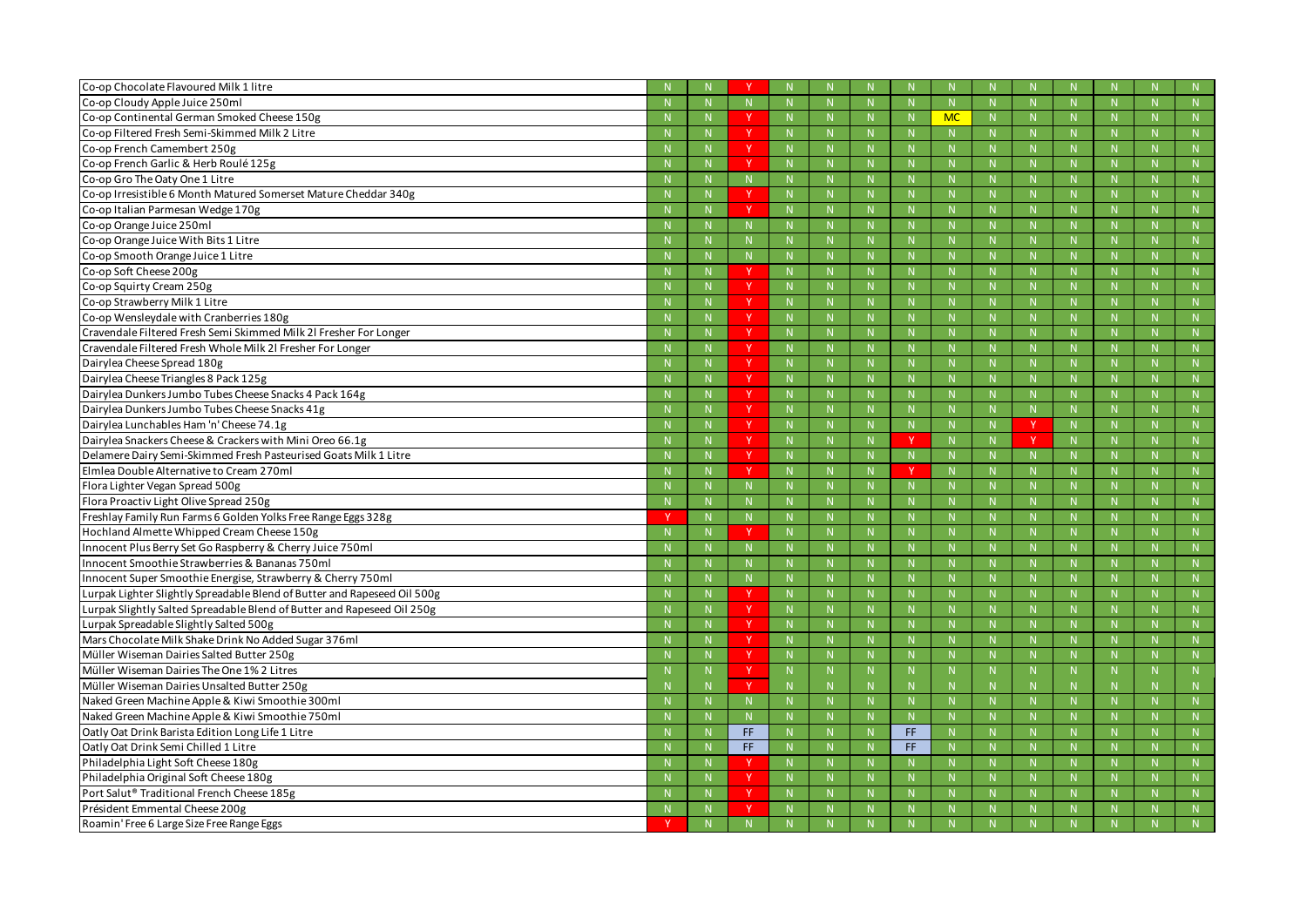| Saint Agur Blue Cheese 125g                               |           |              | $\mathbf v$  |              |              |           |              |     |              |              |           |
|-----------------------------------------------------------|-----------|--------------|--------------|--------------|--------------|-----------|--------------|-----|--------------|--------------|-----------|
| Seriously Creamy Mature Cheddar 350g                      |           |              |              | N            |              |           | N            |     | N            | N            | N         |
| Seriously Spreadable Original 125g                        |           |              |              |              |              |           | -N           |     | -N           | <b>N</b>     | N         |
| Seriously Strong Extra Mature Cheddar Cheese 350g         |           |              | <b>V</b>     |              |              |           | $\mathbb N$  |     | $\mathbb{N}$ | N            | N         |
| Seriously Strong Vintage Cheddar Cheese 300g              |           | N            |              | N            | N.           |           | N            | N   | N            | N            | N         |
| Stork The Secret To Baking Light And Fluffy Cakes 500g    |           | -N           | N.           | $\mathbf N$  |              |           | $\mathbb N$  | N   | -N           | $\mathsf{N}$ | N         |
| The Happy Egg Co. Free Range, 10 Mixed Weight Eggs        |           | N            | N            | $\mathbf N$  | N            |           | $\mathbb N$  | N   | $\mathbb{N}$ | N            | N         |
| The Laughing Cow Light Cheese Spread 8 Triangles 133g     |           |              |              | N            | $\mathsf{N}$ |           | N            | N   | N            | N            | N         |
| Tropicana Original Orange With Juicy Bits 1.41            |           |              | N.           |              |              |           | $\mathbf N$  |     | -N           | $\mathsf{N}$ | N         |
| Tropicana Pressed Apple Juice 1.4l                        |           |              | N.           |              |              |           | $\mathbb N$  |     | -N           | N            | N         |
| Tropicana Sensations Multivitamin Boost Juice 850ml       |           | N            | N.           | N            | N            |           | N            | N   | N            | N            | N         |
| Tropicana Sensations Pineapple Juice 850ml                |           |              | N.           | $\mathbf N$  |              |           | $\mathbb N$  |     | -N           | $\mathsf{N}$ | N         |
| Tropicana Sensations Pink Grapefruit Juice 850ml          |           |              | N.           |              |              |           | $\mathbb N$  |     | -N           | $\mathsf{N}$ | N         |
| Tropicana Smooth Orange Juice 300ml                       |           |              | N.           | N            |              |           | N            | N   | N            | N            | N         |
| Tropicana Smooth Orange With No Bits 1.41                 |           |              | N.           |              |              |           | $\mathbf N$  |     | -N           | $\mathsf{N}$ | N         |
| <b>Utterly Butterly Spread 500g</b>                       |           |              | $\vee$       |              | N            |           | $\mathbb N$  |     | -N           | $\mathsf{N}$ | N         |
| Yamas! Greek Salad Cheese 180g                            |           |              | $\mathbf v$  | $\mathsf{N}$ |              |           | N            |     | N            | N            | N         |
| Violife Original Flavour Grated 200g                      |           |              | FF.          |              |              | FF.       | N            | FF. |              |              | N         |
| <b>Dried Pasta, Rice &amp; Noodles</b>                    |           |              |              |              |              |           |              |     |              |              |           |
| Batchelors Pasta 'n' Sauce Cheese & Broccoli 99g          | <b>MC</b> |              |              |              |              | <b>MC</b> |              |     | <b>MC</b>    |              | N         |
| Batchelors Pasta 'n' Sauce Cheese & Broccoli 65g          | <b>MC</b> | N            | $\vee$       |              |              | <b>MC</b> | N            |     | <b>MC</b>    | <b>MC</b>    | N         |
| Batchelors Pasta 'n' Sauce Chicken & Mushroom Flavour 99g | <b>MC</b> | N            | <b>v</b>     | N            |              | <b>MC</b> | N            | N   | <b>MC</b>    | N            | N         |
| Batchelors Super Noodles BBQ Beef Flavour 75g             |           | <b>MC</b>    |              | <b>MC</b>    | <b>MC</b>    | <b>MC</b> | $\mathbb N$  |     | <b>MC</b>    | <b>MC</b>    | <b>MC</b> |
| Batchelors Super Noodles BBQ Beef Flavour 90g             |           | N            | $\mathsf{Y}$ | N            | N            |           | N            |     | N            | N            | N         |
| Batchelors Super Noodles Chicken Flavour 75g              |           | <b>MC</b>    | <b>MC</b>    | <b>MC</b>    | <b>MC</b>    | <b>MC</b> | N            | N   | <b>MC</b>    | <b>MC</b>    | <b>MC</b> |
| Batchelors Super Noodles Chicken Flavour 90g              |           |              | N.           | N            | N.           |           | N            | N   | -N           | N            | N         |
| Batchelors Super Noodles Curry Flavour 75g                |           | <b>MC</b>    | <b>MC</b>    | <b>MC</b>    | <b>MC</b>    | <b>MC</b> | $\mathbb N$  |     | <b>MC</b>    | <b>MC</b>    | <b>MC</b> |
| Bens Original Basmati Microwave Rice 250g                 |           |              | N.           | $\mathsf{N}$ | N.           |           | N            | N   | $\mathbb N$  | N            | N         |
| Ben'S Original Boil-In-Bag Long Grain Rice 500g           |           |              | N.           |              |              |           | $\mathbb N$  |     | -N           | $\mathsf{N}$ | N         |
| Bens Original Egg Fried Microwave Rice 250g               |           |              | $\mathbf v$  | $\mathbf v$  | N            |           | N            |     | -N           | $\mathsf{N}$ | N         |
| Bens Original Golden Vegetable Microwave Rice 250g        |           |              | N.           |              |              |           | $\mathbb N$  |     | -N           |              |           |
| Ben'S Original Long Grain 250g                            |           | -N           | $\mathbf{N}$ |              |              |           | -N           |     | -N           | $\mathbf{N}$ |           |
| Ben'S Original Mexican Style 250g                         |           |              |              |              |              |           |              |     |              |              | N         |
| Bens Original Savoury Chicken Microwave Rice 250g         |           | $\mathbb N$  | N            | N            | N            |           | N            |     | $\mathbb{N}$ | N            | N         |
| Ben'S Original Spicy Mexican 250g                         |           | -N           | N.           | $\mathsf{N}$ |              |           | $\mathsf{N}$ |     | $\mathbb N$  | N            | N         |
| Co Op Basmati Rice 1kg                                    |           | $\mathsf{N}$ | N            | N            | N.           |           | N            | N.  | N            | N            | N         |
| Co Op Basmati Rice 250g                                   |           | $\mathbb N$  | N.           | N            | N            |           | N            | N   | N            | N            | N         |
| Co Op Pilau Rice 250g                                     |           | -N           | N.           | N            | N.           |           | $\mathbb{N}$ | N.  | $\mathbb N$  | N            | N         |
| Co Op Pudding Rice 500g                                   |           |              | N.           | N            | N.           |           | N            | N   | N            | N            | N         |
| Co Op Wholegrain Rice 250g                                |           | N            | N            | -Y           | N            |           | N            | N   | N            | N            | N         |
| Co-op Brown Basmati Rice 500g                             |           | $\mathsf{N}$ | N            | $\mathsf{N}$ | N            |           | N            | N   | $\mathbb N$  | $\mathsf{N}$ | N         |
| Co-op Microwave Long Grain Rice 250g                      |           | $\mathsf{N}$ | N.           | <b>MC</b>    | N            |           | N            | N.  | N            | N            | N         |
| Co-op Simply Value Long Grain White Rice 1kg              |           | N            | N.           | N            | N.           |           | N            | N   | N            | N            | N         |
| itsu Katsu Rice'Noodles 63g                               |           |              | N.           | <b>MC</b>    | N.           |           | N            | N   | N            |              | N         |
| Naked Noodle Singapore Style Curry 78g                    |           | $\mathbb N$  | N.           | N            | N            |           | N            | N   | $\mathbb N$  | N            | N         |
| Naked Noodle Thai Style Sweet Chilli 78g                  |           | N            | N            | N            | N            |           | N            | N   | N            | N            | N         |
| Nissin Cup Noodles Soba Wok Style Classic 90g             |           | <b>MC</b>    | <b>MC</b>    | <b>MC</b>    | <b>MC</b>    |           | N            | N.  | <b>MC</b>    | <b>MC</b>    | <b>MC</b> |
| Nissin Cup Noodles Soba Wok Style Yakitori Chicken 89g    |           | <b>MC</b>    | <b>MC</b>    | <b>MC</b>    | <b>MC</b>    |           | N            |     | <b>MC</b>    | <b>MC</b>    | <b>MC</b> |
| Pot Noodle Beef & Tomato King 114 g                       | <b>MC</b> |              | <b>MC</b>    |              |              |           | N            |     | <b>MC</b>    | <b>MC</b>    | N         |
|                                                           |           |              |              |              |              |           |              |     |              |              |           |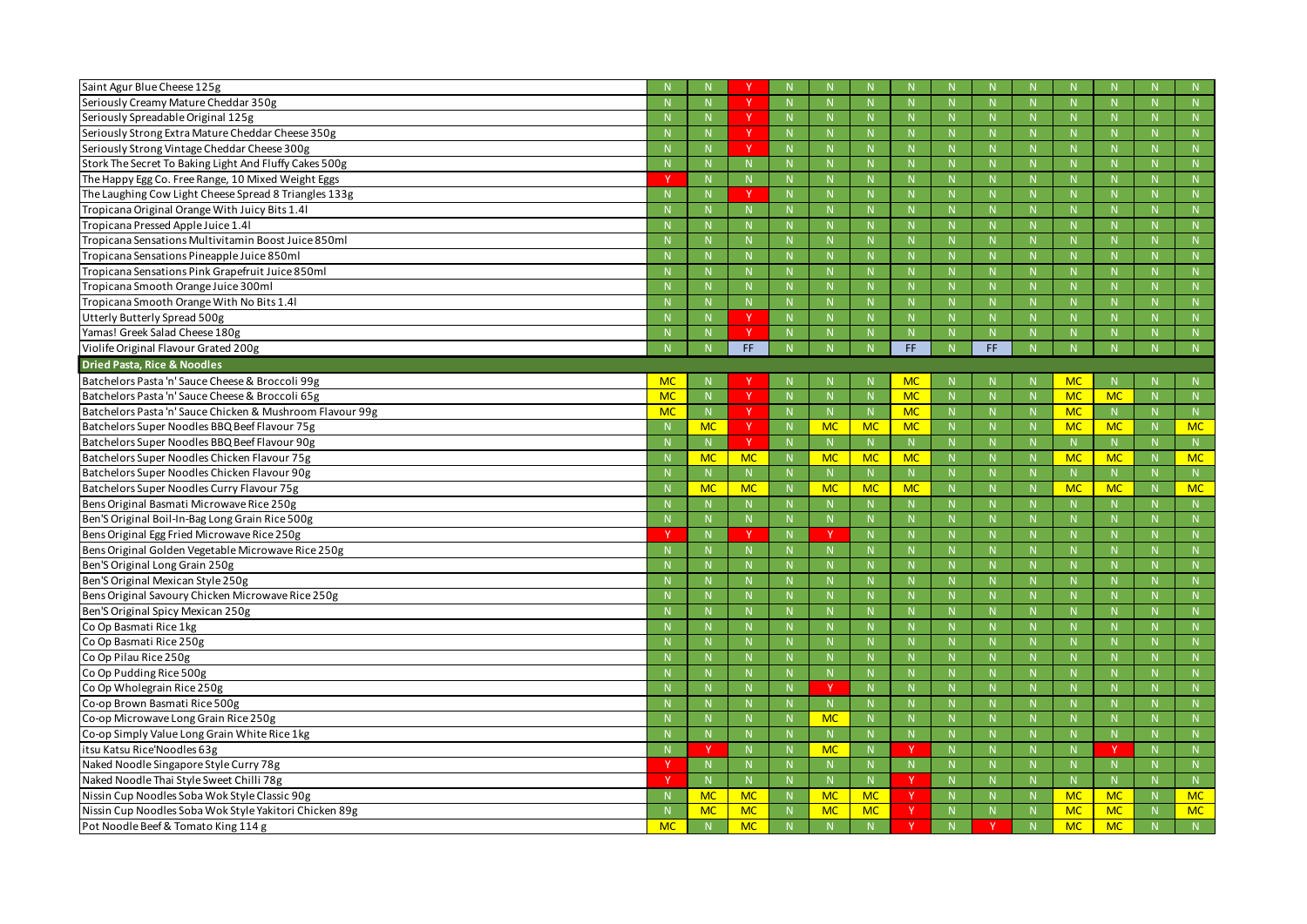| Pot Noodle Bombay Bad Boy King 114 g                     | <b>MC</b> |              | <b>MC</b>    |              |           |             |              |              |             | <b>MC</b>    | <b>MC</b>    |             |
|----------------------------------------------------------|-----------|--------------|--------------|--------------|-----------|-------------|--------------|--------------|-------------|--------------|--------------|-------------|
| Pot Noodle Chicken & Mushroom King 114 g                 | <b>MC</b> | N            | $\mathbf v$  | N            |           |             | N            | $\mathbf v$  | N           | <b>MC</b>    | <b>MC</b>    | N           |
| Pot Noodle Chicken & Mushroom Standard 90 g              | <b>MC</b> | -N           |              | -N           |           |             | N            |              | N           | <b>MC</b>    | <b>MC</b>    | N           |
| Pot Noodle Original Curry King Pot 114 g                 | <b>MC</b> | N            | Y            | $\mathbb N$  | N.        | <b>MC</b>   | N            | Y.           |             | <b>MC</b>    | <b>MC</b>    | N           |
| Pot Noodle Roast Chicken Lost The Pot 92 gr              |           | N            | <b>MC</b>    | N            | <b>MC</b> | <b>MC</b>   | N            | $\mathsf{v}$ | N           | <b>MC</b>    | <b>MC</b>    | N           |
| Pot Pasta Creamy Carbonara instant hot snack 55g         | <b>MC</b> | $\mathsf{N}$ | $\vee$       | $\mathbb N$  |           | <b>MC</b>   | N            | v            | $\mathbf N$ | <b>MC</b>    | <b>MC</b>    | N           |
| Tilda Microwave Pilau Basmati Rice 250g                  |           | $\mathbf N$  | N            | $\mathbb N$  |           |             | N            | N            |             | $\mathbb{N}$ | N            | N           |
| Tilda Pure Basmati Rice 500g                             |           |              |              | $\mathbb N$  |           |             | N            |              |             | N            | N            | N           |
| Tilda Pure Microwave Basmati Rice Classics 250g          |           |              |              |              |           |             |              |              |             |              | N            | N           |
| <b>Food Cupboard</b>                                     |           |              |              |              |           |             |              |              |             |              |              |             |
| Ambrosia Devon Custard Can 400g                          |           |              |              |              |           |             |              |              |             |              |              |             |
| Ambrosia Low Fat Custard Can 400g                        |           |              | <sup>Y</sup> | $\mathbb N$  |           |             | $\mathsf{N}$ |              |             |              | $\mathsf{N}$ |             |
| Ambrosia Rice Pudding Can 400g                           |           | $\mathsf{N}$ | <b>V</b>     | N            | N.        |             | N            | N            |             | $\mathbb N$  | N            | N           |
| Aunty's Delicious Golden Syrup Steamed Puds 2 x 95g      |           | <b>N</b>     |              | <b>MC</b>    |           |             | <b>MC</b>    | <b>N</b>     |             | -N           | $\mathsf{N}$ | N           |
| Bisto Best Beef Gravy 250g                               |           |              | N.           | $\mathbb N$  | N.        | v           | N            | N            |             | -N           | N            | N           |
| Bisto Chicken Gravy Granules 190g                        |           | $\mathbf N$  | N            | N            | N.        |             | N            | N            |             | $\mathbb{N}$ | N            | N           |
| Bisto Gravy Granules 190g                                |           |              | N            | -N           |           |             | N            | N            |             | -N           | $\mathsf{N}$ |             |
| Carnation <sup>®</sup> Sweetened Condensed Milk 397g Can |           |              | $\vee$       |              |           |             | $\mathsf{N}$ |              |             |              | $\mathsf{N}$ | N           |
| Co Op British Table Salt 750g                            |           | $\mathbb N$  | N            | $\mathbb N$  |           |             | N            | N            |             | $\mathbb{N}$ | N            | N           |
| Co Op Mayonnaise 500ml                                   |           | $\mathbf N$  | N            | -N           |           |             | $\mathbf N$  | $\mathbb N$  |             | -N           |              | N           |
| Co Op Mayonnaise 500ml                                   |           | $\mathbf N$  | N            |              |           |             | $\mathbf N$  | $\mathsf{N}$ |             |              | Y.           | N           |
| Co Op Pickled Sliced Beetroot 340g                       |           | $\mathsf{N}$ | N.           | $\mathbb N$  |           |             | N            | N            |             | $\mathbb{N}$ | N            | N           |
| Co Op Pitted Green Manzanilla Olives in Brine 330g       |           |              |              | -N           |           |             | <b>MC</b>    | <b>N</b>     |             | -N           | $\mathsf{N}$ |             |
| Co Op Sea Salt Mill 110g                                 |           |              | N            |              |           |             | N            | $\mathsf{N}$ |             | -N           | $\mathsf{N}$ | $\mathbb N$ |
| Co Op Squeezy Clear Honey 340g                           |           | $\mathsf{N}$ | N            | $\mathbb N$  | N         |             | N            | N            |             | $\mathbb{N}$ | N            | N           |
| Co Op Tartare Sauce 170g                                 |           | $\mathbf N$  | N            | $\mathbb N$  |           |             | N            | N            |             | N            |              | N           |
| Co-op Cranberry Sauce 190g                               |           |              |              | -N           |           |             | $\mathsf{N}$ | N            |             | -N           | N            |             |
| Co-op Extra Virgin Olive Oil 500ml                       |           | $\mathbb N$  | N            | N            | N         |             | N            | N            |             | $\mathbb{N}$ | N            | N           |
| Co-op Fine Cut Orange Marmalade 454g                     |           |              |              | -N           |           |             | $\mathbf N$  | <b>N</b>     |             | -N           | $\mathsf{N}$ | <b>N</b>    |
| Co-op Irresistible Caramelised Red Onion Chutney 330g    |           |              | N            |              |           |             | $\mathsf{N}$ |              |             | -N           | $\mathsf{N}$ |             |
| Co-op Mint Sauce 180g                                    |           |              |              |              |           |             |              |              |             |              |              |             |
| Co-op Olive Oil 500ml                                    |           | -N           | $\mathbf{N}$ | -N           |           |             | -N           | $\mathbf{N}$ |             | -N           | $\mathbf{N}$ |             |
| Co-op Pure Vegetable Oil 1 Litre                         |           |              |              |              |           |             |              |              |             |              |              | N           |
| Co-op Seedless Raspberry Jam 454g                        |           | N            | N            | N            | N.        |             | $\mathbb{N}$ | N            |             | $\mathbb N$  | N            | N           |
| Co-op Strawberry Jam 454g                                |           | $\mathbb N$  | N.           | $\mathbb N$  |           |             | $\mathbb{N}$ | $\mathbb N$  |             | $\mathbb N$  | $\mathsf{N}$ | N           |
| Co-op Sunflower Oil 1 Litre                              |           | $\mathsf{N}$ | N            | N            | N.        |             | N            | N            |             | N            | N            | N           |
| Encona Thai Sweet Chilli Sauce 285ml                     |           | N            | N            | N            | N.        |             | N            | N.           |             | N            | N            | N           |
| Frank'S Redhot Original Cayenne Pepper Sauce 148ml       |           | N            | N.           | $\mathsf{N}$ | N         |             | $\mathbb{N}$ | N            |             | $\mathbb N$  | N            | N           |
| French's American Classic Mustard 226g                   |           | N            | N            | N            | N.        |             | N            | N            |             | $\mathbb N$  | Y            | N           |
| Hartley'S 10 Cal Raspberry Flavour Jelly 175g            |           | N            | N            | $\mathbb N$  | N         |             | N            | N            |             | $\mathbb{N}$ | N            | N           |
| Hartley'S Strawberry Flavour Jelly 135g                  |           | $\mathsf{N}$ | N            | $\mathbb N$  | N.        |             | N            | N            |             | $\mathbb N$  | N            | N           |
| Heinz Classic Barbecue Sauce 480g                        |           | N            | N            | N            | N.        |             | N            | N            |             | N            | N            | N           |
| Heinz Original Salad Cream 425g                          |           | N            | N            | N            | N         |             | N            | N            |             | N            | <b>V</b>     | N           |
| Heinz Tomato Ketchup 570g                                |           | N            | N            | N            | N         |             | N            | N            |             |              | N            | N           |
| Hellmann's Garlic & Herb Creamy Sauce 250 ml             |           | N            | <b>Y</b>     | N            | N.        |             | N            | N            |             | $\mathbb N$  | Y            | N           |
| Hellmann's Real Mayonnaise 400 g                         |           | N            | N            | $\mathbb N$  | N         | $\mathbb N$ | N            | N            | N           | $\mathbb{N}$ | N            | N           |
| Hellmann's Real Mayonnaise 430 ml                        |           | N            | N            | N            | N.        |             | N            | N            |             | N            | N            | N           |
| Knorr Chicken Stock Pot 4 X 28 G                         |           | N            | N            | N            |           |             | N            | N            |             | $\mathbb N$  |              | N           |
|                                                          |           |              | N            | N            |           |             | N            |              |             | N            | N<br>N       |             |
| Lea and Perrins Worcester Sauce 150ml                    |           |              |              |              |           |             |              |              |             |              |              | N           |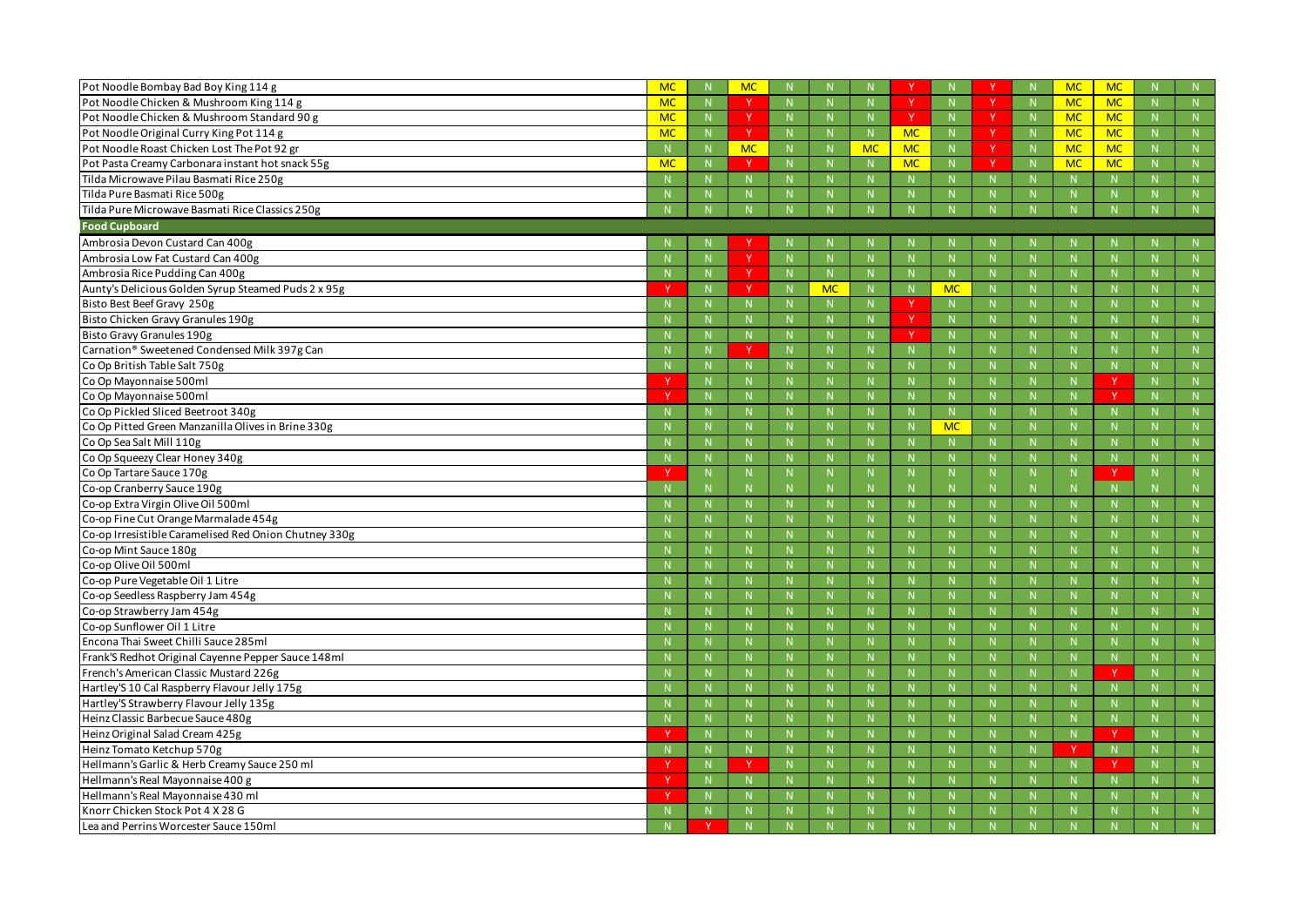| Lyle'S Golden Syrup 325g                                                |           |                    |               |                |                    |              |             |                      |              |                      |                     |              |
|-------------------------------------------------------------------------|-----------|--------------------|---------------|----------------|--------------------|--------------|-------------|----------------------|--------------|----------------------|---------------------|--------------|
| Nando'S Medium Peri-Peri Sauce 125g                                     |           | $\mathbb N$        |               |                | N                  |              |             | $\mathbb{N}$         | $\mathsf{N}$ | -N                   | N                   | N            |
| Nando's Perinaise Peri-Peri Mayonnaise Mild 265g                        |           |                    |               |                | $\mathbb N$        |              |             | -N                   | FF.          | $\mathbf N$          | N                   | N            |
| OXO Beef Stock Cubes 12                                                 |           | $\mathsf{N}$       |               |                | $\mathbb N$        |              |             | -N                   | $\mathsf{N}$ |                      | $\mathsf{N}$        |              |
| Rowse Runny Honey 340g                                                  |           | $\mathbb N$        |               |                | N                  |              |             | $\mathbb{N}$         | N            | -N                   | N                   | $\mathbb N$  |
| Sarson's Malt Vinegar 250ml                                             |           |                    |               |                | $\mathbb N$        |              |             | -N                   | N            |                      | N                   | N            |
| Whole Earth Crunchy Organic Peanut Butter 340g                          |           |                    |               |                |                    |              |             | <b>MC</b>            |              |                      |                     | N            |
| <b>Fresh Flowers</b>                                                    |           |                    |               |                |                    |              |             |                      |              |                      |                     |              |
| Co-op Autumn Flowers Gift Bag                                           |           |                    |               |                |                    |              |             |                      |              |                      |                     |              |
| Co-op Bright Bouquet                                                    |           | $\mathbb N$        |               |                | N                  |              |             | $\mathbb{N}$         | $\mathsf{N}$ | -N                   | $\mathsf{N}$        | N            |
| Co-op Fairtrade Mixed Bouquet                                           |           |                    |               |                | $\mathbb N$        |              |             | -N                   |              |                      |                     | N            |
| Co-op Mixed Chrysanthemums                                              |           |                    |               |                |                    |              |             |                      |              |                      |                     |              |
| <b>Frozen Food</b>                                                      |           |                    |               |                |                    |              |             |                      |              |                      |                     |              |
| Aunt Bessies 10 Glorious Golden Yorkshires 190g                         |           |                    |               |                |                    |              |             |                      |              |                      |                     |              |
| Ben & Jerry's Phish Food Ice Cream 465 ml                               |           | $\mathbf N$        | <b>V</b>      | N              | $\mathbb N$        |              |             | <b>MC</b>            | $\mathsf{N}$ | -N                   | $\mathsf{N}$        | $\mathbb N$  |
| Birds Eye 10 Cod Fish Fingers 280g                                      |           |                    |               |                | $\mathbb N$        |              |             | -N                   | $\mathbf N$  | $\mathbf N$          | $\mathsf{N}$        | N            |
| Birds Eye 10 The Original Potato Waffles 567g                           |           |                    | N             |                | $\mathbb N$        |              |             | -N                   | FF.          | -N                   | $\mathsf{N}$        |              |
| Birds Eye 12 Chicken Dippers 220g                                       | <b>MC</b> | $\mathbb N$        | <b>MC</b>     |                | $\mathbb N$        |              |             | $\mathsf{N}$         | N            | -N                   | $\mathsf{N}$        | $\mathbb N$  |
| Birds Eye 12 Chicken Nuggets with Golden Wholegrain 190g                | <b>MC</b> | $\mathbb N$        |               |                | $\mathbb N$        | $\mathbb N$  |             | -N                   | N            | $\mathbf N$          | N                   | N            |
| Birds Eye 2 Crispy Chicken in Tempura Batter 170g                       | <b>MC</b> | N                  | N             |                | $\mathbb N$        |              |             | -N                   | $\mathsf{N}$ | -N                   | $\mathsf{N}$        |              |
| Birds Eye 2 Southern Fried Chicken in Breadcrumbs 180g                  | <b>MC</b> | N                  | N.            |                | $\mathbb N$        |              |             | -N                   | $\mathsf{N}$ | -N                   | N                   | N            |
| Birds Eye 22 Chicken Dippers 403g                                       | <b>MC</b> | $\mathbb N$        | <b>MC</b>     |                | $\mathbb N$        | $\mathsf{N}$ |             | -N                   | $\mathsf{N}$ | $\mathbf N$          | N                   | N            |
| Birds Eye 4 Chicken Burgers with Golden Wholegrain 200g                 | <b>MC</b> | $\mathbb N$        | N             |                | $\mathbb N$        |              |             | -N                   | $\mathsf{N}$ |                      | N                   |              |
| Birds Eye 4 Shortcrust Chicken Pies 620g                                |           | $\mathbb N$        |               |                | $\mathbb N$        |              |             | $\mathbb{N}$         | N            |                      | N                   | $\mathbb N$  |
| Birds Eye The Original Alphabites 456g                                  |           | $\mathbf N$        | N             |                | $\mathbb{N}$       | $\mathbb N$  |             | -N                   | N            | $\mathbf N$          | N                   | N            |
| Bisto Classic Cottage Pie 375g                                          |           | $\mathbb N$        |               |                | $\mathbb N$        |              |             | $\mathsf{N}$         | $\mathsf{N}$ |                      | N                   |              |
| Chicago Town 2 Deep Dish Pepperoni Mini Pizzas 2 x 160g                 |           | N                  | <b>V</b>      |                | N                  |              |             | $\mathbb{N}$         | $\mathsf{N}$ | $\mathbb{N}$         | $\mathbb N$         | N            |
| Co Op Breaded Wholetail Scampi 280g                                     |           | $\mathbb N$        | $\mathsf{N}$  |                | N                  | N            |             | -N                   | N            | $\mathbf N$          | N                   | N            |
| Co Op Frozen Microwaveable Vegetable Bags 4 X 160g (640g)               |           | $\mathbb N$        |               |                | $\mathsf{N}$       |              |             | $\mathsf{N}$         | $\mathsf{N}$ | -N                   | $\mathsf{N}$        |              |
| Co-op Breaded Chicken Nuggets 400g                                      |           | -N                 |               |                | $\mathbb N$        |              |             | -N                   | N            | -N                   | $\mathsf{N}$        | N            |
| Co-op British Garden Peas 750g                                          |           |                    |               |                | $\mathbb N$        | N.           |             |                      |              |                      | $\mathsf{N}$        | N            |
| Co-op Cooked & Peeled King Prawns 180g                                  |           |                    |               |                |                    | $\mathbf{v}$ | <b>NI</b>   |                      |              |                      |                     |              |
| Co-op Frozen British Petits Pois 750g                                   |           | -19<br>$\mathbb N$ | - I V -<br>N. |                | -19<br>$\mathbb N$ |              |             | - I N<br>$\mathbb N$ | - I V -<br>N | - I N<br>$\mathbb N$ | -19<br>$\mathsf{N}$ | - 1 4 -<br>N |
| Co-op Frozen Hash Browns 700g                                           |           | $\mathbb N$        | N             |                | N                  | N            |             | $\mathbb N$          | <b>MC</b>    | $\mathbf N$          | N                   | N            |
| Co-op Frozen Mashed Potatoes 650g                                       |           | $\mathbb N$        | Y             |                | N                  | N            |             | N                    | <b>MC</b>    | $\mathbb{N}$         | $\mathsf{N}$        | ${\sf N}$    |
| Co-op Frozen Mini Corn On The Cobs 625g                                 |           | $\mathbb N$        | N.            |                | $\mathbb N$        | N            |             | $\mathbb{N}$         | N            | $\mathbb N$          | N                   | N            |
| Co-op Frozen Mixed Vegetables 750g                                      |           | $\mathbb N$        | N             |                | N                  | N            |             | N                    | N            | N                    | N                   | N            |
| Co-op Garlic Bread with Cheese 236g                                     |           | N                  | Y             |                | N                  | N            |             | N                    | N            | <b>MC</b>            | ${\sf N}$           | N            |
| Co-op GRO The Incredible Burger 210g                                    |           | $\mathbb{N}$       | N             | $\mathbb N$    | $\mathbb{N}$       | N            |             | $\mathbb{N}$         | N            | $\mathbb{N}$         | N                   | N            |
| Co-op Italian Menu Beef Lasagne 400g                                    |           | N                  |               |                | N                  | N.           |             | $\mathbb N$          | N            |                      | N                   | N            |
| Co-op Supersweet Sweetcorn 750g                                         |           | $\mathbb{N}$       | N             |                | N                  | N            |             | N                    | N            | N                    | N                   | N            |
| Co-op Thin & Crispy Cheese & Tomato Pizza 300g                          |           | N                  | <sup>V</sup>  | $\mathbb N$    | N                  | N            |             | $\mathbb N$          | N            | <b>MC</b>            | N                   | N            |
| Co-op Thin & Crispy Pepperoni Pizza 310g                                |           | $\mathbb N$        |               |                | N                  | N            |             | $\mathsf{N}$         | N            | <b>MC</b>            | N                   | N            |
| Farmer Jack's Battered Onion Rings 450g                                 |           | $\mathsf{N}$       |               |                | N                  | N            |             | N                    | N            | $\mathbb{N}$         | ${\sf N}$           | ${\sf N}$    |
| Farmer Jack'S Garden Peas 500g                                          |           | $\mathbb{N}$       | N             | $\mathbb N$    | N                  | N            | $\mathbb N$ | N                    | N            | $\mathbb{N}$         | N                   | N            |
| Goodfella's Takeaway Classic Fully Loaded Pepperoni & Cheese Pizza 524g |           | N                  |               |                | N                  | N            |             | N                    | N            | $\mathbb N$          | N                   | N            |
| Goodfella's Thin Takeaway The Big Cheese 452g                           |           | N                  | Y             | N <sub>1</sub> | N                  | N            |             | N                    | N            | N                    | N                   | ${\sf N}$    |
| GoodLife 4 Spicy Beanburger 454g                                        |           | N                  | N.            |                | $\mathbb{N}$       | N            |             | N                    | N            | $\mathbb{N}$         | $\mathsf{N}$        | N            |
| Kershaws Chip Shop Chicken Curry with Rice & Chips 460g                 |           | N                  |               |                | N                  |              |             | <b>MC</b>            | N            |                      |                     | N            |
|                                                                         |           |                    |               |                |                    |              |             |                      |              |                      |                     |              |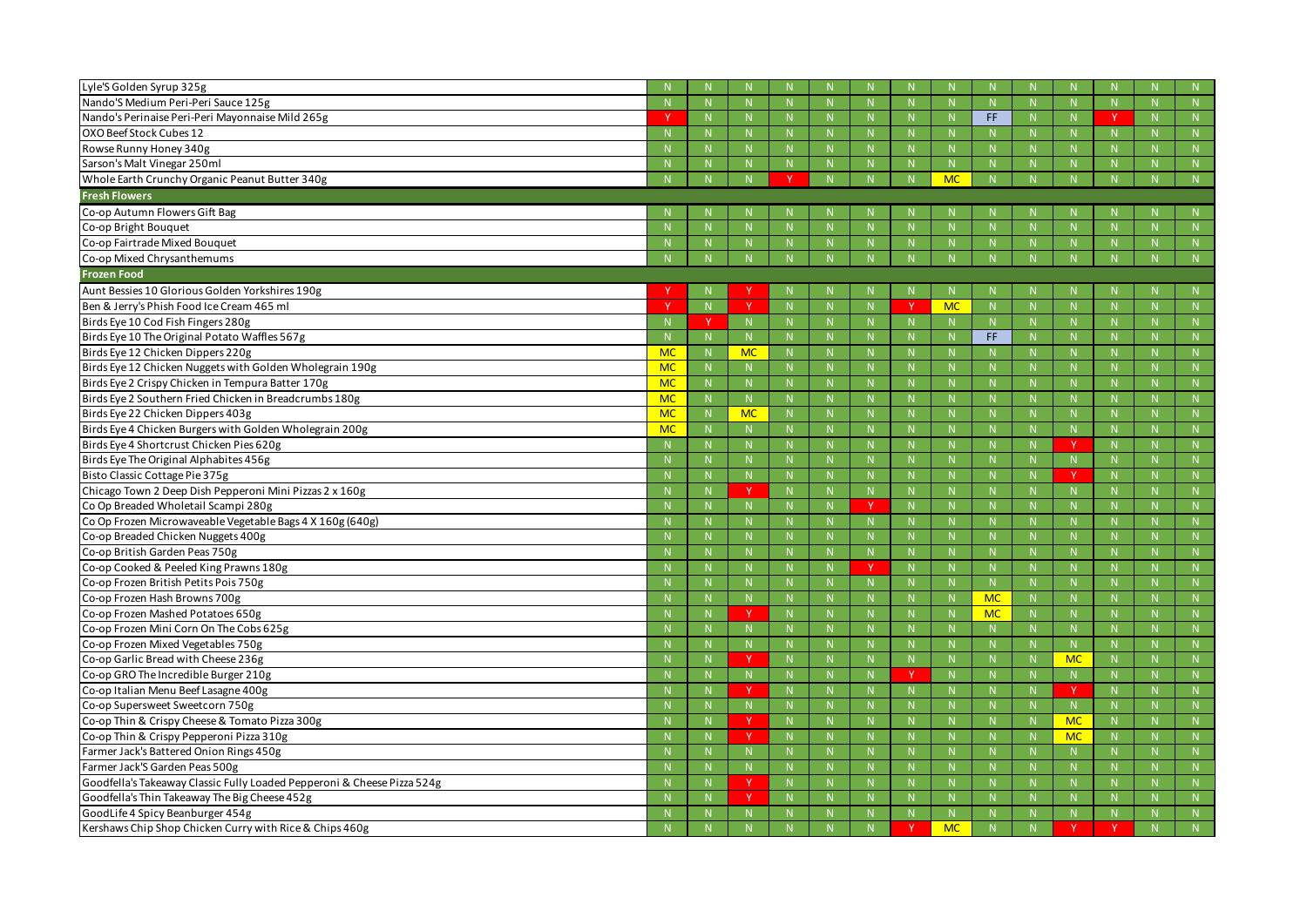| Kershaws Classic Fish & Chips with Mushy Peas 400g                                           |    |              | $\mathbb N$  |              |             |           | <b>MC</b>    |           |              |    |             | N |
|----------------------------------------------------------------------------------------------|----|--------------|--------------|--------------|-------------|-----------|--------------|-----------|--------------|----|-------------|---|
| Kershaws Homestyle Bangers & Mash with Carrots, Peas & Onion Gravy 400g                      |    |              |              | $\mathsf{N}$ | N.          |           | <b>MC</b>    | N         | N            |    |             | N |
| Kershaws Homestyle Beef Dinner with Roast Potatoes, Carrots, Peas & a Yorkshire Pudding 400g |    |              | <sup>V</sup> |              | N.          |           | <b>MC</b>    | N.        | -N           |    |             | N |
| Kershaws Homestyle Beef Stew & Dumplings with Mash, Carrots & Peas 375g                      |    |              | <b>v</b>     |              | N.          |           | <b>MC</b>    | N         |              |    |             | N |
| Kershaws Homestyle Chicken Dinner with Roast Potatoes, Carrots, Peas & Stuffing 400g         |    |              | N            | N            | N           | <b>MC</b> | <b>MC</b>    | N         | N            | N  |             | N |
| Kershaws Homestyle Lamb Dinner with Roast Potatoes, Carrots, Peas & a Yorkshire Pudding 400g |    |              | $\vee$       |              | N.          |           | <b>MC</b>    | N.        | $\mathsf N$  |    |             | N |
| Kershaws The All Day Big Breakfast 400g                                                      |    | N            | $\vee$       |              | N.          |           | <b>MC</b>    | N         | $\mathbf N$  |    |             | N |
| Linda McCartney's 2 Vegetarian Mozzarella 1/4 lb Burgers 227g                                |    | N            | <b>V</b>     | N            | N.          |           | N            | <b>MC</b> | N            | N  |             | N |
| Linda McCartney's 6 Vegetarian Sausages 270g                                                 |    |              | N            |              | N.          | v         | $\mathsf{N}$ | N.        | $\mathbb N$  |    |             | N |
| McCain Crispy French Fries 900g                                                              |    |              | N            |              | N.          |           |              | N.        |              |    |             | N |
| McCain Gastro Triple Cooked Chips 700g                                                       |    | N            | N            | N            | N           |           | N            | N         | N            | N  |             | N |
| McCain Home Chips Straight 1kg                                                               |    |              | N            |              | N.          |           |              |           | $\mathbb N$  |    |             | N |
| McCain Lightly Spiced Wedges 650g                                                            |    |              | N            | $\mathbf N$  | N.          |           | $\mathbf N$  | N         | $\mathbb N$  |    |             | N |
| Mccain Quick Chips Straight 4 X 100g (400g)                                                  |    |              | N            | $\mathsf{N}$ | N           |           | N            | N         | N            |    |             | N |
| Mccain Triple Cooked Roasts 700g                                                             |    |              | N            |              | N.          |           |              | N         | $\mathsf N$  |    |             | N |
| Quorn Crispy Nuggets 300g                                                                    |    | N            | $\mathbf{v}$ |              | N.          | FF.       |              | N         |              |    |             | N |
| Quorn Mince 300g                                                                             |    | N            | N            | N            | N           | FF.       | N            | N         | N            | N  |             | N |
| Quorn Pieces 300g                                                                            | .V | <b>N</b>     | N            |              | $\mathbb N$ | FF.       |              |           | -N           |    |             | N |
| Quorn Vegan Fishless Scampi 200g                                                             |    | $\mathsf{N}$ | N            | $\mathbf N$  | N           |           | $\mathbf N$  | N         | $\mathbb N$  |    |             | N |
| Richmond 12 Thick Frozen Pork Sausages 516g                                                  |    |              | N            |              | N.          |           | $\mathsf{N}$ | N         | N            |    |             | N |
| Young's Admiral's Pie 300g                                                                   |    |              | Y.           |              | N.          |           |              |           |              |    |             | N |
| Young's Chip Shop 4 Cod Fillets 400g                                                         |    |              |              |              |             |           |              |           |              |    |             | N |
| Fruit                                                                                        |    |              |              |              |             |           |              |           |              |    |             |   |
| Co Op Limes                                                                                  |    |              |              |              |             |           |              |           |              |    |             | N |
| Co Op Loose Oranges                                                                          |    |              | N            |              | N.          |           |              | N         | $\mathbb N$  |    |             | N |
| Co-op 2 Mangoes                                                                              |    |              | N            |              | N.          |           |              |           | -N           |    |             | N |
| Co-op 6 Braeburn Apples                                                                      |    |              | N            |              | N.          |           |              | N         | $\mathbb N$  |    |             | N |
| Co-op 6 Granny Smith Apples                                                                  |    |              | N            | $\mathsf{N}$ | N           |           | $\mathsf{N}$ | N         | N            |    |             | N |
| Co-op 6 Great British Apples                                                                 |    |              | N            |              | N.          |           | $\mathbf N$  | N         | $\mathbb N$  |    |             | N |
| Co-op 6 Jazz Apples                                                                          |    |              | N            | $\mathbf N$  | N           |           | $\mathbf N$  | N         | $\mathbb N$  |    |             | N |
| Co-op British Raspberries 350g                                                               |    |              | N            |              | N.          |           |              |           | $\mathbb N$  |    |             | N |
| Co-op Easy Peelers                                                                           |    |              |              |              |             |           |              |           |              |    |             | N |
| Co-op Fairtrade Bananas                                                                      |    |              | N            |              | N           |           | $\mathsf{N}$ |           | $\mathbb{N}$ |    |             | N |
| Co-op Fairtrade Small Bananas                                                                |    | $\mathsf{N}$ | ${\sf N}$    | N            | N           |           | N            | N         | N            | N  | $\mathbb N$ | N |
| Co-op Family Apples                                                                          |    | $\mathsf{N}$ | N            | $\mathbb N$  | N           |           | N            | N.        | N            | N. |             | N |
| Co-op Melon Fingers 150g                                                                     |    | $\mathsf{N}$ | N            | $\mathbb N$  | N           |           | N            | N         | N            | N  |             | N |
| Co-op Oranges                                                                                |    | N            | N            | N            | N           |           | N            | N         | N            | N. |             | N |
| Co-op Pineapple                                                                              |    | $\mathsf{N}$ | N            | $\mathbb N$  | N.          |           | N            | N.        | N            | N. |             | N |
| Co-op Pineapple & Mango Fingers 150g                                                         |    | $\mathsf{N}$ | ${\sf N}$    | N            | N           |           | N            | N         | N            | N  |             | N |
| Co-op Pink Lady Apples                                                                       |    | N            | N            | N            | N           |           | ${\sf N}$    | N         | N            | N  |             | N |
| Co-op Raspberries 125g                                                                       |    | $\mathsf{N}$ | N            | N            | N           |           | N            | N         | N            | N. |             | N |
| Co-op Ripe Mango                                                                             |    | $\mathsf{N}$ | N            | $\mathbb N$  | N           |           | N            | N         | N            | N  |             | N |
| Co-op Royal Gala Apples                                                                      |    | N            | ${\sf N}$    | N            | N           |           | N            | N         | N            | N. |             | N |
| Co-op Seedless Green Grapes 450g                                                             |    | $\mathsf{N}$ | N            | N            | N.          |           | $\mathsf{N}$ | N.        | N            | N  |             | N |
| Co-op Seedless Mixed Grapes 450g                                                             |    | $\mathsf{N}$ | N            | N            | N           |           | N            | N         | N            | N  |             | N |
| Co-op Seedless Red Grapes 450g                                                               |    | N            | N            | N            | N           |           | ${\sf N}$    | N         | N            | N  |             | N |
| Co-op Strawberries 227g                                                                      |    | $\mathsf{N}$ | N            | N            | N.          |           | N            | N         | N            | N. |             | N |
| Co-op Unwaxed Lemons                                                                         |    |              | ${\sf N}$    |              | N.          |           |              | N.        | $\mathsf{N}$ |    |             | N |
| Co-op Yellow Melon                                                                           |    |              | N            | N            | N           |           | N            | N.        | N            |    |             | N |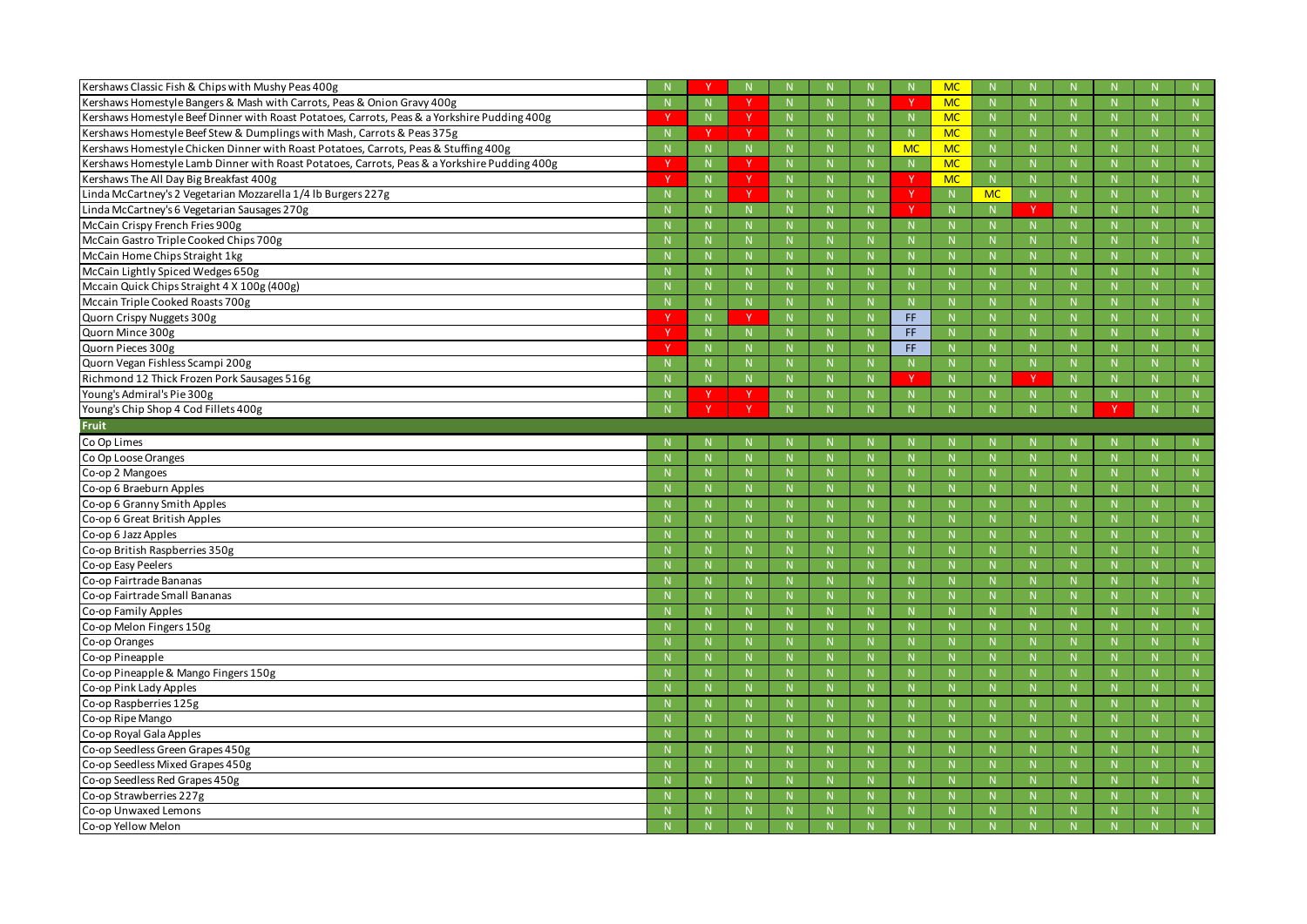| Loose Lemons                                          |           |              |              |           |              |              |           |             |                           |             |              |              |              |
|-------------------------------------------------------|-----------|--------------|--------------|-----------|--------------|--------------|-----------|-------------|---------------------------|-------------|--------------|--------------|--------------|
| <b>Herbs &amp; Spices</b>                             |           |              |              |           |              |              |           |             |                           |             |              |              |              |
| Co-op Black Peppercorns Mill 50g                      |           |              |              |           |              |              |           |             |                           |             |              |              |              |
| Co-op Garlic Paste 80g                                |           | $\mathbf N$  | N            |           | N            |              |           | $\mathbb N$ |                           |             | $\mathbb{N}$ | $\mathsf{N}$ | N            |
| Co-op Ground White Pepper 25g                         |           |              | N            |           | N            | $\mathsf{N}$ |           | $\mathbf N$ | $\mathsf{N}$              |             | $\mathbf N$  | N            | N            |
| Schwartz Cajun Seasoning 44g                          |           |              | N            |           |              | N            |           | $\mathsf N$ |                           |             | -N           | $\vee$       | N            |
| Schwartz Cayenne Chilli Pepper 26g                    |           | <b>N</b>     | N            |           | N            | <sup>N</sup> |           | $\mathbb N$ |                           |             | $\mathbb{N}$ | N            | N            |
| Schwartz Crushed Chilli Flakes 29g                    |           |              | N            |           |              | N            |           | $\mathbf N$ | $\mathsf{N}$              |             | -N           | N            | N            |
| Schwartz Fajita Seasoning 46g                         |           |              | $\mathbb N$  |           |              | N.           |           | $\mathbb N$ |                           |             | -N           | <b>V</b>     | N            |
| Schwartz Garlic Granules 50g                          |           | $\mathsf{N}$ | $\mathbb N$  |           | N            | N            |           | N           |                           |             | $\mathbb{N}$ | N            | N            |
| Schwartz Ginger Ground 26g                            |           |              | N            |           | N            | N            |           | $\mathbf N$ | $\mathsf{N}$              |             | $\mathbf N$  | N            | N            |
| Schwartz Ground Cinnamon 39g                          |           |              | N            |           |              | N            |           | $\mathsf N$ |                           |             | -N           | $\mathsf{N}$ |              |
| Schwartz Ground Coriander 24g                         |           | <b>N</b>     | N            |           | N            | <sup>N</sup> |           | $\mathbb N$ |                           |             | $\mathbb{N}$ | $\mathsf{N}$ | N            |
| Schwartz Hot Chilli Powder 38g                        |           |              | N            |           |              | N            |           | $\mathbf N$ | $\mathsf{N}$              |             | -N           | N            | N            |
| Schwartz Medium Curry Powder 90g                      |           |              | N            |           |              | N            |           | $\mathbb N$ |                           |             | -N           | <b>V</b>     | N            |
| Schwartz Mixed Herbs 11g                              |           | $\mathsf{N}$ | $\mathbb N$  |           | N            | N            |           | $\mathbb N$ |                           |             | $\mathbb{N}$ | N            | N            |
| Schwartz Oregano 7g                                   |           |              | N            |           | N            | N            |           | $\mathbf N$ | $\mathsf{N}$              |             | $\mathbf N$  | N            | N            |
| Schwartz Paprika 40g                                  |           |              | N            |           |              | N            |           | $\mathsf N$ |                           |             | -N           | $\mathsf{N}$ |              |
| Schwartz Parsley Flat Leaf 3g                         |           |              | $\mathsf{N}$ |           | N            | <sup>N</sup> |           | $\mathbb N$ |                           |             | $\mathbb{N}$ | $\mathsf{N}$ | N            |
| The Co-operative Loved By Us Ground Black Pepper 25g  |           |              | N            |           |              | N            |           |             |                           |             | -N           | N            | N            |
| Very Lazy Chopped Garlic 200g                         |           |              |              |           |              |              |           |             |                           |             |              |              | N            |
| <b>Home Baking</b>                                    |           |              |              |           |              |              |           |             |                           |             |              |              |              |
| Atora The Original Shredded Beef Suet 240g            |           |              | -N           |           |              |              |           |             |                           |             |              |              |              |
| Betty Crocker Devil's Food Cake Mix 425g              | <b>MC</b> | $\mathsf{N}$ | <b>MC</b>    |           | N            |              | <b>MC</b> | $\mathbb N$ |                           |             | $\mathbb{N}$ | $\mathsf{N}$ | N            |
| Betty Crocker Indulgent Chocolate Fudge Icing 400g    |           |              | <b>MC</b>    |           | N            | N            |           | N           | N                         |             | N            | N            | N            |
| Canderel Granular Low Calorie Sweetener 75g           |           |              | N            |           | $\mathsf{N}$ | N            |           | $\mathbb N$ |                           |             | $\mathsf{N}$ | $\mathsf{N}$ | $\mathsf{N}$ |
| Co Op Batter Mix 128g                                 |           | N            | <b>V</b>     |           | N            | N.           |           | N           |                           |             | $\mathbb N$  | N            | N            |
| Co Op Crumble Mix 227g                                |           |              | N            |           | N            | N            |           | $\mathbb N$ | $\mathbb N$               |             | -N           | N            | N            |
| Co Op Desiccated Coconut 200g                         |           |              | $\mathbb{N}$ | <b>MC</b> | <b>MC</b>    | N            |           | <b>MC</b>   |                           |             | $\mathsf{N}$ | $\mathsf{N}$ | $\mathsf{N}$ |
| Co Op Flake Almonds 150g                              |           | <b>N</b>     | $\mathbb N$  | <b>MC</b> | <b>MC</b>    | N.           |           |             | N.                        |             | $\mathbb{N}$ | $\mathsf{N}$ | N            |
| Co Op Ground Almonds 150g                             |           |              | N            | <b>MC</b> | <b>MC</b>    | N            |           |             |                           |             | $\mathsf{N}$ | N            | N            |
| Co Op Pine Nuts 100g                                  |           | - 14         | - I V -      | <b>MC</b> | <b>MC</b>    | $\mathsf{N}$ |           | <b>MC</b>   | $\overline{M}$<br>- I V - | <b>NI</b>   | - 14         | N<br>- I V - | N            |
| Co Op Ready to Roll White Icing 500g                  |           | N            | $N_{\odot}$  |           | N            | N            |           | <b>MC</b>   | N                         | $\mathbb N$ | N            | N            | N            |
| Co Op Ready to Roll White Marzipan 500g               |           |              | N            |           | N            | N            |           |             | N                         |             | $\mathbb N$  | N            | N            |
| Co Op Sponge Fingers 125g                             |           | $\mathsf{N}$ | N            |           | ${\sf N}$    | N            |           | N           | N                         |             | N            | N            | ${\sf N}$    |
| Co Op Walnuts 100g                                    |           | N            | N            | <b>MC</b> | <b>MC</b>    | N            |           | <b>MC</b>   | N                         |             | N            | N            | N            |
| Co Op Whole Almonds 100g                              |           |              | N            | <b>MC</b> | <b>MC</b>    | N            |           | <b>MC</b>   | N                         |             | N            | N            | N            |
| Co-op 100 Spotty Fairy Cake Cases                     |           |              | ${\sf N}$    |           | N            | N            |           | N           | N                         |             | N            | N            | ${\sf N}$    |
| Co-op Baking Powder 150g                              |           | $\mathsf{N}$ | N            |           | N            | N            |           | N           | N                         | $\mathbb N$ | N            | N            | N            |
| Co-op Bicarbonate Of Soda 200g                        |           | $\mathsf{N}$ | N            |           | N            | N            |           | N           | N                         |             | N            | N            | N            |
| Co-Op Cashew Nuts 100g                                |           | $\mathsf{N}$ | N            | <b>MC</b> | <b>MC</b>    | N            |           | <b>MC</b>   | N                         |             | N            | N            | ${\sf N}$    |
| Co-op Chocolate Flavour Frosting 400g                 |           | N            | Y.           |           | $\mathbb N$  | N            | <b>Y</b>  | <b>MC</b>   | N                         |             | N            | N            | N            |
| Co-op Chocolate Vermicelli 70g                        |           | $\mathsf{N}$ | <b>MC</b>    |           | $\mathbb N$  | N            |           | N           | N                         |             | N            | N            | N            |
| Co-op Fairtrade Dark Brown Soft Sugar 500g            |           | $\mathsf{N}$ | N            |           | N            | N            |           | ${\sf N}$   | N                         |             | N            | N            | N            |
| Co-op Fairtrade Dark Cooking Chocolate 150g           | <b>MC</b> | N            | <b>MC</b>    | <b>MC</b> | N            | N            |           | N           | <b>MC</b>                 | N           | N            | N            | N            |
| Co-op Fairtrade Demerara Sugar 500g                   |           | $\mathsf{N}$ | N            |           | N            | N            |           | N           | N                         |             | N            | N            | N            |
| Co-op Fairtrade Light Brown Soft Sugar 500g           |           | $\mathsf{N}$ | N            |           | N            | N            |           | ${\sf N}$   | N                         |             | N            | N            | ${\sf N}$    |
| Co-op Fairtrade Milk Cooking Chocolate 150g           | <b>MC</b> | N            | $\mathsf{Y}$ | <b>MC</b> | N            | N            |           | N           | <b>MC</b>                 | N           | N            | N            | N            |
| Co-op Irresistible Belgian Chocolate Brownie Kit 300g |           |              |              |           | N            | N            |           | N           |                           |             | N            |              | N            |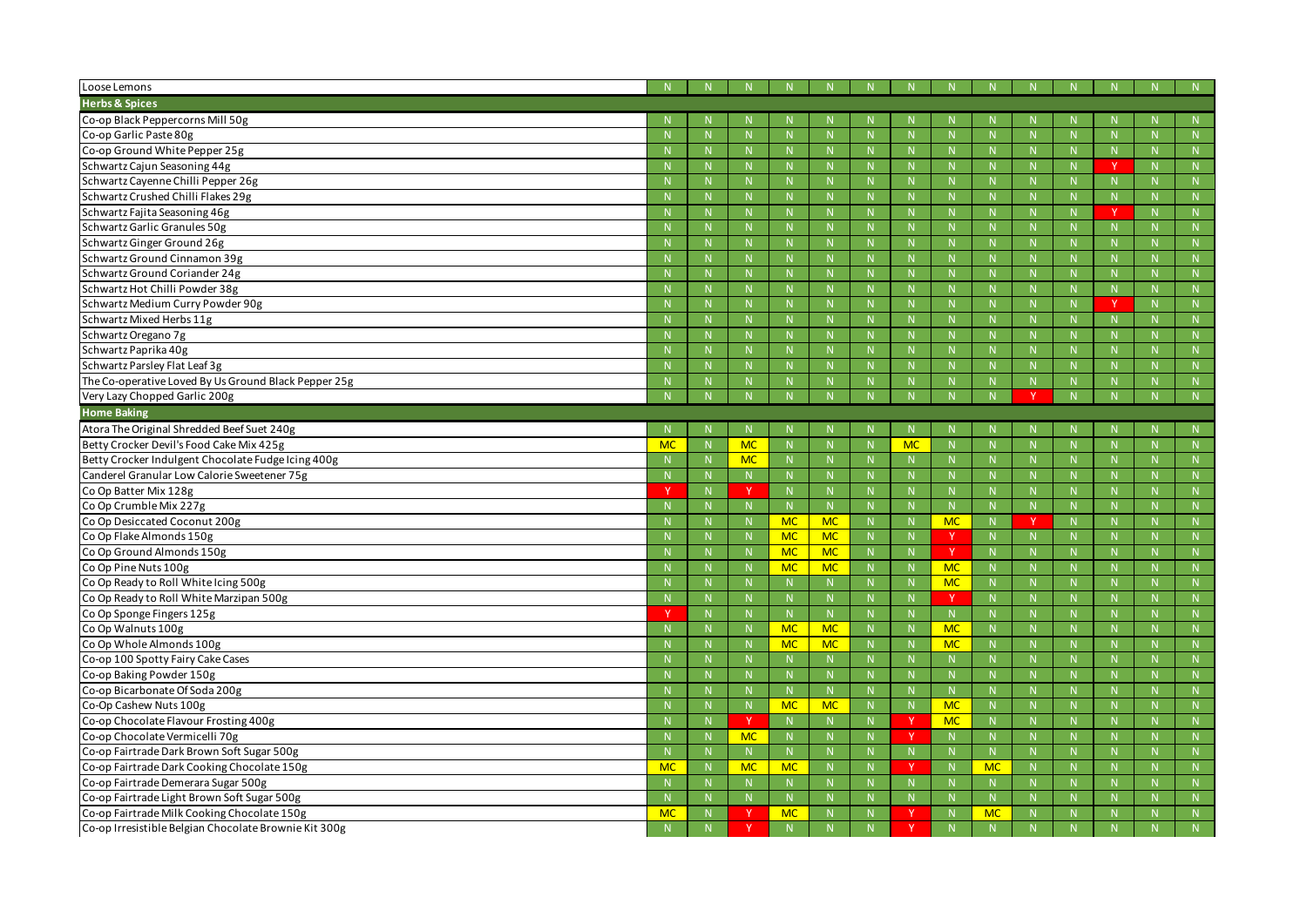| Co-op Milk Chocolate Chips 100g                                                               |           |              |              |                |             |              |             |              |              |              |              |              |
|-----------------------------------------------------------------------------------------------|-----------|--------------|--------------|----------------|-------------|--------------|-------------|--------------|--------------|--------------|--------------|--------------|
| Co-op Plain White Flour 1.5kg                                                                 |           | N            |              |                | N           |              |             | N            | N            | N            | N            | N            |
| Co-op Ready to Roll Coloured Icing 5 x 100g (500g)                                            |           | $\mathbf N$  |              |                | $\mathbb N$ |              |             | <b>MC</b>    | $\mathsf{N}$ | -N           | $\mathsf{N}$ | N            |
| Co-op Self Raising White Flour 1.5kg                                                          |           |              |              |                |             |              |             | -N           | N            |              | N            | N            |
| Co-op Strong White Bread Flour 1.5kg                                                          |           | N            | N            |                | N           | $\mathsf{N}$ |             | N            | N            | N            | N            | N            |
| Co-op Vanilla Flavour Frosting 400g                                                           |           |              | v            |                | -N          |              |             | <b>MC</b>    | <b>N</b>     |              |              |              |
| Co-op Vanilla Sponge Mix 400g                                                                 |           |              |              |                | $\mathbb N$ |              |             | $\mathbb{N}$ | N            |              | N            | N            |
| Co-op White Bread Mix 500g                                                                    |           | N            |              |                | N           | $\mathsf{N}$ |             | N            | N            | $\mathsf{N}$ | N            | $\mathsf{N}$ |
| Dr. Oetker 18 Party Candles                                                                   |           | -N           |              |                | $\mathbb N$ |              |             | -N           | $\mathsf{N}$ | -N           | $\mathsf{N}$ | N            |
| Dr. Oetker 35% Milk Chocolate Bar 150g                                                        |           |              |              |                | $\mathbb N$ |              |             | $\mathsf{N}$ | N            |              | N            | N            |
| Dr. Oetker Rainbow Decorating Icing 6 x 19g (114g)                                            |           | N            | <b>V</b>     |                | N           | N.           |             | N            | N            | N            | N            | N            |
| Tate & Lyle Fairtrade Cane Icing Sugar 1kg                                                    |           | $\mathbf N$  | N            |                | $\mathsf N$ |              |             | -N           |              |              | $\mathsf{N}$ |              |
| Tate & Lyle Fairtrade Cane Icing Sugar 500g                                                   |           | $\mathbb N$  | N            |                | N           | N.           |             | $\mathsf{N}$ | N            | $\mathbf N$  | $\mathsf{N}$ | ${\sf N}$    |
| Tate & Lyle Fairtrade Pure Cane Caster Sugar 500g                                             |           | $\mathbb N$  |              |                | N           |              |             | N            | N            | $\mathsf{N}$ | N            | N            |
| Tate & Lyle Fairtrade Pure Cane Granulated Sugar 1kg                                          |           |              |              |                | $\mathsf N$ |              |             | -N           | $\mathsf{N}$ |              | $\mathsf{N}$ | N            |
| Tate & Lyle Fairtrade Pure Cane Granulated Sugar 500g                                         |           |              |              |                |             |              |             |              | $\mathsf{N}$ |              | $\mathsf{N}$ |              |
| Tate & Lyle Golden Syrup 454g                                                                 |           |              |              |                | N           |              |             | $\mathbf N$  | $\mathbf N$  |              | $\mathbf N$  | N            |
| <b>Ice Cream &amp; Desserts</b>                                                               |           |              |              |                |             |              |             |              |              |              |              |              |
| Ben & Jerry's Chocolate Fudge Brownie Ice Cream 465 ml                                        |           |              |              |                |             |              |             |              |              |              |              |              |
| Ben & Jerry's Cookie Dough Ice Cream 465 ml                                                   |           | $\mathbb{N}$ | <b>V</b>     |                | $\mathbb N$ |              |             | -N           | -V           | -N           | $\mathsf{N}$ |              |
| Ben & Jerry'S Cookie Vermont-Ster Sundae Ice Cream 427 MI                                     |           | N            | <b>Y</b>     |                | $\mathbb N$ |              |             |              | N            |              | N            | N            |
| Ben & Jerry'S Hazel-Nuttin' But Chocolate Sundae Ice Cream 427 MI                             |           | N            | Y            |                | N           | $\mathsf{N}$ |             | N            | N            | $\mathsf{N}$ | N            | N            |
| Ben & Jerry's Karamel Sutra Core Ice Cream 465 ml                                             |           | $\mathbb N$  | <sup>Y</sup> |                | -N          |              |             | -N           |              | -N           | <b>N</b>     | N            |
| Ben & Jerry'S Oh My! Banoffee Pie! Sundae Ice Cream 427 MI                                    |           | N            | Y            |                | N           |              |             | $\mathbb N$  | N            |              | N            | N            |
| Cadbury Dairy Milk Ice Cream 480ml                                                            |           | N            | N            | <b>MC</b>      | N           | $\mathsf{N}$ |             | <b>MC</b>    | N            | N            | N            | N            |
| Cadbury Dairy Milk Ice Creams 4 x 100ml (400ml)                                               |           | $\mathbb N$  |              | <b>MC</b>      | $\mathbb N$ |              |             | <b>MC</b>    | <b>N</b>     |              |              |              |
| Cadbury Double Decker Ice Cream Tub 480ml                                                     |           |              | v            | <b>MC</b>      | N           |              |             | <b>MC</b>    | N            |              | N            | N            |
| Cadbury Flake 99 Ice Cream Cone 125ml                                                         |           | N            |              |                | N           |              |             | <b>MC</b>    | N            | N            | N            | N            |
| Cadbury Flake 99 Ice Cream Cones 4 x 125ml                                                    |           | $\mathbb N$  | <b>V</b>     |                | $\mathbb N$ |              | <b>V</b>    | <b>MC</b>    | <b>N</b>     | -N           | $\mathsf{N}$ | N            |
| Carte D'or Vanilla Ice Cream Tub 1000 ml                                                      |           | $\mathbb N$  | Y            |                | $\mathbb N$ | N.           |             | $\mathbb N$  | N            | -N           | N            | N            |
| Co op Black Cherry Frozen Yogurt Split 500ml                                                  |           |              |              |                | N           |              |             | <b>MC</b>    |              |              |              | N            |
| Co Op Frozen Apple Strudel 600g                                                               |           |              |              |                |             |              |             | MC           |              |              |              |              |
| Co Op Honeycomb Ice Cream 900ml                                                               |           |              | $\mathbf v$  | <b>MC</b>      |             |              |             | <b>MC</b>    | $\mathsf{N}$ |              |              | N            |
| Co Op Triple Chocolate Sundae 900ml                                                           |           | N            |              | <b>MC</b>      | N           | N.           |             | <b>MC</b>    | N            | N            | N            | N            |
| Co-op 6 All Butter Croissants 420g                                                            |           | N            | Y.           | - N            | <b>MC</b>   | N            | <b>MC</b>   | <b>MC</b>    | N            | -N           | $\mathbb N$  | N            |
| Co-op Bubblegum Lollies 6 x 55ml (330ml)                                                      |           | N            | Y            | N              | N           | N.           |             | N            | N            | $\mathsf{N}$ | N            | ${\sf N}$    |
| Co-op Fairtrade 4 Mint Choc Cones 540ml                                                       |           | N            |              | <b>MC</b>      | N           |              |             | <b>MC</b>    | ${\sf N}$    | N            | N            | N            |
| Co-op Fairtrade Milk Chocolate Ice Cream 64g                                                  |           | N            | <sup>Y</sup> | <b>MC</b>      | N           | N.           | <b>MC</b>   | <b>MC</b>    | N            | -N           | $\mathsf{N}$ | N            |
| Co-op Freshly Frozen Summer Fruits 450g                                                       |           | N            | N            |                | N           |              |             | N            | N            | $\mathsf{N}$ | N            | ${\sf N}$    |
| Co-op Frozen Strawberry & Cream Roulade 420g                                                  |           | N            | N            |                | N           | N            |             | <b>MC</b>    | ${\sf N}$    | N            | N            | N            |
| Co-op GRO Chocolate Brownie Ice Cream 500ml                                                   |           | $\mathbb N$  | N.           |                | N           | N            | $\mathbb N$ | $\mathbb N$  | N            | $\mathbb{N}$ | $\mathbb N$  | N            |
| Co-op Irresistible Fairtrade Limited Edition West Country Cream Millionaire's Ice Cream 500ml |           | N            | <sup>Y</sup> |                | N           | N            |             | <b>MC</b>    | N            |              | N            | N            |
| Co-op Irresistible West Country Cream Hazelnut Praline & Chocolate Truffle Ice Cream 500ml    |           | N            | Y            | <b>MC</b>      | N           | N            |             |              | N            | N            | N            | N            |
| Co-op Irresistible West Country Cream Salted Caramel Ice Cream 500ml                          |           | N            | <sup>Y</sup> |                | N           | N            |             | <b>MC</b>    | N            | -N           | <b>N</b>     | N            |
| Co-op Irresistible West Country Cream Venezuelan Chocolate Ice Cream 500ml                    |           | $\mathbb{N}$ | <sup>Y</sup> | N <sub>1</sub> | N           | N            | N           | <b>MC</b>    | ${\sf N}$    | $\mathsf{N}$ | N            | N            |
| Co-op Limited Edition Fairtrade Black Forest Ice Cream 900ml                                  |           | N            | <sup>Y</sup> | <b>MC</b>      | N           | N            |             | <b>MC</b>    | ${\sf N}$    | N            | N            | N            |
| Co-op Milk Chocolate Sticks 3 x 100ml (300ml)                                                 |           | N            | Y.           | $\mathbb N$    | N           | N.           |             | <b>MC</b>    | N            | -N           | $\mathbb N$  | N            |
| Co-op Rhubarb Crumble 500g                                                                    | <b>MC</b> | $\mathbb N$  | Y            |                |             |              |             | <b>MC</b>    | N            |              | $\mathsf{N}$ | N            |
| Co-op Salted Caramel Ice Cream 900ml                                                          |           | $\mathbb N$  |              | <b>MC</b>      | N           |              |             | <b>MC</b>    |              | N            |              | N            |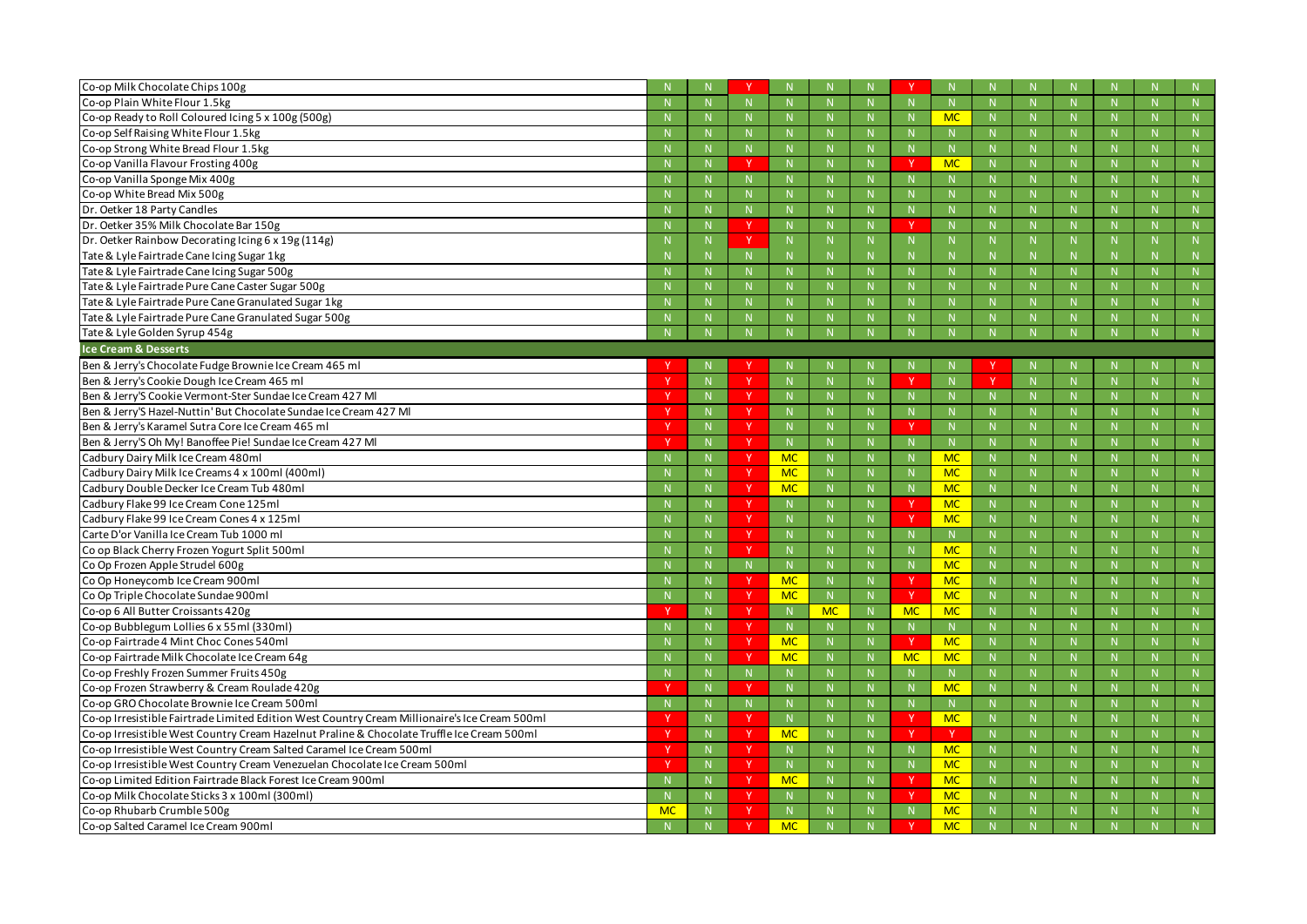| Co-op Toffee & Vanilla Cones 4 x 110ml                                                               |           |              |             | <b>MC</b> |              |    |           | <b>MC</b>    |              |              |    |              |
|------------------------------------------------------------------------------------------------------|-----------|--------------|-------------|-----------|--------------|----|-----------|--------------|--------------|--------------|----|--------------|
| Co-op Vanilla Flavour Ice Cream 900ml                                                                |           | $\mathsf{N}$ |             | <b>MC</b> | N            |    |           | <b>MC</b>    | $\mathsf{N}$ | $\mathsf{N}$ |    | N            |
| Co-op White Chocolate Sticks 3 x 100ml (300ml)                                                       |           |              | -V          |           | -N           |    |           | <b>MC</b>    |              |              |    | -N           |
| Häagen-Dazs Rum Salted Caramel & Biscuit Ice Cream 460ml                                             |           |              |             |           |              | N. | <b>MC</b> | $\mathbb N$  |              |              |    | N            |
| Kirsty's Luxury Apple Pie 322g                                                                       | <b>MC</b> | N            | <b>MC</b>   | <b>MC</b> | $\mathbb N$  |    | <b>MC</b> |              | N.           | N            |    | N            |
| Kirsty's Luxury Carrot Cake 180g                                                                     | <b>MC</b> | -N           | <b>MC</b>   |           | $\mathbb N$  |    | FF.       | - V          |              |              |    | N            |
| Mackie's of Scotland Traditional Real Dairy Ice Cream 1 Litre                                        |           | $\mathbb N$  | -V          | <b>MC</b> | N            | N. |           | <b>MC</b>    | N.           | -N           |    | N            |
| Magnum Classic Ice Cream 4 x 110 ml                                                                  |           |              |             |           | $\mathsf{N}$ |    |           | <b>MC</b>    | N            | $\mathsf N$  |    | $\mathbb N$  |
| Magnum Double Gold Caramel Billionaire Ice Cream 3 x 85 ml                                           | <b>MC</b> | $\mathbf N$  | <b>Y</b>    |           |              |    | <b>MC</b> | <b>MC</b>    | <b>MC</b>    | -N           |    | N            |
| Magnum GOLD CARAMEL BILLIONAIRE Ice Cream Lolly 85 ML                                                | <b>MC</b> | $\mathbb N$  |             |           |              |    | <b>MC</b> | <b>MC</b>    | <b>MC</b>    |              |    | N            |
| Magnum White Chocolate Ice Cream 110 ml                                                              |           | $\mathbb N$  | $\vee$      |           | $\mathbb N$  |    |           | N            | N            | $\mathbf N$  |    | N            |
| Magnum White Chocolate Ice Cream 4 x 110 ml                                                          |           | $\mathbf N$  | <b>V</b>    |           | $\mathbb N$  |    | <b>MC</b> | <b>MC</b>    | N            |              |    | -N           |
| Mars Chocolate Caramel Ice Cream Bar 4 x 51ml                                                        |           |              | <b>V</b>    | <b>MC</b> | $\mathbb N$  |    |           | <b>MC</b>    |              |              |    | N            |
| Oreo Ice Cream Sandwich 135ml                                                                        | <b>MC</b> | N            |             | <b>MC</b> | N            |    |           | N            | $\mathsf{N}$ | $\mathsf{N}$ |    | N            |
| Oreo Ice Cream Tub 480ml                                                                             |           |              |             | <b>MC</b> | -N           |    |           | <b>MC</b>    |              |              |    | -N           |
| Rowntree's Fruit Pastilles Ice Lollies 4 x 65ml                                                      |           | -N           | <b>MC</b>   | <b>MC</b> | $\mathbb N$  |    |           | <b>MC</b>    |              |              |    | $\mathbb{N}$ |
| Solero Exotic Ice Cream 3 x 90 ml                                                                    |           | $\mathbb N$  | $\vee$      |           | $\mathbb N$  |    |           | $\mathbb N$  |              | $\mathsf{N}$ |    | N            |
| Solero Exotic Ice Cream 90ml                                                                         |           |              | <b>V</b>    |           | -N           |    |           | -N           |              | -N           |    | N            |
| Twister Pear Flavour 80ml                                                                            |           |              | $\vee$      |           |              |    |           |              |              |              |    | $\mathbb{N}$ |
| Viennetta Vanilla Ice Cream Dessert 650 ml                                                           |           | $\mathsf{N}$ | $\mathbf v$ |           | N            |    | <b>MC</b> | N            |              | $\mathsf{N}$ |    | N            |
| Air Wick Essential Oils Pink Sweet Pea 105g                                                          |           |              |             |           |              |    |           |              |              |              |    | -N           |
| Air Wick Essential Oils Plug Diffuser Crisp Linen & Lilac 19ml                                       |           |              |             |           |              |    |           |              |              |              |    | $\mathbb{N}$ |
| Air Wick Essential Oils White Vanilla Bean 105g                                                      |           | $\mathbb N$  |             |           | $\mathbb N$  |    |           | N            |              | $\mathsf{N}$ |    | N            |
| Air Wick Fresh Waters 240ml                                                                          |           |              |             |           |              |    |           | -N           |              | -N           |    | N            |
| Air Wick Scented Oil For Electrical Plug Diffuser & Refill Crisp Linen & Lilac 19ml                  |           |              |             |           |              |    |           | $\mathbb N$  |              |              |    | $\mathbb{N}$ |
| Ariel All-In-1 Pods Washing Liquid Capsules Original, 26 Washes                                      |           | $\mathbb N$  |             |           | N            |    |           | N            |              | $\mathsf{N}$ |    | N            |
| Co Op 10 Home & Garden Refuse Sacks 75 Litre                                                         |           |              |             |           |              |    |           |              |              |              |    | -N           |
| Co Op 10m Strong Kitchen Foil 300mm Wide                                                             |           |              |             |           |              |    |           |              |              |              |    | N            |
| Co Op 12m Greaseproof Baking Paper 380mm Wide                                                        |           | $\mathbb N$  |             |           | $\mathbb N$  |    |           | $\mathbb N$  |              | $\mathsf{N}$ |    | N            |
| Co Op 15 Biodegradable Caddy Liners 10 Litre                                                         |           |              |             |           | -N           |    |           | -N           |              | -N           |    | $\mathbb N$  |
| Co Op 15 Refuse Sacks 75 Litre                                                                       |           |              |             |           |              |    |           |              |              |              |    | $\mathbb{N}$ |
| Co Op 20 Paper Plates                                                                                |           | $\mathsf{N}$ |             |           | N            |    |           | N            |              | N            |    | N            |
| Co Op 40 Multi-Surface Wipes Lemon                                                                   |           | $\mathbb N$  |             |           | $\mathbb N$  |    |           | $\mathbb N$  |              | $\mathsf{N}$ |    | N            |
| Co Op Non-Bio Laundry Gel 18 Washes 540ml                                                            |           |              |             |           |              |    |           | $\mathbb N$  |              | $\mathsf{N}$ |    | N            |
| Comfort Fresh Sky Ironing Water 1 L                                                                  |           | $\mathsf{N}$ | N           |           | N            | N  |           | N            | N            | N            |    | N            |
| Comfort Honeysuckle & Sandalwood Fabric Conditioner 36 Wash 1.26 L                                   |           | -N           | N.          |           | -N           |    |           | -N           |              | -N           |    | N            |
| Co-op 12 Clear Plastic Tumblers                                                                      |           | $\mathbb N$  | N           |           | $\mathsf{N}$ | N  |           | $\mathsf{N}$ | N            | $\mathbb N$  | N  | N            |
| Co-op 20 Napkins                                                                                     |           | N            | N           |           | N            | N  |           | N            | N            | N            | N. | N            |
| Co-op 25 Swing Bin Liners 45 Litre                                                                   |           | $\mathbb N$  | N.          |           | $\mathbb N$  | N. |           | $\mathbb N$  | N.           | N            | N. | N            |
| Co-op 3 Cleaning Cloths                                                                              |           | $\mathsf{N}$ | N.          |           | $\mathbb N$  | N. |           | $\mathsf{N}$ | N.           | $\mathsf{N}$ |    | N            |
| Co-op 45m Non-Pvc Cling Film 350mm Wide                                                              |           | $\mathsf{N}$ | N           |           | N            | N  |           | N            | N            | N            | N  | N            |
| Co-op Non-Bio Laundry Capsules 16 X 24.5ml (392ml)                                                   |           | $\mathbb N$  | N           |           | $\mathbb N$  |    |           | $\mathbb N$  |              | $\mathsf{N}$ |    | N            |
| Co-op Non-Bio Laundry Powder 780g                                                                    |           | $\mathsf{N}$ | N           |           | $\mathsf{N}$ | N. |           | $\mathbb N$  | N            | $\mathbb N$  | N  | N            |
| Co-op Small Clear Plastic Tumblers 12 Pack                                                           |           | N            | N           |           | N            | N  |           | N            | N.           | N            | N. | N            |
| Ecover Non Bio Laundry Concentrated Detergent Lavender & Sandalwood 28 Washes 11                     |           | $\mathbb N$  | N.          |           | $\mathbb N$  | N  |           | $\mathbb N$  | N            | N            | N  | N            |
| Fairy Fabric Conditioner Original 1.19l, 34 Washes                                                   |           | $\mathsf{N}$ | N           |           | $\mathsf{N}$ | N. |           | $\mathsf{N}$ | N.           | $\mathsf{N}$ | N. | N            |
| Fairy Platinum Quickwash Original Washing Up Liquid With Up To 3x Faster Tough Grease Cleaning 383ml |           | $\mathsf{N}$ | N           |           | N            | N  |           | N            | N            | N            |    | N            |
| Febreze 3 volution Air Freshener Plug In Refill Cotton Fresh 20ml                                    |           |              |             |           |              |    |           | -N           |              | -N           |    | $\mathbb{N}$ |
| Febreze Air Freshener Spray Cotton Fresh 300 MI                                                      |           |              |             |           |              |    |           |              |              |              |    | N            |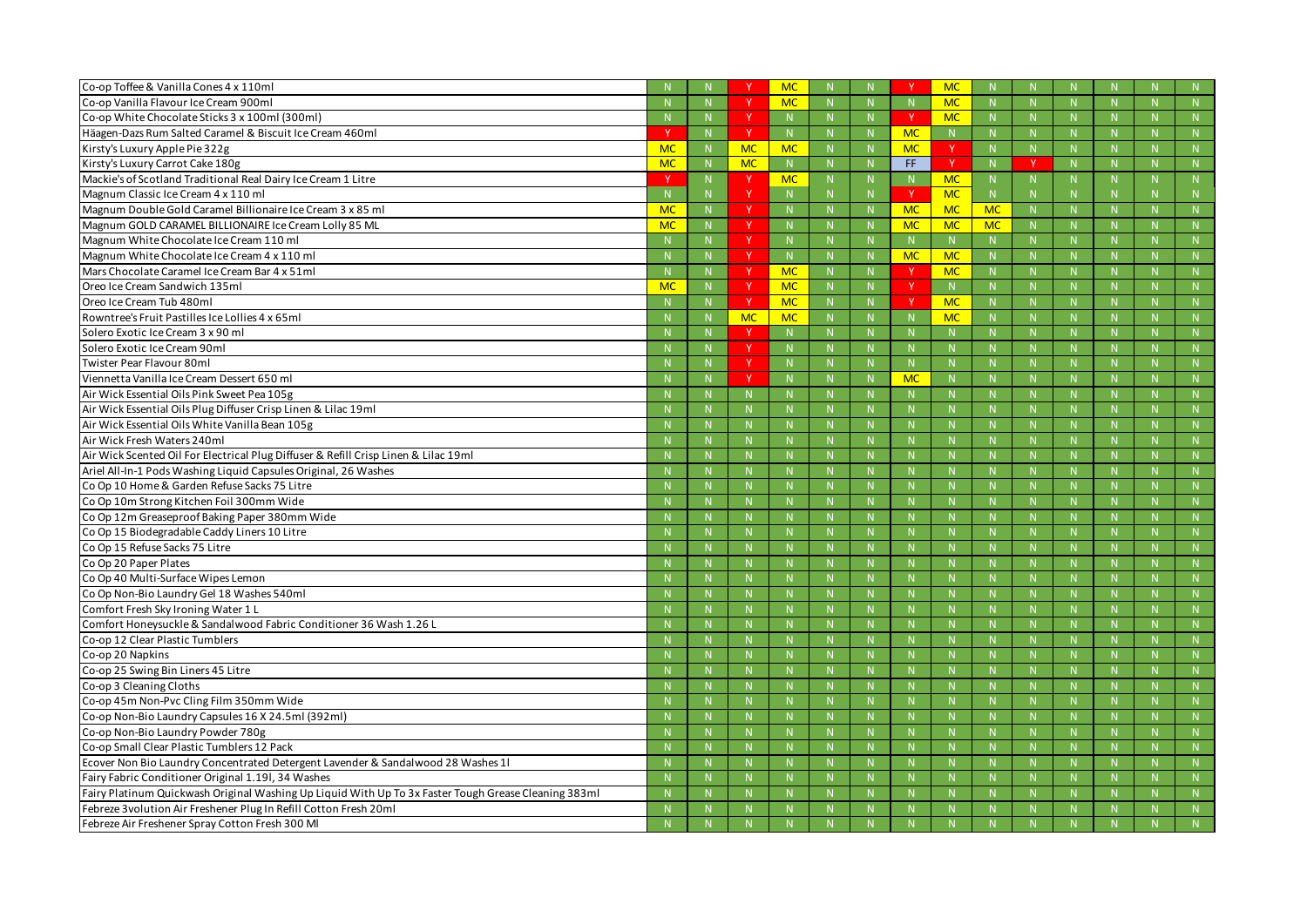| Febreze Bathroom, Continuous Air Freshener, Cotton Fresh Single                    |              |              |              |              |              |              |              |              |             |
|------------------------------------------------------------------------------------|--------------|--------------|--------------|--------------|--------------|--------------|--------------|--------------|-------------|
| Flash Wipes Made Of 100% Recycled Fibers Anti-Bacterial 60 Count (60 Large Wipes)  | $\mathbb N$  |              | N            |              | N            | N            | $\mathbf N$  | N            |             |
| Flash Bathroom Surface Cleaner Spray 500ml                                         |              |              | -N           |              | -N           |              |              | -N           | <b>N</b>    |
| Flash Multi-Surface & Floor Liquid Cleaner Lemon 11                                |              |              |              |              |              | <b>N</b>     |              | $\mathbb N$  | N           |
| Harpic Power Plus Liquid Citrus Fresh 680ml                                        | $\mathbb N$  |              | N            |              | N            | N            | $\mathbf N$  | N            | N           |
| Laundry Leaves Laundry Detergent Sheets                                            |              |              | -N           |              |              |              |              |              |             |
| Lenor Professional Fabric Conditioner Sea Breeze 4l 200 Washes                     |              |              | $\mathbb N$  |              |              | $\mathsf{N}$ |              | N            |             |
| Lenor Professional Fabric Conditioner Summer Breeze 41 200 Washes                  |              |              |              |              |              |              |              |              |             |
|                                                                                    | $\mathbb N$  |              | N            |              | $\mathsf{N}$ | N            | $\mathbf N$  | N            | N           |
| Mr Sheen Multi-Surface Spring Fresh Polish Spray 250ml                             |              |              |              |              | -N           |              |              | $\mathsf{N}$ | N           |
| Persil Bio Laundry Washing Liquid Detergent 24 Wash 648 Ml                         |              |              |              |              |              | $\mathsf{N}$ |              | $\mathbb N$  | N           |
| Persil Non Bio Fabric Cleaning Washing Powder 21 Wash 1.05 Kg                      | N            |              | N            | $\mathsf{N}$ | N            | N            | $\mathsf{N}$ | N            | N           |
| Surf Tropical Lily & Ylang-Ylang Laundry Powder 1.15 Kg                            |              |              | -N           |              |              |              |              |              |             |
| Surf Tropical Lily Concentrated Liquid Laundry Detergent 24 Washes                 |              |              | $\mathbb N$  |              | -N           | N            |              | N            | N           |
| Vanish Oxi Action Carpet Care Vacuum Up Foam 600 Ml                                |              |              | $\mathbb N$  |              | $\mathsf{N}$ |              |              |              |             |
| Viakal Classic Bathroom Limescale Remover Spray 500ml                              |              |              |              |              |              |              |              |              | $\mathbb N$ |
| <b>Meat &amp; Fish</b>                                                             |              |              |              |              |              |              |              |              |             |
| Co Op British Unsmoked Gammon Joint                                                |              |              |              |              |              |              |              |              |             |
| Co-op 16 Seafood Sticks 200g                                                       |              |              | $\mathbb N$  |              |              | $\mathsf{N}$ |              | $\mathsf{N}$ | N           |
| Co-op 2 Breaded Cod 270g                                                           |              | N            | N            |              | $\mathbb N$  | $\mathsf{N}$ | $\mathsf{N}$ | $\mathsf{N}$ | N           |
| Co-op 2 British Beef Sirloin Steaks 400g                                           |              |              |              |              |              |              |              |              |             |
| Co-op 2 British Soy & Ginger Beef Flank Steaks 300g                                |              |              |              |              |              | $\mathsf{N}$ |              | N            | N           |
| Co-op 2 British Unsmoked Gammon Steaks 420g                                        | $\mathsf{N}$ | N            | N            |              | $\mathsf{N}$ | N            | $\mathbf N$  | N            | N           |
| Co-op 2 Chunky Breaded Cod 300g                                                    |              |              | -N           |              | -N           |              |              |              | $\mathbb N$ |
| Co-op 2 Cod Fishcakes with a Béchamel and Parsley Melting Centre 270g              |              |              | $\mathbb N$  |              |              | N            |              | N            | N           |
| Co-op 2 Kiln Roasted Salmon Fillets in a Sweet Chilli Marinade 180g                |              | N            | N            | N            | N            | N            | N            | N            | N           |
| Co-op 2 Prawn & Cod Sweet Potato Fishcakes with a Sweet Chilli Melting Centre 270g |              | N.           | -N           | v            |              |              |              |              |             |
| Co-op 2 Salmon Fillets with Sweet Chilli Sauce 260g                                |              | N.           |              |              |              | $\mathsf{N}$ |              | N            | N           |
| Co-op 2 Sea Bass Fillets 180g                                                      |              | N            | N            |              | N            | N            | $\mathbf N$  | N            | N           |
| Co-op 2 Smoked Haddock Fishcakes with a Mature Cheddar Melting Centre 270g         |              | <b>V</b>     | -N           |              | -N           |              | -N           | <b>N</b>     | N           |
| Co-op 2 Smoked Mackerel Fillets 180g                                               |              | N            | $\mathbb N$  |              | -N           | N            |              | N            | N           |
| Co-op 2 Steamed Salmon Fillets 180g                                                |              | $\mathsf{N}$ | $\mathbb N$  |              |              |              | $\mathbf N$  |              | N           |
| Co-op 4 British Beef Quarter Pounders 454g                                         |              |              |              |              |              |              |              |              |             |
| Co-op 4 Large Yorkshire Puddings 168g                                              | N            | <b>V</b>     | -N           |              |              |              |              | $\mathsf{N}$ | N           |
| Co-op 6 Breaded Jumbo Cod Fish Fingers 380g                                        |              | N            | N            | N            | N            | N            | N            | N            | N           |
| Co-op 8 Reduced Fat Smoked Bacon Medallions 200g                                   | N            | N.           | N            | N            | $\mathbb N$  | N            | $\mathbb N$  | $\mathsf{N}$ | N           |
| Co-op Breaded Scampi 200g                                                          | $\mathbb{N}$ | N            | $\mathbb{N}$ | Y            | $\mathbb N$  | N            | $\mathbb N$  | N            | ${\sf N}$   |
| Co-op British 12 Beef Meatballs 350g                                               | N            | N            | N            | N.           | N            | N            | N            | N            | N           |
| Co-op British Beef 2 Rump Steaks 400g                                              | $\mathbb N$  | N.           | N            | N.           | $\mathbb N$  | N            | $\mathbb N$  | N            | N           |
| Co-op British Beef Fillet Steak 170g                                               | $\mathbb N$  | N.           | N            | N            | $\mathbb{N}$ | N            | $\mathbb{N}$ | N            | N           |
| Co-op British Beef Mince 450g                                                      | N            | N            | N            | N            | N            | N            | N            | N            | N           |
| Co-op British Beef Rump Steak 227g                                                 | $\mathbb N$  | N.           | N            | N            | $\mathbb{N}$ | N            | $\mathbb{N}$ | $\mathbb N$  | N           |
| Co-op British Beef Sirloin Steak 227g                                              | $\mathbb N$  | N.           | $\mathbb N$  | N            | $\mathbb N$  | N            | $\mathbb N$  | N            | N           |
| Co-op British Breaded Chicken Goujons 230g                                         | N            | N.           | N            | N            | N            | N            | N            | N            | N           |
| Co-op British Chicken Breast Fillets                                               | $\mathbb N$  | N            | N            | N            | $\mathbb N$  | <b>N</b>     | $\mathbb{N}$ | $\mathbb N$  | N           |
| Co-op British Chicken Breast Fillets 600g                                          | $\mathbb N$  | N.           | N            | N            | $\mathbb{N}$ | N            | $\mathbb{N}$ | N            | N           |
| Co-op British Chicken Drumsticks 1000g                                             | N            | N            | N            | N            | N            | ${\sf N}$    | N            | ${\sf N}$    | N           |
| Co-op British Chicken Thigh Fillets 520g                                           | $\mathbb N$  | N.           | N            | N            | $\mathbb{N}$ | N            | $\mathbb{N}$ | $\mathbb N$  | N           |
| Co-op British Chicken Thighs 1000g                                                 |              |              |              |              |              | N            |              | N            | N           |
| Co-op British Diced Beef Casserole Steak 0.400kg                                   | N            |              | N            |              | $\mathbb N$  |              | N            | N.           | N           |
|                                                                                    |              |              |              |              |              |              |              |              |             |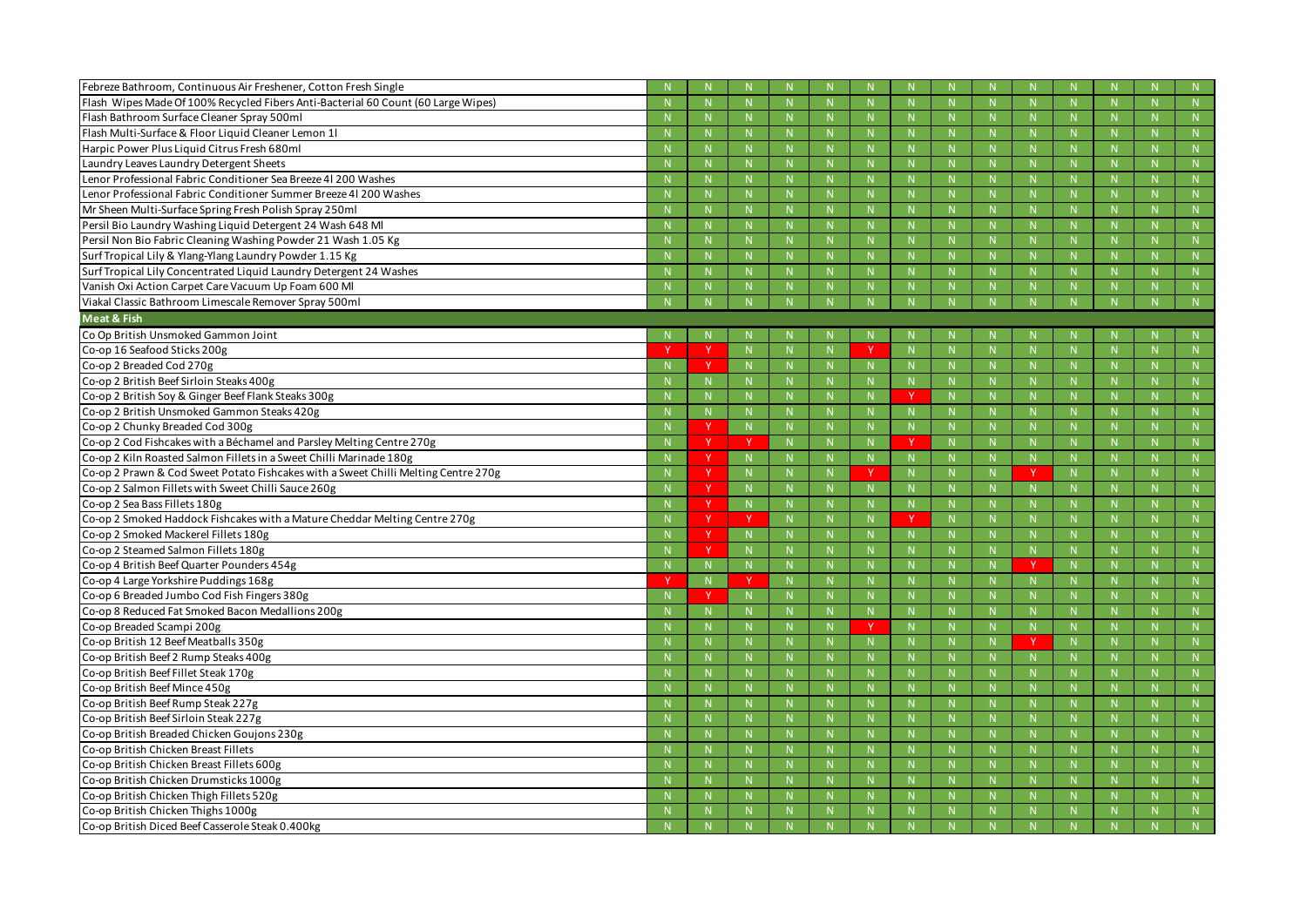| Co-op British Garlic & Herb 2 Chicken Kievs 260g                                |           |              |              |    |              |              |   |              |              |             |              |              |           |
|---------------------------------------------------------------------------------|-----------|--------------|--------------|----|--------------|--------------|---|--------------|--------------|-------------|--------------|--------------|-----------|
| Co-op British Lamb Chops                                                        |           | $\mathbb N$  |              |    | N            | $\mathsf{N}$ |   | -N           | $\mathsf{N}$ |             | $\mathbf N$  | $\mathsf{N}$ |           |
| Co-op British Roast In The Bag Whole Chicken                                    |           | N            |              |    | $\mathbb N$  | N            |   | -N           | $\mathsf{N}$ |             | <b>N</b>     | $\mathbb N$  | N         |
| Co-op British Roast In The Bag Whole Chicken                                    |           | $\mathbf N$  |              |    | -N           | N            |   | $\mathbf N$  | N            |             |              | N            | N         |
| Co-op British Smoked Rindless Back Bacon 8 Rashers 300g                         |           | $\mathbb N$  |              |    | -N           | N            |   | -N           | $\mathsf{N}$ |             |              | $\mathsf{N}$ |           |
| Co-op British Unsmoked Bacon Medallions 200g                                    |           | N            |              |    | N            | N.           |   | $\mathbb{N}$ | N            |             | -N           | N            | N         |
| Co-op Chicken 5% Fat Mince 500g                                                 |           | N            | N            |    | -N           | N            |   | -N           | N            |             | $\mathbf N$  | N            | N         |
| Co-op Cod Mornay 340g                                                           |           | - V          | - Y          |    | $\mathsf{N}$ | N            |   | -N           | N            |             | $\mathbf N$  | Y            | N         |
| Co-op Cooked King Prawns 150g                                                   |           | $\mathbb N$  |              |    | N            | <b>Y</b>     |   | -N           | N            |             | -N           | $\mathbb N$  | N         |
| Co-op Cooked Mussels in a White Wine Sauce 400g                                 |           | N            | N            |    | -N           | N            |   | $\mathbf N$  | N            |             | -N           | N            | v         |
| Co-op Cooked Prawns 150g                                                        |           | <b>MC</b>    | $\mathsf{N}$ |    | N            | <sup>V</sup> |   | -N           | $\mathsf{N}$ |             |              | N            | <b>MC</b> |
| Co-op Creamy Chicken & Leek Bake 1kg                                            |           | N            | v            | -N | <b>MC</b>    | N            |   | <b>MC</b>    | N            |             | $\mathbb N$  | <b>v</b>     | N         |
| Co-op Garlic & Herb Spatchcock Chicken 1.135kg                                  |           | $\mathbb N$  | N            |    | <b>MC</b>    | N            |   | MC           | N            |             |              | N            | N         |
| Co-op GRO 2 Sizzle Steaks 200g                                                  |           | $\mathbb N$  |              |    | N            | $\mathsf{N}$ |   | -N           | $\mathsf{N}$ |             | $\mathbf N$  | $\mathsf{N}$ |           |
| Co-op GRO Chick'N Nuggets 200g                                                  |           | N            |              |    | N            | N.           |   | $\mathbb{N}$ | N.           |             | N            | $\mathbb N$  | N         |
| Co-op GRO Chick'n Pieces 200g                                                   | <b>MC</b> | $\mathbb N$  | <b>MC</b>    |    |              | N            |   |              | N            |             |              | N            | N         |
| Co-op GRO The Quarter Pounder 227g                                              |           | N            | Y            |    | -N           | N            |   | -N           | $\mathsf{N}$ |             | $\mathbf N$  | $\mathsf{N}$ |           |
| Co-op Irresistible 10 Pork Chipolatas 340g                                      |           | N            | <b>N</b>     |    | N            | N.           |   | -N           | FF.          |             | $\mathbb N$  | N            | N         |
| Co-op Irresistible 12 Air Dry Cured Unsmoked Streaky Bacon Rashers 230g         |           | $\mathbb N$  | N            |    | -N           | N            |   |              | N            |             |              | N            |           |
| Co-op Irresistible 6 Air Dry Cured Smoked Back Bacon Rashers 230g               |           | N            |              |    | -N           | $\mathsf{N}$ |   | -N           | $\mathsf{N}$ |             | $\mathbf N$  | $\mathsf{N}$ |           |
| Co-op Irresistible 6 Cumberland Sausages 400g                                   |           | N            |              |    | N            | N.           |   | -N           | FF.          | $\mathbf v$ | N            | N            | N         |
| Co-op Irresistible 6 Pork & Caramelised Onion Sausages 400g                     |           | $\mathbb N$  | N            |    |              | N            |   |              | FF.          |             |              | N            | N         |
| Co-op Irresistible 6 Pork Sausages 400g                                         |           | $\mathbb N$  |              |    | -N           | $\mathsf{N}$ |   |              | FF.          |             | $\mathbf N$  | N            |           |
| Co-op Irresistible Air Dry Cured 6 Unsmoked Back Bacon Rashers 230g             |           | N            |              |    | N            | N            |   | -N           | N            |             | $\mathbf N$  | N            | N         |
| Co-op Irresistible Hereford Beef Burgers 340g                                   |           | $\mathbb N$  | $\mathsf{N}$ |    | -N           | N            |   | -N           | N            |             |              | N            | N         |
| Co-op Irresistible Hereford Beef Mince                                          |           | N            | $\mathbb N$  |    | N            | N            |   | N            | N            |             | -N           | N            | N         |
| Co-op Irresistible Hereford Diced Beef 350g                                     |           | N            |              |    | N            | N.           |   | -N           | N            |             | -N           | N            | N         |
| Co-op Irresistible Hereford Ribeye Steak                                        |           | N            | N.           |    | -N           | N            |   | -N           | N            |             |              | N            | N         |
| Co-op Irresistible Hereford Rump Steak                                          |           | N            | N            |    | N            | N            |   | N            | N            |             | $\mathbf N$  | N            | N         |
| Co-op Irresistible Hereford Sirloin Steak                                       |           | N            |              |    | $\mathbb N$  | N            |   | -N           | $\mathsf{N}$ |             | -N           | $\mathbb N$  | N         |
| Co-op Irresistible Hog Roast & Apple Burgers 284g                               |           |              |              |    |              |              |   |              | N            |             |              | N            | N         |
| Co-op Irresistible Lean Beef Mince 450g                                         |           | N            |              |    | N            |              |   | $\mathbb N$  |              |             |              |              | N         |
| Co-op Irresistible Limited Edition Pork, Jalapeño & Red Leicester Sausages 400g |           | N            |              | N  | $\mathbb{N}$ |              |   | $\mathbb{N}$ |              |             | N            | $\mathbb N$  | N.        |
| Co-op Italian Style Meatball Bake 1kg                                           |           | N            | <b>v</b>     | N. | <b>MC</b>    | N            |   | <b>MC</b>    | N            |             |              | N            | N         |
| Co-op Outdoor Bred 5% Fat British Pork Mince                                    |           | N            | N            |    | N            | N            |   | N            | N            |             | N            | N            | N         |
| Co-op Outdoor Bred 8 Butcher's Choice Cumberland Sausages 454g                  |           | $\mathbb N$  | N            |    | $\mathbb{N}$ | N            |   | $\mathbb N$  | N            |             | $\mathbb{N}$ | N            | N         |
| Co-op Outdoor Bred 8 Butchers Choice Pork Sausages 454g                         |           | N            | N            |    | N            | N            |   | N            | N            |             | N            | N            | N         |
| Co-op Outdoor Bred British Unsmoked Rindless Back Bacon 300g                    |           | N            | N            |    | N            | N            |   | N            | N            |             | $\mathbb N$  | N            | ${\sf N}$ |
| Co-op Peppercorn Sauce 180g                                                     |           | N            | $\mathbf{v}$ | N  | $\mathbb{N}$ | N            |   | $\mathbb{N}$ | N            |             | $\mathbb N$  | N            | N         |
| Co-op Prawn Cocktail 170g                                                       |           | <b>MC</b>    | N            |    | N            | $\vee$       |   | N            | N            |             | N            | -V           | MC        |
| Co-op Ready to Cook Beef Meatballs with Gravy 470g                              |           | N            | ${\sf N}$    |    | <b>MC</b>    | N            |   | <b>MC</b>    | ${\sf N}$    |             | N            | N            | ${\sf N}$ |
| Co-op Ready to Cook Chicken & Leek Gratin 390g                                  |           | N            | <b>Y</b>     | N  | <b>MC</b>    | N            |   | <b>MC</b>    | N            |             | $\mathbb N$  | -V           | N         |
| Co-op Ready to Cook Garlic Chicken Kievs 325g                                   |           | N            | <sub>Y</sub> | N  | <b>MC</b>    | N            | N | <b>MC</b>    | N            |             | $\mathbf N$  | N            | N         |
| Co-op Salmon EN Croutes 400g                                                    |           |              | <sup>Y</sup> | N  | N            | N            |   | N            | N            |             | N            | N            | N         |
| Co-op Slow Cooked Bbq Sticky Ribs 460g                                          |           | N            | N            |    | N            | N            |   | $\mathbb N$  | N            |             | $\mathbb N$  | N            | N         |
| Co-op Smoked Salmon 100g                                                        |           |              | N            |    | N            | N            |   | $\mathbb N$  | N            |             | N            | N            | N         |
| Co-op Southern BBQ Pulled Pork 380g                                             |           | $\mathbb{N}$ |              |    | $\mathsf{N}$ |              |   | $\mathsf{N}$ | N            |             | N            | Y            |           |
| Heck 6 97% Pork Sausages 400g                                                   |           | N            | N.           |    | N            | N            |   | $\mathbb N$  | N            |             | N            | N            | N         |
| Richmond 10 Chicken Sausages 340g                                               |           | N            | N.           |    | N            | N            |   |              | N            |             |              | N            | N         |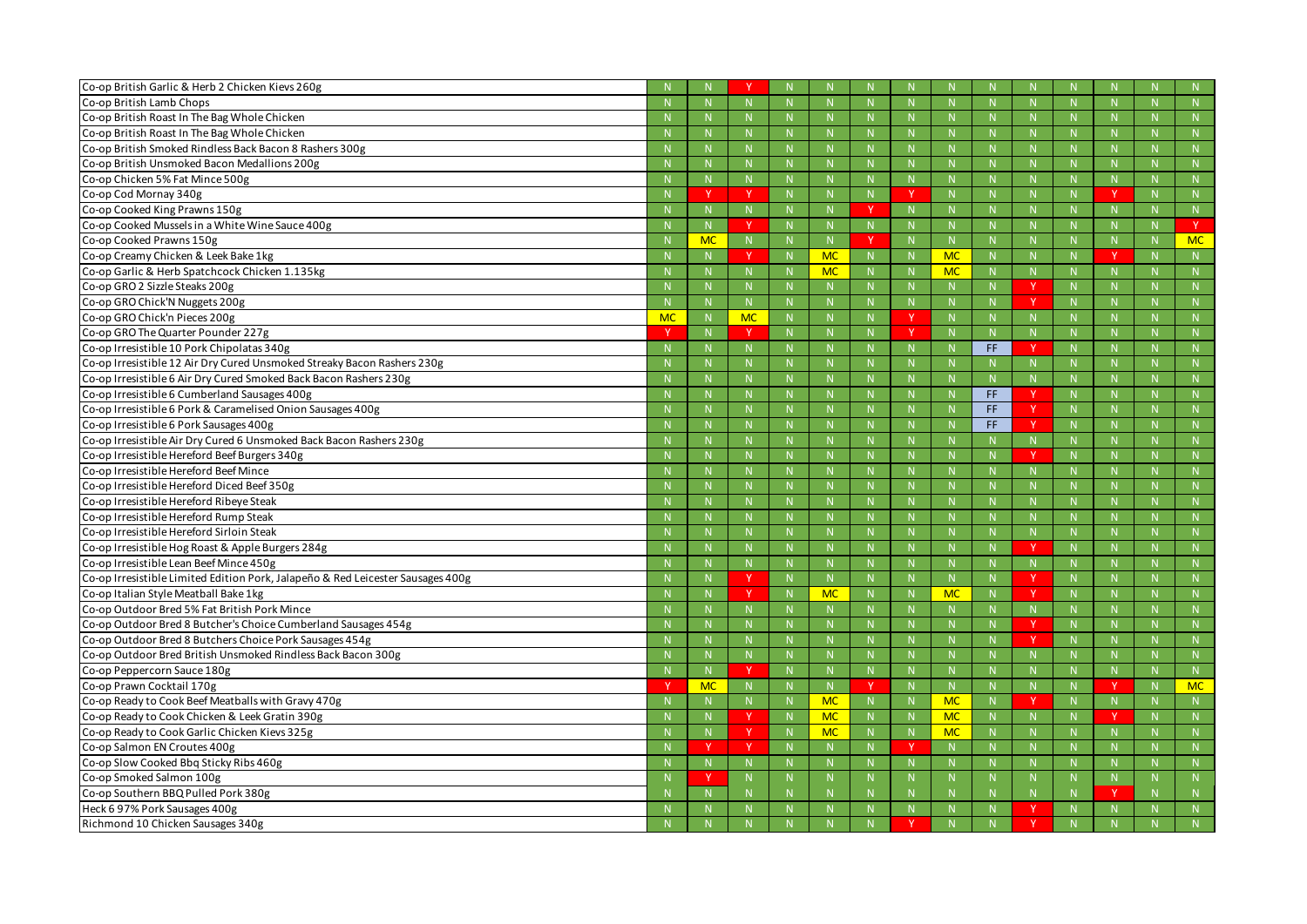| Richmond 4 Thick Pork Sausages 205g                                                         |              |              |           |              |              |              |              |              |           |                |
|---------------------------------------------------------------------------------------------|--------------|--------------|-----------|--------------|--------------|--------------|--------------|--------------|-----------|----------------|
| Richmond 8 Thick Pork Sausages 410g                                                         |              | N            |           | $\mathbb N$  | N            | N            | N            | N            |           | N              |
| Sokołów Garlic Sausage 400g                                                                 |              | <b>MC</b>    |           |              | N            |              | <b>MC</b>    | <b>MC</b>    | <b>MC</b> | N              |
| The Bury Black Pudding Company 4 Traditional Black Pudding Slices 230g                      |              | N            |           |              | N.           |              |              |              |           | N              |
| Pet                                                                                         |              |              |           |              |              |              |              |              |           |                |
| Bakers Adult Beef With Vegetables Dry Dog Food 1.2kg                                        |              |              |           |              |              |              |              |              |           |                |
| Bakers Adult Small Dog Beef With Vegetables Dry Dog Food 1.1kg                              |              | N            |           |              | N            | N            |              | $\mathbb N$  |           | N              |
| Bakers Dog Treat Chicken, Beef And Beef Allsorts 98g                                        |              | N            |           |              | $\mathbb N$  |              |              |              |           | N              |
| Bakers Meaty Meals Adult Beef Dry Dog Food 1kg                                              |              | N            |           |              | N            |              | N.           |              |           | N              |
| Cesar Classic Terrine Dog Food Tray Chicken & Turkey In Loaf 150g                           |              | N            |           | $\mathsf{N}$ | $\mathsf{N}$ | N            | N            | $\mathbb N$  |           | N              |
| Chappie Adult Wet Dog Food Tin Original In Loaf 412g                                        |              | N            |           |              | N            |              | N            |              |           | N              |
| Co Op Dry Cat Food With Salmon, Shrimp & Herring +1 Year 1kg                                |              | N            |           |              | N            |              | N            |              |           | $\overline{N}$ |
| Co-op Dry Dog Food With Beef & Vegetables +1 Year 2kg                                       |              | N            |           | $\mathsf{N}$ | N            | N            | N.           | $\mathbb N$  |           | N              |
| Co-op Meaty Chunks In Gravy With Beef + 1 Year 400g                                         |              | N            |           |              | N            |              | N.           |              |           | N              |
| Co-op Meaty Chunks In Jelly With Turkey +1 Year 400g                                        |              | N            |           |              | N            |              | N.           |              |           | N              |
| Co-op Meaty Terrine With Chicken & Game +1 Year 150g                                        |              | N            |           | $\mathsf{N}$ | N            | N            | N            | $\mathbb N$  |           | N              |
| Co-op Meaty Terrine With Chicken & Turkey +1 Year 150g                                      |              | N            |           |              | N            |              | N            | -N           |           | N              |
| Co-op Tasty Chunks In Jelly With Salmon + 1 Year 400g                                       |              | N            |           |              | N            |              | N            |              |           | N              |
| Co-op Treats For Dogs 7 Dental Sticks 180g                                                  |              | N            |           |              | N            | $\mathbb N$  | N.           | $\mathbb N$  |           | N              |
| Dreamies Cat Treat Biscuits With Cheese 60g                                                 |              | N            |           |              | N            |              | N.           |              |           | N              |
| Dreamies Cat Treat Biscuits With Chicken 60g                                                |              | N            |           |              | N            |              | N.           |              |           | N              |
| Dreamies Cat Treat Biscuits With Chicken Mega Pack 200g                                     |              | N            |           | $\mathsf{N}$ | N            | N            | N            | $\mathbb N$  |           | N              |
| Dreamies Cat Treat Biscuits With Tuna Flavour 60g                                           |              | N            |           |              | N            |              | N            | $\mathbb N$  |           | N              |
| Felix As Good As It Looks Chicken In Jelly Wet Cat Food 100g                                |              | N            |           |              | N            |              | N            |              |           | N              |
| Felix Goody Bag Cat Treats Original 60g                                                     |              | N            |           |              | $\mathsf{N}$ | $\mathbb N$  | <sup>N</sup> | $\mathbb N$  |           | N              |
| Go-Cat® With Chicken And Turkey Mix With Vegetables Dry Cat Food 750g                       |              | N            |           |              | N            |              | N            |              |           | N              |
| Good Boy Pawsley & Co. Chewy Twists With Chicken 90g                                        |              | N            |           |              | N            |              | N            |              |           | N              |
| Good Boy Pawsley & Co. Mega Chewy Twist with Chicken 70g                                    | $\mathsf{N}$ | N            | <b>MC</b> | $\mathsf{N}$ | N            | <b>MC</b>    | N            | $\mathbb{N}$ |           | N              |
| Gourmet Gold Pâté With Ocean Fish 85g                                                       |              | N            |           |              | N            |              | N            | $\mathbb N$  |           | N              |
| Harringtons Duck & Veg Adult Wet Dog Food 400g                                              |              | N            |           |              | N            |              | N            |              |           | N              |
| Harringtons Lamb & Rice Dry Adult Dog Food 2kg                                              |              | $\mathsf{N}$ |           |              | $\mathbb N$  |              |              |              |           | N              |
| Naturo Natural Pet Food Chicken & Lamb With Rice And Vegetables Adult Dog 1 To 7 Years 400g |              | -N           |           |              | -N           | -NI          |              | -N           |           | N              |
| Pedigree Dentastix Daily Adult Large Dog Treats 4 X Dental Sticks 154g                      |              | <b>N</b>     |           |              |              |              |              |              |           | N              |
| Pedigree Dentastix Daily Adult Medium Dog Treats 5 X Dental Sticks 128g                     | $\mathbb N$  | N            |           | $\mathsf{N}$ | N            | N            | N            | $\mathbb{N}$ |           | N              |
| Pedigree Jumbone Adult Medium Dog Treat Beef & Poultry 2 Chews 180g                         |              | N            |           |              | N            | N            | N            | $\mathbb N$  |           | N              |
| Pedigree Jumbone Mini Adult Small Dog Treats Beef & Poultry 4 Chews 160g                    |              | N            |           |              | N            |              | N            | $\mathbb N$  |           | N              |
| Pedigree Rodeo Adult Dog Treats With Chicken 7 Sticks 123g                                  | N            | N            |           | $\mathbb N$  | N            | N            | N            | $\mathbb{N}$ |           | N              |
| Pedigree Schmackos Adult Dog Treats Meat Mix 20 Strips 144g                                 |              | N            |           |              | N            | N            | N            | -N           |           | N              |
| Purina One Adult Dry Cat Food Chicken And Wholegrains 800g                                  |              | N            |           |              | N            | $\mathsf{N}$ | N            | $\mathbb N$  | N         | N              |
| Purina One Adult Dry Cat Food Salmon And Wholegrain 800g                                    | $\mathbb N$  | N            |           | $\mathsf{N}$ | N            | N            | N            | $\mathbb{N}$ | N.        | N              |
| Safe Wrap 60 Dog Poo Bags                                                                   |              | N            |           |              | N            |              | N            |              |           | N              |
| Sheba Classics Wet Cat Food Tray Chicken In Terrine 85g                                     |              | N            |           |              | N            |              | N            | $\mathbb N$  |           | N              |
| Sheba Select Slices Cat Food Tray With Chicken In Gravy 85g                                 | N            | N            |           | $\mathsf{N}$ | N            | N            | N            | $\mathbb{N}$ |           | N              |
| Whiskas Adult Complete Dry Cat Food Biscuits Chicken 825g                                   |              | N            |           |              | N            |              | N            |              |           | N              |
| Whiskas Kitten Cat Milk Bottle 3 X 200ml                                                    |              | N            |           |              | N.           |              |              |              |           | N              |
| Pizza & Pasta                                                                               |              |              |           |              |              |              |              |              |           |                |
| Co-op 2 Extra Garlic Baguettes 350g                                                         |              |              |           |              |              |              |              |              |           | $\mathbb N$    |
| Co-op BBQ Chicken & Bacon Stuffed Crust 509g                                                |              | Y            |           |              | N            | N            | <b>MC</b>    |              |           | N              |
| Co-op Big 5 Cheese Classic Crust 500g                                                       |              |              |           |              | N            | N            | <b>MC</b>    |              |           | N              |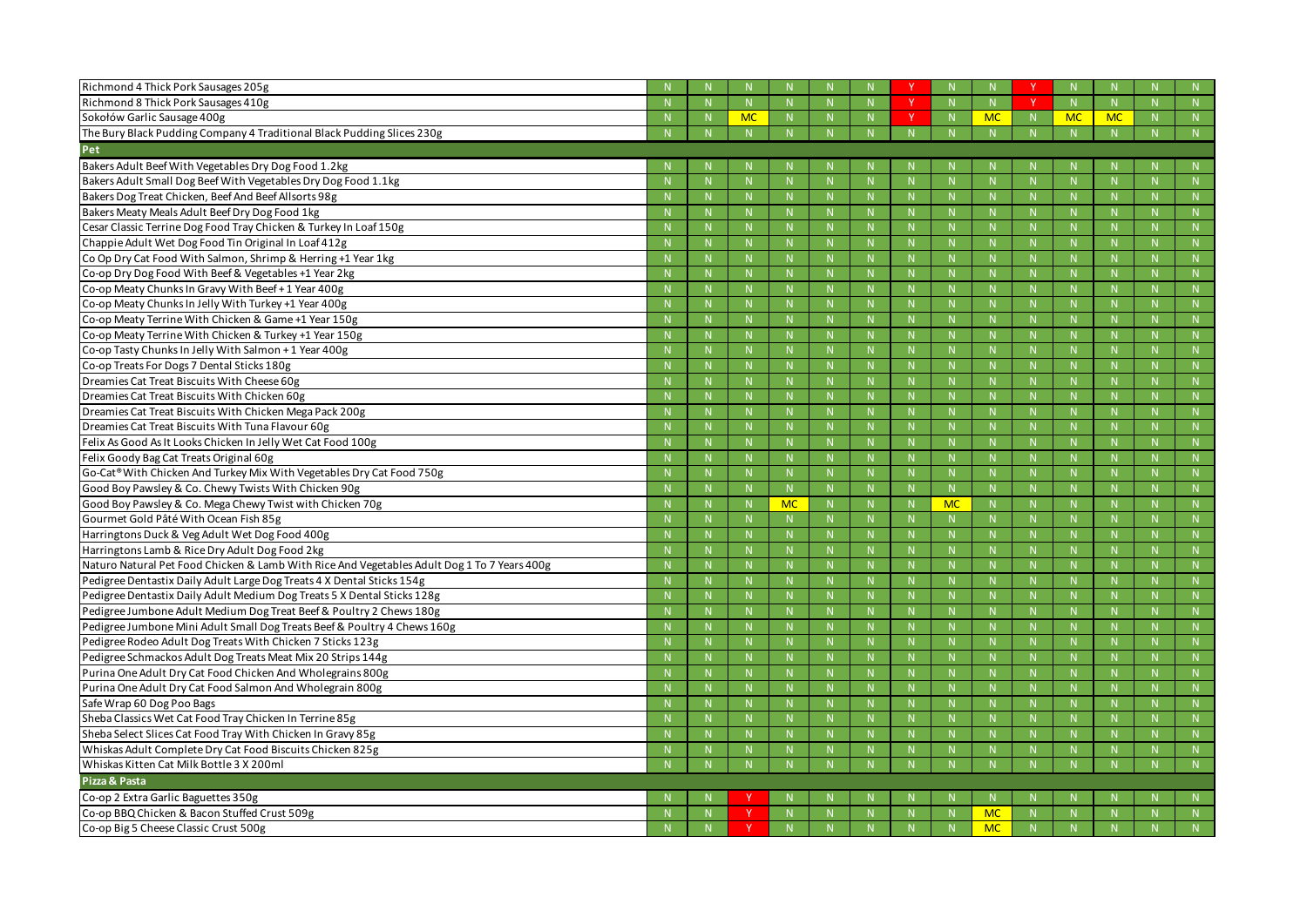| Co-op Cheese & Tomato Pizza 270g                                                                |              |              |              |              |           |              | <b>MC</b>    |              |    |                |             |
|-------------------------------------------------------------------------------------------------|--------------|--------------|--------------|--------------|-----------|--------------|--------------|--------------|----|----------------|-------------|
| Co-op Double Pepperoni Stuffed Crust Pizza 460g                                                 |              |              | $\mathbb N$  |              |           | $\mathbb N$  | <b>MC</b>    | N            |    |                | N           |
| Co-op GRO BBQ Chick'n Pizza 264g                                                                |              | <b>MC</b>    |              |              |           |              | <b>MC</b>    | -N           |    |                | $\mathbb N$ |
| Co-op Ham & Pineapple Pizza Stonebaked 370g                                                     |              |              |              |              |           |              | <b>MC</b>    |              |    |                | N           |
| Co-op Irresistible Limited Edition Slow Cooked Chianti Beef & Caramelised Red Onion Pizza 495g  |              |              |              |              |           | $\mathbb N$  | <b>MC</b>    | N            |    |                | N           |
| Co-op Irresistible Limited Edition Wood Fired Chilli Salsiccia Pizza 235g                       |              | -V           |              |              |           |              | <b>MC</b>    | -N           |    |                | N           |
| Co-op Irresistible Limited Edition Wood Fired Pesto Chicken & Yellow SunBlush Tomato Pizza 495g |              |              |              |              |           |              | N.           |              |    |                | N           |
| Co-op Irresistible Limited Edition Wood Fired Quattro Formaggi Pizza 265g                       | N            |              | N            | $\mathsf{N}$ |           | N            | <b>MC</b>    | N            |    |                | N           |
| Co-op Irresistible Wood Fired Chicken Arrabbiata Pizza 510g                                     |              | <b>V</b>     |              |              |           | -N           | <b>MC</b>    | -N           |    |                | N           |
| Co-op Irresistible Wood Fired Margherita Pizza 240g                                             |              |              |              |              |           |              | <b>MC</b>    | -N           |    |                | N           |
| Co-op Irresistible Wood Fired Salami Diavola Pizza 496g                                         |              |              |              |              |           | $\mathbb N$  | <b>MC</b>    | N            |    |                | N           |
| Co-op Margherita Pizza Stonebaked 320g                                                          |              | <b>V</b>     |              |              |           |              |              | -N           |    |                | N           |
| Co-op Meat Meltdown Classic Crust 530g                                                          |              | <b>V</b>     |              |              |           |              |              |              |    |                | N           |
| Co-op Mini Garlic Pizzabreads 230g                                                              | N            |              | N            | N            |           | N            | $\mathsf{N}$ | N            |    |                | N           |
| Co-op Snack Cheese & Tomato Pizza 101g                                                          |              | <b>V</b>     |              |              |           |              | <b>MC</b>    | -N           |    |                | N           |
| Co-op Stonebaked Double Pepperoni Pizza 327g                                                    |              | <b>V</b>     |              |              |           |              | N.           | $\mathbb N$  |    |                | N           |
| Co-op Stonebaked Meat Feast Pizza 360g                                                          |              |              |              |              |           | $\mathbb N$  | <b>MC</b>    | N            |    |                | N           |
| Co-op Stonebaked Vegetable Supreme Pizza 345g                                                   |              | <b>V</b>     |              |              |           |              | <b>MC</b>    | -N           |    |                | N           |
| Co-op Sweet Chilli Chicken Pizza Stonebaked 378g                                                |              |              |              |              |           |              |              |              |    |                | N           |
| Co-op Texan Style BBQ Chicken Pizza 363g                                                        |              |              |              |              |           |              | <b>MC</b>    | N            |    |                | N           |
| <b>Ready Meals &amp; Soups</b>                                                                  |              |              |              |              |           |              |              |              |    |                |             |
| Co Op Carbonara Pasta Sauce 300g                                                                |              |              |              |              |           |              | FF.          |              |    |                | N.          |
| Co Op Gnocchi 400g                                                                              |              | <b>V</b>     |              |              | <b>MC</b> | -N           |              |              |    |                | N           |
| Co Op Tomato and Mascarpone Pasta Sauce 300g                                                    |              | -V           |              |              |           |              | FF.          |              |    |                | N           |
| Co-op 12 Garlic Dough Balls 165g                                                                | N            | $\mathbf v$  | $\mathsf{N}$ | N            |           | $\mathbb N$  | $\mathsf{N}$ | N            |    |                | N           |
| Co-op Beef in Black Bean Sauce with Egg Fried Rice 400g                                         |              | N.           |              |              |           | <b>MC</b>    |              |              |    |                | N           |
| Co-op Beef Lasagne 400g                                                                         | $\mathbb N$  | $\mathbf{v}$ |              | N            |           |              |              | $\mathbb N$  |    |                | N           |
| Co-op Beef Lasagne 400g                                                                         | N            | $\mathbf v$  | $\mathbb N$  | $\mathsf{N}$ |           | $\mathbb N$  |              | N            |    |                | N           |
| Co-op Beef Stew & Dumplings 400g                                                                | $\mathsf{N}$ | N.           |              |              |           | -N           |              | -N           |    |                | N           |
| Co-op Bolognese Pasta Bake 800g                                                                 |              | $\mathsf{v}$ |              | N            |           |              |              | $\mathbb N$  |    |                | N           |
| Co-op Braised Steak and Mash 400g                                                               |              |              |              |              |           |              |              | $\mathbb N$  |    |                | N           |
| Co-op Chicken & Pancetta Tortelloni 300g                                                        |              | $\mathbf v$  |              |              | <b>MC</b> |              |              |              |    |                | N           |
| Co-op Chicken Curry & Egg Fried Rice 400g                                                       |              |              | -V           |              |           | $\mathbb N$  |              |              |    |                | N           |
| Co-op Chicken Jalfrezi & Pilau Rice 425g                                                        | N            |              | <b>MC</b>    | N            |           | <b>MC</b>    | N            | N            |    |                | N           |
| Co-op Chicken Korma & Pilau Rice 425g                                                           | N            | <sup>Y</sup> | <b>MC</b>    | $N_{\odot}$  |           |              | N.           | N            |    |                | N           |
| Co-op Chicken Madras 425g                                                                       | N            | <sup>Y</sup> | <b>MC</b>    | N            |           | <b>MC</b>    | N            | N            | Y  | N <sub>1</sub> | N           |
| Co-op Chicken Tikka Masala with Pilau Rice 425g                                                 | N            |              | <b>MC</b>    | N            |           |              | N            | N            |    |                | N           |
| Co-op Classic Menu Chicken & Ham Bake 400g                                                      | N            | <sup>Y</sup> | $\mathbb N$  | N.           |           | N            | N.           | N            | N  |                | N           |
| Co-op Classic Menu Chicken & Root Veg Bake 400g                                                 | N            | <sup>Y</sup> | $\mathsf{N}$ | N.           |           | $\mathsf{N}$ |              | $\mathsf{N}$ |    |                | N           |
| Co-op Classic Menu Cottage Pie 400g                                                             | N            | v            | N            | N            |           | N            | N            | N            | N. |                | N           |
| Co-op Classic Menu Minced Beef Hotpot 400g                                                      | $\mathbb N$  | N            | $\mathbb N$  | N.           |           | $\mathbb N$  | N            | N            | N  |                | N           |
| Co-op Garlic & Cheese Flatbread 265g                                                            | N            | <sup>Y</sup> | N            | N            |           | N            | N            | N            | N  |                | N           |
| Co-op Garlic & Herb Flatbread 245g                                                              | N            | $\vee$       | N            | N            |           | N            | N.           | N            | N. |                | N           |
| Co-op GRO Fishless Fillet & Chips 370g                                                          | N            | N            | $\mathbb N$  | N.           |           | $\mathbb N$  | N.           | N            | N. |                | N           |
| Co-op GRO Sizzlin' Sausages 300g                                                                | N            | N            | $\mathbb N$  | N.           |           | $\mathsf{N}$ | N.           | N            |    |                | N           |
| Co-op Ham & Mushroom Tagliatelle 400g                                                           | N            |              | N            | N            |           | N            | N            | N            | N  |                | N           |
| Co-op Hunters Chicken & Paprika Potatoes 350g                                                   | $\mathbb N$  | <sup>Y</sup> | $\mathbb N$  | N.           |           | $\mathbb N$  | N            |              |    |                | N           |
| Co-op Meat Free Lasagne 400g                                                                    |              |              |              |              |           |              |              |              |    |                |             |
| Co-op Spinach & Ricotta Tortelloni 300g                                                         | N            | <sup>Y</sup> |              |              | <b>MC</b> |              |              |              |    |                | N<br>N      |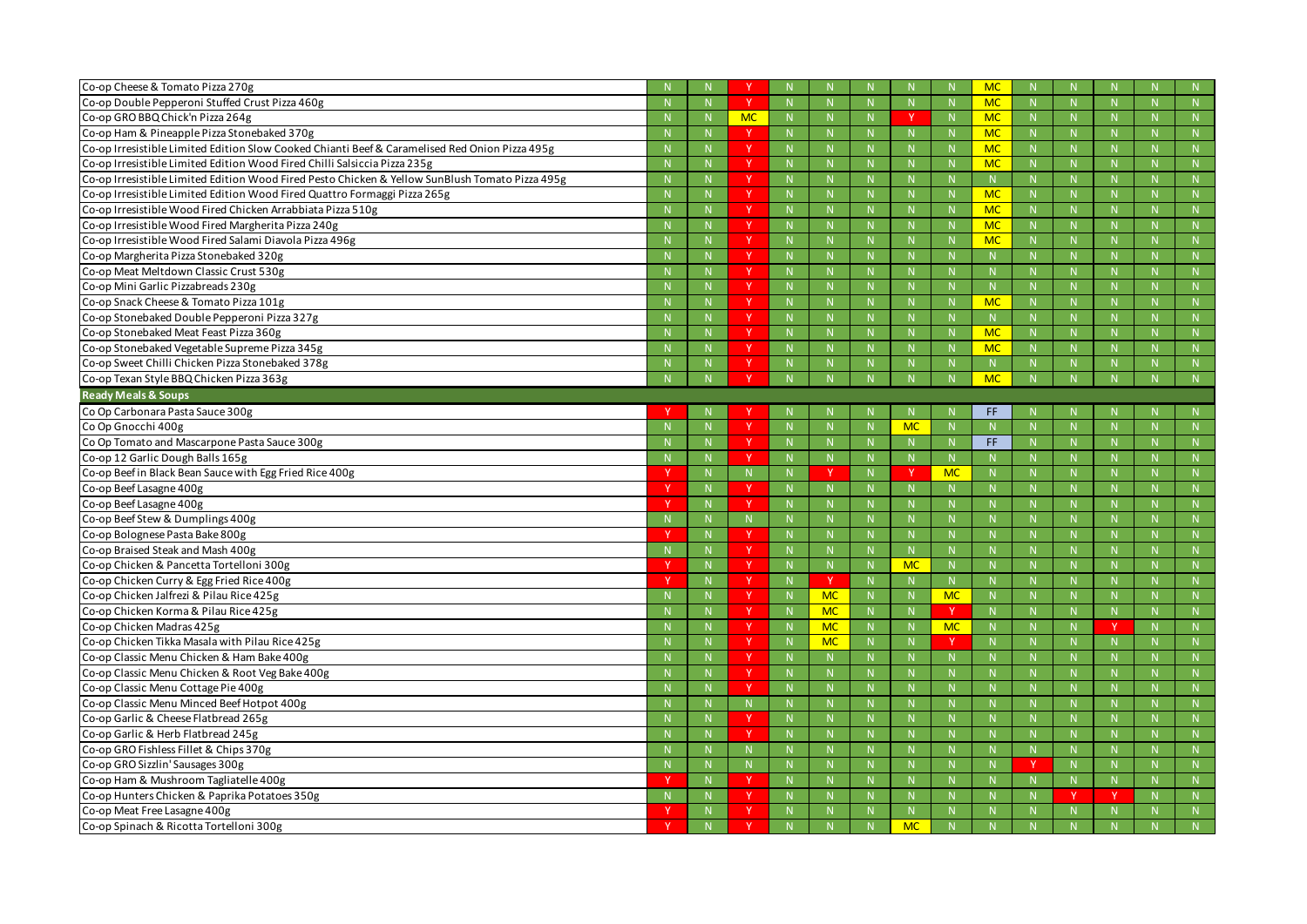| Co-op Sweet & Sour Chicken with Egg Fried Rice 400g                      |           |              |              |              |             |              |              |           |              |              |                        |                | N |
|--------------------------------------------------------------------------|-----------|--------------|--------------|--------------|-------------|--------------|--------------|-----------|--------------|--------------|------------------------|----------------|---|
| Co-op Tagliatelle 300g                                                   |           | N            | N            | N            | N           | <b>MC</b>    | N            |           |              | N            |                        |                | N |
| Co-op Three Cheese Pasta Melt 800g                                       |           | $\mathbb N$  |              | $\mathsf{N}$ |             |              | $\mathbb N$  |           |              | $\mathbb N$  |                        |                | N |
| Co-op Tuna Pasta Bake 400g                                               |           | - V          | <b>Y</b>     |              | N.          |              | N            | N.        |              | $\mathbb{N}$ | <b>Y</b>               |                | N |
| Mr Kipling 6 Victoria Slices                                             |           | N            | -V           | N            |             |              | <b>MC</b>    | N.        |              | N            | N                      |                | N |
| Rustlers All Day Breakfast Sausage Muffin 155g                           |           | N            |              | <b>MC</b>    | N.          |              | -N           |           |              | $\mathbb N$  | N                      |                | N |
| Rustlers Flame Grilled Cheese Burger 162g                                |           | N            | <sup>Y</sup> | <b>MC</b>    | N.          | -V           | $\mathbb{N}$ |           |              | $\mathbb N$  | Y.                     |                | N |
| Rustlers Southern Fried Chicken Burger 142g                              |           | N            | -V           | - Y          | N           | $\mathbb N$  | N            |           |              | N            | <b>MC</b>              |                | N |
| Rustlers The Classic Quarter Pounder 190g                                |           | N            |              |              | N           |              | $\mathbb N$  |           |              | $\mathbb N$  | -V                     |                | N |
| Rustlers The Smokey BBQ Rib 157g                                         |           |              | N.           | ◝            | N           | V            | $\mathbb{N}$ |           |              |              |                        |                | N |
| Rustlers The Smokey BBQ Rib 157g                                         |           | $\mathbb N$  |              | -V           | N           |              | N            |           |              | $\mathbb N$  |                        |                | N |
| Yorkshire Provender Hearty Roast Chicken and Traditional Vegetables 600g |           |              |              |              |             |              | N            |           |              |              |                        |                | N |
| <b>Sandwiches &amp; Snacks</b>                                           |           |              |              |              |             |              |              |           |              |              |                        |                |   |
| Alpro Almond No Sugars Long Life Drink 1L                                |           |              |              |              |             |              |              |           |              |              |                        |                | N |
| Alpro Barista Oat Long Life Drink 1L                                     |           |              | N            |              | N           |              | $\mathbb N$  | N         |              | $\mathbb N$  |                        |                | N |
| Alpro Coconut No Sugars Long Life Drink 1L                               |           | $\mathbb N$  | N            | $\mathbb N$  |             |              | <b>MC</b>    | N         |              | N            |                        |                | N |
| Alpro Soya Growing Up Long Life Drink 1L                                 |           |              | N            |              |             |              | -N           |           |              | $\mathbb N$  |                        |                | N |
| Alpro Soya Long Life Drink 1L                                            |           |              | N            |              | N.          | v            | $\mathbb N$  |           |              | $\mathbb N$  |                        |                | N |
| Co-op All Day Breakfast Sandwich                                         |           | $\mathbb N$  | N            | <b>MC</b>    | N           |              | $\mathsf{N}$ |           |              | N            |                        |                | N |
| Co-op Apple & Grape 100g                                                 |           | N            | N            |              | N.          |              | $\mathbf N$  |           |              | $\mathbb N$  |                        |                | N |
| Co-op Bacon, Lettuce & Tomato Sandwich                                   |           | $\mathsf{N}$ | N            | <b>MC</b>    | N.          |              | -N           | N         |              | $\mathbb N$  | $\vee$                 |                | N |
| Co-op BBQ Chicken Pasta Bowl 280g                                        |           | N            | N            | -N           | N.          |              | N            | N         |              |              | <b>V</b>               |                | N |
| Co-op Brookie Bar                                                        |           | N            |              |              | N           |              | <b>MC</b>    | <b>MC</b> |              |              |                        |                | N |
| Co-op Brownie Bar                                                        |           |              | <b>Y</b>     |              | N.          | <b>V</b>     | <b>MC</b>    | <b>MC</b> |              | $\mathbb N$  |                        |                | N |
| Co-op Carrots & Houmous Dip 105g                                         |           | $\mathbb N$  | N            | -V           | N.          |              | -N           |           |              | $\mathbb N$  |                        |                | N |
| Co-op Cheddar Cheese Sandwich                                            |           | N            |              | <b>MC</b>    | N.          |              |              |           |              | $\mathbb N$  |                        |                | N |
| Co-op Cheese & Red Onion Sandwich                                        | v         | $\mathbb N$  | <b>Y</b>     | <b>MC</b>    | N           |              | -N           |           |              | $\mathbb N$  | <b>Y</b>               |                | N |
| Co-op Cheese Ploughman's Sandwich                                        |           | N            | <sup>Y</sup> | <b>MC</b>    | N           |              | $\mathbb N$  |           |              | $\mathbb N$  | N                      |                | N |
| Co-op Chicken & Bacon Caesar Pasta Salad 255g                            |           | N            |              | $\mathbb N$  | N           |              | $\mathbb N$  |           |              | $\mathbb{N}$ | N                      |                | N |
| Co-op Chicken & Bacon Caesar Wrap                                        |           | -V           | $\mathbf v$  | <b>MC</b>    | N           |              |              |           |              | $\mathsf N$  | Y                      |                | N |
| Co-op Chicken & Bacon Pasta Bowl 270g                                    |           | $\mathbb N$  | N.           |              |             |              |              |           |              | $\mathbb N$  |                        |                | N |
| Co-op Chicken & Bacon Sandwich                                           |           | $\mathbf{N}$ | $\mathbf{N}$ | MC           |             |              | -N           |           |              | -N           |                        |                | N |
| Co-op Chicken & Stuffing Sandwich                                        | <b>V</b>  | $\mathbb N$  |              | <b>MC</b>    | N           |              |              |           |              | -N           | Y                      |                | N |
| Co-op Chicken & Sweetcorn Sandwich                                       |           | N            | N            | <b>MC</b>    | $N_{\odot}$ |              | N            | N         |              | N            | Y                      | N              | N |
| Co-op Chicken Mayo Sandwich                                              |           | N            | N            | <b>MC</b>    | N           |              | N            | N.        |              | N            | <sub>Y</sub>           | N.             | N |
| Co-op Classic Egg & Cress Sandwich                                       |           | N            | N            | <b>MC</b>    | N           |              | N            | N         |              | N            | $\mathsf{I}\mathsf{Y}$ | N.             | N |
| Co-op Coronation Chicken Sandwich                                        |           | N            | N            | <b>MC</b>    | $N_{\odot}$ |              | $\mathbb N$  | N         |              | N            | Y                      | N              | N |
| Co-op Egg & Bacon Sandwich                                               |           | N            | N            | <b>MC</b>    | N           |              | $\mathsf{N}$ | N         |              | N            | <b>V</b>               | <sup>N</sup>   | N |
| Co-op Feta & Red Pepper Pasta Bowl 260g                                  |           | N            | Y.           | N            | N           |              | N            | N         |              | N            | N                      |                | N |
| Co-op Flapjack Bar                                                       | <b>MC</b> | N            | $\mathsf{Y}$ | N            | $N_{\odot}$ | <b>MC</b>    | <b>MC</b>    | <b>MC</b> | N            | $\mathsf N$  | N                      | N              | N |
| Co-op Free From Egg Salad Sandwich                                       |           | N            | N            | N            | N           |              | N            | N         |              | N            | <b>V</b>               | N.             | N |
| Co-op GRO Chick'n Fajita Wrap                                            |           | N            | N            | <b>MC</b>    | N           | <sup>Y</sup> | N            | N         |              | N            | Y.                     | N <sub>1</sub> | N |
| Co-op GRO Falafel & Houmous Wrap                                         |           | N            | N            | <b>MC</b>    | $N_{\odot}$ | $\mathbb N$  | N            | N         |              | N            | Y                      | N              | N |
| Co-op GRO Falafel & Tabbouleh Salad 250g                                 |           | N            | N            |              | N           |              | N            | N         |              | N            | v                      |                | N |
| Co-op GRO Onion Bhaji & Mango Chutney                                    |           | N            | N            | <b>MC</b>    | N           |              | N            | N.        | <sup>Y</sup> | N            | N                      | <sup>N</sup>   | N |
| Co-op Ham & Cheese Sandwich                                              |           | N            | <b>Y</b>     | <b>MC</b>    | $N_{\odot}$ |              | N            | N.        | $\mathbb N$  | N            | <sup>Y</sup>           | N              | N |
| Co-op Ham & Cheese Sub Roll                                              |           | N            |              | <b>MC</b>    | N           |              | N            | N         |              | N            | <b>V</b>               | N              | N |
| Co-op Ham & Mustard Sandwich                                             | Y         | N            | N            | <b>MC</b>    | N           |              | N            | N.        |              | N            | <sup>Y</sup>           | N <sub>1</sub> | N |
| Co-op Hoisin Chicken Noodle Box 243g                                     |           | N            |              |              | N           |              | $\mathbb N$  |           |              | $\mathbb N$  |                        |                | N |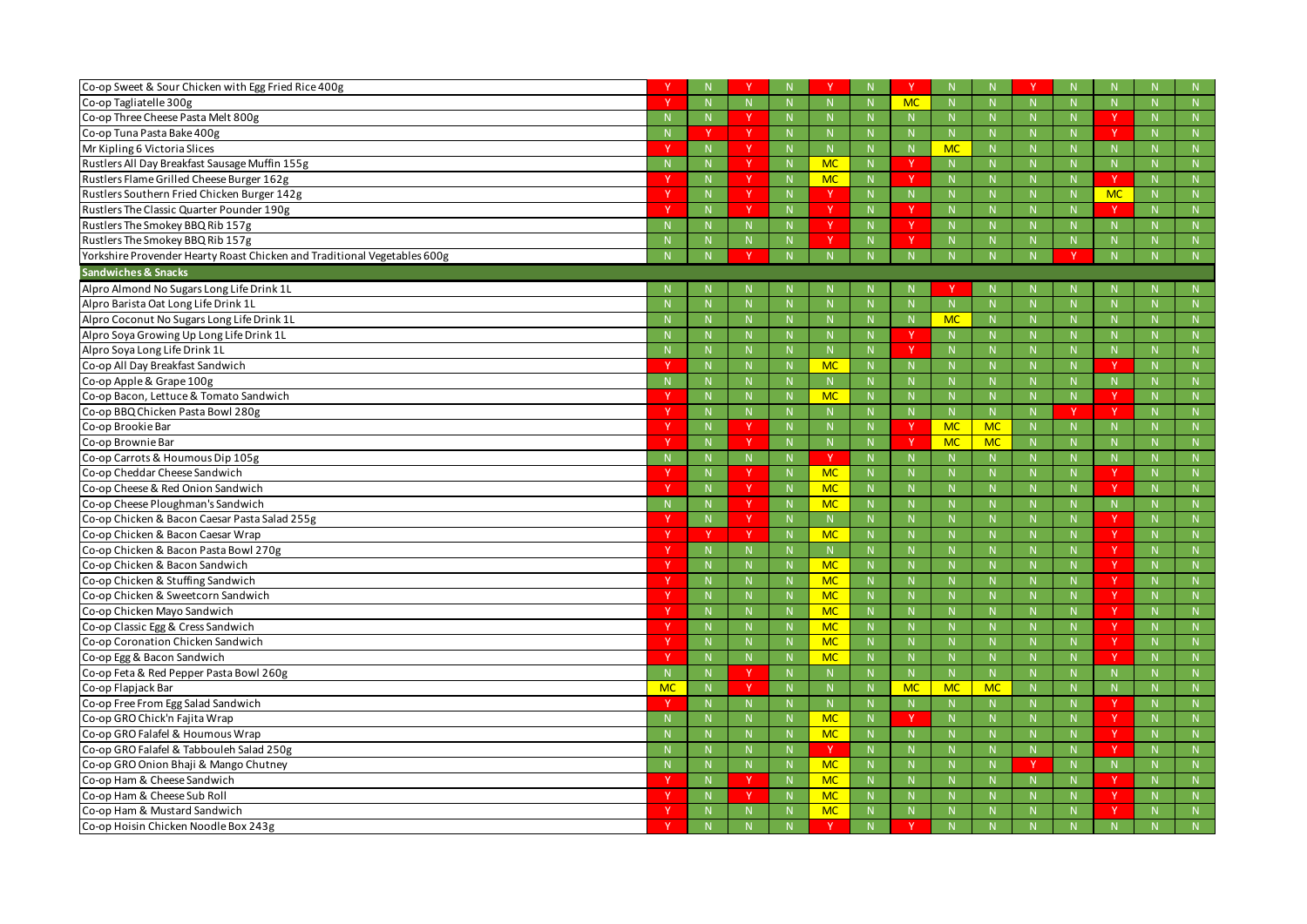| Co-op Hoisin Duck                                                                    |           |              | N.           |           | <b>MC</b>    |             |           |             |    |              |              |        |
|--------------------------------------------------------------------------------------|-----------|--------------|--------------|-----------|--------------|-------------|-----------|-------------|----|--------------|--------------|--------|
| Co-op Honest Value Ham Sandwich                                                      |           |              | $\vee$       |           | <b>MC</b>    | N.          |           |             | N. |              | N.           | N      |
| Co-op Irresistible Moray Firth Smoked Salmon & Egg                                   |           | - V          | - Y          |           | <b>MC</b>    | N           |           | $\mathbb N$ | N. | $\mathbb N$  |              | N      |
| Co-op Irresistible New York Deli Sandwich                                            |           |              |              |           | <b>MC</b>    | N           |           |             | N. |              |              | N      |
| Co-op Melon & Grape 110g                                                             |           | $\mathbf N$  | N            |           |              | N.          |           |             | N. |              | N.           | N      |
| Co-op Mini Chocolate Chaos Pot 80g                                                   |           | $\mathbb N$  |              |           | -N           | N.          |           | <b>MC</b>   | N. | $\mathbb N$  | N.           | N      |
| Co-op Mozzarella, Tomato & Pesto Pasta Salad 195g                                    |           |              |              |           |              | N.          |           |             | N. |              |              | N      |
| Co-op Pineapple 110g                                                                 |           |              | N            |           |              | N           |           |             | N. |              | <sup>N</sup> | N      |
| Co-op Prawn Layered Salad 290g                                                       |           | -V           | N            |           | $\mathbb N$  |             |           | $\mathbb N$ | N  | $\mathbb N$  |              | N      |
| Co-op Prawn Mayo Sandwich                                                            |           |              | N            |           | <b>MC</b>    |             |           |             | N. |              |              | N      |
| Co-op Roast Chicken Salad Sandwich                                                   |           | $\mathsf{N}$ | N            |           | <b>MC</b>    | N           |           |             | N. |              | <b>V</b>     | N      |
| Co-op Salmon & Cucumber Sandwich                                                     |           | - V          | N            |           | <b>MC</b>    | N           |           | $\mathbb N$ | N. | $\mathbb N$  | <b>V</b>     | N      |
| Co-op Southern Fried Chicken Wrap                                                    |           |              | N            |           | <b>MC</b>    | N.          |           |             | N. |              |              | N      |
| Co-op Strawberry & Grape 90g                                                         |           |              | N            |           |              | N.          |           |             | N. |              | <sup>N</sup> | N      |
| Co-op Sushi Fish and Veg Selection                                                   |           | -V           |              |           | - V          | N           |           | $\mathbb N$ | N. | $\mathbb N$  |              | N      |
| Co-op Sushi Salmon & Prawn Selection                                                 |           | <b>V</b>     |              |           |              |             |           |             | N. |              |              | N      |
| Co-op Sweet Potato Bhaji & Mango Chutney 95g                                         |           | $\mathbf N$  | N            |           |              | N.          |           |             | N. |              | <sup>N</sup> | N      |
| Co-op Tomato & Basil Chicken Pasta Bowl 285g                                         |           | $\mathbb N$  | $\vee$       |           | $\mathbb N$  | N           |           | $\mathbb N$ | N. | $\mathbb N$  |              | N      |
| Co-op Tuna & Sweetcorn Sandwich                                                      |           | -V           | N            |           | <b>MC</b>    | N           |           |             | N. |              |              | N      |
| Co-op Tuna Crunch Sub Roll                                                           |           | <b>V</b>     | N            |           | <b>MC</b>    | N.          |           |             | N. |              | <b>V</b>     | N      |
| Co-op Tuna Mayo Sandwich                                                             |           | -V           | N            |           | <b>MC</b>    | N           |           | $\mathbb N$ | N. | -N           | -V           | N      |
| Co-op Watermelon Wedges 200g                                                         |           |              | N            |           |              | N.          |           |             | N. |              |              | N      |
| Oatly Oat Drink Chocolate Long Life 1 Litre                                          |           |              | FF.          |           |              | $\mathbb N$ | FF.       |             | N. |              | N.           | N      |
| Tuk In Curry in a Naan Chicken Jalfrezi 180g                                         |           | -N           | <b>V</b>     |           | -N           | N           |           | $\mathbb N$ | N. | -V           | N.           | N      |
| Tuk In Curry in a Naan Chicken Korma 180g                                            |           |              |              |           |              |             |           |             | N  |              | N            |        |
|                                                                                      |           |              |              |           |              | N.          |           |             |    |              |              | N      |
| Tuk In Curry in a Naan Chicken Tikka 180g                                            |           |              | $\mathbf v$  |           |              |             |           |             |    |              | N            | N      |
| <b>Soft Drinks</b>                                                                   |           |              |              |           |              |             |           |             |    |              |              |        |
| Alpro Soya Long Life Alternative to Single Cream 250ml                               |           |              |              |           |              |             |           |             |    |              |              |        |
| Bear Yoyos Strawberry 5 X 20g                                                        |           | $\mathbb N$  | $\mathsf{N}$ |           | $\mathbb N$  | N           |           | FF.         | N. | $\mathsf{N}$ | N            | N      |
| Bfree Pitta Breads Stone Baked 4 X 55g (220g)                                        |           |              | N            |           |              | N           |           |             | N. |              |              | N      |
| Buxton Still Natural Mineral Water 1.51                                              |           |              | N            |           |              |             |           |             |    |              |              |        |
| Buxton Still Natural Mineral Water Sports Cap 1                                      |           |              | N.           |           | <b>N</b>     |             |           | <b>N</b>    |    | <b>N</b>     |              | N      |
| Capri-Sun Nothing Artificial No Added Sugar Orange 4 X 200ml                         |           |              | $\mathbb N$  |           |              | N.          |           |             |    |              |              | N      |
| Capri-Sun Orange 4 X 200ml                                                           |           | -N           | N            |           | $\mathbf N$  | N           |           | $\mathbb N$ | N  | $\mathsf{N}$ | N            | N      |
| Coca-Cola Original Taste 1.51                                                        |           | N            | N            |           | N            | N           |           | N           | N  | N            | N            | N      |
| Coca-Cola Original Taste 11                                                          |           | $\mathbb N$  | N            |           | $\mathbb N$  | N           |           | $\mathbb N$ | N. | N            | N            | N      |
| Coca-Cola Original Taste 250ml                                                       |           | $\mathsf{N}$ | N            |           | N            | N           |           | N           | N  | N            | N            | N      |
| Coca-Cola Original Taste 6 X 330ml                                                   |           | $\mathbb N$  | N            |           | N            | N           |           | N           | N  | N            | N            | N      |
| Coca-Cola Zero Sugar 1.251                                                           |           | $\mathsf{N}$ | N            |           | $\mathbb N$  | N           |           | $\mathbb N$ | N. | $\mathsf{N}$ | N            | N      |
| Coca-Cola Zero Sugar 21                                                              |           | $\mathsf{N}$ | N            |           | $\mathsf{N}$ | N           |           | $\mathbb N$ | N  | N            | N            | N      |
| Co-op Cranberry Juice Drink 1 Litre                                                  |           | N            | N            |           | N            | N           |           | N           | N  | N            | N            | N      |
| Co-op Diet Indian Tonic Water 1 Litre                                                |           | $\mathbb N$  | N            |           | $\mathbb N$  | N           |           | N           | N. | N            | N            | N      |
| Co-op Fairtrade Free From Choc & Crispie Bunny Lolly 25g                             |           | N            | FF.          |           | N            | N           | <b>Y</b>  | N           | N. | N            | N            | N      |
| Co-op Free From Brown Seeded Loaf 500g                                               |           | N            | N            |           | N            | N           |           | N           | N  | N            | N            | N      |
| Co-op Free From Porridge Oats 450g                                                   | <b>MC</b> | N            | N            | <b>MC</b> | <b>MC</b>    | N           | <b>MC</b> | N           | N. | $\mathsf{N}$ | N            | N      |
| Co-op Natural Mineral Water Sparkling 2 Litre                                        |           | $\mathsf{N}$ | N            |           | N            | N           |           | N           | N  | N            | N            | N      |
| Co-op Natural Mineral Water Sparkling 6 X 500ml                                      |           | $\mathbb{N}$ | N            |           | N            | N           |           | N           | N  | N            | N            | N      |
| Co-op Natural Mineral Water Still 2 Litre<br>Co-op Natural Mineral Water Still 500ml |           |              | N            |           |              | N.          |           |             | N. |              | N            | N<br>N |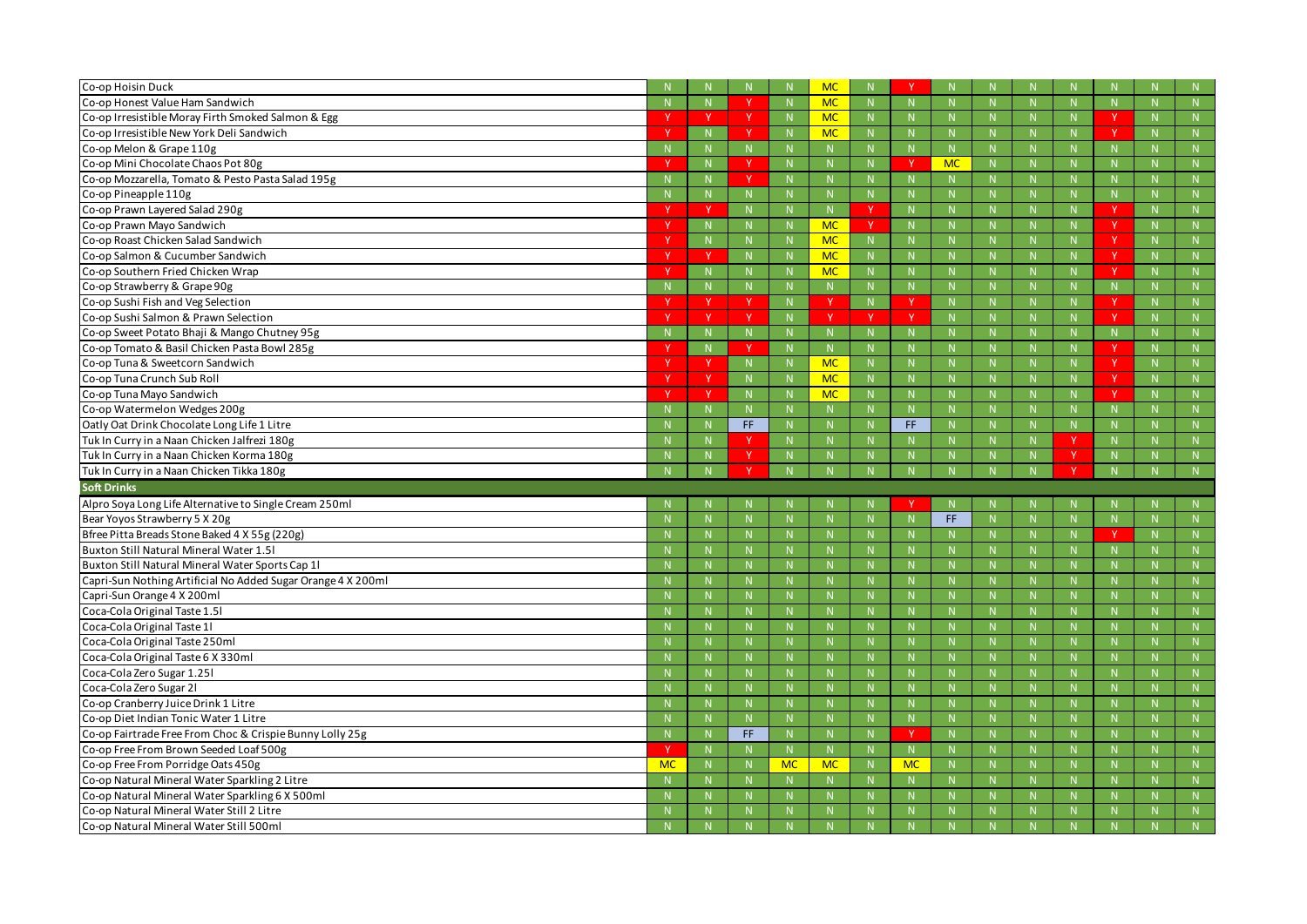| Co-op Natural Mineral Water Still 6 X 500ml                                  |              |              |           |              |    |           |              |              |    |             |   |   |
|------------------------------------------------------------------------------|--------------|--------------|-----------|--------------|----|-----------|--------------|--------------|----|-------------|---|---|
| Co-op Pure Orange Juice 1 Litre                                              |              | N            |           | $\mathbb N$  |    |           | N            |              |    | N           |   | N |
| Co-op Soda Water 1 Litre                                                     |              | N.           |           |              |    |           |              |              |    | -N          |   | N |
| Co-op Sparkling Lemon And Lime Flavour Spring Water 1 Litre                  |              | N.           |           |              |    |           |              |              |    |             |   | N |
| Co-op Sparkling Peach Flavour Spring Water 1 Litre                           |              | N            |           |              | N  |           | $\mathbb N$  |              |    | N           |   | N |
| Co-op Still Strawberry And Kiwi Flavoured Spring Water 1 Litre               |              |              |           |              |    |           |              |              |    | -N          |   | N |
| Co-op Still Summer Fruits Flavour Spring Water 1 Litre                       |              | N            |           |              |    |           |              |              |    |             |   | N |
| Diet Coke 1.251                                                              |              | N            |           |              | N  |           | N            |              |    | N           |   | N |
| Diet Coke 21                                                                 |              |              |           |              |    |           |              |              |    | -N          |   | N |
| Diet Coke 330ml                                                              |              | N.           |           |              |    |           |              |              |    |             |   | N |
| Dr Pepper 21                                                                 |              | N            |           |              |    |           | $\mathbb N$  |              |    | $\mathbb N$ |   | N |
| Evian Still Natural Mineral Water 1.51                                       |              | N.           |           |              |    |           |              |              |    | -N          |   | N |
| Fanta Fruit Twist Zero 21                                                    |              | N            |           |              |    |           |              |              |    |             |   | N |
| Fanta Orange 21                                                              |              | N            |           | N            | N  |           | N            | $\mathsf{N}$ |    | N           |   | N |
| Galaxy Vegan Caramel and Sea Salt 100g                                       |              | <b>MC</b>    |           |              |    |           |              |              |    | -N          |   | N |
| Harrogate Spring Water Sparkling 11                                          |              | N.           |           |              | N  |           |              |              |    | $\mathbb N$ |   | N |
| Harrogate Spring Water Still 1.51                                            |              | N            |           |              | N  |           | $\mathbb N$  |              |    | N           |   | N |
| Lipton Ice Tea Peach 500ml                                                   |              | N.           |           |              |    |           |              |              |    | -N          |   | N |
| Lucozade Energy Orange 900ml                                                 |              | N            |           |              |    |           |              |              |    |             |   | N |
| Lucozade Energy Original 4x380ml                                             |              | N            |           |              | N  |           | N            |              |    | N           |   | N |
| Lucozade Energy Original 500ml                                               |              |              |           |              |    |           |              |              | -V | -N          |   | N |
| Lucozade Energy Original 900ml                                               |              | N            |           |              | N  |           |              |              |    | $\mathbb N$ |   | N |
| Lucozade Sport Orange 500ml                                                  |              | N            |           |              | N  |           | $\mathbb N$  |              |    | N           |   | N |
| Lucozade Sport Raspberry 500ml                                               |              | N.           |           |              |    |           |              |              |    | -N          |   | N |
|                                                                              |              |              |           |              |    |           |              |              |    |             |   |   |
| Lucozade Zero Pink Lemonade 900ml                                            |              | N            |           |              | N  |           | $\mathbb N$  | N            |    | $\mathbb N$ |   | N |
| Monster Energy Original 4 X 500ml                                            | $\mathsf{N}$ | N            |           | N            | N  |           | N            | $\mathsf{N}$ |    | N           |   | N |
| Mrs Crimble's 6 Big Jam Coconut Rings 240g                                   |              | <b>MC</b>    |           |              |    | <b>MC</b> | <b>MC</b>    |              |    | -N          |   | N |
| Nakd Cocoa Orange Fruit & Nut Bars 4 x 35g                                   |              | N.           | <b>MC</b> | $\mathbb N$  |    |           |              | FF.          |    | $\mathbb N$ |   | N |
| Oasis Summer Fruits 500ml                                                    |              | N            |           | $\mathbb N$  |    |           | -N           |              |    | N           |   | N |
| Pepsi Max Cherry No Sugar Cola Bottle 21                                     |              |              |           |              |    |           | -N           |              |    | -N          |   | N |
| Pepsi Max Cherry No Sugar Cola Bottle 500ml                                  |              |              |           |              |    |           |              |              |    |             |   | N |
| Pepsi Max No Sugar Cola Bottle 21                                            |              |              |           |              |    |           | $\mathbb N$  |              |    | N           |   | N |
| Perfectly Clear Sparkling Lemon & Lime Flavour Spring Water 1.51             |              | N.           |           | $\mathbb N$  |    |           | $\mathbb N$  |              |    | $\mathbb N$ |   | N |
| Perfectly Clear Sparkling Red Apple Flavour Spring Water 1.51                |              | N            |           |              | N  |           | $\mathbb N$  |              |    | $\mathbb N$ |   | N |
| Perfectly Clear Sparkling Summer Fruits Flavour Spring Water 1.51            | N            | N            |           | N            | N  |           | N            | N            |    | N           | N | N |
| Red Bull Energy Drink 355ml                                                  | N            | N.           |           | $\mathbb N$  | N. |           | $\mathbb N$  | N            |    | $\mathbb N$ |   | N |
| Red Bull Energy Drink, 473ml                                                 | N            | N            |           | $\mathsf{N}$ | N  |           | $\mathsf{N}$ | N            |    | N           | N | N |
| Red Bull Energy Drink, Sugar Free, 250ml (4 Pack)                            | N            | N            |           | N            | N  |           | N            | N            |    | N           | N | N |
| Relentless Origin Energy Drink 500ml                                         | $\mathbb N$  | N            |           | $\mathbb N$  | N. |           | N            | N.           |    | N           | N | N |
| Ribena Blackcurrant Juice Drink 500ml                                        | $\mathbb N$  | N            |           | $\mathbb N$  | N  |           | $\mathsf{N}$ | N            |    | N           | N | N |
| Robinsons Apple & Blackcurrant No Added Sugar Squash 1 Litre                 | N            | N            |           | N            | N  |           | N            | N            |    | N           | N | N |
| Robinsons Fruit & Barley with Vitamins Summer Fruits Squash 1L               | $\mathbb N$  | N.           |           | $\mathbb N$  | N. |           | $\mathbb N$  | N.           |    | N           | N | N |
| Robinsons Fruit Creations Orange & Mango Squash 1L                           | N            | N            |           | $\mathsf{N}$ | N  |           | $\mathsf{N}$ | N            |    | N           | N | N |
| Robinsons Fruit Shoot Apple & Blackcurrant Kids Juice Drink 8 X 200ml        | N            | N            |           | N            | N  |           | N            | N            | N. | N           | N | N |
| Robinsons Orange No Added Sugar Squash 1 Litre                               | N            | N            |           | $\mathbb N$  | N. |           | $\mathbb N$  | N.           |    | N           | N | N |
| Robinsons Summer Fruits No Added Sugar Squash 1 Litre                        | N            | N            |           | $\mathsf{N}$ | N  |           | $\mathsf{N}$ | N            |    | $\mathbb N$ | N | N |
| Rubicon Spring Black Cherry Raspberry Flavoured Sparkling Spring Water 500ml | N            | N            |           | N            | N  |           | N            | N.           |    | N           | N | N |
| San Pellegrino Sparkling Natural Mineral Water 500ml                         |              | <sup>N</sup> |           |              |    |           | -N           |              |    | $\mathbb N$ |   | N |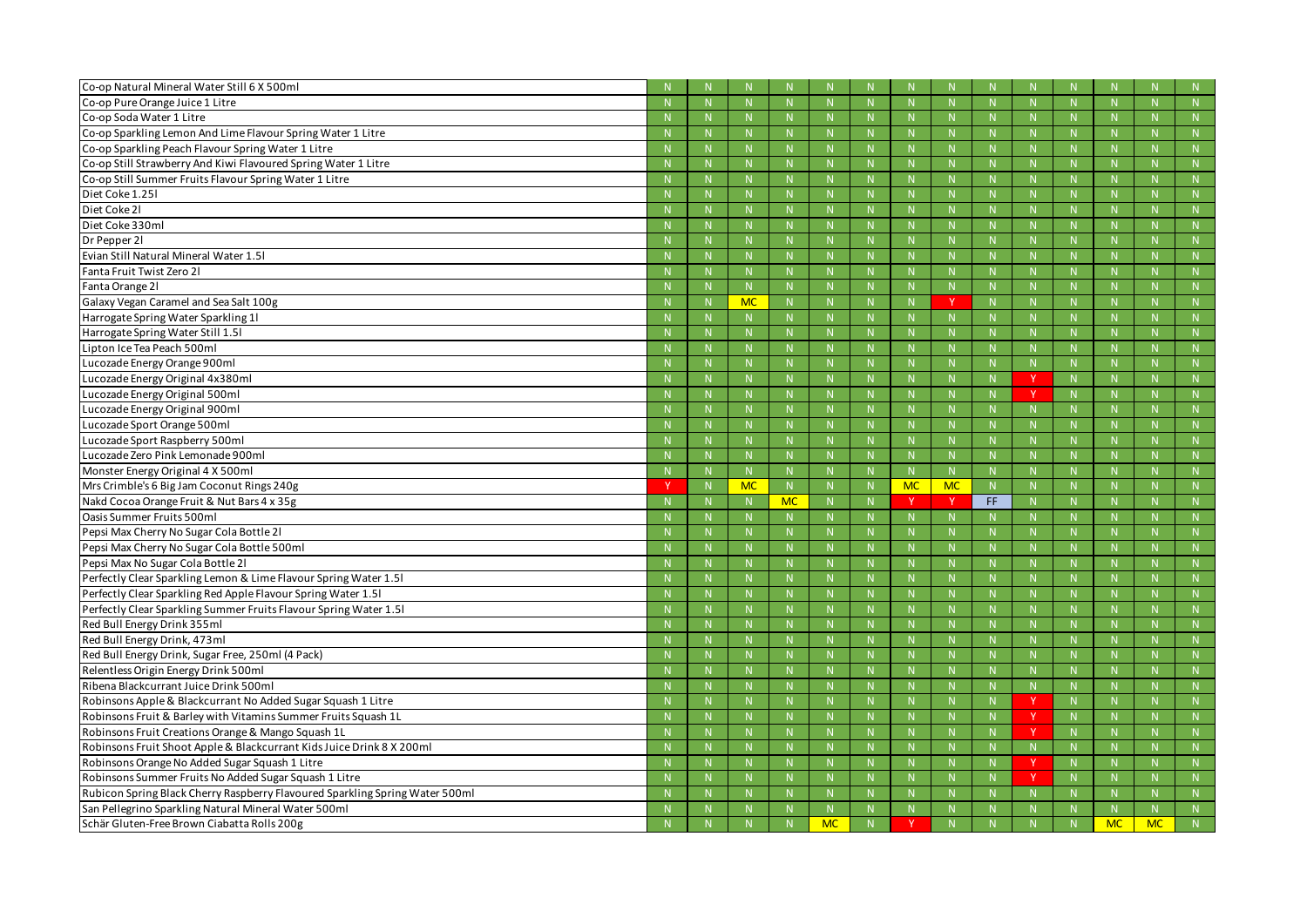| Schweppes Lemonade 21                                                       |    |              |           |             |              |    |    |              |    |           |
|-----------------------------------------------------------------------------|----|--------------|-----------|-------------|--------------|----|----|--------------|----|-----------|
| Schweppes Slimline Lemonade 21                                              |    | $\mathbb N$  |           | $\mathbb N$ | N            | -N |    |              |    | N         |
| TREK Cocoa Oat Protein Flapjack 3 x 50g                                     |    | <b>MC</b>    | <b>MC</b> | <b>MC</b>   | N            |    | N. |              |    | N         |
| Volvic Touch Of Fruit Sugar Free Strawberry Natural Flavoured Water 1.51    |    | N            |           | N           | N            |    | N. | N            |    | N         |
| <b>Spirits</b>                                                              |    |              |           |             |              |    |    |              |    |           |
| Absolut Original Swedish Vodka 70cl                                         |    |              |           |             |              |    |    |              |    |           |
| Bacardi Carta Blanca Rum 700ml                                              |    | $\mathbb N$  |           |             | $\mathsf{N}$ |    |    | -N           |    | N         |
| Baileys Irish Cream Liqueur 70cl                                            |    | $\vee$       |           |             | N            |    | N. |              |    | N         |
| Bell'S Blended Scotch Whisky 70cl                                           |    | N            |           |             | N            |    | N  |              | N  | N         |
| Bell'S Blended Scotch Whisky, 11                                            |    | N            |           |             | N            |    | N. |              | N. | N         |
| Captain Morgan Spiced Rum Bottle 11                                         |    | N            |           |             | N            |    | N. |              | N  | N         |
| Captain Morgan Spiced Rum Bottle 70cl                                       |    | N            |           |             | N            |    | N  |              |    | N         |
| Co Op Blended Scotch Whisky Oak Aged 3 Years 35cl                           |    | N            |           |             | N.           |    | N. |              |    | N         |
| Co Op Imperial Vodka 70cl                                                   |    | N            |           |             | N            |    | N. |              | N. | N         |
| Co Op Irresistible London Dry Gin 70cl                                      |    | N            |           |             | N            |    | N  |              | N  | N         |
| Co Op Special London Dry Gin 70cl                                           |    | $\mathbb N$  |           |             | N            |    | N. |              | N. | N         |
| Co-op Imperial Vodka 1l                                                     |    | N            |           |             | N            |    | N. |              | N  | N         |
| Co-op Imperial Vodka 35cl                                                   |    | N            |           |             | N            |    | N  |              |    | N         |
| Co-op London Dry Gin 35cl                                                   |    | N            |           |             | N.           |    | N. |              |    | N         |
| Co-op Special London Dry Gin 1l                                             |    | N            |           |             | N            |    | N. |              | N. | N         |
| Courvoisier Vs Cognac Brandy 70cl                                           |    | N            |           |             | N            |    | N  |              | N  | N         |
| Gordon'S Pink Gin & Tonic Premix Ready To Drink 250ml                       |    | $\mathbb N$  |           |             | N            |    | N. |              | N. | N         |
| Gordon'S Premium Pink                                                       |    | N            |           |             | N            |    | N. |              |    | N         |
| Gordon'S Special Dry London Gin 11                                          |    | N            |           |             | N            |    | N  |              |    | N         |
| Gordon'S Special Dry London Gin 70cl                                        |    | N            |           |             | N.           |    | N. |              |    | N         |
| Gordon'S Special Dry London Gin And Slimline Tonic Ready To Drink 250ml Can |    | N            |           |             | N            |    | N. |              | N. | N         |
| J.J Whitley Artisanal Russian Vodka 1 Litre                                 |    | N            |           |             | N            |    | N. |              | N  | N         |
| Jack Daniel'S Tennessee Whiskey & Cola 330 Ml                               |    | N            |           |             | N            |    | N. |              | N  | N         |
| Jack Daniel'S Tennessee Whiskey 70 Cl                                       |    | N            |           |             | N            |    | N. |              |    | N         |
| Jägermeister Herbal Liqueur 50cl                                            |    | N            |           |             | N            |    | N  |              |    | N         |
| Jameson Triple Distilled Irish Whiskey 700ml                                |    | N            |           |             | N            |    |    |              |    |           |
| Jim Beam Kentucky Straight Bourbon Whiskey 70cl                             | -N | -N           |           | -N          | -N           | -N |    | - NI         |    | - NF      |
| Jura Journey Single Malt Scotch Whisky 70cl                                 |    | $\mathsf{N}$ |           |             |              |    |    |              |    | N.        |
| Malibu Original White Rum With Coconut Flavour 70cl                         |    | $\mathbb N$  |           |             | $\mathbb N$  |    | N. |              | N. | N         |
| Pimm'S No. 1 Cup 70cl                                                       |    | N            |           |             | N            |    | N. |              | N. | N         |
| Russian Standard Original Vodka 70cl                                        |    | N            |           |             | N            |    | N  |              | N  | ${\sf N}$ |
| Smirnoff No. 21 Vodka Bottle 35cl                                           |    | N            |           |             | N            | -N | N. | $\mathsf{N}$ |    | N         |
| Smirnoff No.21 Vodka 70cl                                                   |    | N            |           |             | N            |    | N. |              | N. | N         |
| Southern Comfort Original Liqueur With Whiskey 70cl                         |    | N            |           |             | N            |    | N  |              | N  | N         |
| Tamnavulin Speyside Single Malt Scotch Whisky Double Cask 70cl              |    | $\mathbb N$  |           | -N          | N.           | -N | N  | $\mathsf{N}$ | N. | N         |
| Tanqueray London Dry Gin 70cl                                               |    | N            |           |             | N            |    | N  |              | N. | N         |
| The Famous Grouse Finest Blended Scotch Whisky 1 Litre                      |    | N            |           |             | N            |    | N  |              | N  | N         |
| Three Barrels Rare Old French Brandy Vsop 70cl                              |    | $\mathbb N$  |           | -N          | $\mathbb N$  | -N | N. | $\mathsf{N}$ |    | N         |
| Whyte & Mackay Blended Scotch Whisky 70cl                                   |    | N            |           |             | N            |    |    |              |    | N         |
| <b>Tea &amp; Coffee</b>                                                     |    |              |           |             |              |    |    |              |    |           |
| Cadbury Bournville Cocoa 250g                                               |    | <b>MC</b>    |           |             |              |    |    |              |    | N         |
| Cadbury Instant Hot Chocolate 400g                                          |    | Y.           |           |             | N            |    | N  |              |    | N         |
| Co Op Italian Style Fairtrade Roast & Ground Coffee 227g                    |    | $\mathbb N$  |           | -N          | $\mathbb N$  | -N | N  | $\mathsf{N}$ |    | N         |
| Coffee Mate Original 500g                                                   |    |              |           |             | N            |    | N. |              |    | $N-$      |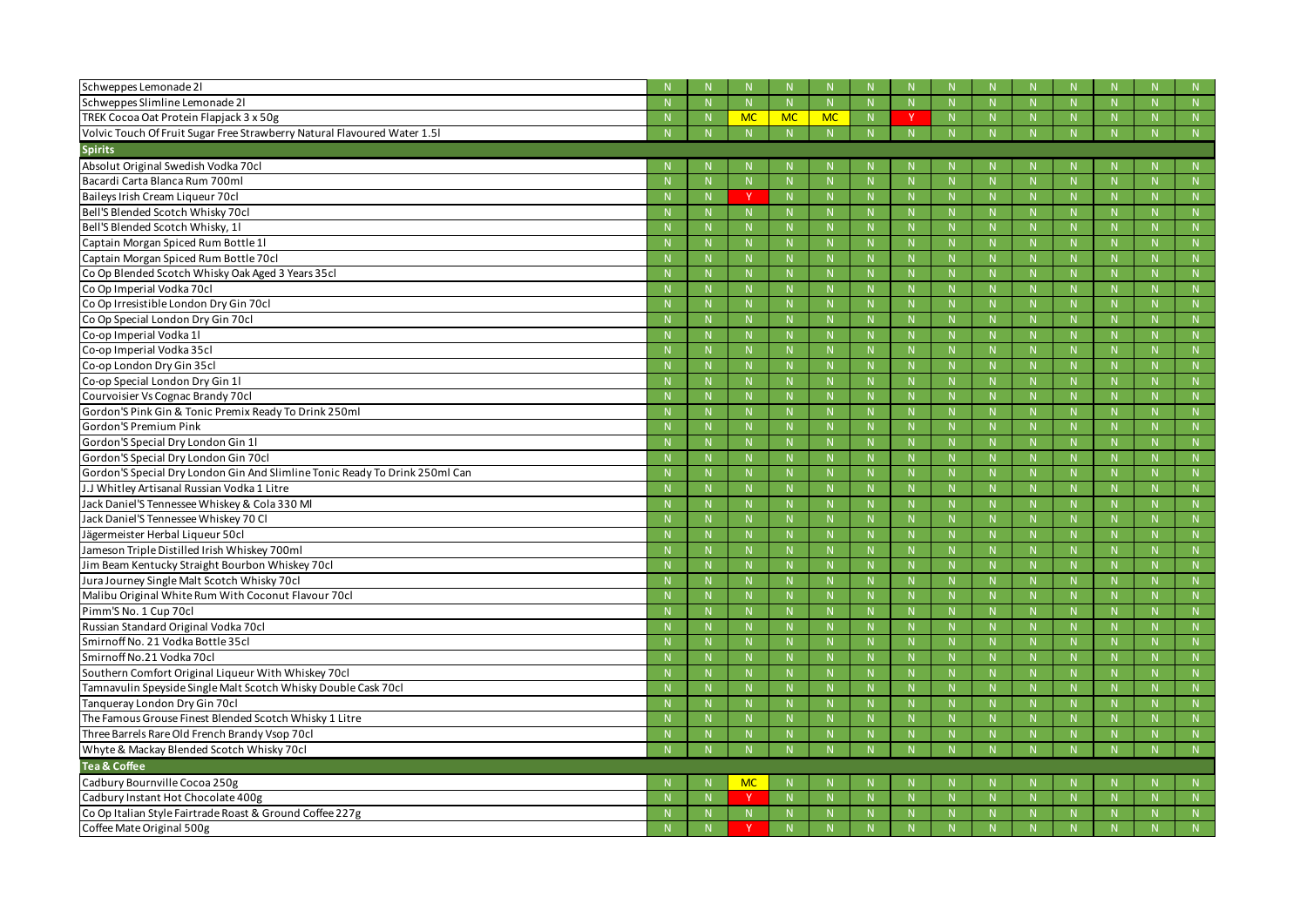| Co-op 99 Blend Fairtrade Tea 80 Tea Bags 250g                            |           |              |              |           |              |             |           |              |    |              |             |                     |
|--------------------------------------------------------------------------|-----------|--------------|--------------|-----------|--------------|-------------|-----------|--------------|----|--------------|-------------|---------------------|
| Co-op 99 Blend Loose Leaf 250g                                           |           |              | N            |           |              | N.          |           |              | N. |              |             | N                   |
| Co-op Decaffeinated 99 Blend Fairtrade Tea 80 Tea Bags 250g              |           | -N           | $\mathbb N$  |           | -N           | N.          |           | $\mathbb N$  | N. | -N           |             | N                   |
| Co-op Decaffeinated Italian Style Fairtrade Roast & Ground Coffee 227g   |           |              | N.           |           |              | N.          |           |              | N. |              | N           | N                   |
| Co-op Fairtrade Gold Roast Instant Coffee 100g                           |           |              | N.           |           |              | N.          |           |              | N. |              |             |                     |
| Co-op Fairtrade Whole Bean Italian-Style Fairtrade Coffee Beans 227g     |           | -N           | $\mathsf{N}$ |           | $\mathbf N$  | N.          |           | N            | N. | $\mathbf N$  | N           | N                   |
| Co-op Irresistible Indian Prince Fairtrade Tea 40 Tea Bags 125g          |           |              | N            |           |              | N.          |           |              | N. |              | N           | N                   |
| Horlicks Instant 500g                                                    |           |              | <b>V</b>     |           |              | N.          |           |              | N. |              |             | N                   |
| Kenco Millicano Americano Original Instant Coffee 100g                   |           | -N           | $\mathbb N$  |           |              | N.          |           | -N           | N. | $\mathbf N$  | N           | N                   |
| Kenco Smooth Instant Coffee 200g                                         |           |              | N            |           |              | N           |           |              | N. |              | N           | N                   |
| Lavazza Qualità Rossa Ground Coffee 250g                                 |           |              | N            |           |              | N.          |           |              | N. |              |             |                     |
| L'Or Classique Instant Coffee 100g                                       |           | -N           | $\mathbb N$  |           | -N           | N.          |           | $\mathbb N$  | N. | -N           |             | N                   |
| Nescafe 3in1 Instant Coffee, 6 sachets x 17g                             |           |              |              |           |              | N.          |           |              | N. |              | N           | N                   |
| Nescafé Azera Americano Decaff Instant Coffee 100g                       |           |              | N            |           |              | N.          |           |              | N. |              |             | N                   |
| Nescafé Azera Americano Instant Coffee 100g                              |           |              | $\mathbb N$  |           |              | N.          |           |              | N. | $\mathbf N$  | N           | N                   |
| Nescafé Azera Americano Instant Coffee 150g                              |           |              | N            |           |              | N.          |           |              | N. |              | N.          | N                   |
| Nescafé Dolce Gusto Americano Smooth Morning Coffee Pods 16 X 10g (160g) |           |              | N            |           |              | N.          |           |              | N. |              |             | N                   |
| Nescafe Dolce Gusto Cappuccino Coffee Pods x 16                          |           | N            | $\mathbf{v}$ |           | N            | $\mathbb N$ | <b>MC</b> | N            | N. | -N           |             | N                   |
| Nescafe Gold Blend Instant Coffee 200g                                   |           |              | N            |           |              | N.          |           |              | N. |              | N           | N                   |
| Nescafe Gold Blend Alta Rica Origins Instant Coffee 100g                 |           |              | $\mathsf{N}$ |           |              | N.          |           |              | N. |              |             |                     |
| Nescafe Gold Cappuccino Instant Coffee 8 x 15.5g Sachets                 |           | -N           | <b>V</b>     |           | $\mathbf N$  | N.          |           | $\mathsf{N}$ | N. | $\mathbf N$  | N.          | N                   |
| Nescafe Gold Latte Instant Coffee 8 x 15.5g Sachets                      |           |              |              |           |              | N.          |           |              | N. |              | N.          | N                   |
| Nescafe Original Decaf Instant Coffee 100g                               |           |              | N            |           |              | N.          |           |              | N. |              | N.          | N                   |
| Nescafe Original Instant Coffee 200g                                     |           | -N           | $\mathbb N$  |           | <b>N</b>     | N.          |           | <b>N</b>     | N. | $\mathbf N$  |             | N                   |
| Options Belgian Choc 11g                                                 |           |              | $\mathbf{v}$ |           |              | N.          |           |              | N. |              | N           | N                   |
| Options Belgian Choc 220g                                                |           |              | $\vee$       |           | $\mathbf N$  | N           |           |              | N. |              | N           | N                   |
| Pg Tips Original Biodegradable Tea Bags 80                               |           | -N           | N            |           | -N           | N           |           | $\mathsf{N}$ | N. | $\mathbf N$  | N.          | N                   |
| Tassimo Costa Americano Coffee Pods X16                                  |           |              | N            |           |              | N.          |           |              | N. |              | N           | N                   |
| Tassimo Costa Latte Coffee Pods x8                                       |           |              | $\mathbf v$  |           | $\mathbf N$  | N.          |           | $\mathsf{N}$ | N. |              | N           | N                   |
| Tetley Original Tea Bags X80                                             |           | -N           | $\mathbb N$  |           |              | N.          |           | -N           | N. | -N           |             | N                   |
| Twinings Cold In'Fuse Watermelon, Strawberry & Lemon 12 Infusers         |           |              | N.           |           |              | N.          |           |              |    |              |             | N                   |
| Twinings English Breakfast 50 Tea Bags 125g                              |           |              | N            |           |              | N.          |           |              |    |              |             | N                   |
| Twinings Everyday 100 Tea Bags 290g                                      |           | $\mathsf{N}$ | $\mathsf{N}$ |           | $\mathsf{N}$ | N           |           | N            | N  | $\mathsf{N}$ | $\mathbb N$ | N                   |
| Twinings Lemon & Ginger 20 Single Tea Bags 30g                           |           |              | N            |           |              | N           |           |              | N. |              | N           | N                   |
| Twinings Lemon Green Tea 20 Single Tea Bags 40g                          |           | $\mathsf{N}$ | N            |           | N            | N           |           | N            | N  | N            | N           | ${\sf N}$           |
| Twinings Pure Camomile 20 Tea Bags 30g                                   |           | N            | N            |           | N            | N           |           | N            | N  | $\mathsf{N}$ | N.          | ${\sf N}$           |
| Twinings Pure Green Tea 20 Single Tea Bags 50g                           |           |              | N            |           | N            | N           |           | N            | N  | $\mathsf{N}$ | N           | ${\sf N}$           |
| Twinings Pure Peppermint 20 Single Tea Bags 40g                          |           |              | N            |           | $\mathsf{N}$ | N           |           | $\mathsf{N}$ | N  | $\mathsf{N}$ | N           | N                   |
| Twinings The Earl Grey 50 Tea Bags 125g                                  |           | N            | N            |           | N            | N           |           | N            | N. | N            | N.          | N                   |
| Yorkshire Tea 80 Tea Bags 250g                                           |           |              | N            |           |              | N           |           | N            | N. | N            | N           | N                   |
| Tins, Jars & Packets                                                     |           |              |              |           |              |             |           |              |    |              |             |                     |
| Alpro Oat No Sugars Long Life Drink 1L                                   |           |              | N.           |           |              |             |           |              |    |              |             | N                   |
| Batchelors Cup a Soup Minestrone with Croutons 4 Sachets 94g             | <b>MC</b> | $\mathsf{N}$ | <b>MC</b>    |           | $\mathsf{N}$ | N           | <b>MC</b> | N            | N. | <b>MC</b>    | N           | N                   |
| Blue Dragon Chow Mein Stir Fry Sauce 120g                                |           | N            | N            | <b>MC</b> | $\vee$       | N           |           | <b>MC</b>    | N  | $\mathsf{N}$ | N.          | N                   |
| Co Op Mackerel Fillets in Tomato Sauce 125g                              |           |              | N            |           |              | N           |           | $\mathbb N$  | N. | $\mathsf{N}$ | N           | N                   |
| Co Op Oriental Medium Egg Noodles 250g                                   |           | N            | ${\sf N}$    |           | N            | N           |           | N            | N  | N            | N           | ${\sf N}$           |
| Co Op Sardines in Tomato Sauce 120g                                      |           | -V           | N            |           | N            | N           |           | N            | N. | N            | N.          | N                   |
| Co Op Unsweetened Soya Drink 1 Litre                                     |           |              | FF.          |           |              | N           |           |              | N. |              | N.          | N                   |
| Co-op 8 Plain Tortilla Wraps                                             |           |              | N.           |           |              | N           |           | N            | N. |              |             | $\mathbf{N}^{\top}$ |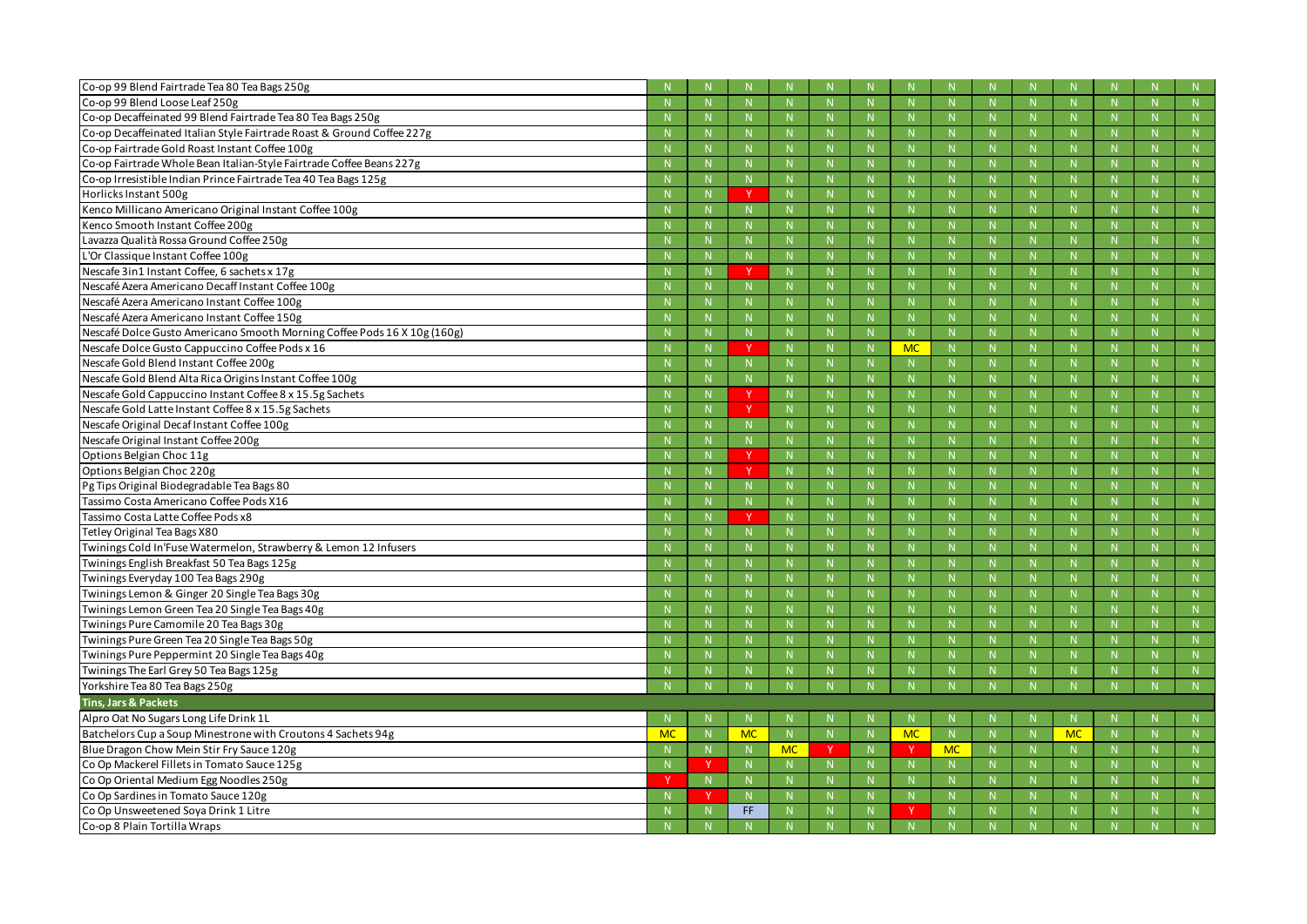| Co-op Carrot & Coriander Soup 600g                                                                                     |           |              |              |           |             |              |           |             |              |              |              |              |        |
|------------------------------------------------------------------------------------------------------------------------|-----------|--------------|--------------|-----------|-------------|--------------|-----------|-------------|--------------|--------------|--------------|--------------|--------|
| Co-op Indian Style 8 Plain Poppadoms 64g                                                                               |           | $\mathsf{N}$ | N            | <b>MC</b> | $\mathbb N$ |              |           | <b>MC</b>   | N            | N            |              |              | N      |
| Co-op Sardines in Sunflower Oil 120g                                                                                   |           | - V          | N.           |           | $\mathbb N$ |              |           | N           |              | N            |              |              | N      |
| Co-op Tuna Chunks in Spring Water 145g                                                                                 |           |              | N.           |           | $\mathbf N$ |              |           | $\mathbf N$ |              | -N           |              |              | N      |
| Co-op Wild Pacific Pink Salmon 213g                                                                                    |           |              | N            |           | $\mathbb N$ |              |           | $\mathbb N$ |              | $\mathbf N$  |              |              | N      |
| Co-op Wild Pacific Red Salmon 213g                                                                                     |           | - V          | N.           |           | $\mathbb N$ |              |           | $\mathbb N$ |              | N            |              |              | N      |
| Dolmio Bolognese Pasta Sauce 500g                                                                                      |           |              | N            |           | $\mathbf N$ | $\mathsf{N}$ |           | $\mathbf N$ | $\mathsf{N}$ | N            | N            |              | N      |
| Dolmio Lasagne Creamy White Sauce 470g                                                                                 |           |              | Y            |           | $\mathbb N$ |              |           | $\mathbb N$ |              |              | $\mathsf{N}$ |              | N      |
| Glenryck Pilchards in Tomato Sauce 155g                                                                                |           | - V          | N.           |           | $\mathbb N$ |              |           | $\mathbb N$ |              | $\mathbb N$  |              |              | N      |
| Heinz Baked Beanz 200g                                                                                                 |           |              | N.           |           | $\mathbf N$ | N.           |           | $\mathbf N$ | N            | -N           | N            |              | N      |
| Heinz Baked Beanz 415g                                                                                                 |           | $\mathbb N$  | N            |           | $\mathbb N$ |              |           | $\mathbb N$ |              | $\mathsf{N}$ |              |              | N      |
| Heinz Cream of Chicken Soup 400g                                                                                       |           | N            | $\mathbf v$  |           | $\mathbb N$ |              |           | $\mathbb N$ |              | N            |              |              | N      |
| Heinz Cream of Tomato Soup 4 x 400g                                                                                    |           |              | N            |           | $\mathbb N$ | N            |           | $\mathbb N$ |              | $\mathbf N$  |              |              | N      |
| Heinz No Added Sugar Baked Beanz 415g                                                                                  |           | $\mathbb N$  | N            |           | $\mathbb N$ |              |           | $\mathbb N$ |              | $\mathsf{N}$ |              |              | N      |
| Heinz Oxtail Soup 400g                                                                                                 |           | N            | N.           |           | $\mathbb N$ |              |           | $\mathbb N$ |              | N            |              |              | N      |
| Heinz Peppa Pig Pasta Shapes in Tomato Sauce 205g                                                                      | <b>MC</b> | $\mathbb N$  | N.           |           |             | N.           |           |             | N.           | -N           | N.           |              | N      |
| Heinz Spaghetti 400g                                                                                                   |           | $\mathbb N$  | N            |           | $\mathbb N$ |              |           | $\mathbb N$ |              | $\mathsf{N}$ |              |              | N      |
| Idahoan Perfect Mash Buttery 109g                                                                                      |           | N            | <b>V</b>     |           | N           |              |           | N           |              | N            |              |              | N      |
| Łowicz Kefir 400g                                                                                                      |           |              | $\mathbf v$  |           | $\mathbb N$ | N            |           | $\mathbb N$ |              | $\mathbf N$  |              |              | N      |
| Mlekovita Mazdamer Cheese Slices 150g                                                                                  |           | $\mathbb N$  | <sup>Y</sup> |           | $\mathbb N$ |              |           | $\mathbb N$ |              | $\mathsf{N}$ |              |              | N      |
| Mlekovita Natural Polski Kefir 1kg                                                                                     |           | N            | Y.           |           | $\mathbb N$ | N.           |           | $\mathbb N$ |              | N            |              |              | N      |
| Napolina Italian Grated Cheese 50g                                                                                     |           |              |              |           |             | N.           |           | $\mathbf N$ | N.           | -N           | N.           |              | N      |
| Nesquik Chocolate Flavoured Milkshake Powder 300g Tub                                                                  |           | $\mathbb N$  | N            |           | $\mathbb N$ |              | V         | $\mathbb N$ |              | $\mathsf{N}$ | N            |              | N      |
| Old El Paso Cheesy Baked Enchilada Kit 663g                                                                            |           | N            | N.           |           | N           |              |           | N           |              | N            |              |              | N      |
| Old El Paso Original Tortilla Nachips 185g                                                                             |           | $\mathbb N$  | <b>MC</b>    |           | <b>MC</b>   | N.           |           | $\mathbb N$ | N.           | <b>MC</b>    | <b>MC</b>    |              | N      |
|                                                                                                                        |           |              |              |           |             |              | <b>MC</b> |             |              |              |              |              |        |
| Old El Paso Smoky BBQ Fajita Kit 500g                                                                                  |           | $\mathbb N$  | N            |           | $\mathbb N$ |              |           | N           | N            | N            | N            |              | N      |
| Patak's Tikka Masala Cooking Sauce 450g                                                                                |           | N            | <b>V</b>     | <b>MC</b> | N           |              |           | <b>MC</b>   | N.           | N            |              |              | N      |
| Patak's Tikka Masala Curry Meal Kit 313g                                                                               |           | N            | v            | MC        | N           | N            |           | <b>MC</b>   | N.           | N            | <b>v</b>     |              | N      |
| Sharwood's Prawn Crackers 60g                                                                                          |           | <b>MC</b>    | N.           |           | N           |              | <b>MC</b> | N           | <b>MC</b>    | N            | $\mathbb N$  |              | N      |
| Zott Jogobella Strawberry 400g                                                                                         |           | $\mathbf N$  | $\mathbf v$  |           | N           |              |           | -N          |              | N            |              |              | N      |
| <b>Toiletries</b>                                                                                                      |           |              |              |           |             |              |           |             |              |              |              |              |        |
| Andrex Classic Clean Toilet Roll, 4 Rolls 190sc                                                                        |           | $\mathbb N$  |              |           |             |              |           |             |              |              |              |              | N      |
| Andrex <sup>®</sup> Pure Care Washlets Moist Toilet Tissue Single Pack (36 Sheets)                                     |           | -N           |              |           | -N          |              |           | -N          |              | $\mathsf{N}$ |              |              | N      |
| Co Op Soft Cream Bathroom Tissue 4 Rolls 2-Ply                                                                         |           | N            | N            |           | N           | N            |           | $\mathbb N$ | N            | N            | N            |              | N      |
| Co Op Soft White Bathroom Tissue 4 Rolls 2-Ply                                                                         |           | N            | N            |           | N           | N            |           | N           | N            | N            | N            | N.           | N      |
| Co-op 8 Ultra Soft Pocket Tissues 9 Sheets                                                                             |           | $\mathbb N$  | N.           |           | $\mathbb N$ |              |           | N           | N            | N            | $\mathbb N$  |              | N      |
| Co-op Quilted Bathroom Tissue 4 Rolls                                                                                  |           | $\mathsf{N}$ | N            |           | $\mathbb N$ | N.           |           | N           | N.           | N            | N            |              | N      |
| Co-op Ultra Soft Tissues 72 Sheets                                                                                     |           | $\mathbb{N}$ | N.           |           | N           | N.           |           | N           | N.           | N            | N.           |              | N      |
| Co-op White Kitchen Towels 1 Roll                                                                                      |           | $\mathbb N$  | N.           |           | $\mathbb N$ | N            |           | $\mathbb N$ | N            | N            | N            |              | N      |
| Co-op White Kitchen Towels 2 Rolls                                                                                     |           | N            | N            |           | N           | N            |           | N           | N            | N            | N            |              | N      |
| Kleenex Extra Large Compact Twin 44sc X 2                                                                              |           | N            | N            |           | N           | N            |           | N           | N            | N            | N            |              | N      |
| Kleenex <sup>®</sup> Balsam Tissues Single Box                                                                         |           | $\mathbb N$  | N.           |           | $\mathbb N$ | N            |           | N           | N            | $\mathbb{N}$ | $\mathbb N$  |              | N      |
| Plenty White Kitchen Roll 100 Sheets                                                                                   |           | $\mathbb N$  | N.           |           | N           | N.           |           | N           | N.           | $\mathsf{N}$ | N            |              | N      |
| Regina Blitz Household Towel                                                                                           |           | N            | N            |           | N           | N            |           | N           | N.           | N            | N.           |              | N      |
| Regina Blitz Household Towel                                                                                           |           | $\mathbb N$  | N            |           | $\mathbb N$ |              |           | $\mathbb N$ |              | N            | N            |              | N      |
| Always Dailies Extra Protect Panty Liners Long Plus X24                                                                |           | N            | N            |           | N           | N.           |           | N           | N            | N            | N            |              | N      |
| Always Ultra Sanitary Towels Day & Night (Size 3) Wings 10 Pads                                                        |           | N            | N            |           | N           | N            |           | N           | N            | N            | N            | <sup>N</sup> | N      |
| Always Ultra Sanitary Towels Long (Size 2) Wings 12 Pads<br>Always Ultra Sanitary Towels Normal (Size 1) Wings 14 Pads |           | -N           |              |           |             |              |           | $\mathbb N$ |              | $\mathsf{N}$ |              |              | N<br>N |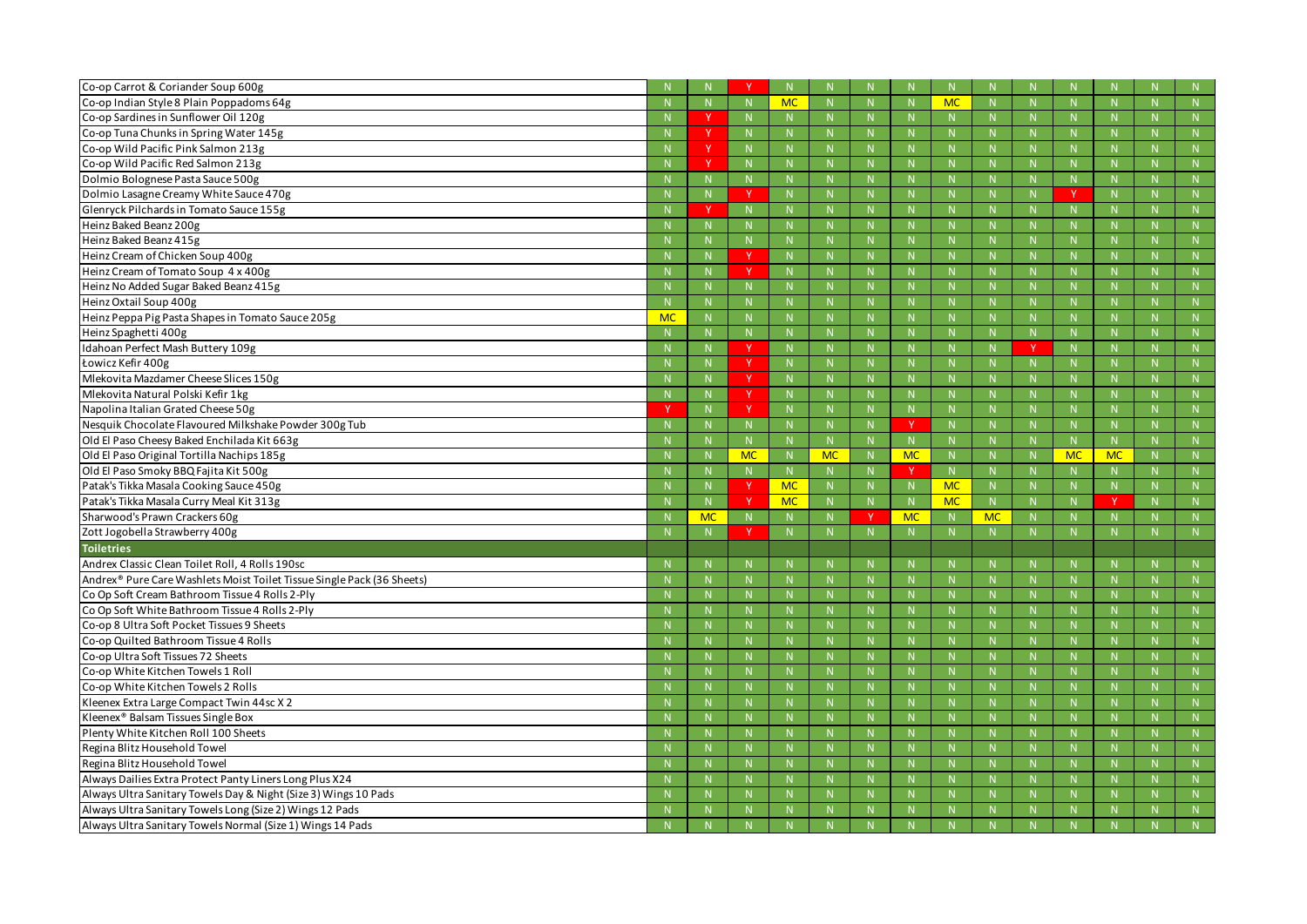| Always Ultra Sanitary Towels Secure Night (Size 4) Wings 9 Pads                                    |              |             |              |              |              |              |              |    |              |
|----------------------------------------------------------------------------------------------------|--------------|-------------|--------------|--------------|--------------|--------------|--------------|----|--------------|
| Batiste Dry Shampoo Blush Flirty Floral 200ml                                                      |              | $\mathbb N$ |              | N.           |              |              | $\mathbb N$  |    | N            |
| Bodyform Ultra Normal Wing Sanitary Towels 14 Pack                                                 | -N           | N.          | $\mathbb N$  | N.           | $\mathbb N$  |              | $\mathbb{N}$ |    | N            |
| Carex Antibacterial Hand Sanitiser Gel Aloe Vera 50ml                                              |              | N.          |              | N            |              |              | $\mathbf N$  |    | N            |
| Co Op Fairtrade 100 Round Cotton Pads                                                              |              | N.          |              | N.           |              |              |              |    | N            |
| Co Op For Men Sensitive Shave Gel 200ml                                                            | -N           | $\mathbb N$ | $\mathbb N$  | N.           | -N           |              | -N           |    | N            |
| Colgate Cavity Protection Toothpaste 75ml                                                          |              | N.          |              | N            |              |              | -N           |    | N            |
| Colgate Max White Medium Toothbrush                                                                |              | N.          |              | N.           |              |              |              |    | N            |
| Co-op Dental Care Total Clean Medium Texture Toothbrush                                            | -N           | N.          | $\mathbb N$  | N.           | -N           |              | $\mathbb N$  |    | N            |
| Co-op Hair Care Pink Flowers Dry Shampoo 200ml                                                     |              | N.          |              | N            |              |              | $\mathbf N$  |    | N            |
| Co-op Hand Care Original Anti-Bacterial Handwash 500ml                                             |              | N.          |              | N.           |              |              |              |    | N            |
| Co-op Vivacity Extra 10 Individually Wrapped                                                       | -N           | $\mathbb N$ | $\mathbb N$  | N.           | -N           |              | -N           |    | N            |
| Dove Original Anti-Perspirant Roll-On 50 Ml                                                        |              | N.          |              | N            |              |              |              |    | N            |
| Head & Shoulders Classic Clean 2in1 Clarifying Anti Dandruff Shampoo For Itchy And Dry Scalp 450ml |              | N.          |              | N.           |              |              |              |    | N            |
| Listerine Total Care 10 In 1 Mouthwash 600ml                                                       |              | N.          | $\mathbb N$  | N.           | -N           |              | $\mathbb N$  |    | N            |
| L'Oreal Paris Conditioner By Elvive Colour Protect For Coloured Or Highlighted Hair 300ml          |              | N.          |              | N            |              |              |              |    | N            |
| L'Oreal Paris Shampoo By Elvive Colour Protect For Coloured Or Highlighted Hair 300ml              |              | N.          |              | N.           |              |              |              |    | N            |
| Lynx Africa Aerosol Bodyspray 150 Ml                                                               | -N           | $\mathbb N$ | $\mathbb N$  | <sup>N</sup> | -N           |              | -N           |    | N            |
| Nivea Sensitive Shaving Gel 200ml                                                                  |              | N.          |              | N            |              |              |              |    | N            |
| Nivea Soft Moisturiser For Body, Face & Hands 75ml                                                 |              | $\mathbb N$ |              | <sup>N</sup> |              |              | $\mathsf N$  |    | N            |
| Nivea Sun Protect & Moisture Sunscreen Spray Spf 30 200ml                                          | -N           | N.          | $\mathsf N$  | N.           | -N           |              | -N           |    | N            |
| Oral-B Satin Tape Dental Floss Mint 25m                                                            |              | N.          |              | N.           |              |              |              |    | N            |
| Pantene Pro-V Repair & Protect Hair Conditioner, For Damaged Hair, 360ml                           |              | N.          |              | N.           |              |              |              |    | N            |
| Pantene Pro-V Repair & Protect Shampoo, For Damaged Hair, 360ml                                    | -N           | $\mathbb N$ | $\mathbb N$  | <sup>N</sup> | -N           |              | N            |    | N            |
| Radox Feel Awake 2-In-1 Shower Gel & Shampoo 250 Ml                                                |              | N.          |              | N            |              | $\mathsf{N}$ | $\mathbf N$  |    | N            |
| Radox Muscle Soak Bath Soak 500 Ml                                                                 |              | N.          |              | N.           |              |              | $\mathsf N$  |    | N            |
| Sanex Biomeprotect Moisturising Shower Gel 450ml                                                   |              | N.          |              | <sup>N</sup> | -N           |              | -N           |    | N            |
| Sensodyne Repair & Protect Deep Repair Sensitive Toothpaste 75ml                                   |              | N.          |              | N            |              |              |              |    | N            |
| Simple Cleansing Wipes Biodegradable 20 Pc                                                         |              | $\mathbb N$ |              | N.           |              |              | $\mathsf N$  |    | N            |
| Steradent Active Plus 30 Tablets                                                                   | -N           | $\mathbb N$ | $\mathbb N$  | <sup>N</sup> | $\mathbb N$  |              | $\mathbb N$  |    | N            |
| Sure Bright Bouquet Anti-Perspirant Aerosol 250 Ml                                                 |              | N.          |              |              |              |              |              |    | N            |
| Sure Ice Fresh Anti-perspirant Aerosol 250 ml                                                      |              | N.          |              |              |              |              | $\mathbb N$  |    | N            |
| Tampax Compak Regular Tampons With Applicator X 18                                                 | N            | N           | N            |              | $\mathsf{N}$ |              | N            |    | N            |
| Tampax Compak Super Tampons With Applicator X 18                                                   |              | N.          |              | N            |              |              | $\mathbb N$  |    | N            |
| Tsl 5 Face Coverings                                                                               |              | N           | N            | N            | $\mathbb N$  | N.           | N            |    | N            |
| Vaseline Original Lip Balm Tin 20 G                                                                | $\mathsf{N}$ | N           | $\mathsf{N}$ | N            | N            | N,           | N            | N  | $\mathbb{N}$ |
| Vo5 Mega Hold Styling Gel 200 Ml                                                                   | N            | N           | N            | N            | N            | N            | N            | N  | N            |
| Vegetables                                                                                         |              |             |              |              |              |              |              |    |              |
| Co Op 2 Avocados                                                                                   |              |             |              |              |              |              |              |    | N            |
| Co Op Asparagus Tips                                                                               |              | N           | N            | N            | N            | N            | N            | N  | N            |
| Co Op Courgettes 400g                                                                              | N            | N           | N            | N            | N            | N            | N            | N  | N            |
| Co Op Fine Beans                                                                                   |              | N           | N            | N            | $\mathbb N$  | N            | N            | N  | N            |
| Co Op Ginger                                                                                       | $\mathsf{N}$ | N           | $\mathsf{N}$ | N            | N            | N.           | N            | N  | N            |
| Co Op Red Peppers                                                                                  | N            | N           | N            | N            | N            | N            | N            | N  | N            |
| Co Op Vine Ripened Tomatoes 400g                                                                   | $\mathsf{N}$ | N           | $\mathbb N$  | N            | N            | N.           | N            | N. | N            |
| Co-op 2 Garlic & Cheese Stuffed Mushrooms 200g                                                     |              | <b>Y</b>    | N            | N            | N            | N.           | N            | N  | N            |
| Co-op 3 Sweet Peppers                                                                              | N            | N           | N            | N            | N            | N            | N            | N  | N            |
| Co-op 6 Salad Tomatoes                                                                             |              | N.          |              | N            |              |              | $\mathbb N$  |    | N            |
| Co-op Baby Leaf Salad 115g                                                                         |              | N.          |              |              |              |              | $\mathbb N$  |    | N            |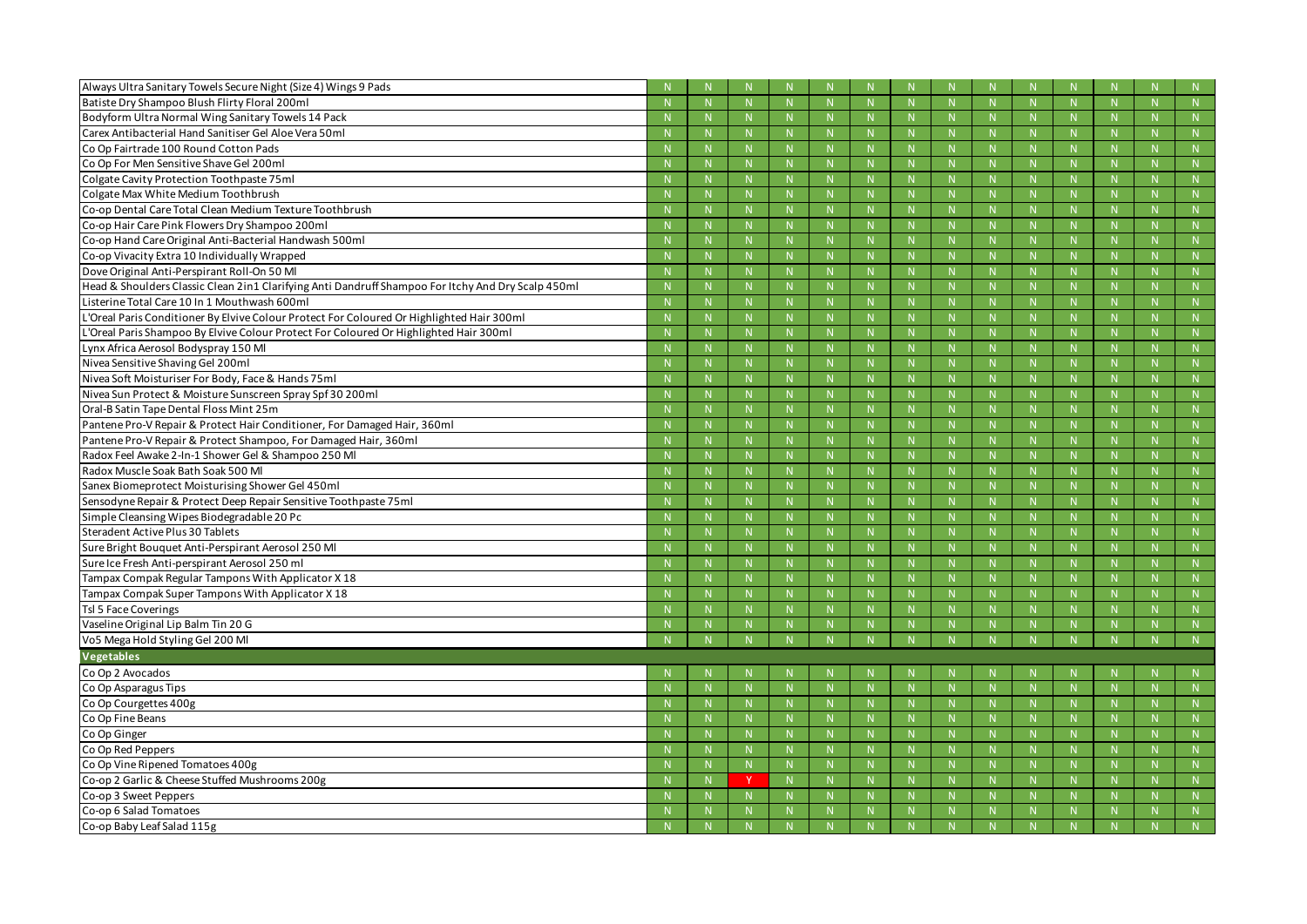| Co-op Baby Spinach 125g                                            |   |                |             |          |                |              |              |                |              |              |              |              |    |        |
|--------------------------------------------------------------------|---|----------------|-------------|----------|----------------|--------------|--------------|----------------|--------------|--------------|--------------|--------------|----|--------|
| Co-op Basil 25g                                                    |   | N              | N           |          | N              | N            |              | N              | N            |              | N            | $\mathbb N$  |    | N      |
| Co-op British 4 Baking Potatoes                                    |   | -N             | -N          |          | -N             |              |              | -N             |              |              | -N           |              |    | N      |
| Co-op British Baby Button Mushrooms 150g                           |   | $\mathbb N$    | <b>N</b>    |          | -N             | N            |              | -N             | <b>N</b>     |              | -N           | N            |    | N      |
| Co-op British Brussels Sprouts 450g                                |   | N              | N           |          | N              | N            |              | N              | $\mathsf{N}$ |              | N            | $\mathsf{N}$ |    | N      |
| Co-op British Carrots 1kg                                          |   | -N             |             |          | -N             |              |              | -N             |              |              | -N           |              |    | N      |
| Co-op British Cauliflower                                          |   | -N             | N           |          | -N             | N            |              | -N             | N            |              | -N           |              |    | N      |
| Co-op British Chestnut Mushrooms 200g                              |   | N              | N           |          | N              | N            |              | N              | N            |              | N            | N            |    | N      |
| Co-op British Cooked Beetroot 250g                                 |   | -N             |             |          | -N             |              |              | -N             |              |              | -N           |              |    | N      |
| Co-op British Parsnips 500g                                        |   | N              | N           |          | -N             | N            |              | -N             | N            |              | -N           | N            |    | N      |
| Co-op British Sliced Curly Kale                                    |   | N              | N           |          | N              | N            |              | N              | N            |              | N            | N            |    | N      |
| Co-op British Swede 500g                                           |   | -N             |             |          | -N             |              |              | -N             |              |              | -N           |              |    | N      |
| Co-op British Sweetheart Cabbage                                   |   | -N             | N           |          | -N             | N            |              |                | N            |              |              | N            |    | N      |
| Co-op British Tenderstem Broccoli 180g                             |   | N              | N           |          | N              | N            |              | N              | N            |              | N            | N            |    | N      |
| Co-op British White Potatoes 1.5kg                                 |   | -N             |             |          | -N             |              |              | -N             |              |              | -N           |              |    | N      |
| Co-op Butternut Squash                                             |   | N              | N           |          | -N             | N            |              | -N             | N            |              | -N           | N            |    | N      |
| Co-op Carrot Batons 300g                                           |   | N              | N           |          | N              | $\mathsf{N}$ |              | N              | $\mathsf{N}$ |              | N            | $\mathsf{N}$ |    | N      |
| Co-op Carrot, Broccoli & Cauliflower Mix 250g                      |   | -N             | N           |          | -N             | N            |              | -N             | N            |              | -N           |              |    | N      |
| Co-op Carrot, Broccoli And Baby Corn 220g                          |   | $\mathsf{N}$   | N           |          | -N             | N            |              | -N             | N            |              | -N           | N            |    | N      |
| Co-op Cauliflower Cheese 300g                                      |   | N              | <b>V</b>    |          | N              | N            |              | N              | N            |              | N            | <b>V</b>     |    | N      |
| Co-op Chow Mein Stir Fry Sauce 150g                                |   | -N             |             |          | -N             |              |              | -N             |              |              | -N           |              |    | N      |
| Co-op Closed Cup Mushroom 300g                                     |   | N              | N           |          | -N             | N.           |              | -N             | N            |              | -N           | N            |    | N      |
| Co-op Coriander 25g                                                |   | N              | N           |          | N              | N            |              | N              | N            |              | N            | $\mathsf{N}$ |    | N      |
| Co-op Crispy Potato Slices 300g                                    |   | N              | v           |          | -N             |              |              | -N             |              |              | -N           |              |    | N      |
| Co-op Cucumber                                                     |   |                |             |          | -N             | N            |              | -N             | N            |              | -N           | N            |    | N      |
|                                                                    |   | N              | N           |          |                |              |              |                |              |              |              |              |    |        |
| Co-op Dressing Caesar 150ml                                        |   | N              | <b>V</b>    |          | N              | N            |              | N              | N            |              | N            | $\checkmark$ |    | N      |
| Co-op Egg Noodles 250g                                             |   | -N             |             |          | -N             |              |              | -N             |              |              | -N           |              |    | N      |
| Co-op Eggs & Mustard Mayo 115g                                     |   | $\mathsf{N}$   | N           |          | -N             | N            |              | -N             | N            |              | N            | $\mathbf v$  |    | N      |
| Co-op Exotic Fruit Salad 300g                                      |   | N              | N           |          | N              | N            |              | N              | $\mathsf{N}$ |              | N            |              |    | N      |
| Co-op Fairtrade Baby Plum Tomatoes                                 |   | -N             |             |          | -N             |              |              | -N             |              |              | -N           |              |    | N      |
| Co-op Flat Leaf Parsley 25g                                        |   |                |             |          |                |              |              |                |              |              |              |              |    | N      |
| Co-op Garden Salad 160g                                            |   | N              |             |          | N              |              |              | N              |              |              | N            |              |    | N      |
| Co-op Garlic                                                       |   | N              | $\mathbb N$ |          | N              | N            |              | N              | N            |              | N            | N            |    | N      |
| Co-op Green Vegetable Medley 260g                                  |   | N              | Y           |          | N              | N            |              | N              | N            |              |              | N            |    | N      |
| Co-op Iceberg Lettuce                                              |   | N              | N           |          | N              | N            |              | N              | N            |              | $\mathbb{N}$ | N            | N. | N      |
| Co-op Irresistible Celandine Baby Potatoes 750g                    |   | N              | N           |          | N              | N            |              | N              | N            |              | N            | N            |    | N      |
| Co-op Irresistible Piccolo Tomatoes 225g                           | N | N              | N           |          | N              | ${\sf N}$    |              | N              | N            |              | N            | N            |    | N      |
| Co-op Little Gem Lettuce                                           |   | N              | ${\sf N}$   |          | N              | ${\sf N}$    |              | N              | ${\sf N}$    |              | N            | N            |    | N      |
| Co-op Mango Chunks 250g                                            |   | $\overline{N}$ | N           |          | $\overline{N}$ | N            | <sup>N</sup> | $\overline{N}$ | N            | <sup>N</sup> | N            | N            |    | N      |
| Co-op Melon & Grapes 300g                                          |   | N              | N           |          | N              | N            |              | N              | N            |              | N            | N            |    | N      |
| Co-op Mixed Chillies 50g                                           |   | N              | ${\sf N}$   |          | N              | ${\sf N}$    |              | N              | N            |              | N            | N            |    | N      |
| Co-op Mixed Leaf Salad 100g                                        |   | $\overline{N}$ | N           |          | N              | N            |              | N              | N            |              | N            | N            |    | N      |
| Co-op Mixed Vegetable Stir Fry 320g                                | N | N              | N           |          | N              | N            |              | N              | N            |              | N            | ${\sf N}$    | N. | N      |
| Co-op Peri Peri Chicken Pasta Bowl 280g                            |   | N              | N           |          | N              | ${\sf N}$    |              | N              | N            |              | N            | Y            | N  | N      |
| Co-op Pineapple Chunks 300g                                        |   | $\overline{N}$ | N           | <b>N</b> | $\overline{N}$ | N            | $\mathbb N$  | $\overline{N}$ | N            | <b>N</b>     | N            | N            |    | N      |
| Co-op Plum & Hoisin Stir Fry Sauce 150g                            |   | N              | N           |          | N              | N            |              | N              | N            |              | N            | N            |    | N      |
| Co-op Rice Noodles 250g                                            |   | N              | ${\sf N}$   |          | N              | N            |              | N              | N            |              | N            | N            |    | N      |
| Co-op Sugar Snap Peas 150g<br>Co-op Vegetables Sweet Potatoes 550g |   | N              | N           |          | N              | N            |              | N              | N            |              | N            |              |    | N<br>N |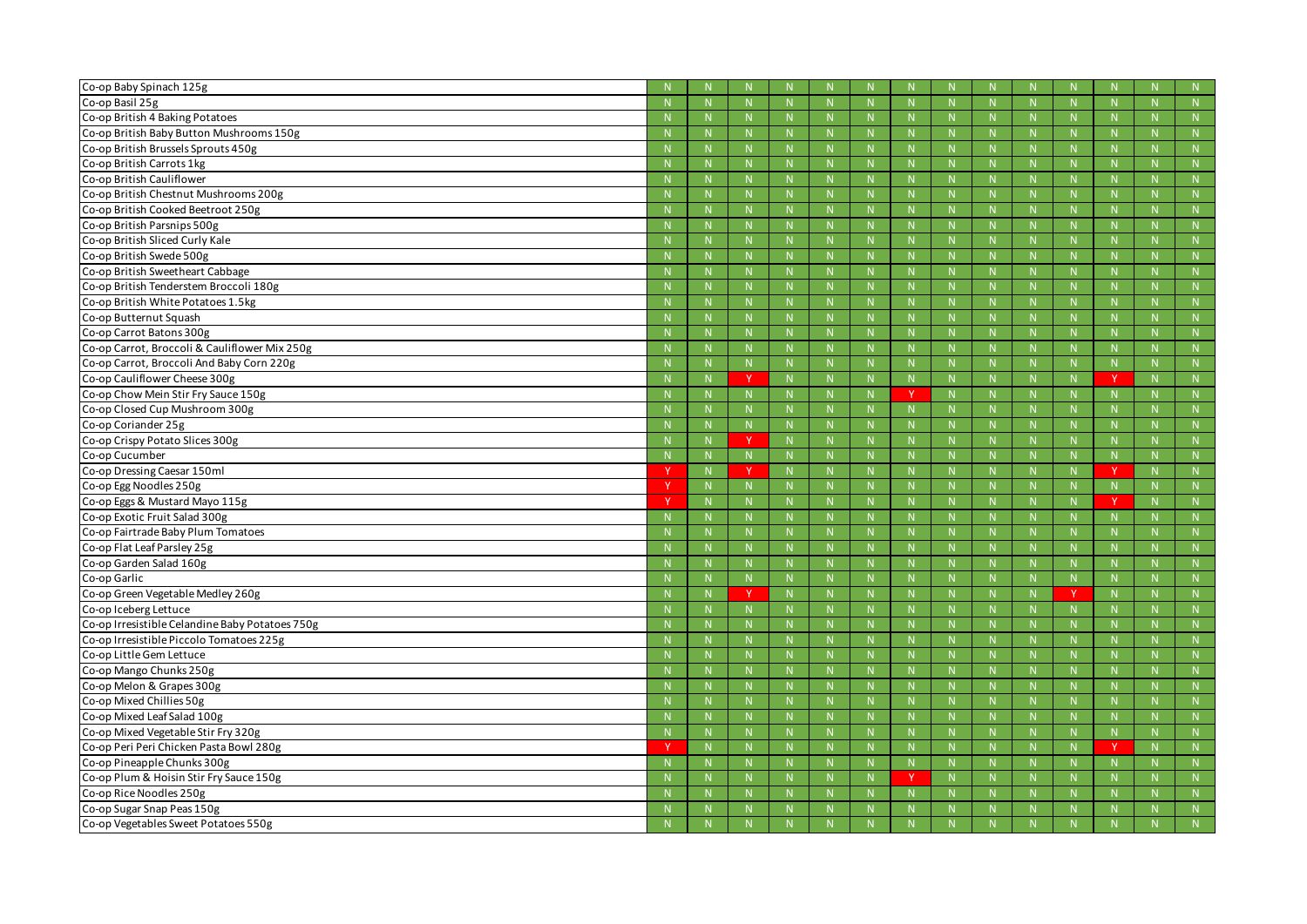| Wine & Champagne                                  |              |              |             |              |              |             |                  |              |              |              |       |
|---------------------------------------------------|--------------|--------------|-------------|--------------|--------------|-------------|------------------|--------------|--------------|--------------|-------|
| Andrew Peace Chardonnay 75cl                      |              |              |             |              |              |             |                  |              |              |              | N.    |
| Andrew Peace Shiraz 187ml                         | N            | $\mathbb N$  | N           | N            | $\mathbb N$  |             | -V               | N            |              |              | N     |
| Andrew Peace Shiraz 75cl                          |              | N.           |             | N            |              |             |                  | $\mathbf N$  |              |              | N     |
| Artusi Pinot Grigio 75cl                          |              | N.           |             | N.           |              |             | -Y               | $\mathbb N$  |              |              | N     |
| Barefoot Merlot 750ml                             | $\mathbf N$  | N            | N           | N.           | $\mathbb N$  | N.          | $\blacktriangle$ | N            |              |              | N     |
| Barefoot Pinot Grigio 750ml                       |              | N            |             | N            |              | N.          |                  | N            |              |              | N     |
| Barefoot White Zinfandel 750ml                    |              | $\mathbb N$  |             | N.           |              |             | <b>V</b>         | N            |              |              | N     |
| Berton The Black Shiraz 750ml                     | -N           | $\mathbb N$  | N           | <sup>N</sup> | $\mathbb N$  |             |                  | $\mathbb N$  |              |              | N     |
| Blossom Hill Crisp & Fruity White Wine 187ml      |              | N.           |             | N            |              |             |                  | $\mathbf N$  |              |              | N     |
| Blossom Hill Crisp & Fruity White Wine 750ml      |              | N            |             | N            |              |             | N                | N            |              |              | N     |
| Blossom Hill Soft & Fruity Red Wine 750ml         | -N           | $\mathbb N$  | N           | N.           | $\mathbb N$  |             | -V               | N            |              |              | N     |
| Blossom Hill White Zinfandel 750ml                |              | N            | N           | N            |              | N           |                  | N            | $\mathbf N$  |              | N     |
| Brisarosa Rosé 2.25L                              |              | N            |             | N.           |              |             |                  | $\mathbb{N}$ |              |              | N     |
| Campo Viejo Rioja Tempranillo 750ml               | -N           | $\mathbb N$  | -N          | <sup>N</sup> | -N           |             |                  | $\mathbb N$  |              |              | N     |
| Co Op Fairtrade Carmenère 75cl                    |              | N.           |             | N.           |              |             |                  | $\mathbf N$  |              |              | N     |
| Co Op Fairtrade Shiraz 75cl                       |              | N            |             | N            |              |             | N                | $\mathbb N$  |              |              | N     |
| Co Op Irresistible Fairtrade Sauvignon Blanc 75cl | $\mathbf N$  | $\mathbb N$  | N           | N.           | $\mathbb N$  |             | -V               | N            |              |              | N     |
| Co Op Irresistible Special Cuvée Prosecco 75cl    |              | N            | N           | N            |              | N           |                  | N            | $\mathsf{N}$ |              | N     |
| Co-op Cava Brut 75cl                              |              | N.           |             | N.           |              |             |                  | $\mathbb{N}$ |              |              | N     |
| Co-op Chianti 75cl                                |              | $\mathbb N$  | -N          | <sup>N</sup> | -N           |             |                  | $\mathbb N$  |              |              | N     |
| Co-op Chilean Cabernet Sauvignon 75cl             |              | N.           |             | N.           |              |             |                  | $\mathbf N$  |              |              | N     |
| Co-op Chilean Sauvignon Blanc 75cl                |              | N            |             | N            |              |             | N                | $\mathbb N$  |              |              | N     |
| Co-op Fairtrade Bonarda-Malbec 75cl               | $\mathbf N$  | N            | N           | N.           | $\mathbb N$  | N.          | -V               | N            |              |              | N     |
| Co-op Fairtrade Cabernet Sauvignon 75cl           |              | N            | N           | N            | $\mathbb N$  | N.          |                  | N            | $\mathsf{N}$ |              | N     |
| Co-op Fairtrade Chardonnay 75cl                   |              | N.           |             |              |              |             |                  | N            |              |              | N     |
| Co-op Fairtrade Chenin Blanc 75cl                 | -N           | $\mathsf{N}$ | $\mathbb N$ | N.           | -N           |             | -V               | N            |              |              | N     |
| Co-op Fairtrade Colombard 75cl                    |              | N.           |             | N            |              | N.          |                  | $\mathbf N$  |              |              | N     |
| Co-op Fairtrade Merlot 75cl                       |              | N            |             | N            | $\mathsf{N}$ |             | N                | N            |              |              | N     |
| Co-op Fairtrade Pinot Grigio 75cl                 | N            | $\mathbf{v}$ | N           | N.           | $\mathbb N$  |             | -V               | N            |              |              | N     |
| Co-op Fairtrade South African Rosé 75cl           |              | N.           |             |              |              |             |                  | $\mathbf N$  |              |              | N     |
| Co-op Fairtrade South African White Wine 75cl     |              |              |             |              |              |             |                  | $\mathsf{N}$ |              |              | N     |
| Co-op Irresistible Fairtrade Organic Malbec 75cl  | $\mathbb N$  | N            | $\mathbb N$ | N            | $\mathbb N$  |             |                  | N            |              |              | N     |
| Co-op Irresistible Malbec 75cl                    | $\mathsf{N}$ | N            | $\mathbb N$ | N            | $\mathbb N$  | N           |                  | N            | N            |              | N     |
| Co-op Les Pionniers Champagne Brut 75cl           | $\mathsf{N}$ | N            | N           | N            | $\mathbb N$  | N           | Υ                | N            | N            | <sup>N</sup> | N     |
| Co-op Lime Tree Chardonnay 75cl                   | $\mathbb N$  | $\mathsf{Y}$ | N           | N            | N            | N.          | Y.               | N            | N.           | $\mathbf N$  | N     |
| Co-op Lime Tree Merlot 75cl                       | N            | $\vee$       | N           | N            | N            | N.          |                  | N            | N            |              | N     |
| Co-op Lime Tree Shiraz 75cl                       | $\mathsf{N}$ | <b>Y</b>     | N           | N            | N            | N.          | Y                | N            | N.           | <sup>N</sup> | N     |
| Co-op Pinot Grigio 75cl                           | N            | N            | N           | N            | N            | N           | <b>V</b>         | N            | N            | $\mathbf N$  | N     |
| Co-op Soave 75cl                                  | $\mathbb N$  | N            | N           | N            | N            | N           |                  | N            | N            |              | N     |
| Co-op Vermouth Extra Dry 1L                       | $\mathsf{N}$ | N            | N           | N            | N            | N           | Υ                | ${\sf N}$    | N            |              | N     |
| Corte Molino Prosecco DOC Extra Dry 0.75L         | $\mathbb N$  | N            | N           | N            | N            | N.          | Y.               | N            | N.           | $\mathbf N$  | N     |
| Echo Falls Summer Berries Fruit Fusion 750ml      | $\mathsf{N}$ | N            | $\mathbb N$ | N            | $\mathbb N$  | N           |                  | N            | N            |              | N     |
| Finca Las Moras Barrel Select Malbec 75cl         | $\mathsf{N}$ | N            | N           | N            | N            | N.          | Y                | ${\sf N}$    | N            | $\mathbb N$  | N     |
| McGuigan Black Label Shiraz 75cl                  | N            | N            | N           | N            | N            | $N_{\odot}$ | <sup>V</sup>     | N            | N            | -N           | N     |
| Muriel Rioja Vendimia Seleccionada 750ml          | $\mathbb N$  | N            | N           | N            | N            | N           |                  | N            | N            |              | N     |
| Oxford Landing Merlot 750ml                       | $\mathsf{N}$ | N            | N           | N            | N            | N           | Υ                | ${\sf N}$    | N            | <sup>N</sup> | N     |
| Shoredrift Fairtrade Sauvignon Blanc 75cl         | N            | N.           | N           | N.           | $\mathbb N$  | N.          | Y.               | N            | N.           | $\mathbb N$  | N     |
| South Cove Sauvignon Blanc 75cl                   | $\mathbb N$  | N            | N           | N            | N            | N           |                  | N            | N            | N            | $N =$ |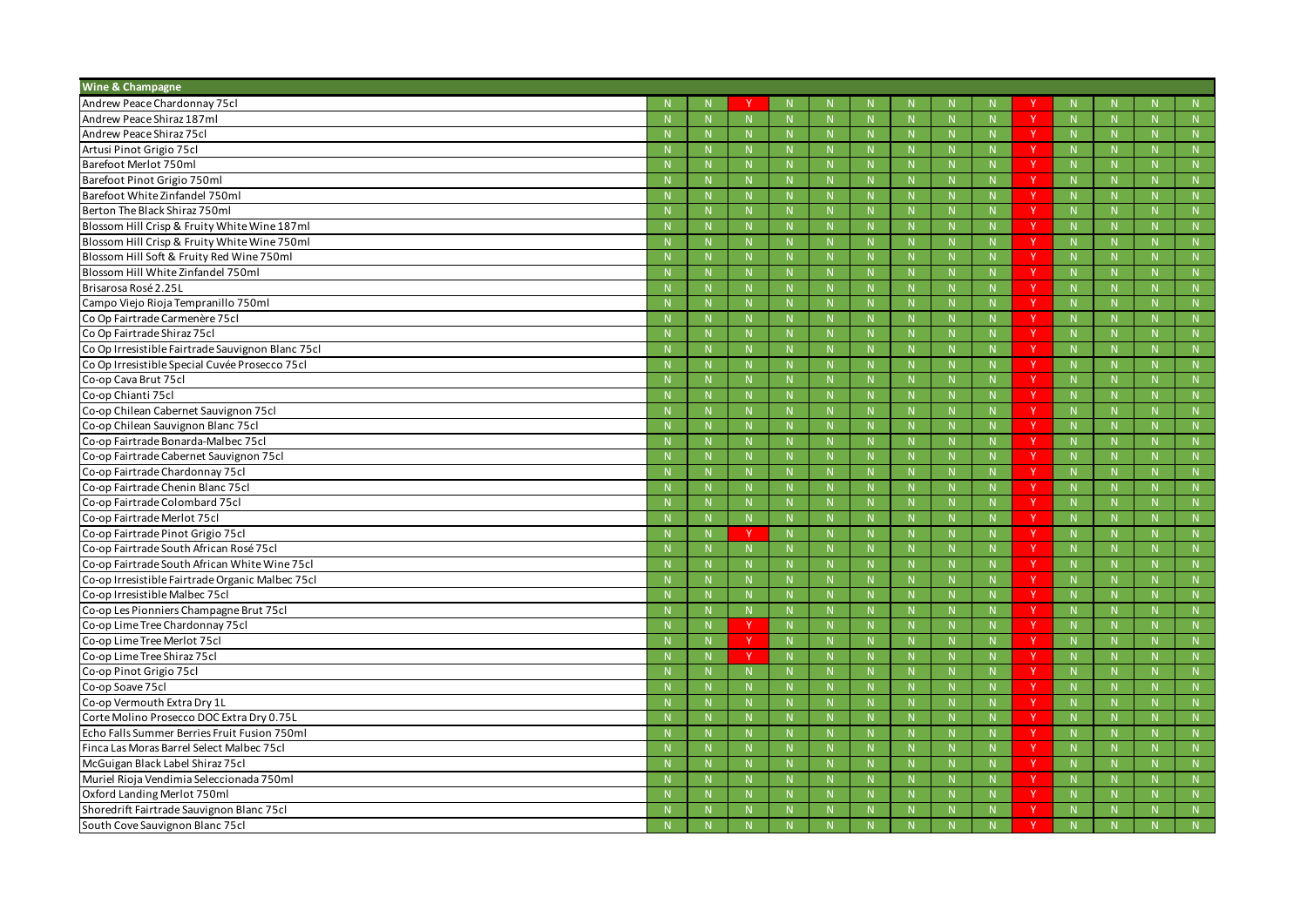| Stormhoek Fairtrade Moscato Rosé 75cl                                                      |           |              |                        |              |                |              |           |              |              |                |              |             |
|--------------------------------------------------------------------------------------------|-----------|--------------|------------------------|--------------|----------------|--------------|-----------|--------------|--------------|----------------|--------------|-------------|
| The Co-operative Fine Ruby Port 75cl                                                       |           | N            |                        |              | N              |              |           | -N           |              | N              | N            | N           |
| The Signal Post Fairtrade Chardonnay 75cl                                                  |           | $\mathbb N$  |                        |              | -N             |              |           |              |              | N              | N            | N           |
| The Signal Post Fairtrade Shiraz 75cl                                                      |           | $\mathbb N$  |                        |              | -N             |              |           |              |              | $\mathbf N$    | $\mathsf{N}$ |             |
| Trapiche Pure Malbec 75cl                                                                  |           | N            |                        |              | N              | N            |           | -N           | N            | $\mathbb N$    | N            | N           |
| Villa Garducci Pinot Grigio 75cl                                                           |           | $\mathbb{N}$ | N                      |              | -N             | N            |           | $\mathbf N$  | N            | $\mathbf N$    | N            | N           |
| Voyage By Hardys Chardonnay Pinot Grigio 75cl                                              |           | $\mathbb N$  | <b>Y</b>               |              | -N             | $\mathsf{N}$ |           | -N           | $\mathsf{N}$ | $\mathbf N$    | $\mathsf{N}$ |             |
| Voyage By Hardys Shiraz Mourvedre 75cl                                                     |           | N            | v                      |              | N              | N            |           | -N           | N            | $\mathbb{N}$   | N            | N           |
| Willow Stone Rose 75cl                                                                     |           |              |                        |              |                |              |           |              |              |                |              |             |
| Yealands Sauvignon Blanc Marlborough 75cl                                                  |           |              |                        |              |                |              |           |              |              |                |              |             |
| <b>Yogurts &amp; Desserts</b>                                                              |           |              |                        |              |                |              |           |              |              |                |              |             |
| Actimel Strawberry 8 x 100g (800g)                                                         |           |              |                        |              |                |              |           |              |              |                |              |             |
| Activia Cherry No Added Sugar Gut Health Yogurt 4 x 115g (460g)                            |           | N            | $\vee$                 | $\mathbf N$  | -N             |              |           | -N           | $\mathsf{N}$ | -N             | $\mathsf{N}$ | N           |
| Activia Intensely Creamy Strawberry Yogurt 4 x 110g (440g)                                 |           | N            | v                      |              | -N             | $\mathbb N$  |           | $\mathbf N$  | $\mathsf{N}$ | -N             | N            | N           |
| Activia Peach No Added Sugar Gut Health Yogurt 4 x 115g (460g)                             |           | $\mathbb N$  | <b>Y</b>               |              | -N             | $\mathsf{N}$ |           | -N           | $\mathsf{N}$ |                | $\mathsf{N}$ |             |
| Activia Strawberry Gut Health Yogurt 4 x 115g (460g)                                       |           | N            | <b>Y</b>               |              | N              | $\mathsf{N}$ |           | -N           | $\mathsf{N}$ | -N             | $\mathbb N$  | N           |
| Aero Milk Chocolate Mousse 4 x 59g                                                         |           | N            | <b>v</b>               |              | -N             | N            |           | N            | N            | $\mathbf N$    | N            | N           |
| Alpro Plain With Coconut Yoghurt Alternative 500g                                          |           | $\mathbb N$  |                        |              | -N             | $\mathbb N$  |           | <b>MC</b>    | N            | -N             | $\mathsf{N}$ |             |
| Alpro Plain Yoghurt Alternative 500g                                                       |           | N            |                        |              | -N             | N            |           | <b>MC</b>    | N            | -N             | N            | N           |
| Arla Protein Strawberry Yogurt 200g                                                        |           | N            | v                      |              | -N             |              |           |              | N            |                | N            | N           |
| Cadbury Flake Chocolate Dessert 85g                                                        | <b>MC</b> | $\mathbb N$  | <b>Y</b>               |              | -N             |              |           | <b>MC</b>    | <b>MC</b>    |                | $\mathsf{N}$ |             |
| Cadbury Layers of Joy Chocolate Trifle 2 x 90g (180g)                                      | <b>MC</b> | N            | <b>Y</b>               |              | -N             |              |           | <b>MC</b>    | <b>MC</b>    | $\mathbf N$    | $\mathsf{N}$ | N           |
| Cadburys Dairy Milk Pots of Joy Chocolate Dessert 4x65g                                    | <b>MC</b> | N            | v                      |              | -N             | $\mathbb N$  |           | <b>MC</b>    | <b>MC</b>    | $\mathbf N$    | N            | N           |
| Co Op 0% Fat Greek Style Natural Yogurt 500g                                               |           | N            | Y                      | N            | -N             | $\mathsf{N}$ |           | <b>MC</b>    | N            | $\Lambda$      | $\mathsf{N}$ |             |
| Co Op Classic Bramley Apple Crumbles 2 x 125g (250g)                                       |           | N            | <b>Y</b>               | -N           | N              | N            |           | <b>MC</b>    | N            | -N             | N            | N           |
| Co Op Classic Favourites Smooth & Creamy Custard with Madagascan Vanilla 500g              |           | N            | v                      |              | $\mathbf N$    | N            |           |              | N            |                | N            | N           |
| Co Op Greek Style Natural Yogurt 500g                                                      |           | N            | <sup>V</sup>           |              | -N             | N            |           | <b>MC</b>    | N            |                | $\mathsf{N}$ |             |
| Co-op Classic 2 Belgian Chocolate Éclairs                                                  |           | N            | <b>Y</b>               | -N           | N              | $\mathbb N$  |           | <b>MC</b>    | N            | -N             | N            | N           |
| Co-op Classic Belgian Chocolate Choux Buns                                                 |           | N            | v                      |              | -N             | $\mathbb N$  |           | <b>MC</b>    | N            | $\mathbf N$    | N            | N           |
| Co-op Classic Chocolate Trifle 500g                                                        |           | $\mathbb N$  |                        |              | -N             |              |           | <b>MC</b>    | $\mathsf{N}$ |                | $\mathsf{N}$ |             |
| Co-op Classic Egg Custard Tarts                                                            |           | -N           |                        |              |                |              | <b>MC</b> | <b>MC</b>    |              |                |              | N           |
| Co-op Classic Strawberry Trifle 600g                                                       |           | N            | $\mathbf v$            |              | $\overline{M}$ | $\mathbf{N}$ |           | MC           | N            | $\overline{M}$ | $\mathbf{N}$ | N           |
| Co-op Irresistible Sticky Toffee Pudding 400g                                              |           | N            | Y                      |              |                |              |           | <b>MC</b>    |              |                |              |             |
| Co-op Irresistible West Country Cream Toffee Yogurt 150g                                   |           | $\mathbb{N}$ | Y.                     | N            | N              | N            |           | $\mathbb N$  | N            | $\mathbb N$    | N            | N           |
| Co-op Irresistible West Country Lemon Curd Yogurt 150g                                     |           | N            | Y                      | N.           | N              | N            |           | $\mathbb N$  | N            |                | N            | N           |
| Co-op Lemon Cheesecakes 2 x 100g (200g)                                                    |           | N            | $\mathsf{I}\mathsf{Y}$ | <sup>N</sup> | N              | N            |           | <b>MC</b>    | N            | $\mathsf{N}$   | N            | N           |
| Co-op New York Cheesecake 180g                                                             |           | N            | Y.                     | N            | $\mathbb{N}$   | N            |           | <b>MC</b>    | N            | $\mathbb{N}$   | N            | N           |
| Co-op New York Cheesecake 475g                                                             |           | N            | Y                      | N.           | N              | N            |           | <b>MC</b>    | N            | $\mathbf N$    | N            | N           |
| Co-op Profiteroles 2 x 80g (160g)                                                          |           | ${\sf N}$    | Y                      | $\mathsf{N}$ | N              | N            | <b>MC</b> | <b>MC</b>    | ${\sf N}$    | $\mathbb{N}$   | N            | N           |
| Co-op Raspberry Trifle 2 x 125g (250g)                                                     |           | N            | Y.                     | N            | N              | N.           |           | <b>MC</b>    | N            | $\mathbb N$    | N            | N           |
| Co-op Strawberry Cheesecakes 2 x 100g (200g)                                               | -N        | N            | Y                      | N.           | N              | N            |           | <b>MC</b>    | N            | $\mathbf N$    | N            | N           |
| Co-op Strawberry Trifle 2 x 125g (250g)                                                    |           | N            | $\mathsf{I}\mathsf{Y}$ | <sup>N</sup> | N              | N            |           | <b>MC</b>    | N            | $\mathsf{N}$   | N            | N           |
| Co-op Tiramisù 500g                                                                        |           | N            | Y.                     | N            | $\mathbb{N}$   | N            | <b>MC</b> | <b>MC</b>    | N            | $\mathbb{N}$   | N            | N           |
| Fage Total Natural Fat Free Greek Recipe Strained Yoghurt 500g                             | -N        | N            | Y                      | N.           | N              | N            |           | N            | N            | $\mathbf N$    | N            | N           |
| Gü Salted Caramel Cheesecake Desserts 2 x 92g                                              |           | N            | Y                      | $\mathsf{N}$ | N              | N            |           | <b>MC</b>    | ${\sf N}$    | $\mathbb{N}$   | N            | N           |
| Gü Zillionaires' Chocolate & Salted Caramel Cheesecake Desserts 2 x 91.5g                  |           | $\mathbb{N}$ | Y.                     | N            | N              | N            |           | <b>MC</b>    | N            | $\mathbb N$    | N            | N           |
| Light & Free Protein Yogurt Raspberry 150g                                                 |           | N            | Y                      | N.           | N              | N            |           | $\mathbb{N}$ | N            | $\mathbf N$    | N            | $N_{\odot}$ |
| Light & Free Raspberry Greek Style Yogurt 4 x 115g (460g)                                  |           | N            | W                      |              | $\mathbb{N}$   |              |           | <b>MC</b>    | <b>MC</b>    |                |              | N           |
| Muller Corner Bliss Cheesecake Inspired Whipped Greek Style Salted Caramel Yogurt 4 x 100g | <b>MC</b> | $\mathbb{N}$ |                        | N            | N              |              |           | <b>MC</b>    |              |                |              | N           |
|                                                                                            |           |              |                        |              |                |              |           |              |              |                |              |             |